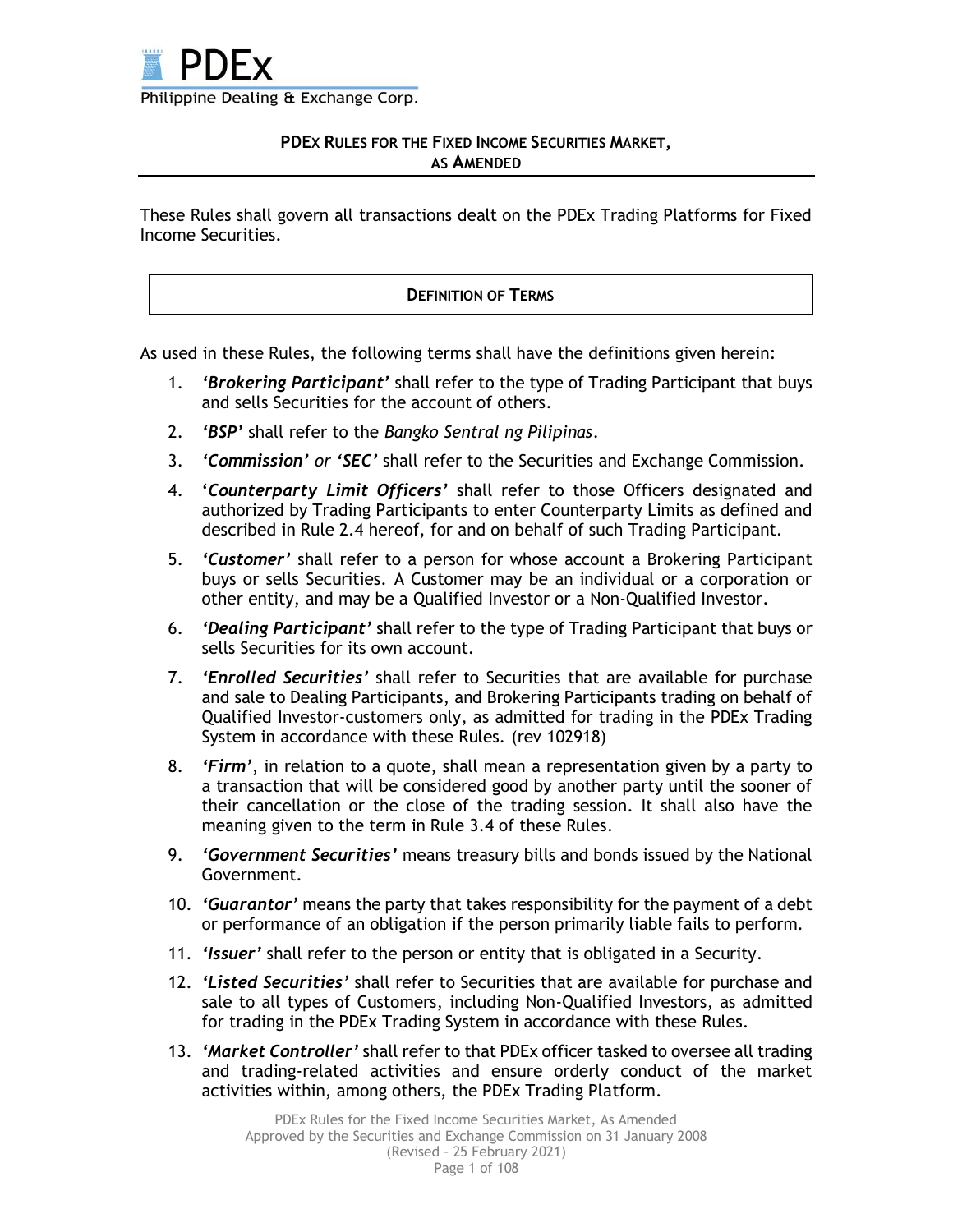

- 14. **'***Market-Makers'* shall refer to those Dealing Participants qualified by PDEx in accordance with Rule 1.5 hereof and required to perform the functions also specified in said Rule 1.5.
- 15. *'Non-Trading Participant'* shall refer to any person or legal entity that is not a Trading Participant and is either an SEC-registered broker, dealer or Qualified Investor. (new071709).
- 16. **'***Off-market quotes'* shall refer to those quotes determined by PDEx to be unreasonable given the market conditions at a particular time. (rev 102918)
- 17. *'PDEx'* shall refer to the Philippine Dealing & Exchange Corp.
- 18. *'PDEx Rules'* or *'Rules'* shall refer to rules adopted by PDEx and approved by the Securities and Exchange Commission, as the same are amended from time to time.
- 19. *'Price'* shall refer to the amount paid to buy a specified unit or units, e.g. 1 or 100, of a security.
- 20. *'Qualified Investor'* shall refer to an investor that is not an SEC-registered securities dealer or broker, and is any one of the Qualified Investors as defined under the relevant SEC rules and regulations. (new071709)
- 21. *'Representative'* shall refer to the authorized signatory and authorized recipient of notices designated by the Trading Participant for its transactions with PDEx.
- 22. *'Salesmen'* shall refer to the SEC-registered salesman designated sales personnel of the Brokering Participant authorized to buy or sell securities for the account of its Customers in the PDEx Trading System and registered as such by PDEx.
- 23. *'Securities*' means fixed income securities, including Government Securities insofar as the same may be applicable.
- 24. *'Securities Laws'* shall refer to the Securities Regulation Code, including the implementing rules and regulations adopted under and by virtue thereof, as well as related regulations, forms, applications, and instructions thereto, as the same may be amended from time to time.
- 25. *'Settlement Person'* shall have the meaning given to the term in Part Two of Rule 8.3 of these Rules. (new060914)
- 26. *'Shelf Registered Securities'* are issued under a shelf registration program allowing them to be issued in tranches under a single registration statement for an offering to be made on a continuous or delayed basis for a period as defined in the applicable shelf registration rules of the SEC as may be amended from time to time. (new022521)
- 27. *'SRC'* shall refer to the Securities Regulation Code, or such other relevant law adopted and implemented to regulate the securities industry, as the same may be amended from time to time.
- 28. *'Traders'* shall refer to the SEC-registered salesman designated dealing personnel of the Dealing Participant authorized to buy or sell Securities for its own account in the PDEx Trading System and registered as such by PDEx. (rev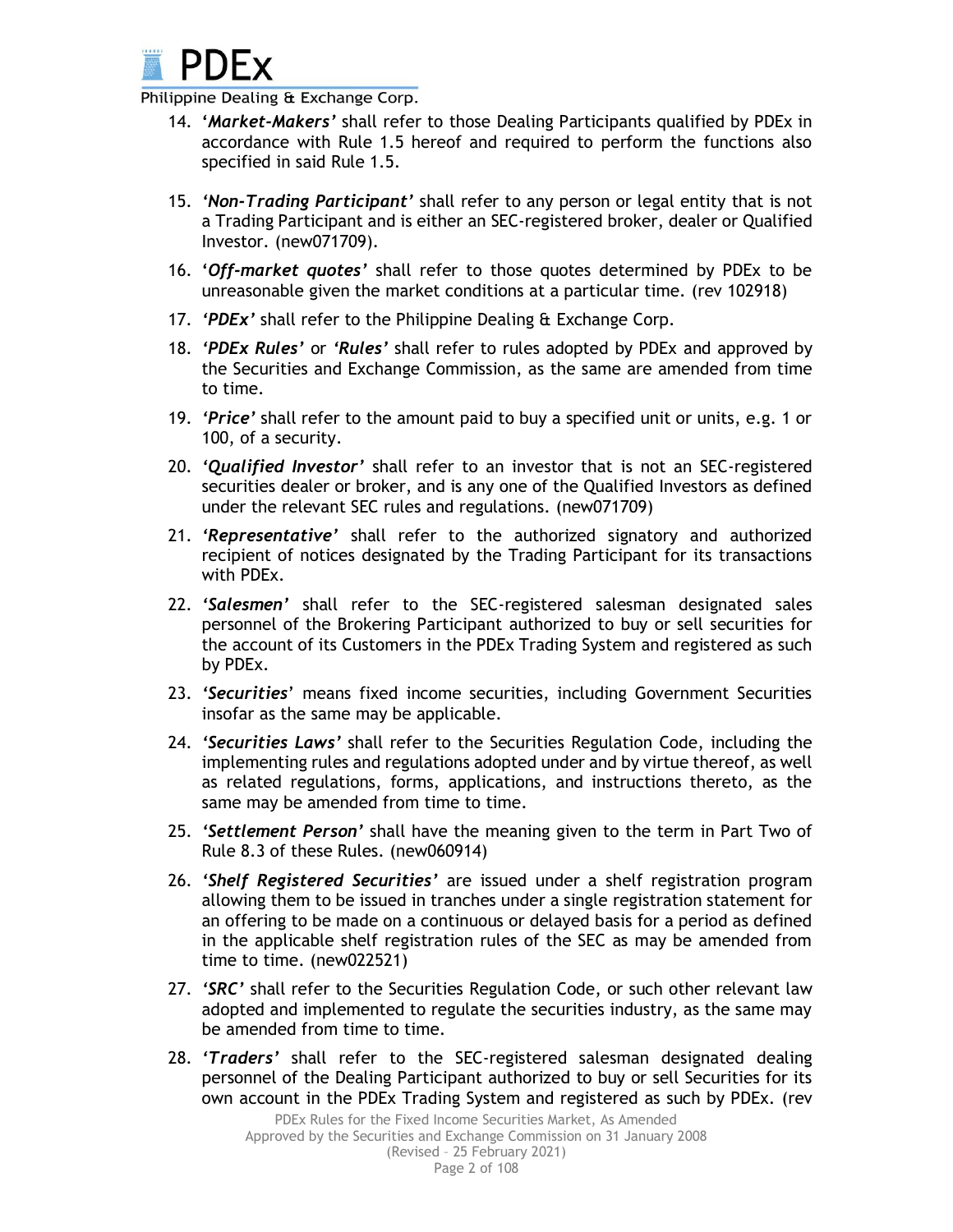

102918)

- 29. *'Trading Delay'* shall have the meaning given to that term in Rule 9 of these Rules.
- 30. *'Trading Halt'* shall have the meaning given to that term in Rule 9 of these Rules.
- 31. *'Trading Participant'* shall refer to any person or legal entity that has been qualified to trade on the PDEx Trading System**.**
- 32. *'Yield'* shall refer to the percentage return on the Security based on the price paid therefor versus the proceeds at maturity.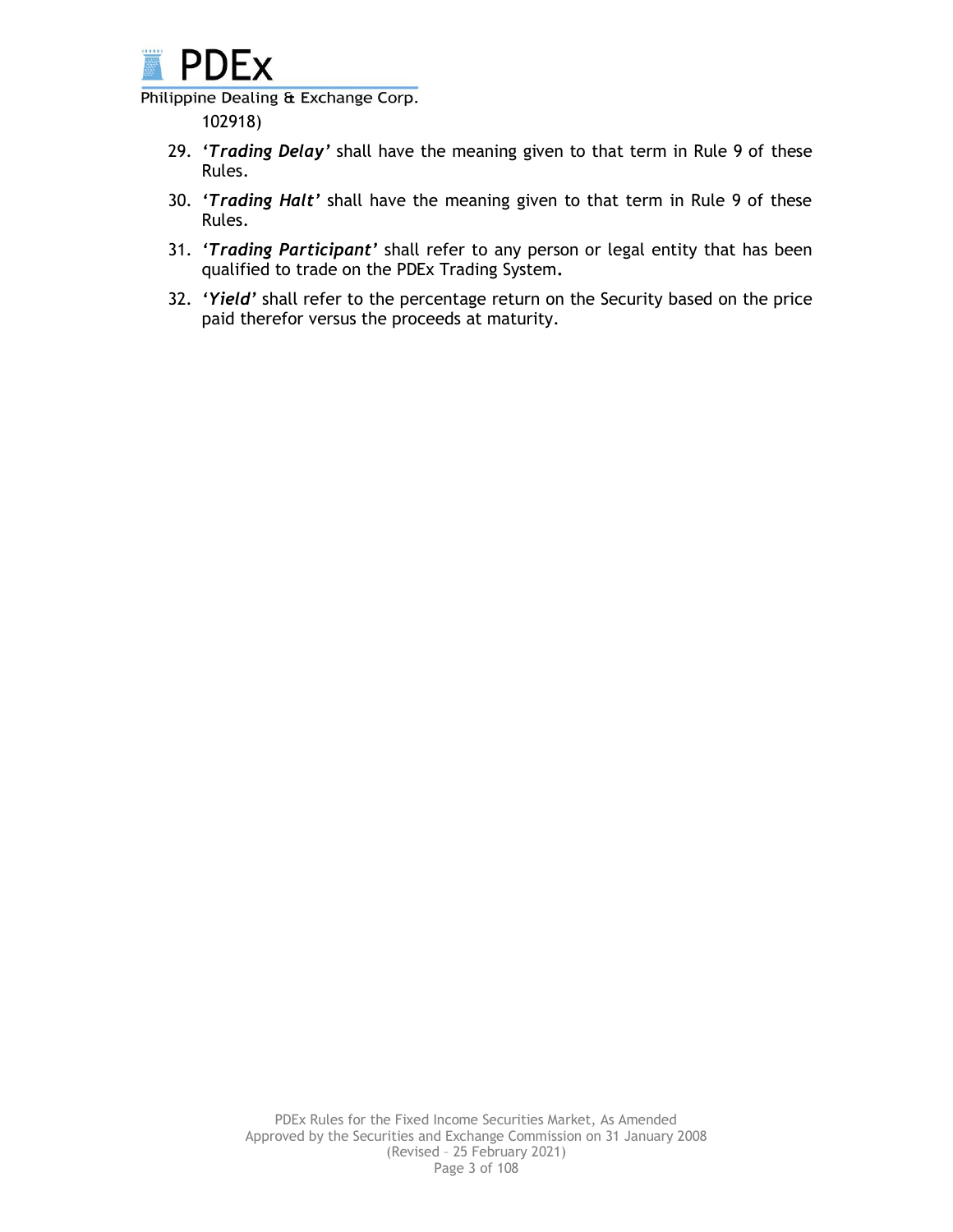#### **RULE 1 TRADING PARTICIPANTS**

## *Rule 1.1. General Provisions*

- 1. No person shall be allowed to trade on the PDEx Trading System without being qualified to do so by PDEx.
- 2. A Trading Participant shall be any person that has been qualified to trade on the PDEx Trading System.

## *Rule 1.2 Types of Trading Participants (rev 102918)*

There shall be two (2) types of Trading Participants. These are:

- 1. Dealing Participants, who may be Market-Making Participants as defined below; and
- 2. Brokering Participants.

## *Rule 1.3 Qualifications of a Trading Participant*

- 1. All Trading Participants should:
	- a. Have a demand deposit account with the BSP or have designated a cash settlement account with any PDEx-qualified settlement bank;
	- b. Have a securities settlement account with the designated depository, or with the Bureau of Treasury (BTr) National Registry of Scripless Securities (NRoSS), when trading in Government Securities; (rev 102918)
	- c. Be technically capable of connecting to the PDEx Trading System;
	- d. In cases where the applicant is a member of another self-regulatory organization (SRO) and/or duly accredited broker/dealer association, have a certificate from such other SRO and/or broker/dealer association certifying its good standing thereat and absence of derogatory record for three (3) years immediately prior to the application with PDEx;
	- e. Have at least one (1) Associated Person duly registered as such with the SEC, who shall be identified as such in the application; (rev 102918)
	- f. Have at least one (1) representative in the person of the treasurer of the Trading Participant or such other equivalent officer designated by the President of the Trading Participant in the case of a Dealing Participant or in the person of the head of sales in the case of the Brokering Participant ("Representative") who shall be empowered to sign and execute any and all documents for and on behalf of the Trading Participant on PDEx and to receive all the notices from PDEx, except where a different signatory or recipient is warranted, who shall be identified as such in the application; and (rev 102918)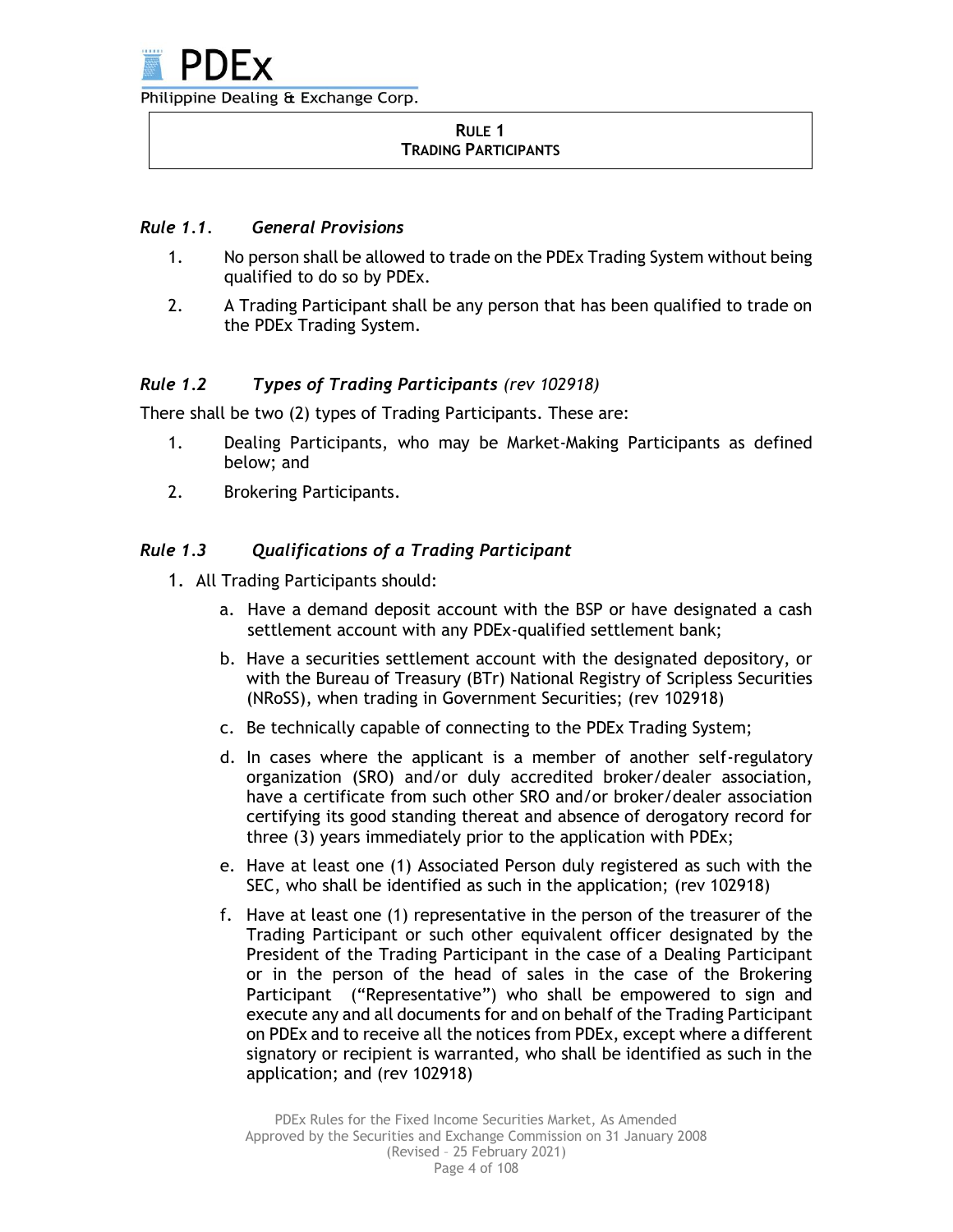

- g. Have such other qualifications as shall be required by PDEx and the applicable laws and regulations.
- 2. In addition to the qualifications under Rule 1.3(1), a Dealing Participant should:
	- a. Be a bank duly licensed as such by the *Bangko Sentral ng Pilipinas* (BSP) or an investment house duly licensed as such by the SEC;
	- b. Be duly registered by the SEC as a securities dealer in fixed income securities, or government securities dealer when trading government securities
	- c. Have at least one (1) trained Trader duly registered with the SEC which shall be identified in the application; and
	- d. Have an unimpaired paid-up capital as required under P.D. 129, as amended, otherwise known as the Investment Houses Law, the Securities Regulation Code or applicable banking laws and their implementing rules and regulations, the pertinent circulars and orders issued by the SEC and the BSP, and rules and regulations of other relevant regulatory agencies.
- 3. In addition to the qualifications under Rule 1.3(1), a Brokering Participant should:
	- a. Be duly registered by the SEC as a securities broker in fixed income securities, and a government securities broker when buying or selling Government Securities;
	- b. Have unimpaired paid-up capital as required under P.D. 129, as amended, otherwise known as the Investment Houses Law, the Securities Regulation Code or applicable banking laws and their implementing rules and regulations, the pertinent circulars and orders issued by the SEC and the BSP, and rules and regulations of other relevant regulatory agencies; and
	- c. Have at least one (1) trained Salesman duly registered with the SEC which shall be identified in the application.

## *Rule 1.4 Documentary Requirements*

- 1. The applicant for admission as a Trading Participant shall accomplish the required application form and submit the same to the PDEx, accompanied by:
	- a. Certified true copies of the applicant's latest Articles of Incorporation and By-Laws and the Articles of Incorporation and By-Laws of any juridical person who beneficially owns at least ten percent (10%) of the voting rights of the applicant;
	- b. Documents showing corporate authority to enter into the Trading Participant Agreement and give the consents that may be required by PDEx pursuant to the Admissions Process;
	- c. Signed Trading Participant Agreement; and
	- d. All other documents that may be required by PDEx that will show proof of compliance to qualification requirements under Rule 1.3.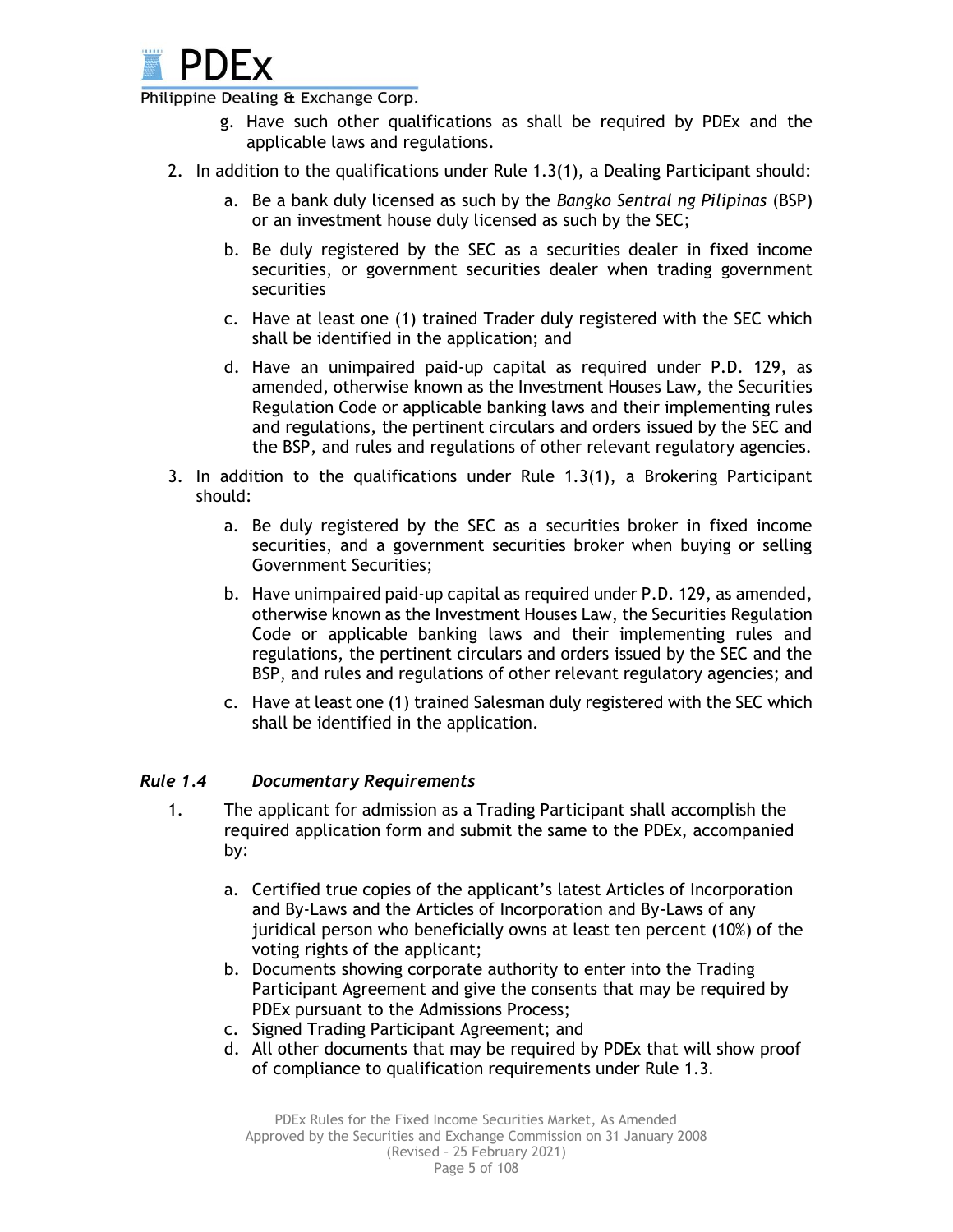

2. PDEx may require the applicant to furnish further information in support of the application and may, with the consent of the applicant, institute such examination that it deems necessary to verify such information.

## *Rule 1.5 Continuing Obligations of Trading Participants*

A Trading Participant shall:

- 1. Be responsible for knowing, understanding, and complying with all the requirements under the Securities Laws and the PDEx Rules as well as any applicable decision or determination by PDEx;
- 2. Continue to satisfy the admission criteria under Rule 1.3;
- 3. File with PDEx, the reports required to be filed with the SEC, BSP or other pertinent regulatory agencies where the same relate to the conduct of their securities business conducted on any PDEx Systems or necessarily have an impact thereon; (rev 102918)
- 4. Disclose to PDEx any information that may affect its obligations as a Trading Participant;
- 5. Be responsible for ensuring and monitoring compliance by its personnel with Securities Laws and these Rules, and shall be responsible for the surveillance of PDEx-related activities of its personnel;
- 6. Have an adequate program for the supervision of all persons employed by it who are engaged in any part of its securities business;
- 7. Immediately report to PDEx any information received from the Dealing or Brokering Participant's Associated Person relative to the Trading Participant's or its personnel's material non-compliance with legal, regulatory (both imposed by the SEC and by PDEx) requirements, and its own internal policies, procedures and rules, including its findings and action taken thereon; (rev 102918)
- 8. Submit to such examination as may be conducted by PDEx, as warranted and allowed under applicable law, regulation and these Rules;
- 9. Ensure that the Trading Participant's information contained in its application is kept current, complete and accurate at all times by filing of amendments to its original application within seven (7) days from the occurrence of the event causing the amendment, unless otherwise provided in these PDEx Rules.
- 10. Make and keep such books and records relating to its securities business as shall be required by the Securities Laws and the PDEx Rules. All books, documents or records shall be made available to PDEx or to any requesting relevant regulatory authority, upon request, for audit or inspection. Such books and records shall be preserved and retained in an accessible place during the period specified under the Securities Laws and the PDEx Rules, whichever is longer; and
- 11. Pay the applicable fees as notified by PDEx.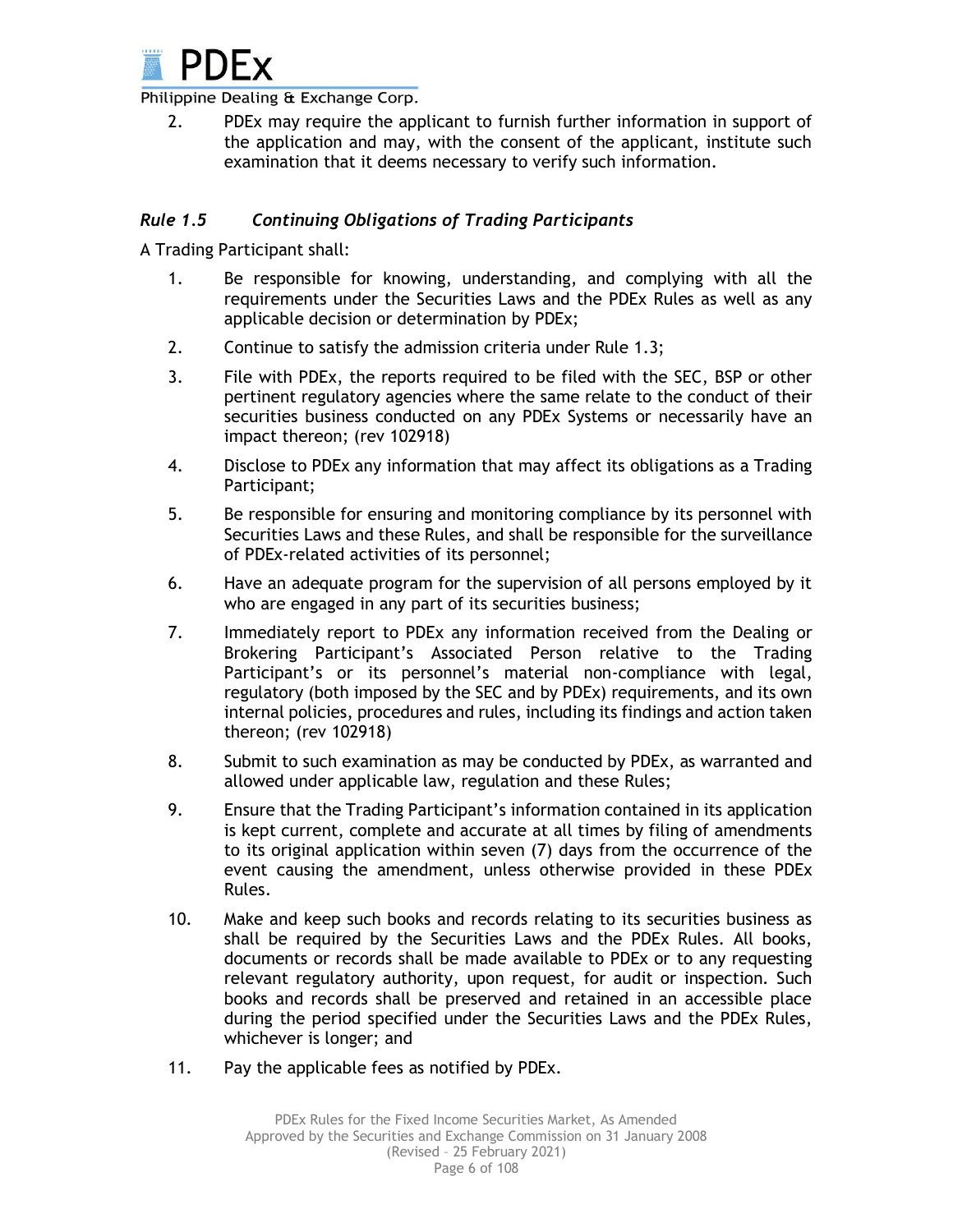

#### *Rule 1.6 Registered Personnel*

- 1. The Trading Participant must register with PDEx all of the following personnel (hereafter, "Registered Personnel"), as applicable, in accordance with the procedures of PDEx:
	- a. its dealing personnel authorized to buy or sell Securities for its own account ("Traders");
	- b. its sales personnel authorized to buy or sell Securities for the account of its customers ("Salesmen");
	- c. its SEC-registered Associated Person; (rev 102918)
	- d. its Representative officer;
	- e. its Counterparty limit officers ("Counterparty Limit Officers"); and
	- f. its Settlement persons. (rev060914)
- 2. To register its Registered Personnel, the Trading Participant shall submit the prescribed registration forms to PDEx, accompanied by copies of underlying regulatory licenses of said personnel, as applicable, and other supporting documents that will be required by PDEx.
- 3. The Trading Participant represent that these Traders, Salesmen, Counterparty Limit Officers, Settlement Persons, and its agents have the authority to bind the Trading Participant to deals concluded and trades settled on the PDEx Trading and Settlement System and/or perform the acts contemplated under their registration with PDEx. (rev060914)
- 4. The Trading Participant shall further represent that its Traders, Salesmen and Associated Persons are duly registered under the applicable law or regulation to perform their respective duties under these Rules.
- 5. PDEx shall maintain a registry of all the Traders, Salesmen, Associated Persons, Representatives, Counterparty Limit Officers, and Settlement Persons registered with PDEx. (rev060914)
- 6. The Trading Participant shall notify PDEx in writing as soon as it is given notice of any of the enumerated events or as soon as any of the enumerated events below occur, whichever is earlier, which in no case shall extend beyond 24 hours from the occurrence of the event. Failure to so notify PDEx shall entitle the latter to rely on the continued authority of the Registered Personnel to bind and act on behalf of the Trading Participant.
	- a. Any change in the particulars relating to its Registered Personnel; and
	- b. Any resignation and/or termination or cessation of service of any of its Registered Personnel and any replacements thereto. The Trading Participant shall be obliged to promptly cause the registration of the Registered Personnel's replacement. Any resignation, termination or cessation of service of a Registered Personnel shall cause the automatic termination of the PDEx registration granted to such Registered Personnel under this Rule.
- 7. In the case of Traders, Salesmen and Associated Persons, the registration granted under this Rule shall be renewable annually upon showing that the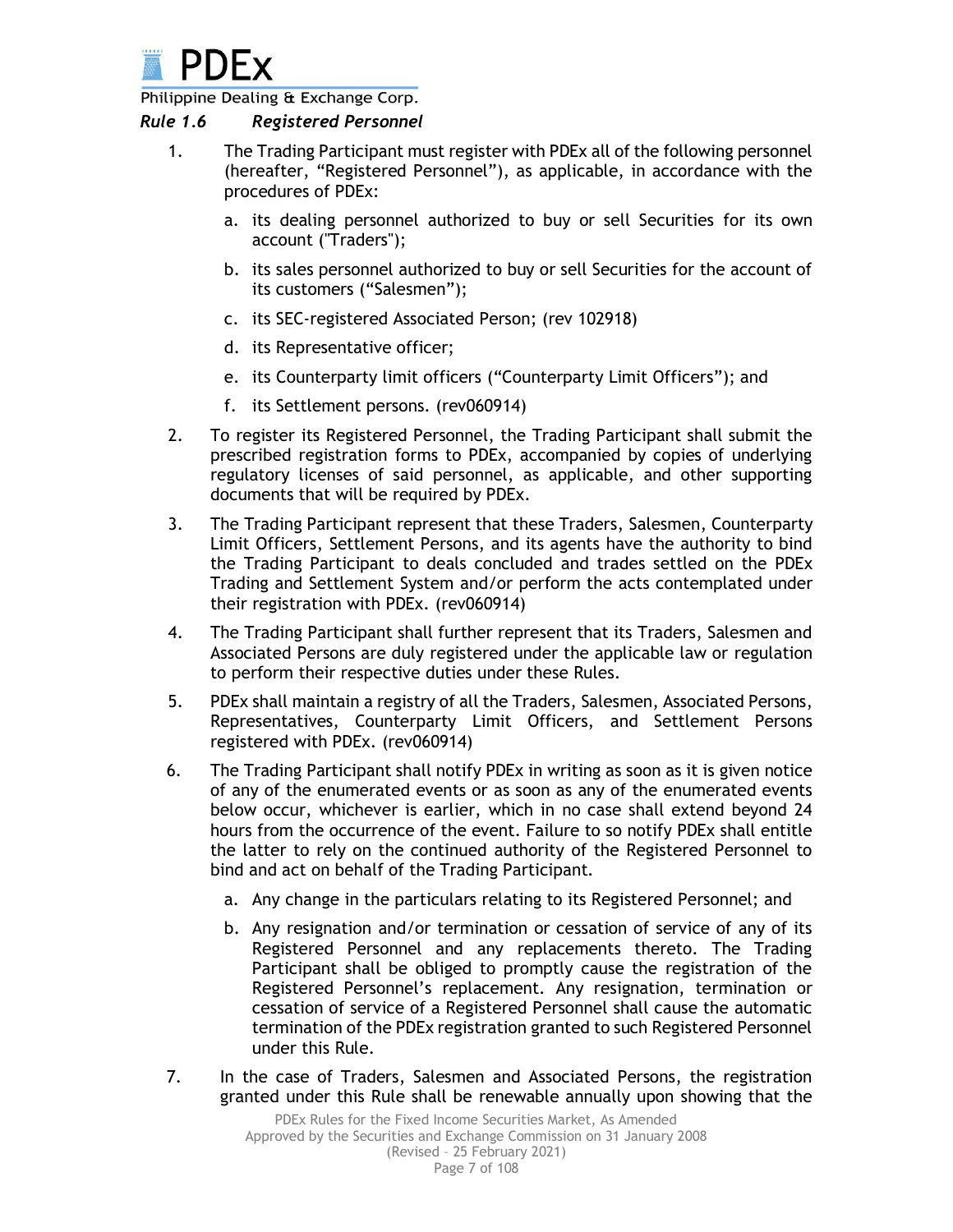

underlying regulatory licenses continue to be in force and effect.

PDEx shall automatically revoke and terminate the registration, status, and participation of Traders, Salesmen, and Associated Persons whose regulatory license has been revoked, nullified, and/or cancelled, upon receipt of Notice or Order from the relevant regulatory authority. In the event of suspension of said regulatory license, the registration of the Registered Personnel concerned shall be deemed automatically suspended or inactive, which may be reinstated or revived upon the lifting of the suspension by the regulatory authority. (new022521)

- 8. All Registered Personnel shall conduct himself and his transactions in accordance with the applicable codes of conduct imposed upon him by the Commission, PDEx, and the Trading Participant of which they are employees.
- 9. A Trading Participant shall promptly notify PDEx in writing if any of its Registered Personnel shall have been or are found guilty of any improper conduct by any registered exchange, other self-regulatory organization, any current or previous employer, any professional association, any government agency, or any court of law, whether of local or foreign jurisdiction. PDEx shall issue a notice to all Trading Participants pertaining to the said improper conduct. PDEx shall have the right to impose the appropriate sanction as warranted by the facts.

# *Rule 1.7 The Associated Person*

A Trading Participant shall appoint an Associated Person who shall:

- a. Be registered as an Associated Person with the SEC, *Provided* that no Trading Participant shall carry on the business of buying and selling Securities under these Rules unless the Associated Person appointed by the Trading Participant remains registered by PDEx as required by this Rule and registered with the SEC. (rev 102918)
- b. If the Trading Participant is a Trading Participant of another SRO and the Associated Person is such officer even with respect to such other SRO, then they must be in good standing at such other SRO.
- 2. The appointment of an Associated Person shall not in any way relieve the Trading Participant from any of the duties and responsibilities in terms of the Securities Laws and the PDEx Rules, and these duties and responsibilities shall remain of a principal nature and shall not be accessory or subordinate to the functions of such officer.

# *Rule 1.8 Functions of the Associated Person*

The Associated Person shall:

1. Oversee compliance at all times by the Trading Participant, and its officers, and Registered Personnel, and other employees engaged in the securities business with Securities Laws and the PDEx Rules, including financial resource requirements and any decision or determination by PDEx and the Trading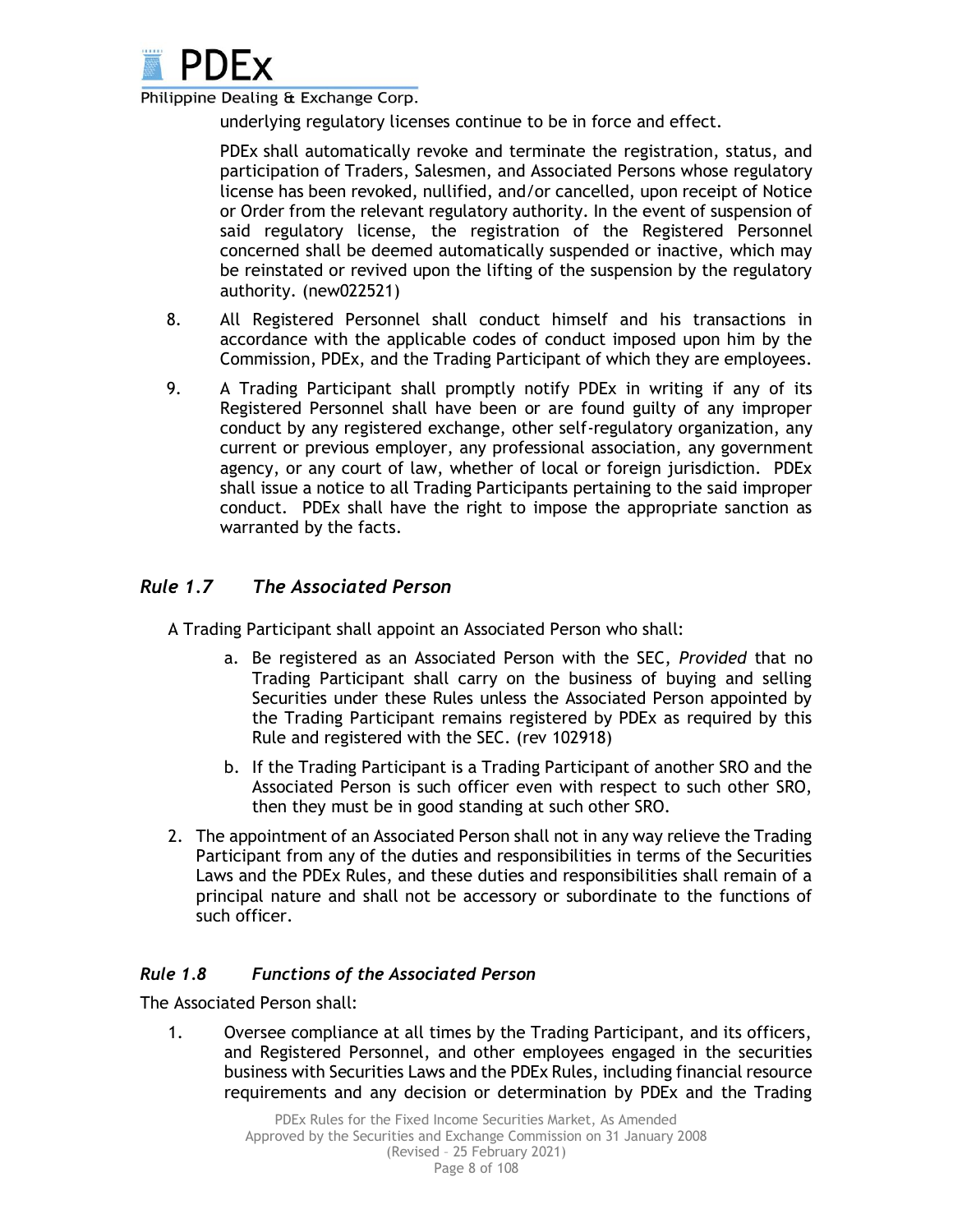

Participant's own rules and procedures;

- 2. Ensure that any and all reports required under Securities Laws and PDEx Rules are submitted to PDEx in a timely manner;
- 3. Receive all notices from PDEx and ensure compliance with the requirements of such notice;
- 4. Report to the Trading Participant's management all occurrences of material non-compliance by the Trading Participant or its personnel with legal, regulatory (both imposed by SEC and by PDEx) requirements, and its own internal policies, procedures and rules;
- 5. Keep and maintain a logbook of all material non-compliance reports with appropriate notations of the action taken by the Trading Participant's management on the said occurrences, which logbook shall be kept current both with respect to its contents and its registration with the SEC;
- 6. In the event of any breach or error arising in respect of any trades entered into by the Trading Participant, assist the relevant authorized personnel to take or cause to be taken all such steps as may be necessary to rectify the breach or to eliminate the error;
- 7. Conduct a compliance meeting with or interview persons engaged in securities transaction as required under SRC Rule  $30.2$  (6)(B)(v); (rev042210)
- 8. Develop procedures governing his supervisory function and introducing enhancements thereto with notice thereof to PDEx;
- 9. Ensure that there is an audit trail with an appropriate degree of integrity and reliability which documents compliance with applicable Securities Laws and PDEx Rules and facilitates detection of violations thereof.

## *Rule 1.9 Voluntary Suspension or Termination of Trading Participants*

- 1. A Trading Participant may voluntarily have its participation suspended or terminated by PDEx by submitting a request therefor within sixty (60) calendar days prior to intended effective date of suspension or termination.
- 2. PDEx shall by written notice to the other Trading Participants, at least thirty (30) calendar days prior to the intended date of suspension or termination, give notice of the intention of the Trading Participant to suspend or terminate its participation.
- 3. PDEx shall consider such request for suspension or termination and may accept such request either unconditionally or on such conditions as it may deem fit, or may refuse to accept such request until it is satisfied that all outstanding obligations of the Trading Participant in terms of these Rules and other rules of PDEx under which the Trading Participant operates have been complied with.
- 4. In case of Brokering Participants, in no case shall the voluntary termination applied for be granted unless and until the Brokering Participant can adequately show to PDEx that it has arranged for or effected the transfer of all its accounts to another Brokering Participant to handle the said accounts.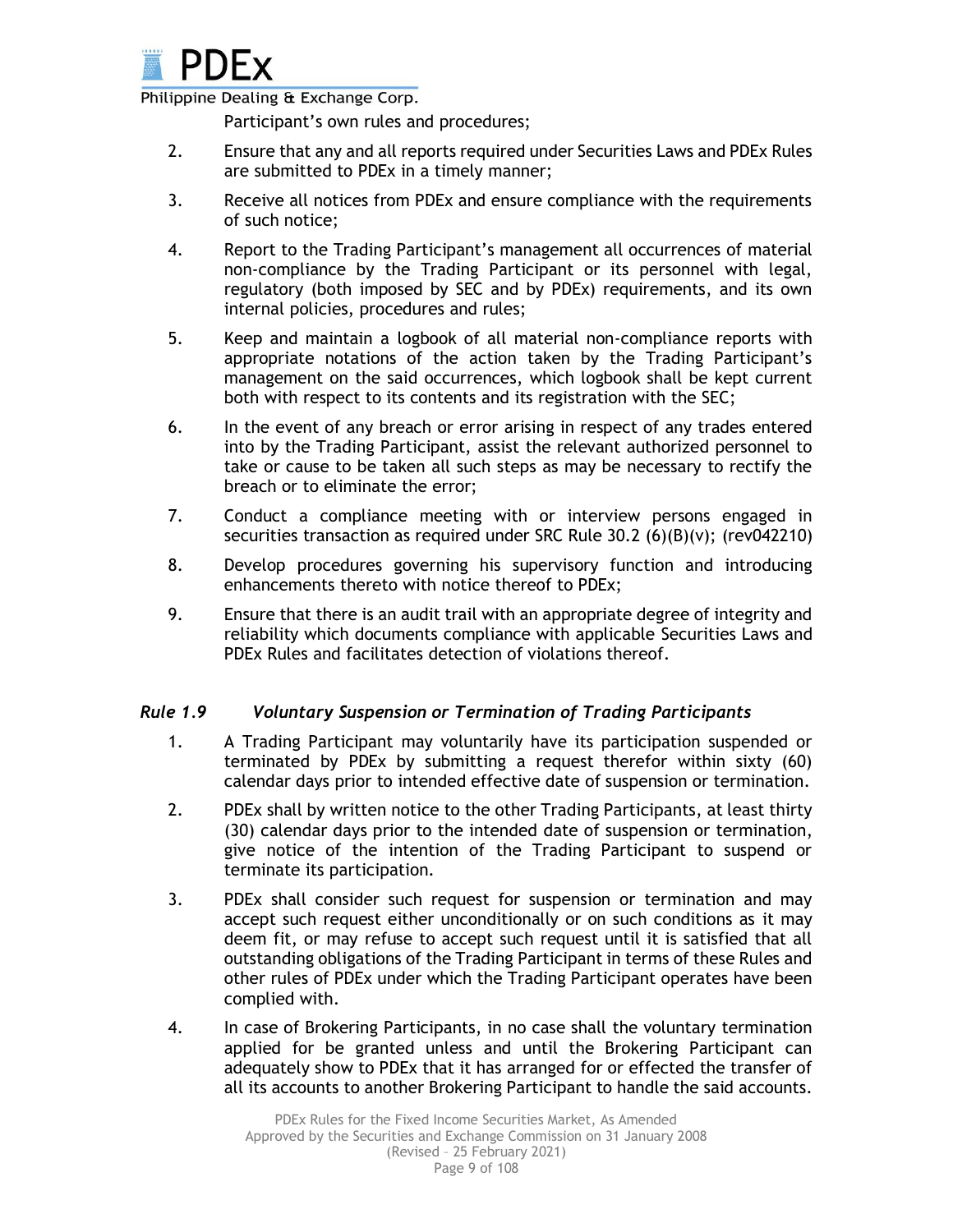

5. PDEx shall notify the SEC of its action hereunder in accordance with Securities Laws.

#### *Rule 1.10 Involuntary Suspension or Termination of Trading Participants*

- 1. PDEx may suspend or terminate the participation of a Trading Participant under the following grounds:
	- a. Where a regulatory agency has issued an order revoking the license or other regulatory recognition of the Participant, the participation of such Trading Participant shall automatically be deemed terminated; (rev 102918)
	- b. Where a cease and desist order has been issued against the Dealing or Brokering Participant or the Trading Participant has been placed under receivership or similar insolvency, the participation of such Trading Participant shall automatically be deemed suspended pending the lifting of said order and grant of the authority to continue with the business operations or pending the lifting of the temporary disqualification or pending the lifting of receivership or similar insolvency; (rev 102918)
	- c. The Trading Participant has furnished information to PDEx in connection with its application for or maintenance of its participation or the application for or maintenance of the registration of any of its officers, which is found in any material respect to be untrue or misleading; or
	- d. The Trading Participant has been found to have violated Securities Laws, or Rules, decisions or agreements by final judgment of a court or administrative body (including a self-regulatory organization). In cases where the Trading Participant appeals a judgment, PDEx may suspend the Trading Participant pending such appeal.
	- e. The Trading Participant commits or suffers other similar and analogous acts or circumstances.
- 2. The Trading Participant whose participation has been suspended or terminated and the date from which such termination shall take effect shall be made known by PDEx by means of a notice to Trading Participants.
- 3. Registration issued by PDEx to the Associated Person and other Registered Personnel of the Trading Participant shall be deemed suspended or revoked simultaneously with the suspension or termination, respectively, of the participation of the Trading Participant. (rev022521)

In case of either revocation or suspension of registration, PDEx shall transmit a list of the Trading Participant's Registered Personnel whose registration will be revoked or suspended, based on PDEx's current records and require from the Trading Participant concerned an updated list of its Registered Personnel in PDEx and shall rely on said list as submitted by the Trading Participant, or in its absence, on PDEx's current records. (new022521)

4. PDEx shall require the Brokering Participant to notify all its customers of its termination as a Trading Participant and require the Brokering Participant to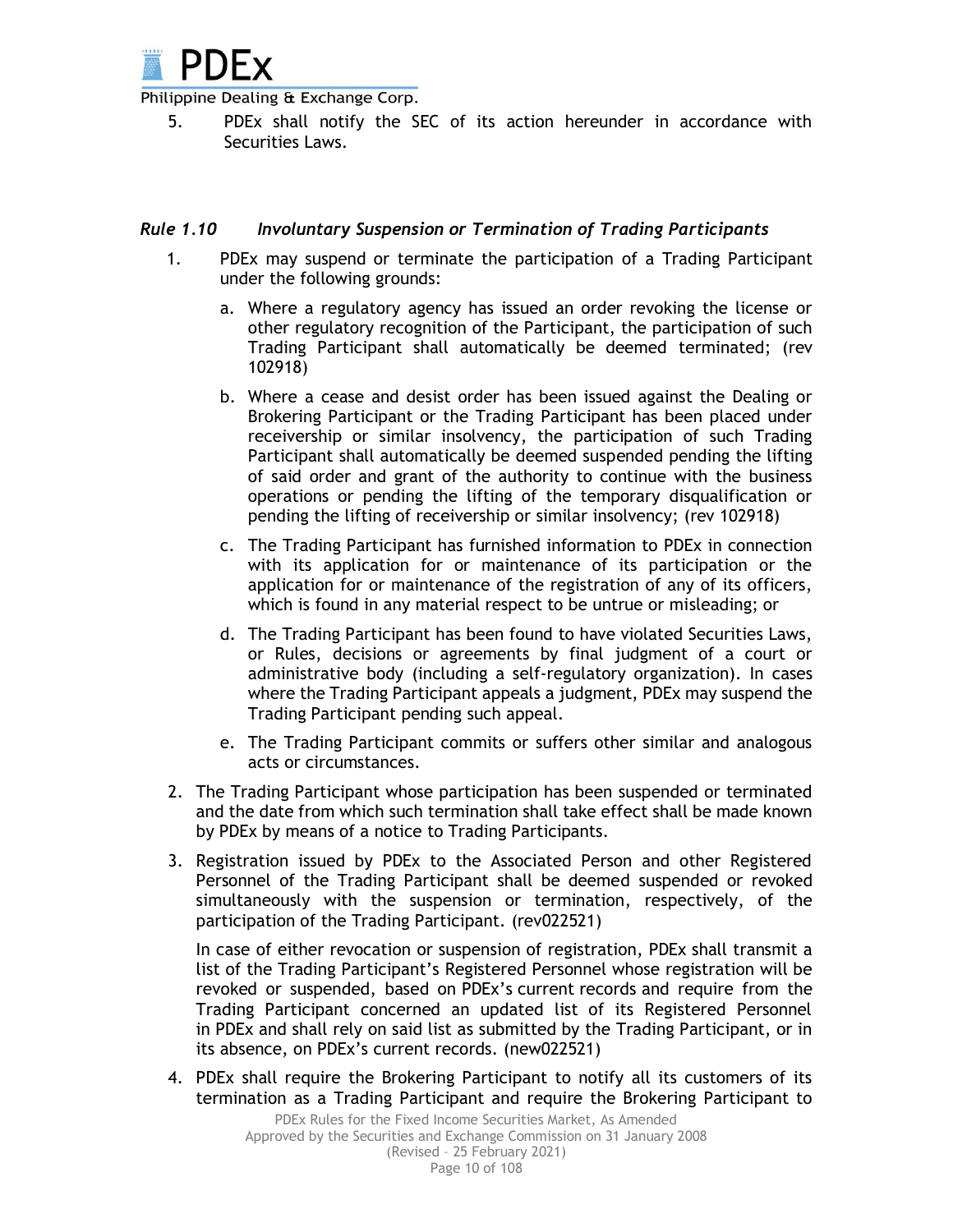

cause the closure of all its customer accounts and/or effect the transfer of the same to another Brokering Participant. Such notification shall be at the cost of the Brokering Participant.

- 5. PDEx, in addition to the suspension or termination of the participation, may impose such other sanctions as it deems appropriate under the circumstances, taking into consideration the gravity of the violation and extent of damage caused.
- 6. PDEx shall notify the SEC of its action hereunder in accordance with Securities Laws.
- 7. Except for cases where suspension or termination results from a revocation or temporary suspension of a regulatory license, or from the placement under receivership under sub-items (a) and (b) hereof, which suspension or termination takes place automatically, other involuntary suspension or termination shall undergo the disciplinary process set forth under Rule 12 of these Rules.

## *Rule 1.11 Obligations of Suspended or Terminated Trading Participants*

- 1. Notwithstanding its voluntary or involuntary suspension, a suspended Trading Participant shall continue to be subject to its obligations under its Trading Participant Agreement and these Rules to the extent of obligations that survive such suspension or termination.
- 2. Notwithstanding its voluntary or involuntary termination, a terminated Trading Participant shall remain liable to PDEx for any liabilities incurred under these Rules during its period of participation. The terminated Trading Participant shall also remain subject to disciplinary actions for any offense committed during its period of participation.

## *Rule 1.12 Market-Making Participants*

- 1. Market-Making Participants ("Market-Makers") are Dealing Participants that commit: (1) to maintain firm two way quotes for specified securities during the open trading sessions, provided, however, that until a securities borrowing/lending facility is in place for those specified securities, the Market-Maker commits to maintain a firm bid for specified securities and (2) to honor those quotes for amounts up to their posted volumes.
- 2. Market-Makers should abide by the PDEx Market-Making Program Guidelines.
- 3. Dealing Participants seeking to be qualified as Market-Makers shall be qualified by the PDEx.
- 4. PDEx may require such other qualifications it may deem necessary in accordance with applicable laws and regulations.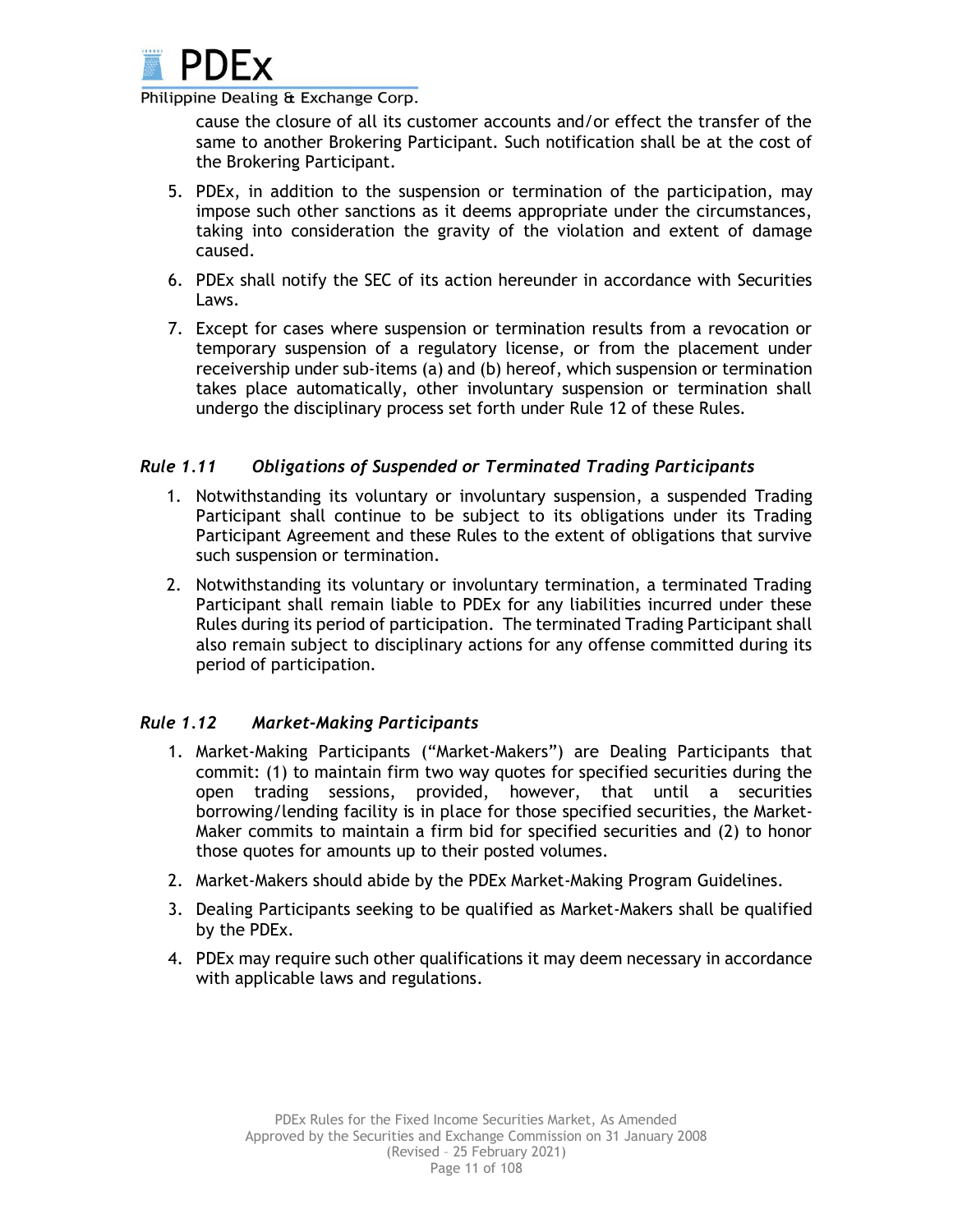

**RULE 2 ACCREDITATION OF VOICE BROKERS**

# **[FINAL APPROVAL OF THIS RULE 2 IS STILL PENDING WITH THE SEC AS OF 08 FEBRUARY 2008]**

## *Rule 2.1 Prohibition on the Use of Unaccredited Voice Brokers*

No Trading Participant shall involve a Voice Broker in the arrangement, negotiation or other facilitation of trades in Securities unless the Voice Broker is a Voice Broker duly accredited by PDEx.

## *Rule 2.2. Voice Broker*

A Voice Broker intending to participate in transactions in Securities involving Trading Participants shall be accredited by PDEx on submission of the following:

- 1. A duly executed Declaration of Intent to be accredited as a Voice Broker of PDEx;
- 2. Proof of registration with the SEC as a broker;
- 3. A signed Sworn undertaking executed by the duly authorized representative of the Voice Broker to comply with the Securities Regulation Code, its implementing rules and regulations, and the PDEx Rules; and
- 4. A signed Agreement to regularly submit reports in accordance with the PDEx Rules.

PDEx reserves the right to charge fees associated with the accreditation.

## *Rule 2.3 Renewal of Accreditation*

A Voice Broker may renew its accreditation on satisfactory proof that its SEC registration as a broker continues to be in effect.

## *Rule 2.4 Obligations of Accredited Voice Brokers*

- 1. Accredited Voice Broker shall submit duly certified timely, accurate and complete reports in substantially in the form prescribed by PDEx. Such reports shall be submitted no later than the end of each Trading Session. In addition, accredited Voice Brokers shall submit other reports that may reasonably be required by PDEx.
- 2. Accredited Voice Brokers warrant that the information contained in any such report is accurate and complete, and that the person giving the same is duly authorized to do so.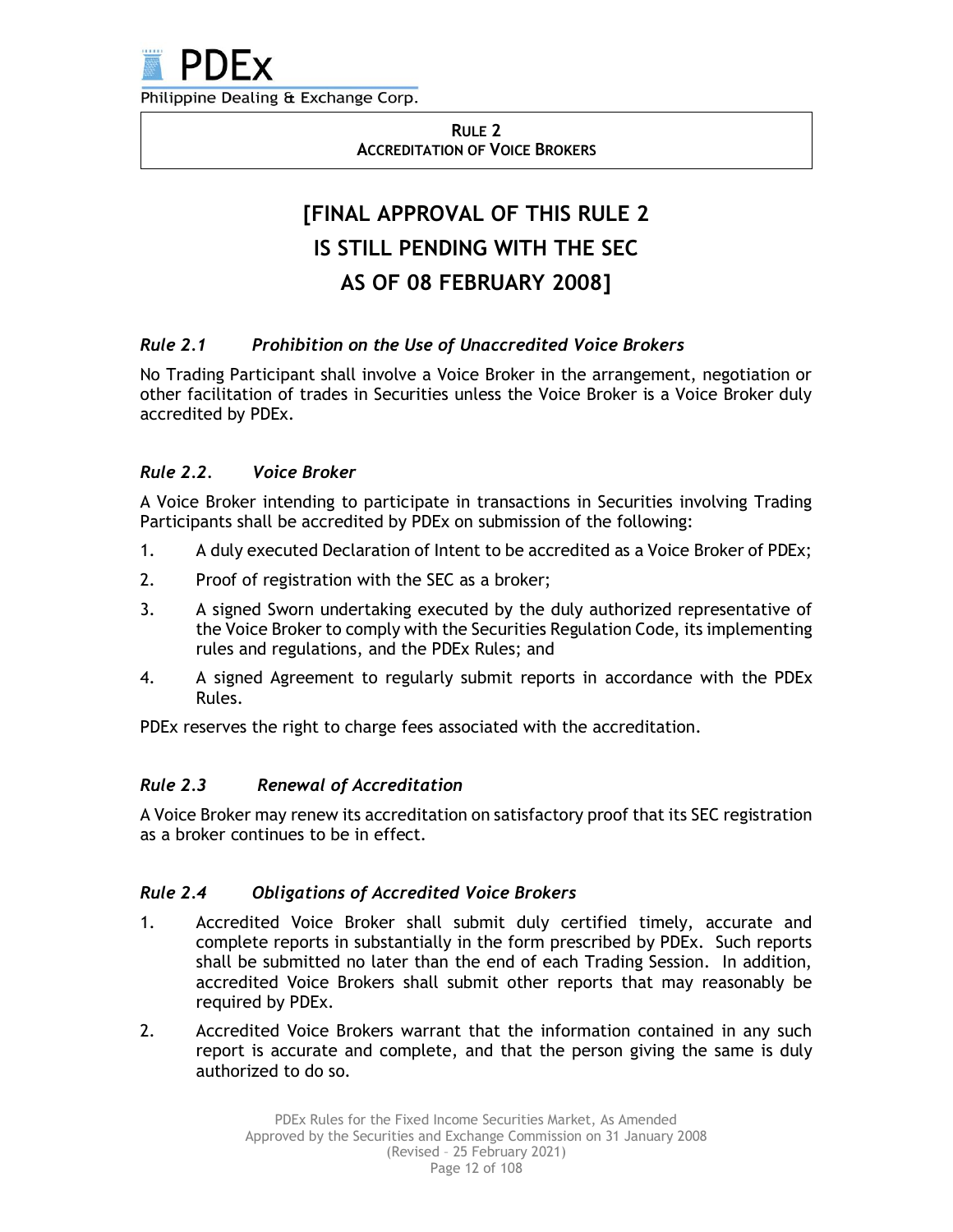

- 3. Accredited Voice Broker shall regularly update all information given to PDEx with respect to itself promptly and expeditiously.
- 4. The Compliance Officer of the accredited Voice Broker who is duly registered with the SEC as an Associated Person shall certify, on a semi-annual basis, that it has faithfully complied with all its obligations under this Rule.
- 5. Accredited Voice Brokers shall allow PDEx to examine or inspect relevant books and records kept and maintained in respect of securities transactions of Trading Participants to ensure compliance with this Rule.
- 6. Violations or breaches of the obligations contained herein shall entitle PDEx to disaccredit the Voice Broker, without prejudice to other sanctions that may be lawfully imposed.

## *Rule 2.5 Voluntary Disaccreditation of Voice Brokers*

- 1. Accredited Voice Brokers may disaccredit themselves by notifying PDEx thereof at least thirty (30) days prior to the intended effectivity thereof.
- 2. The disaccreditation granted shall be subject to payment and/or performance of all outstanding obligations to PDEx.
- 3. If the disaccreditation is granted, Trading Participants shall be informed of the same.

## *Rule 2.6 Involuntary Disaccreditation of Voice Brokers*

- 1. Accredited Voice Brokers may be disaccredited on the following grounds:
	- a. Termination, revocation or other loss of the SEC broker license;
	- b. Failure to submit the required reports and/or certifications;
	- c. Submission of inaccurate or incomplete reports, or failure to observe the periods within which to submit the reports; and
	- d. Any other violation of the Securities Regulation Code, its implementing rules and regulations, and/or the PDEx Rules.
- 2. The accreditation of a Voice Broker shall automatically terminate upon its loss of the SEC broker registration, for whatever reason. However, if the SEC broker registration is merely suspended, the accreditation of the Voice Broker shall likewise be automatically suspended, until the SEC broker registration is restored.
- 3. If the ground for disaccreditation is other than the loss of the SEC broker registration, the Voice Broker shall be notified of the violation and given a chance to explain the same. Where the explanation is found unmeritorious, PDEx shall disaccredit the Voice Broker and inform all Trading Participants of the same.
- 4. Notwithstanding the disaccreditation herein, the Voice Broker shall remain liable for all outstanding obligations to PDEx incurred during the period that it was accredited, and other applicable sanctions.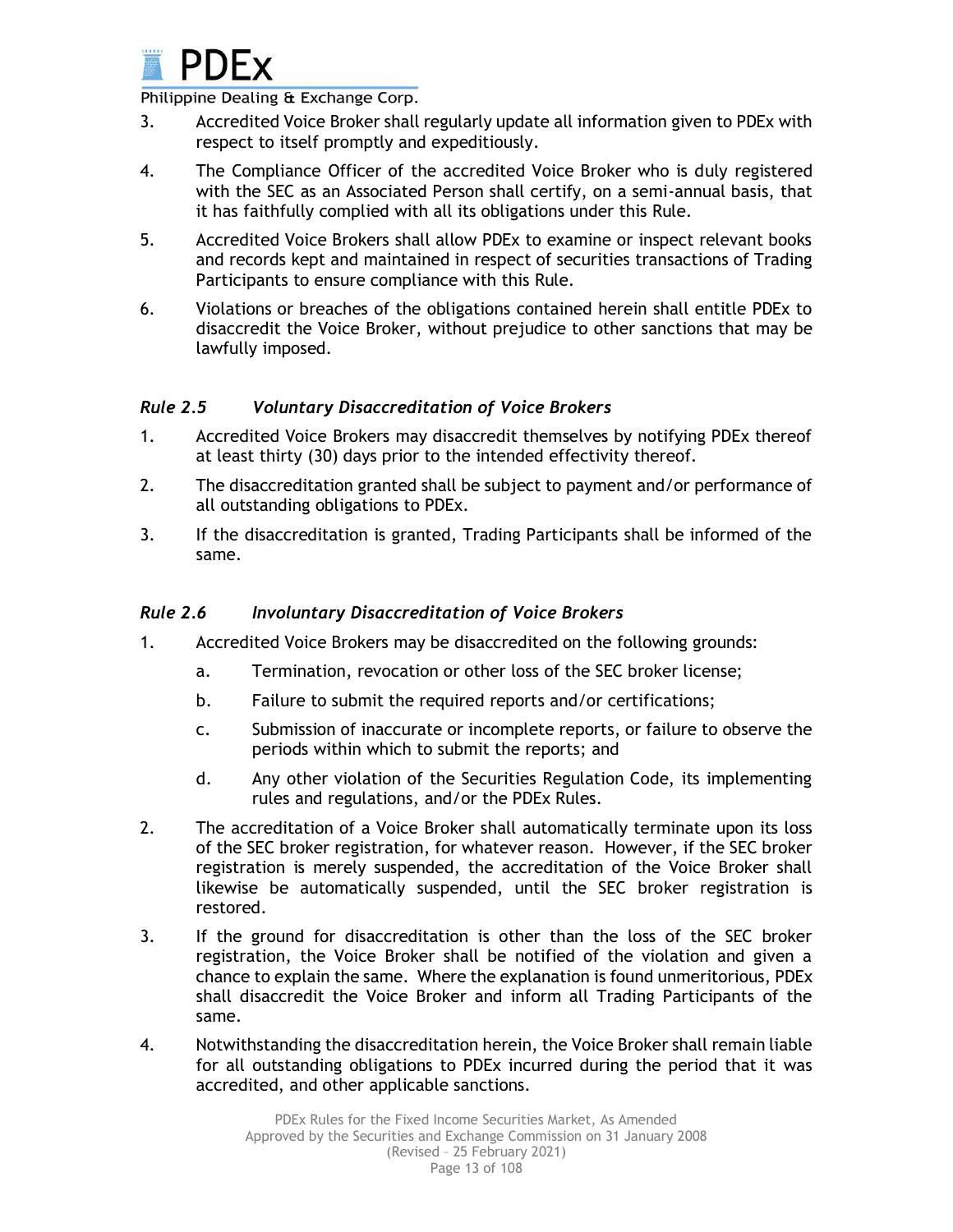

## *Rule 2.7 Penalties*

Failure to submit the required reports and/or certifications and/or unjustified delay in the same shall subject the accredited Voice Broker to the following penalties, which shall be reckoned on a yearly basis, counted from the anniversary date of the grant of accreditation:

| <b>First Offense</b> | Reprimand/Warning                  |
|----------------------|------------------------------------|
| Second Offense       | P10,000 plus P100 per day of delay |
| Third Offense        | P15,000 plus P100 per day of delay |
| Fourth Offense       | <b>Disaccreditation</b>            |

## *Rule 2.8 Obligations of Trading Participants in Respect of Voice Brokers*

Trading Participants shall execute all deals on the PDEx Trading System within one (1) minute from the conclusion of negotiations with the accredited Voice Broker. The deal shall be executed on the Negotiated Dealing Board and shall be subject to fees accordingly. Failure of Trading Participants to execute its deals as required herein, or to observe the period for the same shall be subject to the appropriate penalty.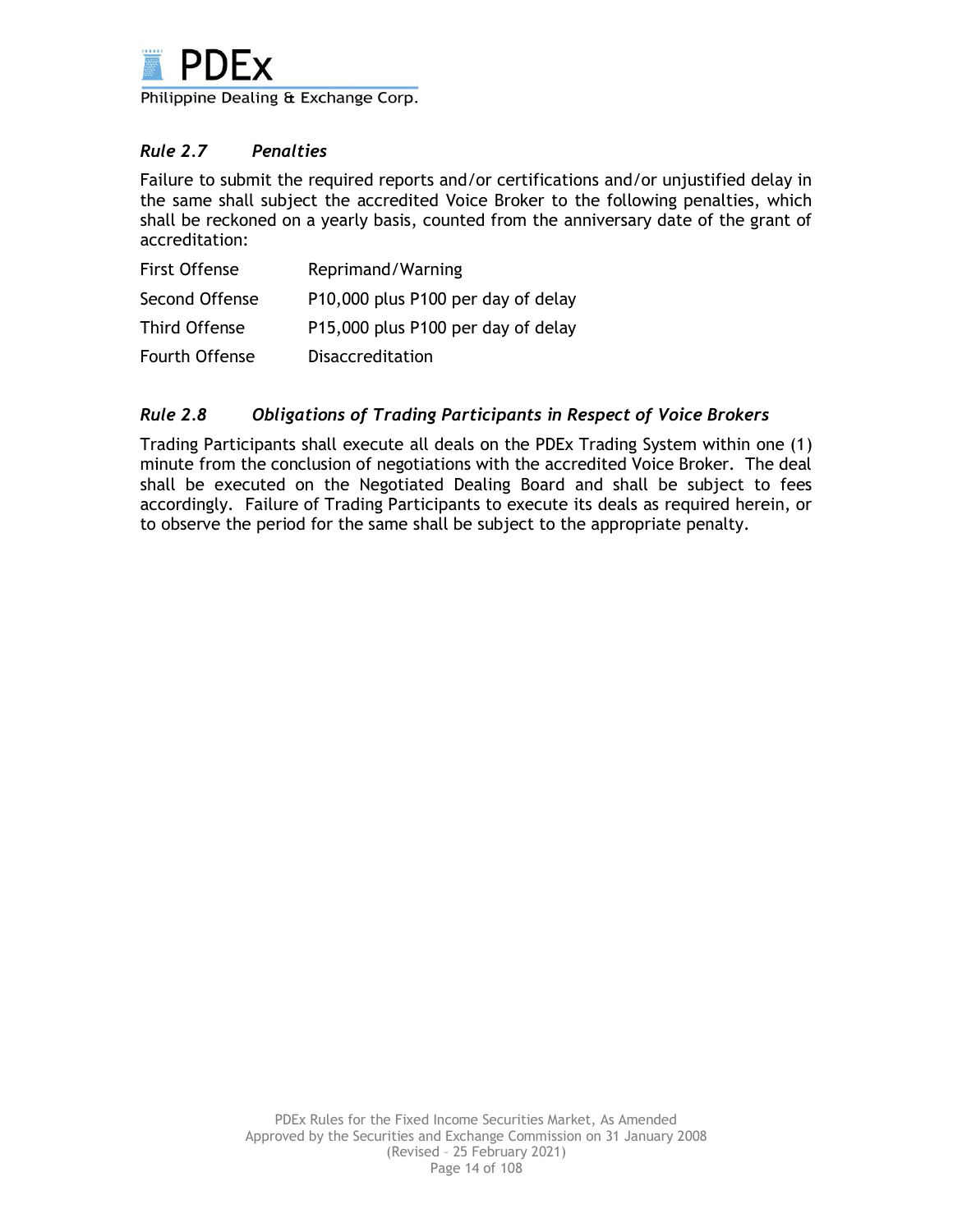#### **RULE 3 TRADING**

# *Rule 3.1 Trading Day and Non-Trading Day*

Everyday shall be a Trading Day except for Saturdays, Sundays, legal holidays, and days when Philippine Clearing House Corporation clearing operations are suspended.

# *Rule 3.2 Pre-Open Session and Trading Sessions*

- 1. Trading Sessions shall be the regular hours within a Trading Day when Trading Participants may transact and conclude trades on PDEx.
- 2. The Pre-Open Session and Trading Sessions shall be included as part of the trading conventions as approved by PDEx.
- 3. The Pre-Open Session shall only be used for the execution of trades done after 4:00PM of the previous trading day. (new 102918)

# *Rule 3.3 Trading System and Infrastructure*

1. The PDEx Trading System is the technology infrastructure that provides the Trading Participants with automated deal capture and price discovery. The Trading Participants shall use the PDEx Trading System to transact and conclude their trades, except as otherwise provided in these Rules. Trades arranged or negotiated outside the PDEx Trading System shall be executed on the PDEx Trading System for settlement purposes within one (1) minute from conclusion of negotiation. Every trade not executed on the PDEx Trading System shall be considered as a Category III violation of the party determined to be responsible for the non-execution.

A failure to execute a trade on the PDEx Trading System within the prescribed period shall be considered a Category II violation. A repeated failure to execute a trade on the PDEx Trading System within the prescribed period shall be considered as a Category III violation. For the purpose of this rule, repeated failure shall mean execution of a trade on the PDEx Trading System beyond the prescribed period a fourth time or oftener during the calendar year.

To ensure compliance herewith, every Trading Participant shall submit within the first five (5) days of every month a sworn certification executed by its Associated Person, in such form and containing such information and documents as PDEx shall prescribe, attesting that:

- a. All trades have been executed on the PDEx Trading System;
- b. All trades arranged or negotiated outside the PDEx Trading System have been executed on the PDEx Trading System within one (1) minute from conclusion of negotiation;
- c. All trades that have failed have been duly settled.

Page 15 of 108 PDEx Rules for the Fixed Income Securities Market, As Amended Approved by the Securities and Exchange Commission on 31 January 2008 (Revised – 25 February 2021)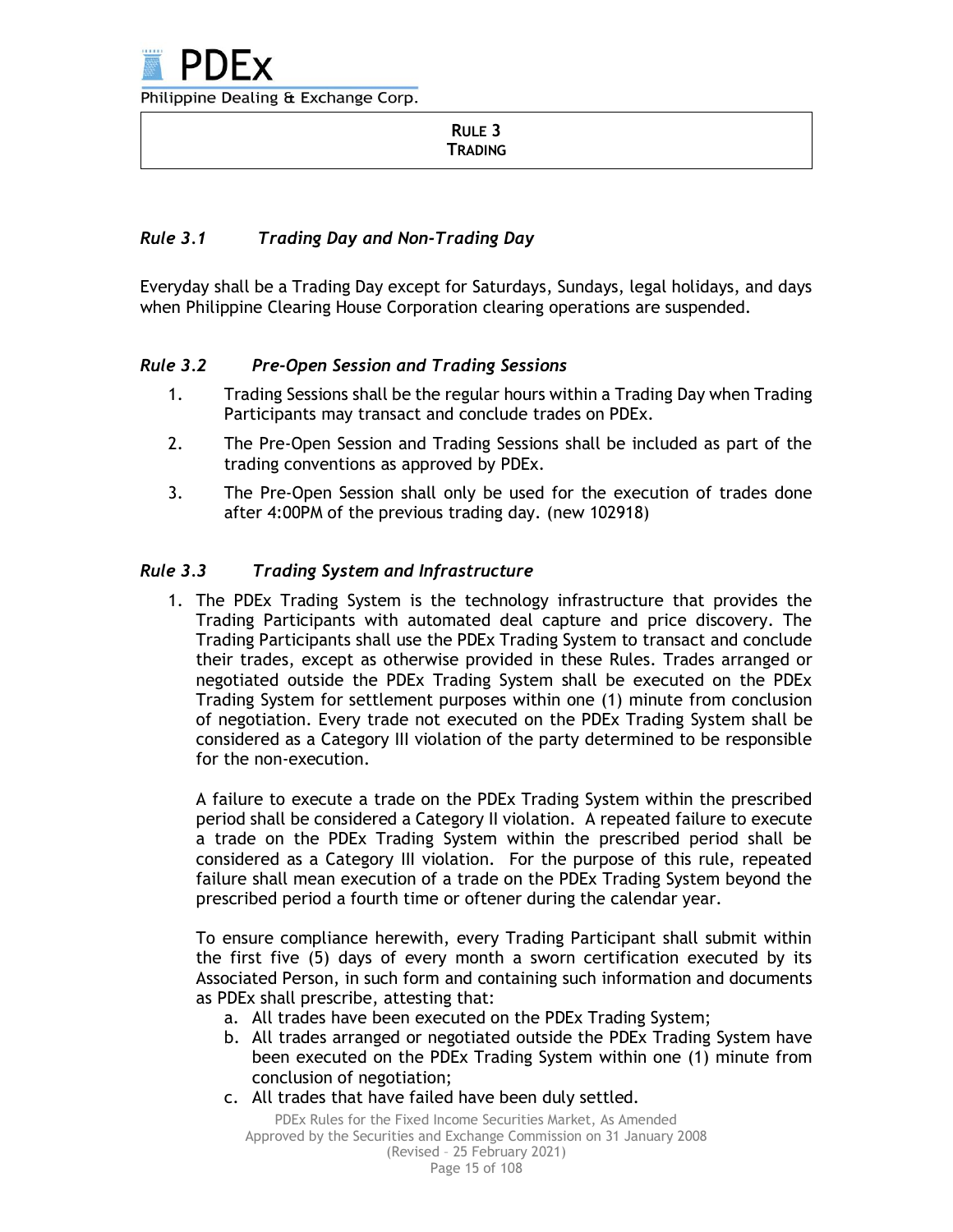

In cases where the Associated Person cannot attest to perfect compliance as described above, he shall instead attest to the number of non-compliant trades and state the cause of each failure to comply. All non-compliant trades shall be subject to the appropriate sanctions and penalties as provided in these Rules.

Delay in submission of the required certification beyond ten (10) days after the deadline, shall be charged a penalty in the amount of FIVE THOUSAND PESOS (P5,000.00), provided, however, that failure to submit within 30 days from the required deadline shall be considered a Category III violation and penalized accordingly.

- 2. The Trading Participants should comply with the operational, procedural, and technical requirements of the PDEx Trading System. (rev 102918)
- 3. The PDEx Terminal, available to Dealing Participants shall solely be used for the buying and selling of securities for the account of such Dealing Participant. (rev 102918)
- 4. The PDEx Terminal, available to Brokering Participants shall solely be used for the buying and selling of securities for the account of the customers of the Brokering Participant. (rev 102918)

#### *Rule 3.4 Trading Mechanics (rev 102918)*

- 1. The Trading Participants shall have access to the Fixed Income Board of the PDEx Trading System, which shall have the following transaction methods:
	- a. Order Book. In this method, firm orders are posted by either Dealing Participants or Brokering Participants in an anonymous order book. All other Trading Participants may select and trade on those firm orders posted subject to mutually available Counterparty Limits;
	- b. Request for Quote (RFQ). In this method, any Trading Participant (Dealing or Brokering) may request a one-way quote (firm bid only or firm offer only) or two-way quote (firm bid and offer) from any other Dealing Participant/s and transact accordingly; and
	- c. Trade Input. In this method, there are two ways of inputting transactions arranged or negotiated outside the PDEx Trading System within the period required under the SEC Rules:
		- i. Direct Input. For this method, one Trading Participant sends another Trading Participant a trade ticket to confirm the details of a transaction arranged or negotiated outside the PDEx Trading System (e.g. Voice transaction); The transmitted trade ticket will not be fully accepted into the PDEx Trading System until the receiving Trading Participant affirms the trade.
		- ii. Voice Broker Input. For this method, a voice broker sends two Trading Participants a trade ticket to confirm the details of a transaction arranged or negotiated outside the PDEx Trading System; The transmitted trade ticket will not be fully accepted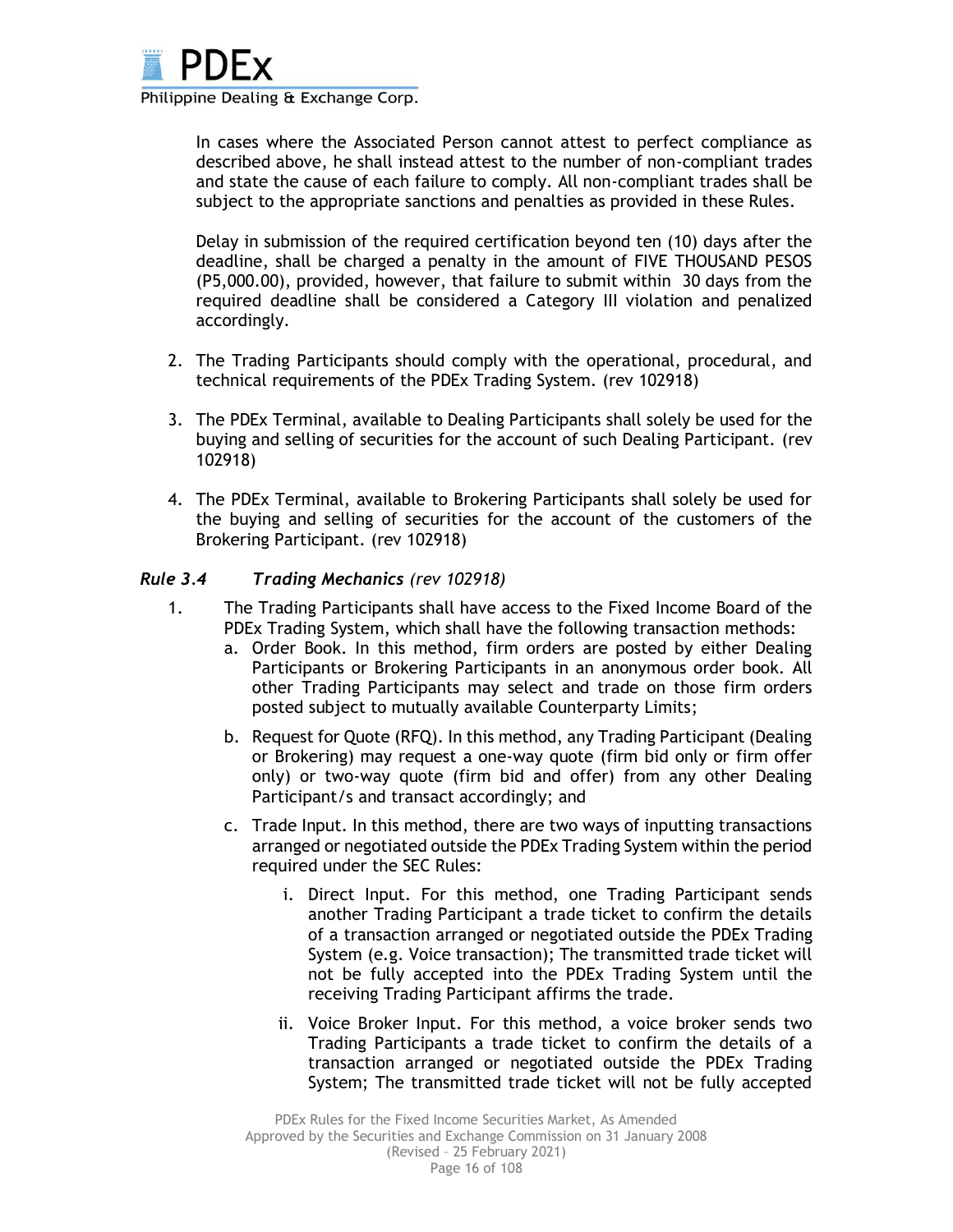

into the PDEx Trading System until both the receiving Trading Participants affirm the trade.

- 2. The following rules shall apply for trading in the Order Book:
	- a. Trading on an order-taking basis shall take place in the Order Book of the PDEx Trading System.
	- b. Opening price
		- i. The first trade that is done after the commencement of the official Morning Session shall be the opening price/yield of the security.
	- c. Trading Participants shall enter their orders for purchase or sale into the Order Book, which orders shall be displayed according to price and time.
	- d. An order entered into the Order Book shall be deemed valid until the validity period indicated by the Trading Participant; However, such order may be modified or cancelled prior to its execution in accordance with the next paragraph.
	- e. Any order may be modified or cancelled prior to its execution, in accordance with the following general guidelines:
		- i. An order may be modified by suspending the order first. After modifying the order details, then the order may be restored.
		- ii. An order can only be withdrawn or cancelled if the same has not yet been executed.
	- f. Orders shall be executed on the basis of existence of mutually available Counterparty Limits.
	- g. The PDEx Order Book shall display the market best bid (highest bid price and lowest bid yield) and best offer (lowest offer price and highest offer yield) available for each security. The PDEx Order Book's display for each security may also be expanded to display the full "depth of market" i.e. the Bid/Offer orders of each Trading Participant sorted by each order's price level and the time that order was last updated.
- 3. The following rules shall apply for trading via the Request for Quote (RFQ):
	- a. Trading Participants may request ("Requesting Party") for one-way or two-way quotes for a specific security and given volume from other Dealing Participants.
	- b. Dealing Participants providing quotes ("Quoting Party") may specify a lower amount than the requested volume.
	- c. All quotes provided by a Quoting Party to a Requesting Party shall only be valid for a period of time during which the Requesting Party should respond and after which period such provided quote/s shall automatically expire.
	- d. It shall be the responsibility of the Trading Participants to check the availability of counterparty credit lines. All confirmed transactions via the Request for Quote (RFQ) method shall be considered binding.
- 4. The following rules shall apply for trading in the Trade Input Method: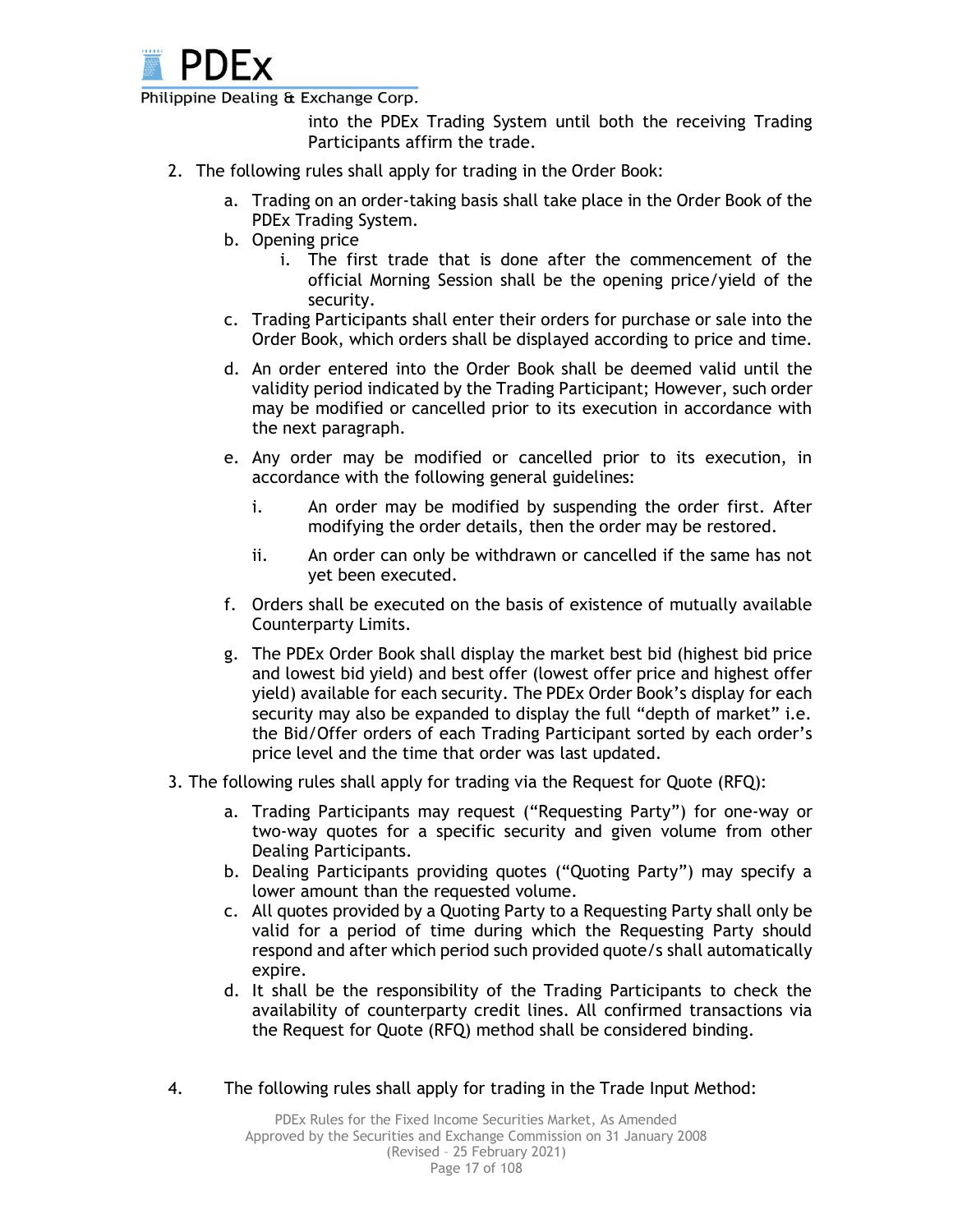

- a. Direct Input Method
	- i. Only Dealing and Brokering Participants may initiate and send trade tickets to one another;
	- ii. A trade ticket initiated by the Dealing or Brokering Participant (the "Calling Party") shall have the details of the transaction arranged or negotiated outside the PDEx Trading System;
	- iii. The Trading Participant that receives the trade ticket (the "Receiving Party") shall affirm the trade ticket if all the details are correct, otherwise the Receiving Party shall reject the trade ticket;
	- iv. All unaffirmed trade tickets are deemed rejected at the end of trading day.
- b. Voice Broker Input Method
	- i. For transactions done through a Voice Broker, the Voice Broker shall initiate a trade ticket to be sent to the Buying Trading Participant and the Selling Trading Participant;
	- ii. The trade ticket shall have the details of the transaction arranged or negotiated outside the PDEx Trading System;
	- iii. Both the Buying Trading Participant and the Selling Trading Participant shall, if all the details are correct, affirm the trade ticket, otherwise the Trading Participants shall reject the trade ticket;
	- iv. Only mutually affirmed trade tickets will be accepted in the PDEx Trading System. If any or both of the Trading Participants reject the trade ticket, it is deemed rejected;
	- v. Trade tickets which are unaffirmed by any or both of the Trading Participants at the end of the trading day are deemed rejected.
- c. It shall be the responsibility of the Trading Participants to check the availability of counterparty credit lines. All affirmed transactions via the Trade Input method shall be considered binding.
- 5. The counterparty limit system shall be enforced for trading in the PDEx Fixed Income Board under the guidelines set forth hereunder:
	- a. All trades executed in any of the transaction methods shall consume their corresponding credit limit amount from the Counterparty Credit Limit System.
	- b. For purposes hereof, the term "Granting Trading Participant" shall refer to that Trading Participant granting a Counterparty Limit in favor of another Trading Participant. The term "Receiving Trading Participant" shall refer to that Trading Participant in whose favor such Counterparty Limit was granted.
	- c. A Counterparty Limit may be entered at any time during the Trading Day.
	- d. A Granting Trading Participant's entry of a Counterparty Limit in favor of the Receiving Trading Participant finally, irrevocably and absolutely binds the Granting Trading Participant to honor the limit granted, if the same is availed of by the Receiving Trading Participant by way of a PDEx Trade prior to it being withdrawn. Otherwise, a Granting Trading Participant may amend or withdraw any Counterparty Limit granted prior to its consumption. If there has been partial consumption of the Counterparty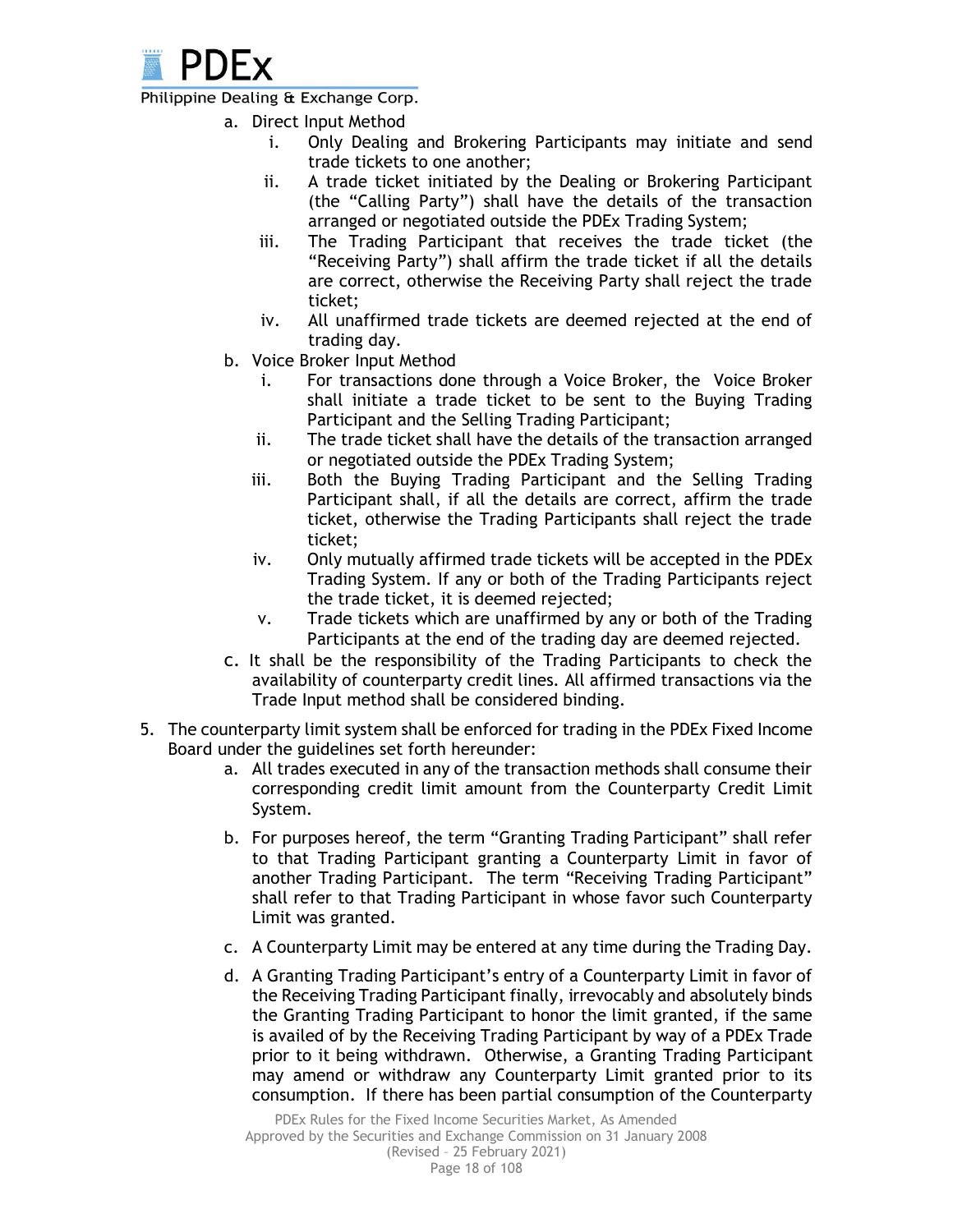

Limit, then only the remainder of the unconsumed Counterparty Limit may be amended or withdrawn.

- e. A Counterparty Limit once entered is valid for the entire Trading Day, without prejudice to the Granting Trading Participant's right to amend or withdraw the same under these Rules.
- f. A Counterparty Limit shall be deemed automatically replenished at the start of a Trading Day only to the extent of the Counterparty Limit granted at the end of the immediately preceding Trading Day.
- 6. Trade Cancellation. Incorrect executed deals may be cancelled at the instance of the Trading Participants involved, as long as both parties to the deal agree to the cancellation. A monthly report on all trade cancellations shall be provided by PDEx to the Associated Person and Dealing or Brokering Representative of each involved Trading Participant and a consolidated report shall be provided to the SEC within the first ten (10) days of the succeeding month.

## *Rule 3.5 – Order-taking Mechanics for Brokering Participants*

- 1. Only Brokering Participants may take an order of a Customer.
- 2. A Brokering Participant shall execute the orders of its Customers in any method it deems appropriate provided that the Brokering Participant complies with all other provisions of these Rules. (rev 102918)
- 3. All orders shall be entered in the same order in which the orders were received. (rev 102918)
- 4. A Brokering Participant is required to document each order or each modification thereof through an order ticket which shall contain, at the minimum, the following information as required under the Securities Laws:
	- a. Time of receipt of order or each modification thereof;
	- b. Subsequent action on order or each modification thereof;
	- c. Terms and conditions of the order or instructions, including a notation if the order is a short sale;
	- d. Any subsequent modification or cancellation;
	- e. The method of execution of the order; (rev 102918)
	- f. Name of customer for which order was entered; (rev 102918)
	- g. Name of salesman who took the order;
	- h. The price at which it was executed;
	- i. Whether the order was solicited or unsolicited.
- 5. All records concerning orders shall be classified chronologically, kept and maintained for the period of five years or such period as required under Securities Laws, whichever is longer, the first two (2) years in an easily accessible place. The records shall be made available to PDEx during the said period and the SEC as it may require.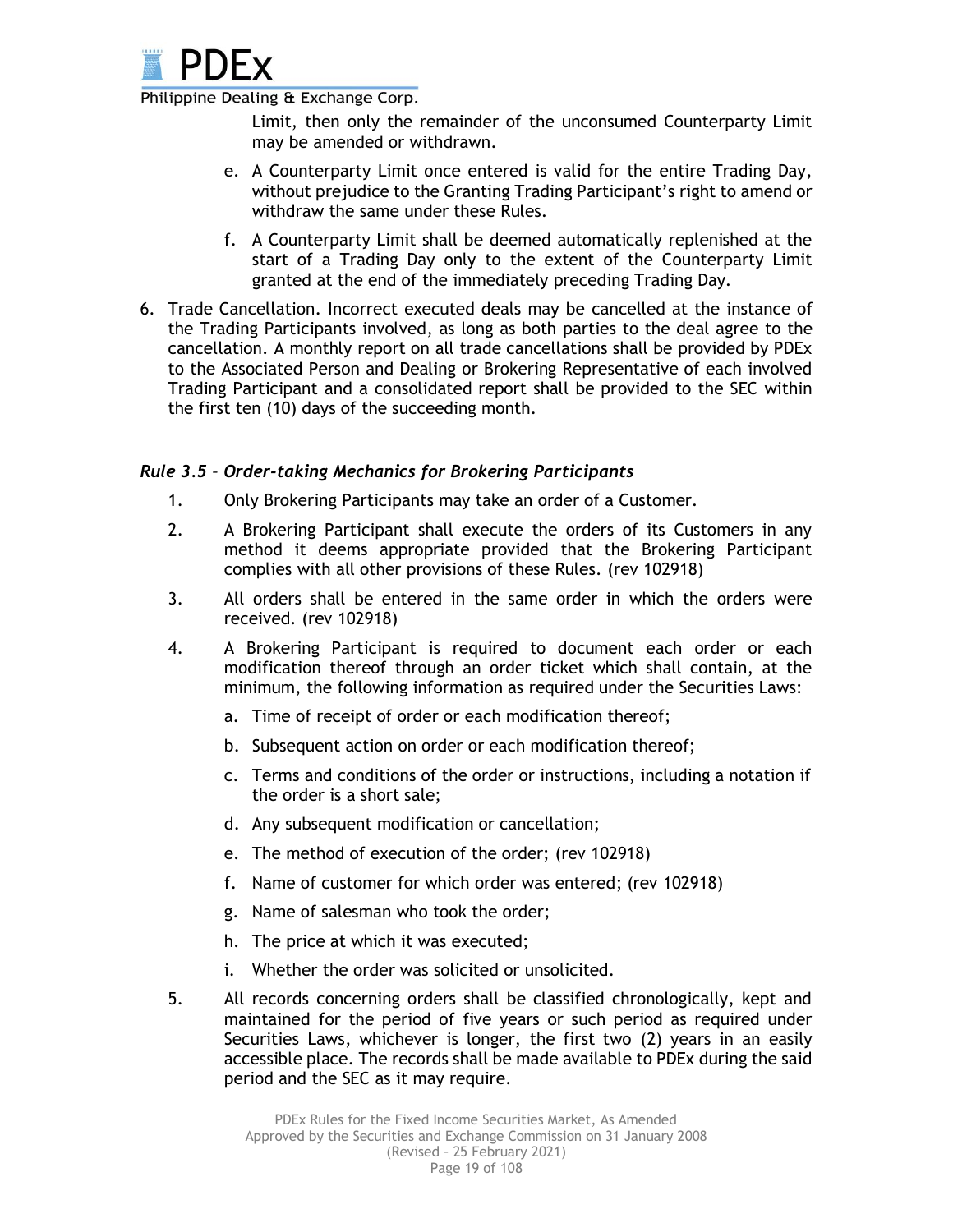

## *Rule 3.6 – Trades with Non-Trading Participants (new071709)*

- 1. Dealing Participants may deal directly with Non-Trading Participants upon submission to PDEx of the necessary documents as required by and in such form as may be prescribed by PDEx, provided that, if the Non-Trading Participant is a SEC-registered broker or dealer, the same and the SRO of which it is a member shall comply with the requirements of the OTC Rules.
- 2. The Dealing Participant shall execute the transaction within one (1) minute from the conclusion of the negotiation using the feature designated by PDEx. (rev 102918)
- 3. The Dealing Participant shall ensure that a process is in place to validate the authenticity of the trade and the Non-Trading Participant.
- 4. All other obligations of the Dealing Participant in respect of trades executed in the PDEx Trading System shall be applicable to its trades under this Rule 3.6.

## *Rule 3.7 - Records*

- 1. When orders are taken by telephone, Brokering Participants shall have adequate procedures for documenting telephone conversations pertaining to the reception, execution, or confirmation of orders, preferably through a medium that allows subsequent verbatim reproduction of such conversations, in order to provide undeniable proof of the information required to be contained in the order ticket. If voice recording is used, the Brokering Participant shall ensure that its procedures adequately provide for a reasonable manner to identify the parties to the call and the material particulars of the call. The procedures of the Brokering Participant shall further ensure that telephone records are maintained in such a way as to allow reasonably easy identification of any telephone call and facility of access to any telephone call in the file or record. Any such recording shall be maintained for a period of six (6) months. The records shall be made available to PDEx for inspection during the said period.
- 2. Trading Participants shall, on a daily basis, reconcile their transactions against the executed transactions as displayed in the PDEx Trading System.
- 3. PDEx shall acknowledge trades or orders entered into the PDEx Trading System which shall assign a unique identification number per trade or order, which shall be immediately disclosed to the concerned Trading Participant.

#### *Rule 3.8 Fees*

Fees shall be levied on each transaction executed on the PDEx Trading System. The Fees shall be based on the tables of fees that PDEx will issue and which PDEx may periodically amend.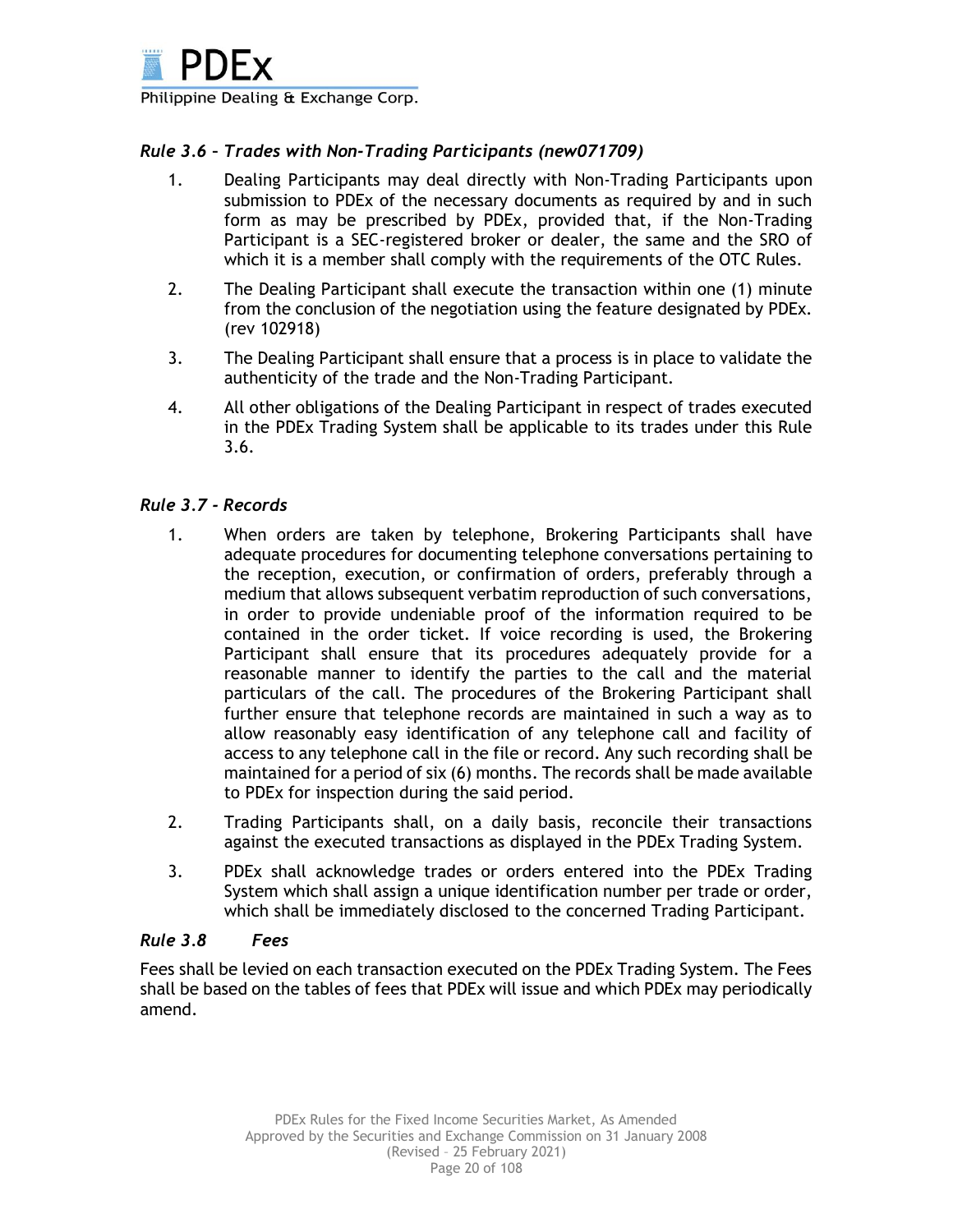

## **RULE 4 TRADING CONVENTIONS**

All trades in PDEx shall be governed by Trading Conventions agreed upon by the Dealing Participants and approved by PDEx.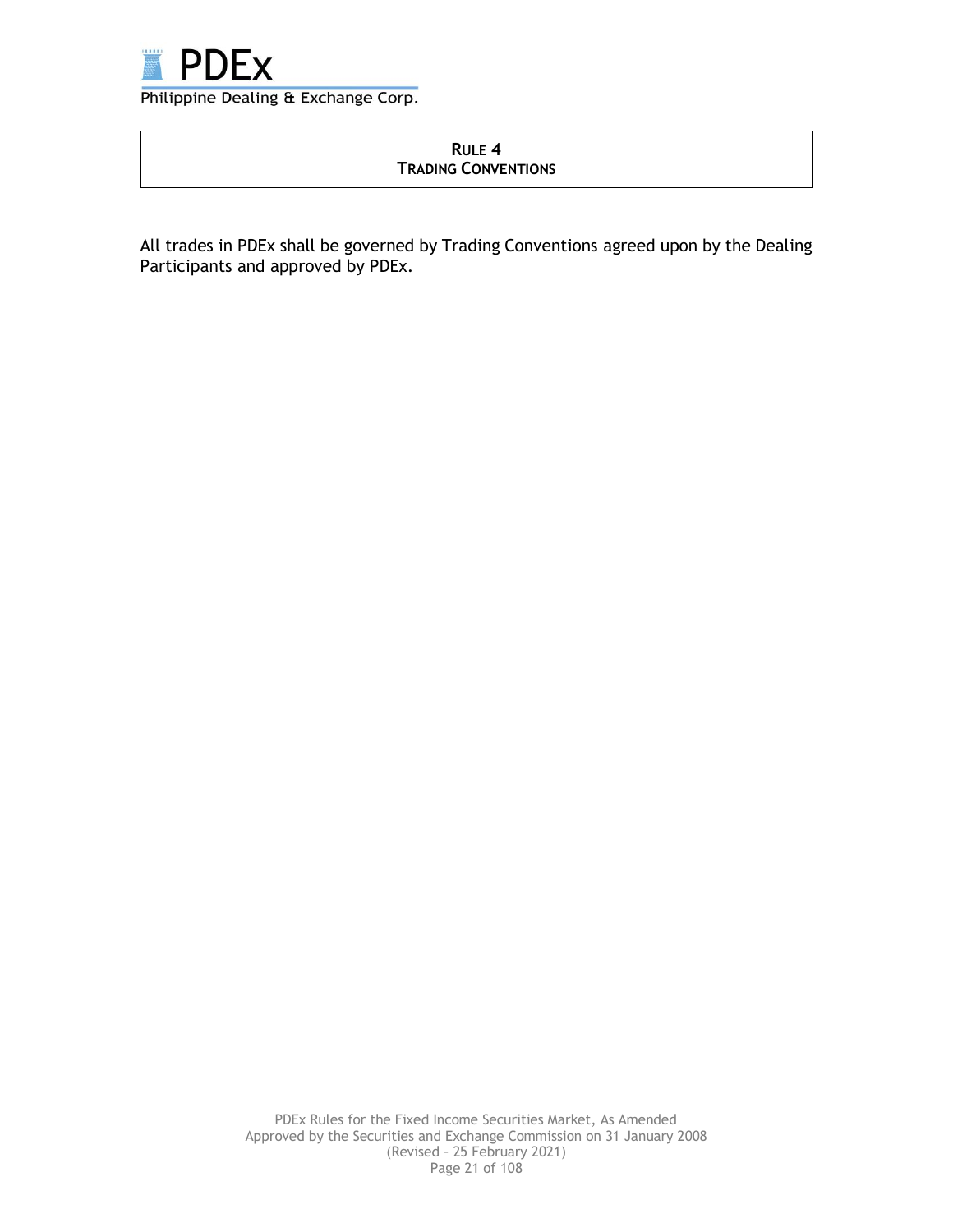## **RULE 5 CUSTOMER PROTECTION AND BUSINESS FAILURE OF TRADING PARTICIPANT**

# *Rule 5.1 Segregation and Limitation of Functions of Trading Participants*

Any Trading Participant that assumes the functions of both Dealing Participant and Brokering Participant shall maintain proper segregation of those functions within the firm to prevent any conflict of interest or flow of information that will enable frontrunning or insider trading, or any other practice that will redound to the disadvantage of the customer, by complying with the following minimum requirements:

- 1. The Trading Participant shall establish written procedures to ensure compliance with this Rule, which shall be monitored by the Associated Person.
- 2. Its functions as Dealing Participant shall be confined to the buying and selling of securities for its own account while its functions as a Brokering Participant shall be confined to buying and selling for the account of its customers.
- 3. The Trading Participant shall use only the Dealing Terminal for the buying and selling of Securities for its own account, and the only the Sales Terminal for the buying and selling of Securities for the account of its customers.
- 4. A Trader who executes trades for the account of the Trading Participant cannot at the same time be a Salesman who executes trades for the account of customers, and vice-versa.
- 5. The Trading Participant shall assign different officers directly supervising and accountable for the actions of its Salesmen and Traders.
- 6. The Trading Participant shall institute policies and sanctions that will ensure that material non-public information that may affect the buying and selling prices of the Securities will not be used by its personnel for himself or for the Trading Participant.
- 7. The Trading Participant shall institute policies and sanctions that will ensure that customer orders and positions are kept with utmost confidentiality by its personnel who receive such information in the exercise of their functions.
- 8. The Trading Participant shall ensure that Trading Personnel for separate functions are aware of, understand, and acknowledge in writing, the conflict of interest sought to be prevented, their specific duties to prevent such conflict, and the liabilities they will incur in case of non-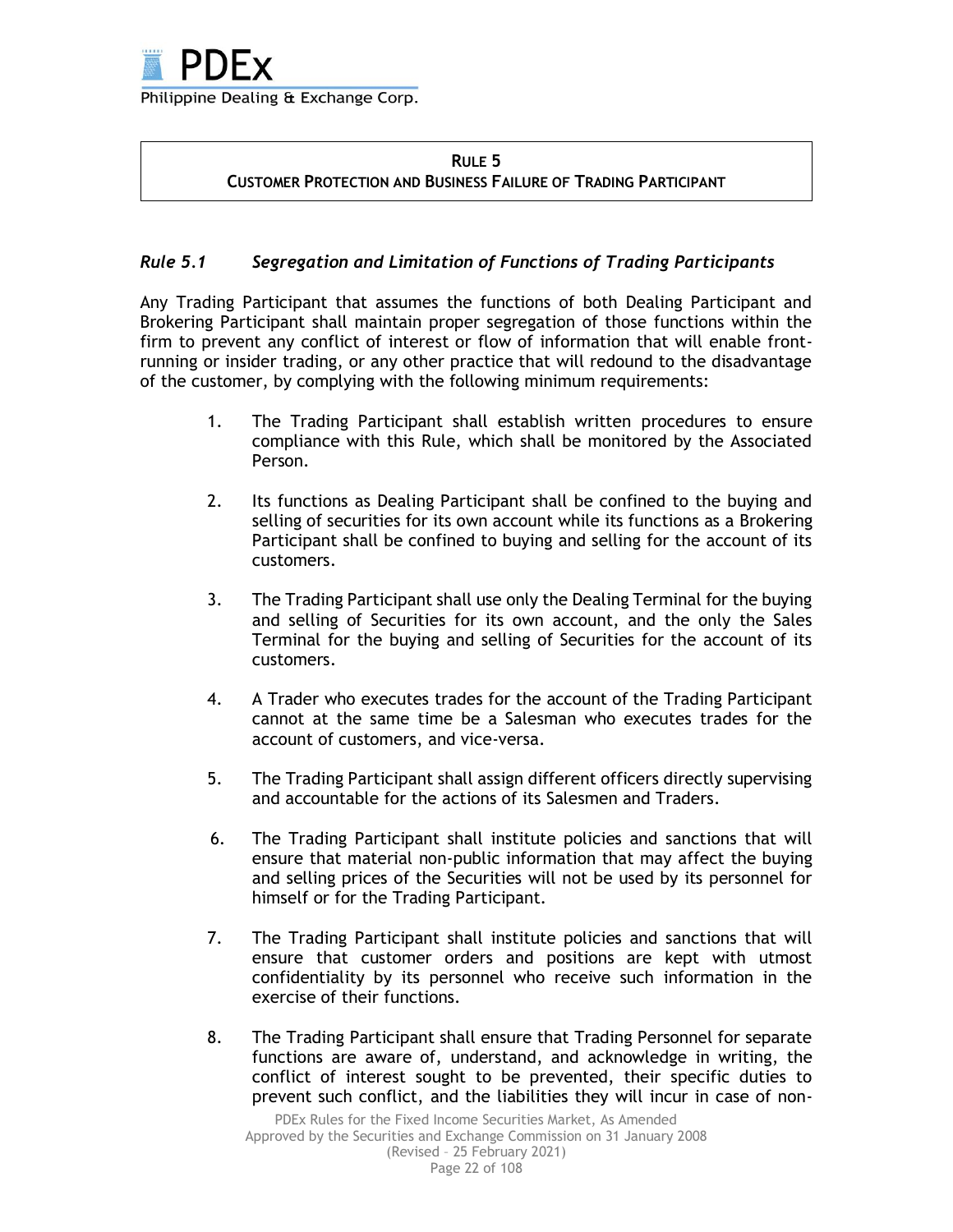

compliance with these duties.

9. The Associated Person shall report to PDEx any violation of these Rules, as well as the action and/or sanctions taken and/or imposed by the Trading Participant with respect thereto.

# *Rule 5.2 Prohibition of Brokering Participants from Treating their Proprietary Account as a Client in a Broker Cross Trade (new022521)*

- 1. In order to prevent a conflict of interest situation that will be to the disadvantage of a customer, a brokering participant is prohibited from acting as a public representative of its own firm's proprietary account or dealing unit and matching its transactions with other customer orders in a Broker Cross Trade.
- 2. A Broker Cross Trade shall refer to a trade wherein the Brokering Participant represents both the buying client and selling client in a single transaction, and execute such transaction in the manner prescribed in the PDEx Trading System (i.e., broker cross trade facility).
- 3. The Dealing Participant Unit may choose to engage with other PDEx Brokering Participants.
- 4. Violation of this rule shall be considered a Category II Violation.

# *Rule 5.3 Opening and Maintenance of Customer Accounts*

- 1. Trading Participants shall ensure absolute segregation between customers' funds and properties and their own funds and properties as required under Securities Laws and these Rules in such cases but not limited to instances where it requires margin deposits in the form of cash and securities prior to settlement of customer's trade or safekeeping of securities of its clients. Trading Participants shall hold such customers' funds and properties in a fiduciary capacity.
- 2. A Trading Participant shall open customer accounts in accordance with Securities Laws and shall develop and diligently employ clear customer acceptance policies and procedures. In addition, the Trading Participant shall adopt recording procedures and standards that ensure proper identification of customers as provided in these Rules.
- 3. A Trading Participant shall verify the following facts, with respect to corporate customers, and in respect hereof shall have appropriate procedures to ensure compliance herewith:
	- a. the legal existence of corporate customers;
	- b. the authority and identification of all persons purporting to act on behalf of the corporation;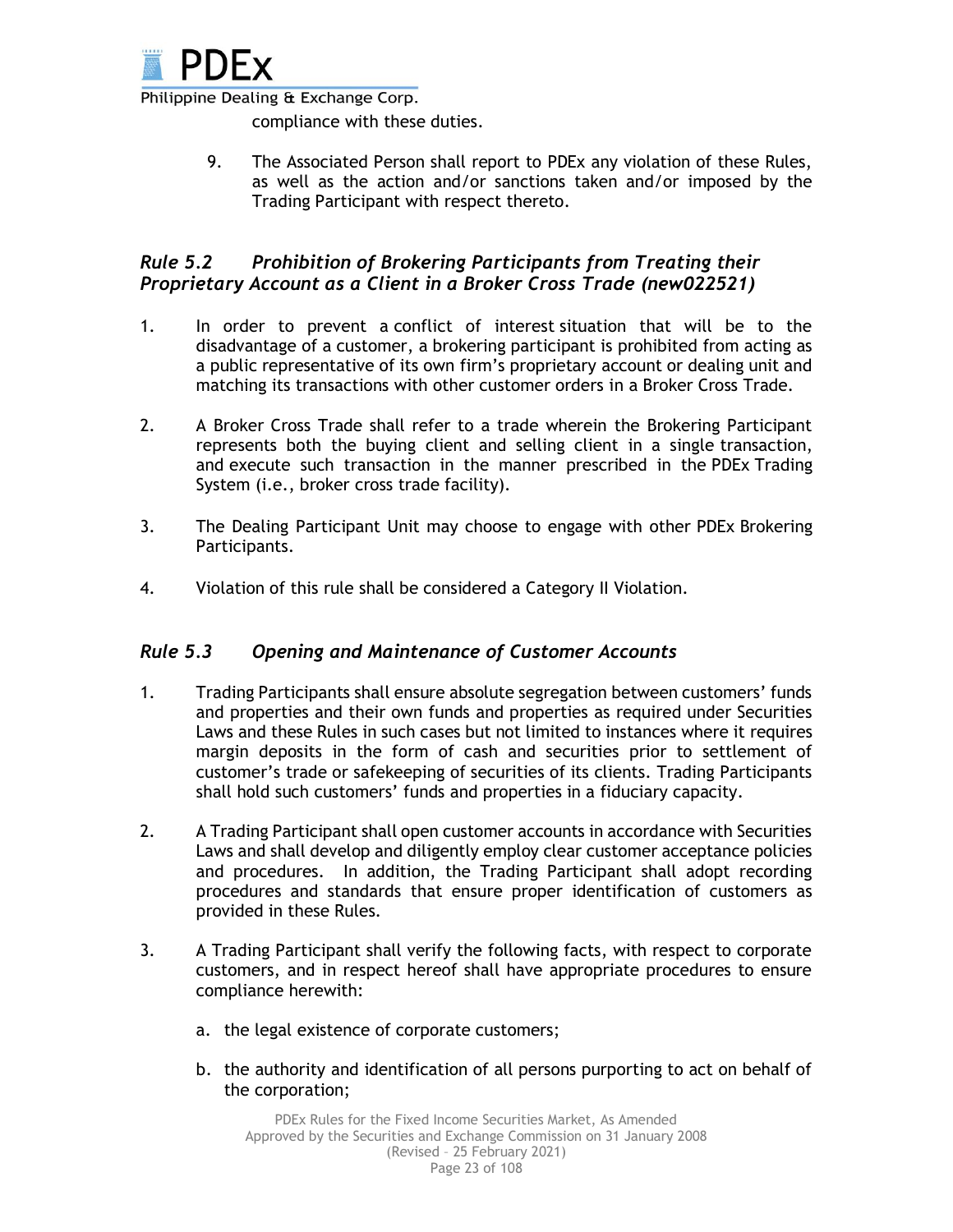

c. that the corporation is in good financial health and is not subject of dissolution, winding up, liquidation, or being voided or that is not in the process of being closed, shut down, phased out or otherwise terminated;

- d. that the corporation is a *bona fide* legal entity and not a mere shell corporation.
- 4. In case of a customer who acts on behalf of another, as trustee, nominee, agent or other similar capacity, a Trading Participant shall ascertain and record the true and full identity of the person on whose behalf a transaction is being conducted and make necessary inquiries to ensure the existence of a business relationship between the parties.
- 5. The Trading Participant shall ensure that its customer account information is kept and maintained current.

# *Rule 5.4 Maintenance of Financial Adequacy Measures*

- 1. Every Trading Participant shall ensure compliance at all times with the Securities Laws with respect to the maintenance of the financial adequacy measurements imposed by the Commission or the relevant regulator. All reports submitted to the Commission in respect hereof shall simultaneously be submitted to PDEx under this Rule.
- 2. A Trading Participant which ceases to do business as an SEC-registered broker and/or dealer due to financial inadequacy as defined by the Commission or the relevant regulator shall immediately notify PDEx thereof, and coordinate with PDEx in the disposition of its accounts and accountabilities.
- 3. Nothing in this Rule shall preclude PDEX from requiring a Trading Participant to submit reports which reflect their financial and operational condition, including net capital, from time to time, at the discretion of PDEx.

# *Rule 5.5 Cash and Margin Accounts*

## *Cash Purchases*

- 1. Purchases by a customer in a cash account shall be settled in compliance with the Settlement Rules and Trading Conventions on settlement particular to the Securities.
- 2. Failure of the customer to deliver cash or securities arising from its trade within the cut-off time prescribed in the Settlement Rules shall be automatically assumed by the Trading Participant. The Trading Participant must be able to deliver the cash or securities within the prescribed period. Otherwise, the Trading Participant shall be subject to penalties and sanctions in accordance to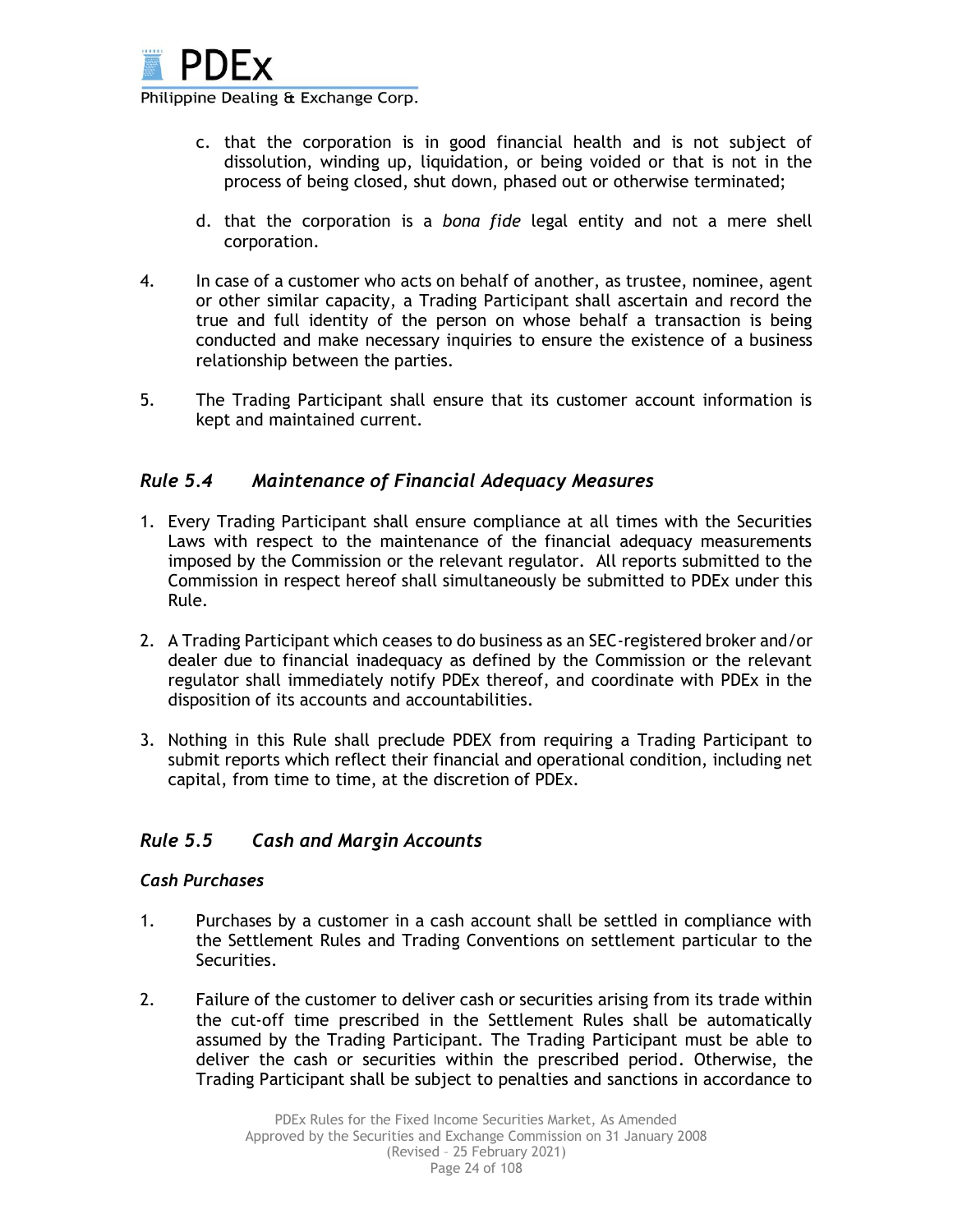

PDEx Rules on Failed Trades and Delayed Settlement. (rev052810)

3. The Trading Participant shall be obligated to take action to enforce an unpaid customer liability in the manner and within the period prescribed by the Securities Laws.

## *Margin Trading*

4. Every Trading Participant extending credit to its customers shall comply with the Securities Laws and these Rules with respect to the amount of margin allowed, maintenance of margins, and remediation of insufficiency of margin and failure by a customer to respond to a margin call.

## *Rule 5.6 Restrictions on Borrowings and Enforcement of Margin Requirements*

- 1. This Rule shall apply to all Trading Participants that require deposits in cash or securities as defined in Rule 5.5 or other instances where it holds in its safekeeping cash or securities in behalf of its customers, *except*:
	- a. A Trading Participant that carries no margin accounts, promptly transmits all customer funds and delivers all securities received in connection with its activities as a Broker Dealer and does not otherwise hold funds or securities for, or owe money or securities to, customers.
	- b. A Trading Participant that has been granted an exemption from this Rule by the Commission.
- 2. A Trading Participant shall comply with the Securities Laws with respect to physical possession and control of all fully paid securities and excess margin securities carried for the account of customers. In addition and pursuant hereto, any contract intended to provide for the borrowing of securities shall conform to the requirements imposed under the Securities Laws.

## *Rule 5.7 Business Failure of a Trading Participant*

- 1. Business failure shall be deemed to occur when the Trading Participant has become insolvent, or when PDEx shall have found that the financial condition of said Trading Participant has so deteriorated that it cannot readily meet the demands of its customers for the delivery of Securities and/or payment of sales proceeds.
- 2. In all instances of business failures as provided in this Rule, PDEx shall only facilitate the settling of the failed Trades of the Trading Participant that resulted to liabilities to its customer. PDEx shall not, in any way, substitute itself as a counter party.
- 3. Whenever a Trading Participant has filed or is the subject of a petition for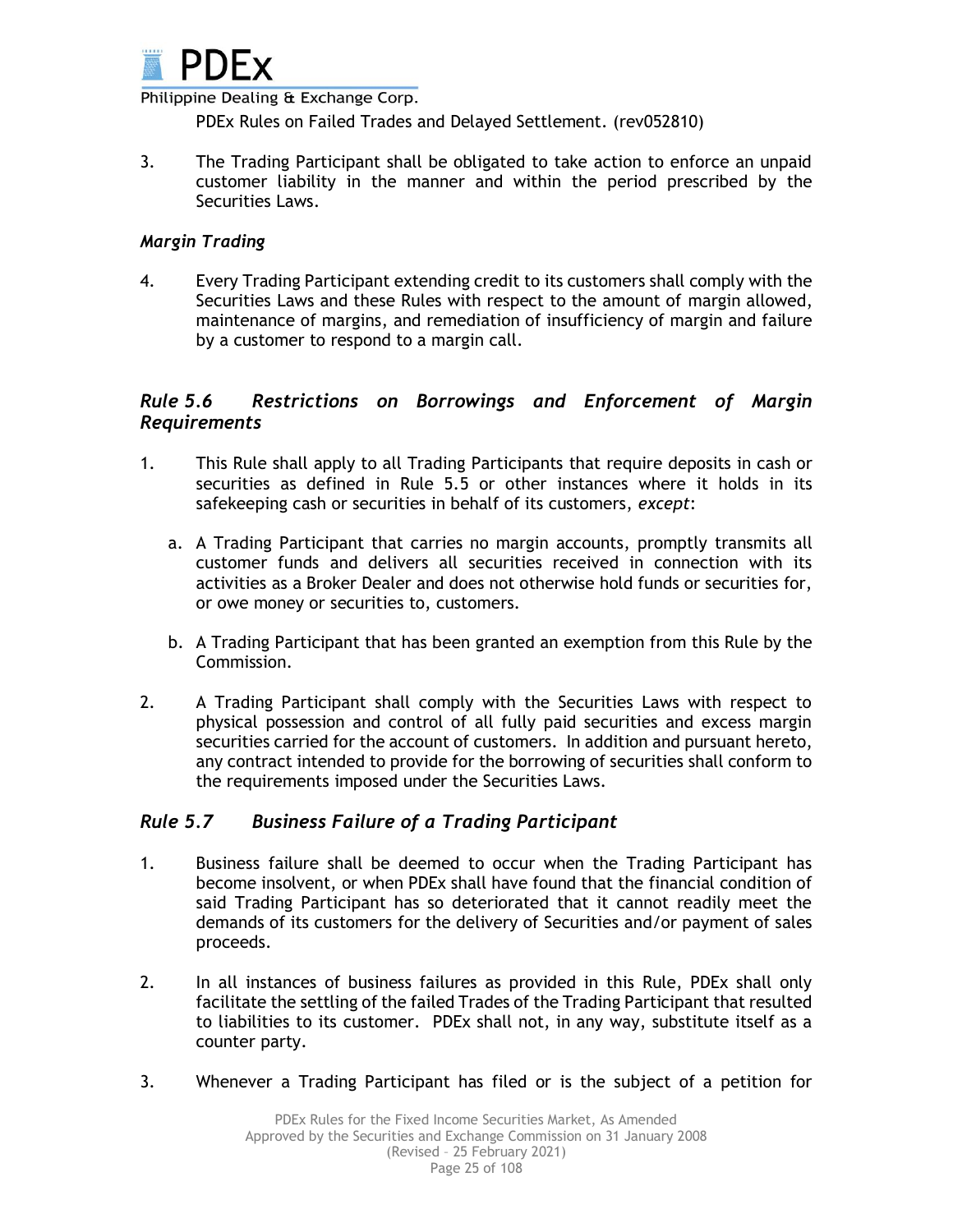

insolvency, or when PDEx determines that the Trading Participant's financial condition has so deteriorated that it cannot readily meet the demands of its customers for the delivery of securities and or payment of sales proceeds, the Commission may issue *ex parte* an order compelling the insolvent or failed Trading Participant [hereinafter Insolvent Participant] and PDEx to take the necessary action to protect customer accounts including, but not limited to, the preservation of the Insolvent Participant's books and records. Said order shall remain in effect until lifted by the Commission *motu proprio* or upon petition of the Insolvent Participant.

# *Rule 5.8 Protection of Customer Accounts Where Registration of a Trading Participant is Suspended or Revoked by the Commission*

Where the Commission has suspended or revoked the registration of a Trading Participant under the SRC, PDEx shall immediately arrange for another Trading Participant (which PDEx can select at its sole discretion) to take over any outstanding contracts relating to securities and simultaneously notify the Commission in writing of such transfer and the affected customers that said contracts have been transferred.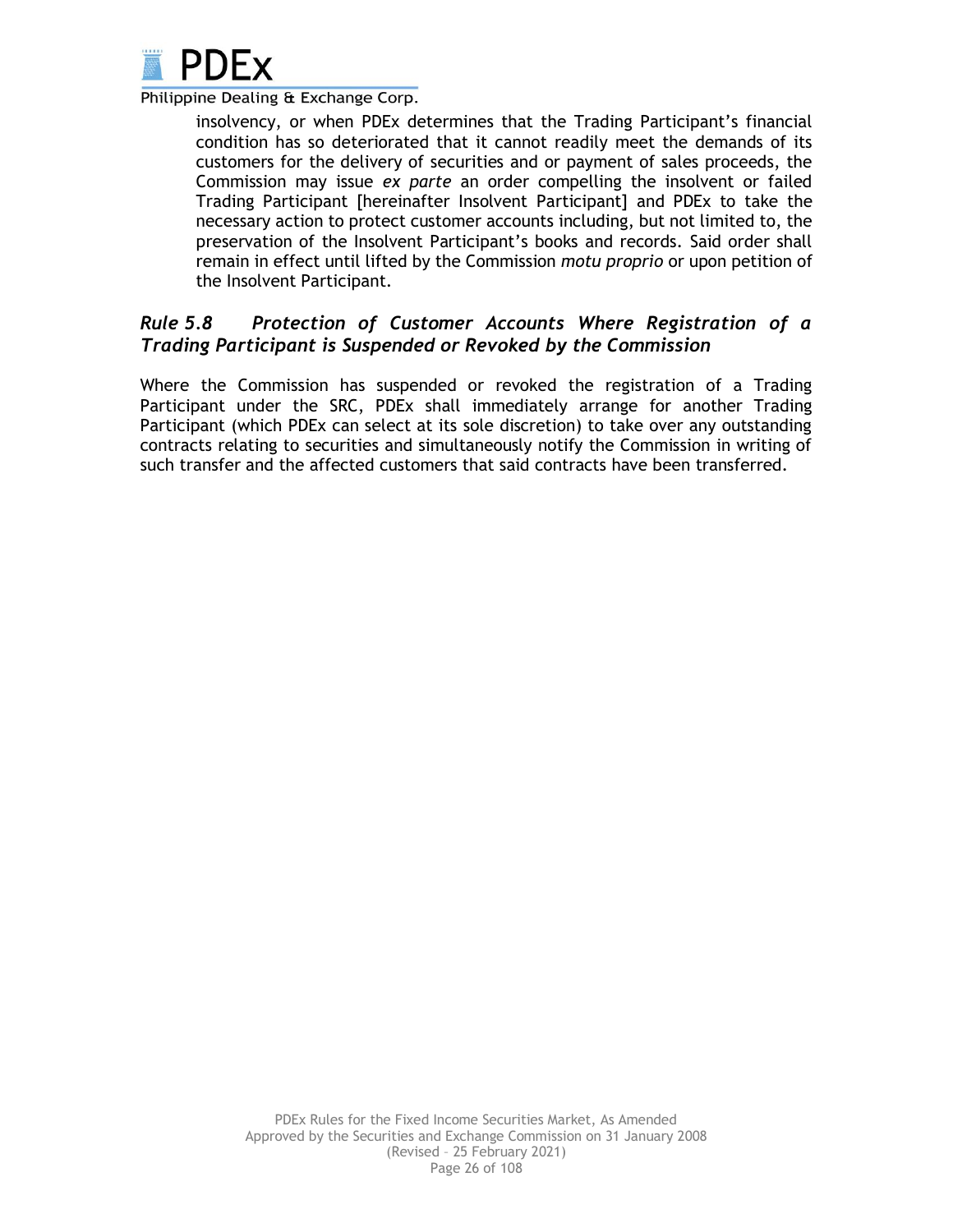#### **RULE 6 CONDUCT AND ETHICS**

# *Rule 6.1 Ethical Conduct*

All Issuers and Trading Participants shall, in the conduct of its business on PDEx, observe the highest standards of commercial honor and just and equitable principles of trade.

Every Trading Participant and its personnel shall:

- 1. Comply with the provisions of Securities Laws which impose ethical standards of conduct on Trading Participants and its personnel;
- 2. Not enter into any agreement with a customer nor give effect to any term of an agreement with a customer if the effect, likely effect, or purported effect of such agreement is to exclude or limit the liability of that Trading Participant or its personnel l to the customer for negligence, fraud, or dishonesty, committed by the Trading Participant or its personnel in relation to trading activities with or on behalf of the customer;
- 3. Use reasonable diligence to ascertain the best available price for the Security and buy or sell at that price so that the resultant price to a customer is as favorable as possible under prevailing market conditions.
- 4. No Trading Participant or its personnel shall guarantee a customer against loss in any securities account of such customer carried by a Trading Participant or in any securities transaction effected by the Trading Participant with or for such customer.
- 5. In recommending to a customer the purchase or sale of a Security, have reasonable grounds to believe that the recommendation is suitable for the customer upon the basis of facts disclosed by such customer as to his other Security holdings and as to his financial situation and needs.

# *Rule 6.2 Prohibited Conduct under Securities Laws*

No Issuer, Trading Participant or its personnel shall commit any act or engage in any conduct likely to bring PDEx into disrepute, and in particular, shall not:

1. Engage in any conduct prohibited under Securities Laws and these Rules, including but not limited to the following conduct: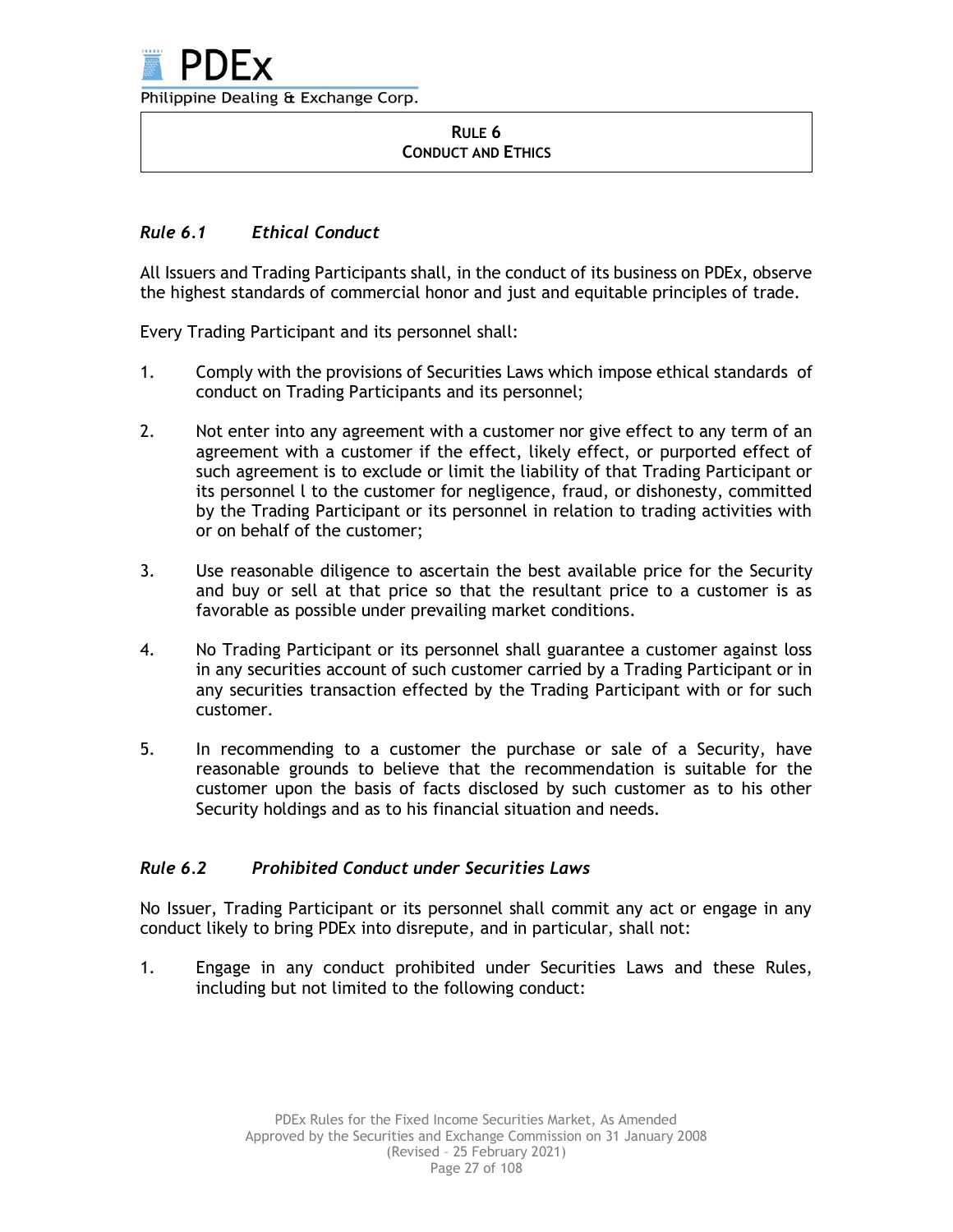

- a. Directly or indirectly participating in making a bid or offer, or deal in a listed Security, which is intended to, or is likely to, have the effect of creating a false or misleading appearance of active trading in such Security or with respect to the market for, or price of, such Security;
- b. By means of any fictitious or artificial transaction or device, maintaining, inflating, depressing, or causing fluctuations in, the price for trading in listed Securities;
- c. Making or publishing any statement, promise, or forecast which it knows or has reasonable grounds to believe to be misleading, false, or deceptive, or concealing material information at its disposal to induce another person to trade or refrain from trading; or
- d. Making statements or disseminating information which it knows, or has reasonable grounds to believe to be, false or misleading and likely to induce other persons to trade or refrain from trading, and which has the effect of inflating, depressing, or maintaining the price for trading in listed Securities.
- 2. Engage in any fraudulent or deceptive conduct and practice which would violate Securities Laws and these Rules, including but not limited to making a statement or disseminating information to PDEx which the Trading Participant knows or has reasonable grounds to believe to be false or misleading regarding:
	- a. The services that the Trading Participant is capable of delivering to a customer;
	- b. The qualifications and competency of the Trading Participant; or
	- c. The investment performance that the Trading Participant has accomplished or can reasonably be expected to achieve for a customer.
- 3. Engage in any transaction which violates restrictions on insider dealing, as defined in Securities Laws, whether for its own account or for the account of a customer.
- 4. Violate prohibitions in Securities Laws against engaging in transactions in Securities of affiliated Issuers.

## *Rule 6.3 Transactions not presumed to be Manipulative or Prohibited Conduct (new 101519)*

The following transactions shall not be presumed to be prohibited or manipulative conduct if accompanied by a legitimate commercial reason and that no pattern is established: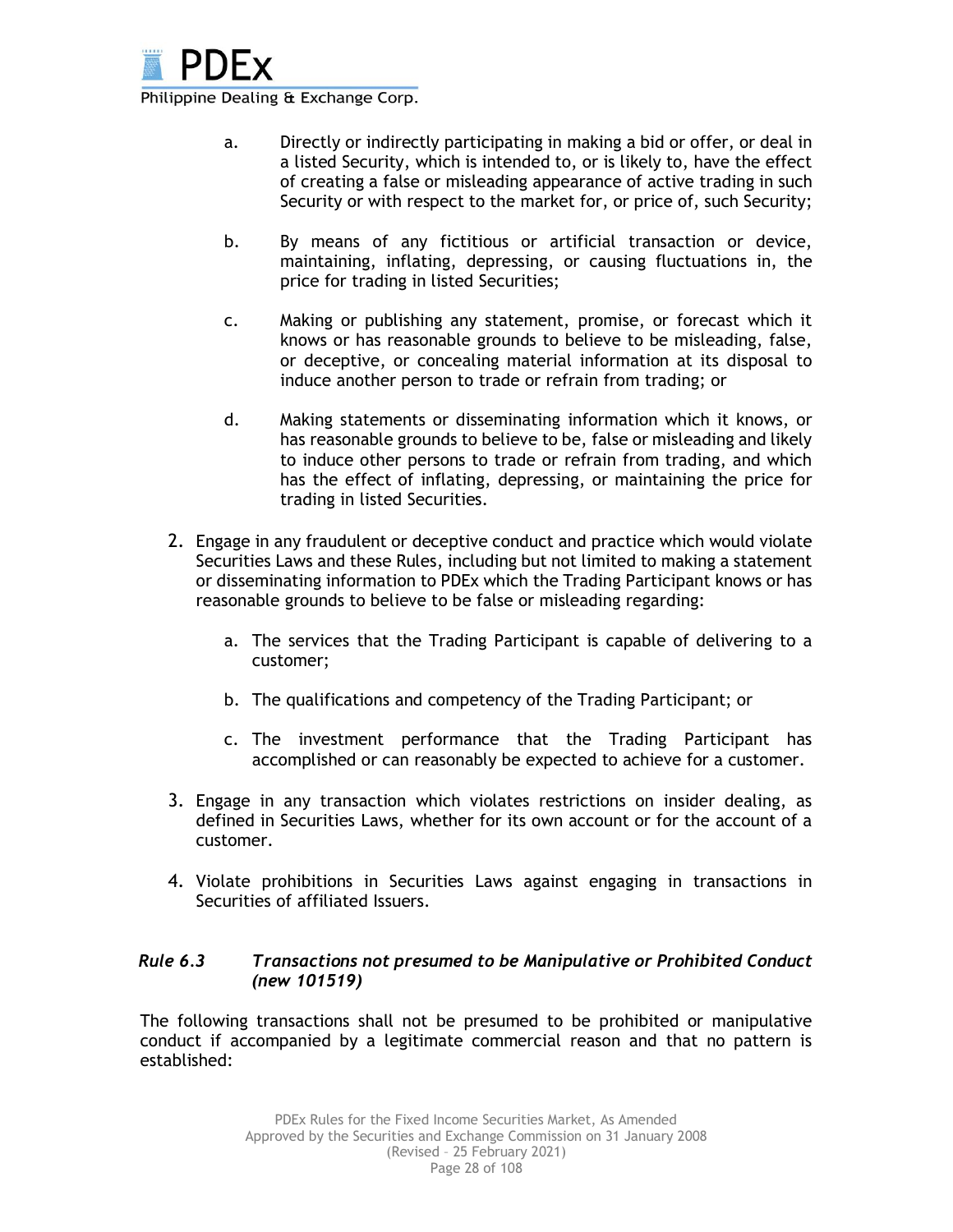

1. Anonymously Matched Transactions. Anonymously Matched Transactions are dealer to dealer transactions wherein the bid and ask orders posted do not show the parties behind the orders and occurs through either in the Order Book or through the inter-dealer broker, i.e. voice brokers. In this type of transactions, the Dealing Participants may end up being trading counterparts multiple times, at similar or identical prices, and on opposite sides, in the course of normal market making activity. Such occurrences may be purely coincidental due to pretrade anonymity.

For anonymously matched transactions arranged through the voice brokers, the voice broker shall warrant in writing that all brokered trades are done under the environment of pre-trade anonymity.

- 2. Switch Transactions. Switch transactions are dealer to dealer trade transactions wherein two Dealing Participants (Switch Seller and Switch Buyer) course a trade transaction through another Dealing Participant (Switcher) to purchase the security from the Switch Seller and sell it to the Switch Buyer resulting in two trade transactions (between the Switch Seller-Switcher on the one hand and Switcher-Switch Buyer on the other) as the transaction between the Switch Seller and Switch Buyer cannot be done directly due to unavailable or insufficient counterparty credit lines between themselves. For these transactions to be considered as Switch Transactions, the following must be complied with:
	- a. The Switch Seller, the Switcher, and the Switch Buyer must notify PDEx in writing within the same day that they have executed switch transactions, and provide the following details:
		- i. the trade numbers;
		- ii. the names of the buying (Switch Buyer) and selling (Switch Seller) Trading Participant; and
		- iii. name of the Switcher.
	- b. The Associated Person of each of the Switching Dealing Participants (i.e. the Switch Seller, Switcher, and the Switch Buyer) must submit a Sworn Certification stating that, for a Switcher, it has the authority to act as Switcher and for the Switch Seller and Switch Buyer, it is allowed to engage in switch transactions and that such authority shall be valid until revoked, and that the sole reason for the switch is insufficient credit line. The Associated Persons must give prior notice to PDEx in writing if such authority will be revoked; and
	- c. In applicable cases, the voice broker shall warrant in writing that all brokered trades were done under the environment of pre-trade anonymity.

Notwithstanding the above mentioned transactions, PDEx may require the submission of additional documents or information as it may deem warranted under the circumstances.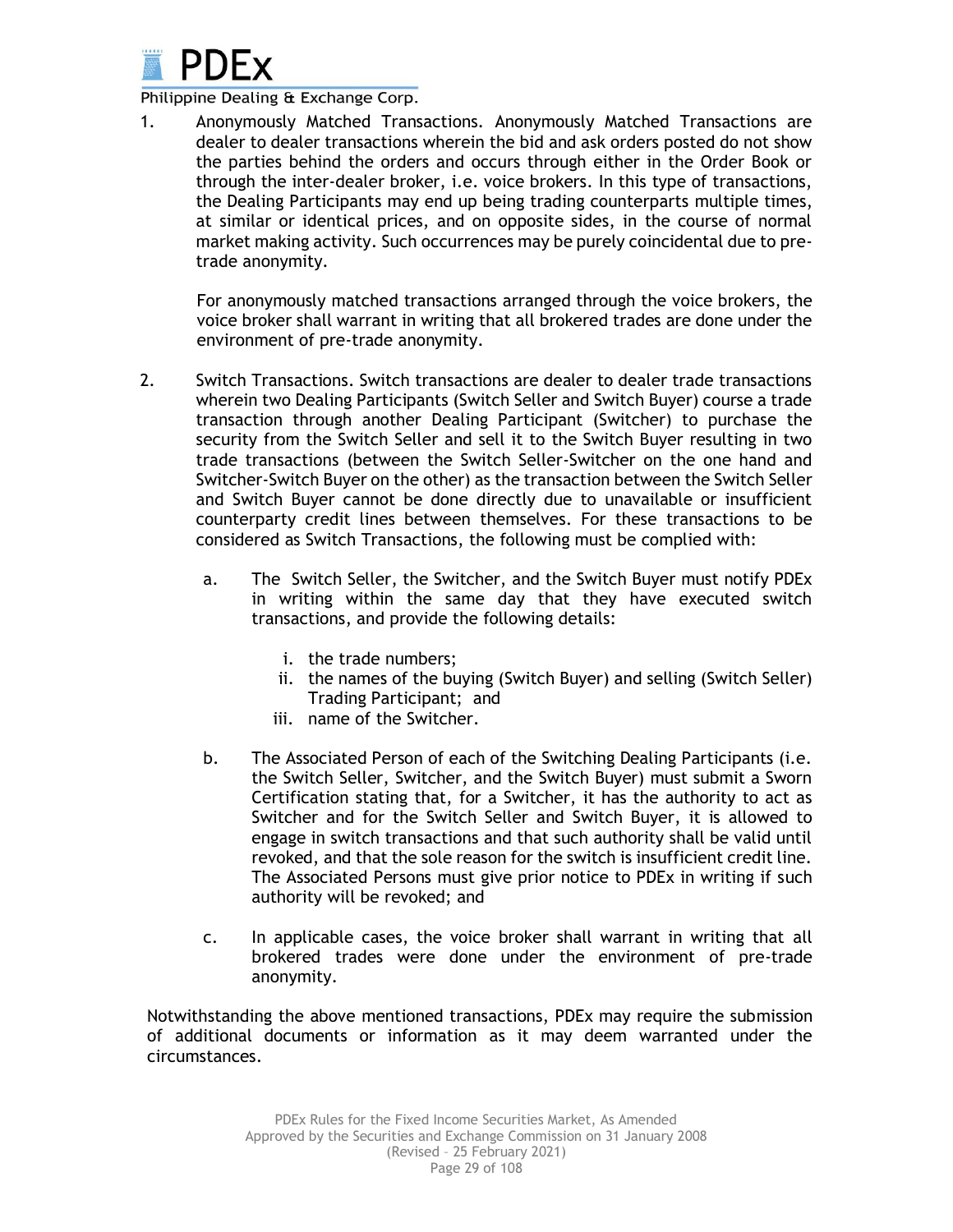

## *Rule 6.4 Voice Broker Responsibility for Switch Transactions (new 101519)*

In addition to the requirements enumerated in 6.3.2., the voice broker who arranged the Switch Transactions shall:

- a. Inform the Switch Buyer and the Switch Seller that their transactions were Switch Transactions; and
- b. Maintain a list of switch transactions and provide these information in the event that PDEx and the SEC will require.

If such is the case, the notification requirements under 6.3.2 (a) for the Switch Seller, the Switcher and the Switch Buyer shall be as follows:

- i. the trade numbers;
- ii. For the Switch Seller and Switch Buyer: the name of the Switcher;`
- iii. For the Switcher: the names of the selling (Switch Seller), the Switcher and the buying (Switch Buyer) Trading Participants;

## *Rule 6.5 Other Duties to Customer*

Every Trading Participant or its personnel shall:

- 1. Provide complete and accurate information to customers at all times in accordance with Securities Laws;
- 2. Send its customers written confirmation of all transactions in compliance with Securities Laws and these Rules;
- 3. Ensure that a written agreement is entered into with a customer before any service is provided to that customer;
- 4. When selling within bank premises, explain to the customer the distinction between Securities and bank deposits and, before taking the customer's order, obtain written acknowledgement that customer understands that the Securities are not insured by the PDIC, not guaranteed by the institution, and may lose value;
- 5. Prior to the execution of a transaction for a customer, execute a "customer account information form" as required under Securities Laws and other relevant laws;
- 6. Maintain proper segregation of its functions, when such Trading Participant acts as both a broker, dealer, adviser, and/or underwriter, pursuant to Securities Laws and these Rules;
- 7. Ensure that fees charged for services are fair and reasonable as required by Securities Laws and other pertinent laws, and file a schedule of their minimum commission rates with the Commission pursuant to these Rules. Thus, Brokering Participants shall comply with the following fee structure on the minimum broker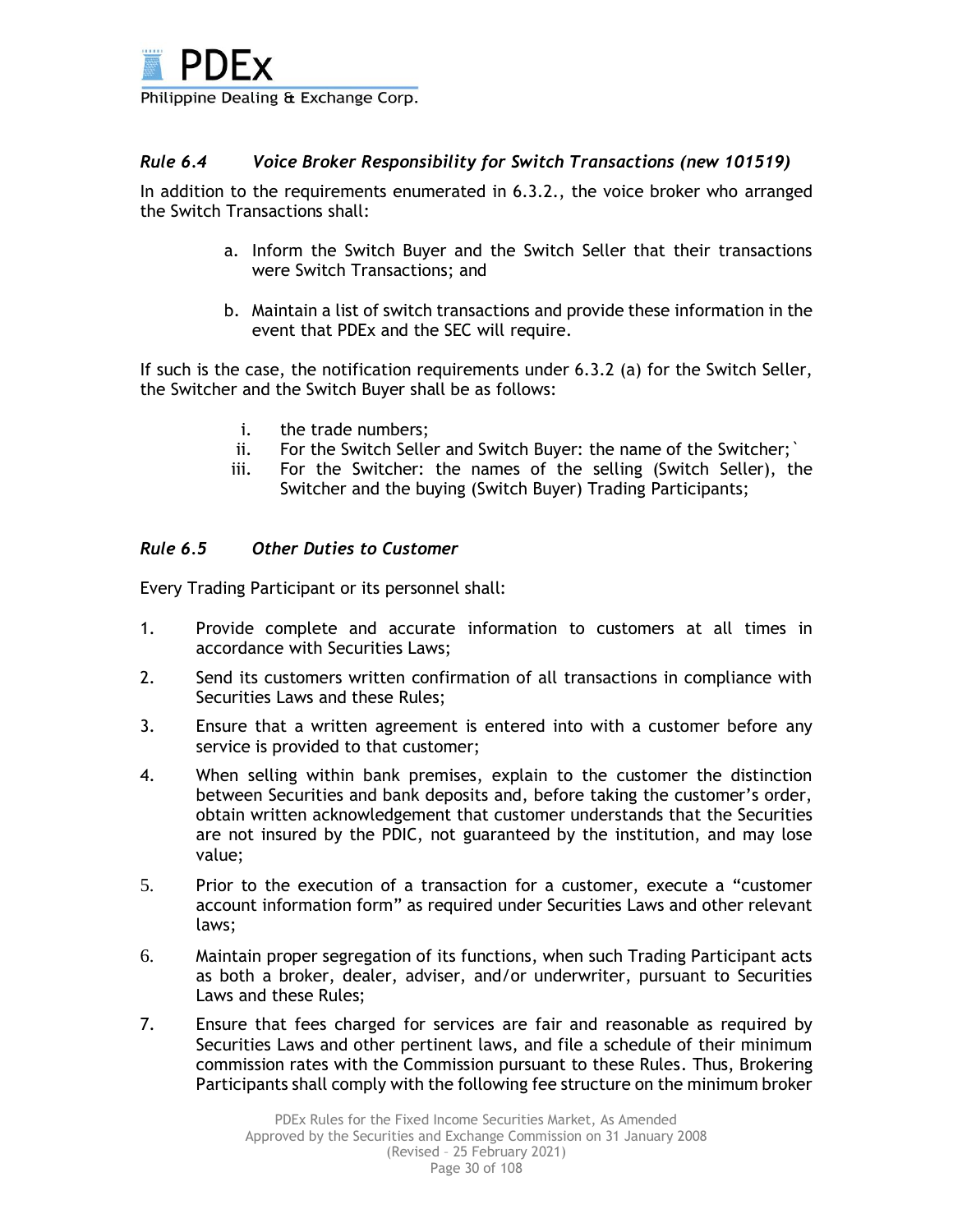

commission for transactions in PDEx for customers that are not Qualified Investors:

- a. For securities with tenors of over one (1) year, a minimum commission shall be a flat fee of ten basis points (10bps) of the face value.
- b. For securities with tenors of one (1) year or less, the broker commission shall be a flat fee of ten basis points (10bps) of the face value computed based on actual number of days/360.

The Associated Person shall certify, in the Monthly Sworn Certification submitted to PDEx pursuant to Rule 3.3 item 1, that the Brokering Participant complied with the minimum broker commission for all brokered trades. (rev020114)

- 8. Avoid conflicts of interest and when they cannot be avoided, ensure that his clients are fairly treated and properly informed of such conflicts of interest;
- 9. Not advise a customer to buy or sell Securities unless the same is in the best interest of the customer;
- 10. Comply with all regulatory requirements applicable to the conduct of his business activities so as to promote the best interest of customers and the integrity of the market.
- 11. Preserve the confidentiality of information communicated by a customer concerning matters intended to be confidential, unless required by law to disclose such information;
- 12. Act promptly in accordance with the instruction of a customer, unless the Trading Participant has discretion as to timing and uses that discretion in a responsible manner;
- 13. Ensure that a customer is able to contact the Trading Participant with ease; and
- 14. Disclose to customer information that may likely affect the performance of an investment in a Security.

#### *Rule 6.6 Communications to the Public*

- 1. All communications to the public by or on behalf of any Trading Participant or Issuer, in the form of any oral, visual, or documentary presentation directed at the public through any medium of communication, shall comply with these Rules, Securities Laws and other pertinent laws.
- 2. The nature or type of the investment or the investment service to which the advertisement relates shall be made clear.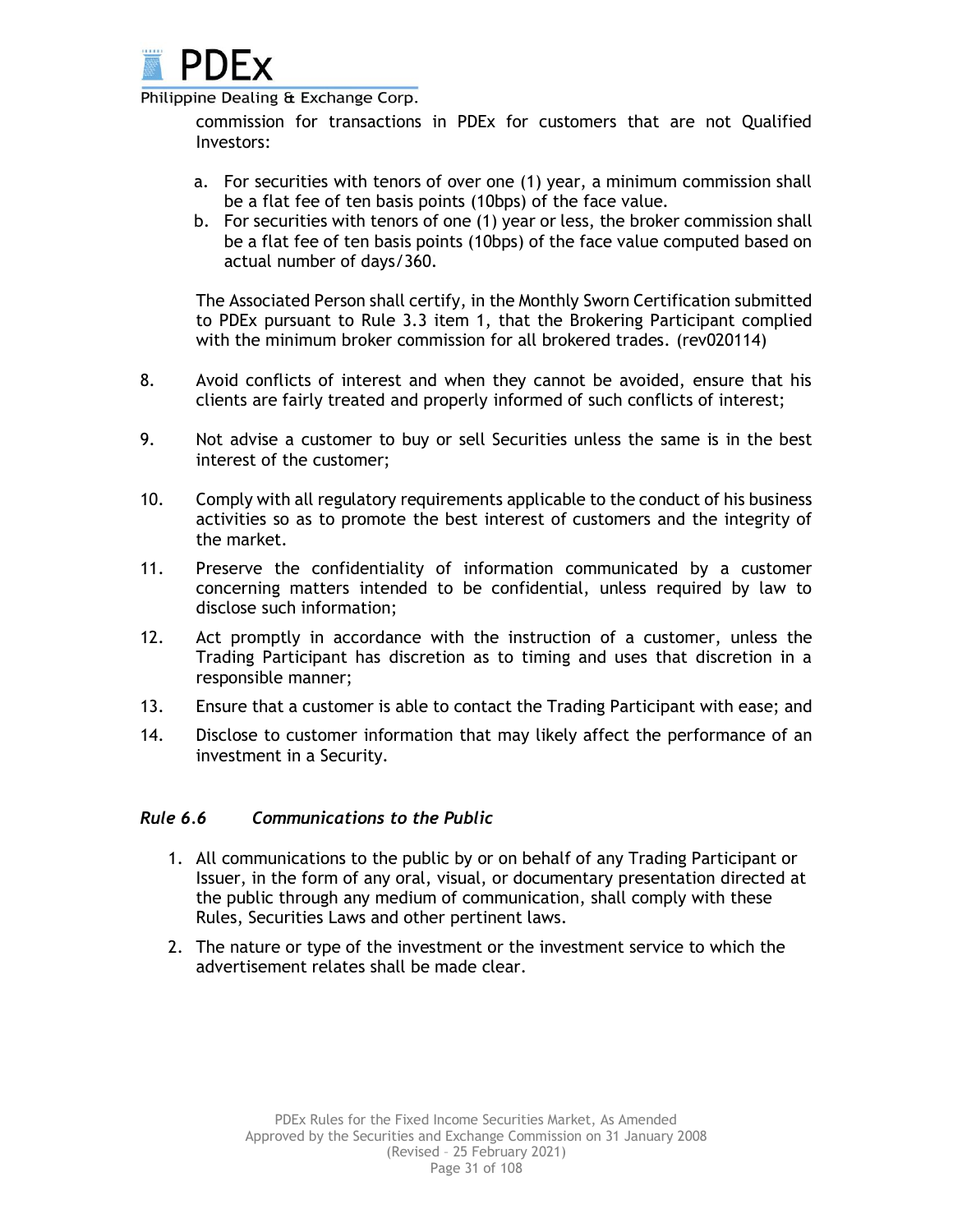

- 3. No Trading Participant or Issuer shall make any communication with the public or use any material which:
	- a. Is false or misleading in any material respect;
	- b. Refers to the possibility of profit unless accompanied by an equally prominent statement of the risk of loss; or
	- c. Includes any reference to either hypothetical results or to actual past trading profits without mentioning that these hypothetical or past results are not necessarily indicative of future results.
- 4. Statements or opinions included in any promotional material shall be clearly identified as such, and shall have a reasonable basis in fact.

## *Rule 6.7 Record-keeping of Communications to the Public*

Every Trading Participant shall keep and maintain for a period of five (5) years a separate file of all advertisements and sales literature.

#### *Rule 6.8 Supervision, Control, and Training*

- 1. The management of every Trading Participant shall, in accordance with the requirements of Securities Laws:
	- a. Establish procedures for addressing and recording customer complaints as well as actions taken by the Trading Participant with respect to these complaints;
	- b. Establish, implement, and maintain a reasonably comprehensive system of training towards ensuring the continuing improvement in critical areas of its principal activities and operations, and enhancing the technical knowledge of its employees to enable them to understand the operational and internal control policies and procedures of that Trading Participant and all applicable legal and regulatory requirements; and
	- c. Maintain an appropriate and effective internal compliance function within the firm that is independent of all operational and business functions, overseen by the Trading Participant's Associated Person.
- 2. The Associated Person of a Trading Participant shall promptly report in writing to PDEx any contravention of the Securities Laws or these Rules that comes to his attention.

#### *Rule 6.9 Cooperation with PDEx and Regulatory Bodies*

1. In accordance with Securities Laws and these Rules, every Trading Participant and Issuer shall make and keep, reports, preserve such reports for periods as may be required, and furnish copies of such reports to PDEx and the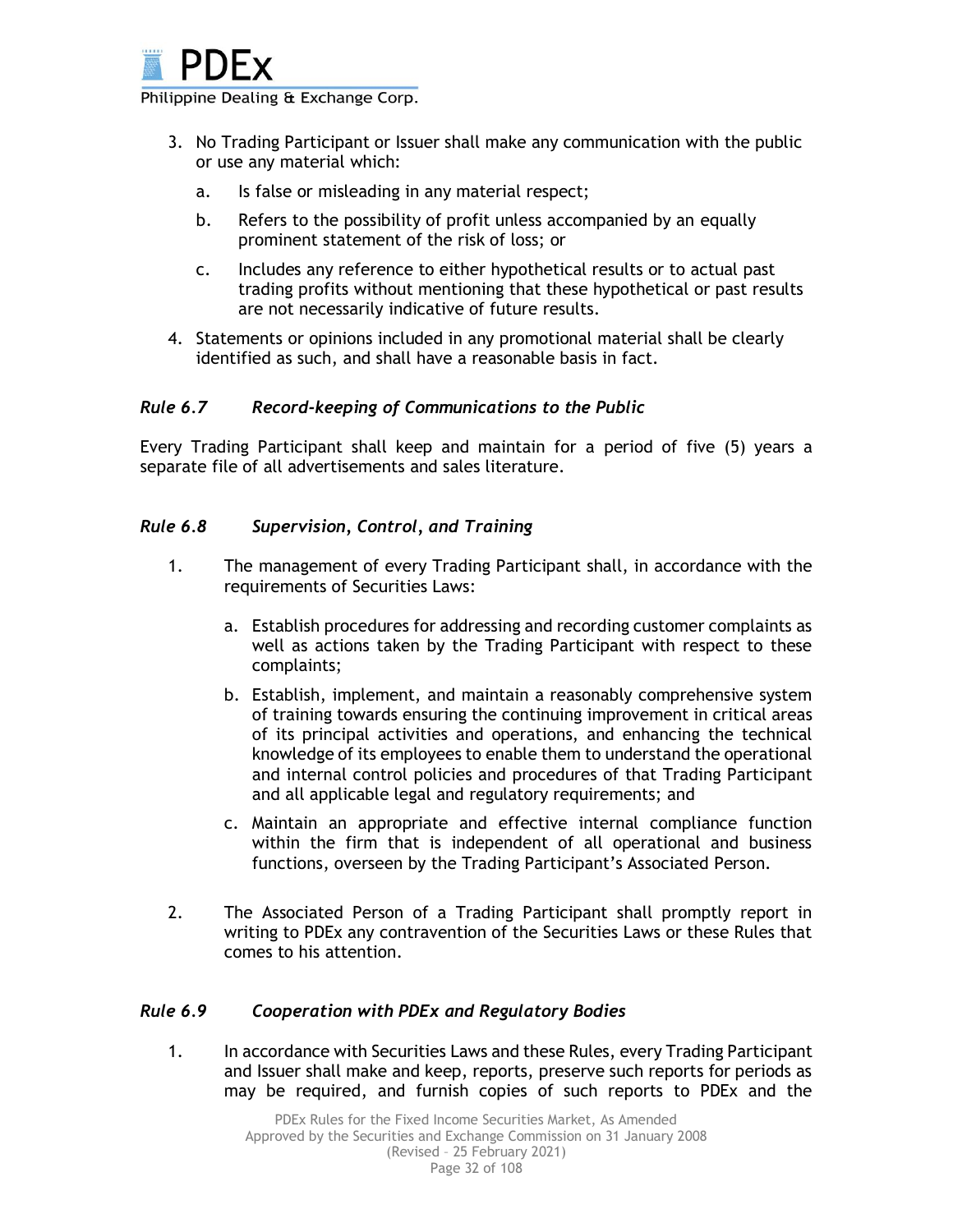

Commission. Such records and reports shall be subject, from time to time, to such reasonable periodic, special, or other examinations by representatives of PDEx.

- 2. Every Trading Participant and Issuer shall immediately report to PDEx the names of their shareholders and customers, and other related information, upon the request of PDEx in pursuance of examination or surveillance procedures, and/or in compliance with Securities Laws.
- 3. Trading Participants and Issuers shall at all times extend cooperation and assistance to PDEx, SEC, BSP, other government agencies, and other selfregulatory organizations with agreements with PDEx, in relation to the implementation of Securities Laws.

## *Rule 6.10 Disclosure of Financial Condition to Customers*

A Trading Participant shall make available to inspection by any bona fide regular customer, upon request, the information relative to the Trading Participant's financial condition as disclosed in reports prepared in accordance with Securities Laws.

## *Rule 6.11 Disclosure of Control Relationship with an Issuer*

A Trading Participant controlled by, controlling, or under common control with, the Issuer of any Security, shall, before entering into any contract with or for a customer for the purchase or sale of such Security, disclose to such customer the existence of such control, and if such disclosure is not made in writing, it shall be supplemented by the giving or sending of written disclosure at or before the completion of the Exchange Transaction.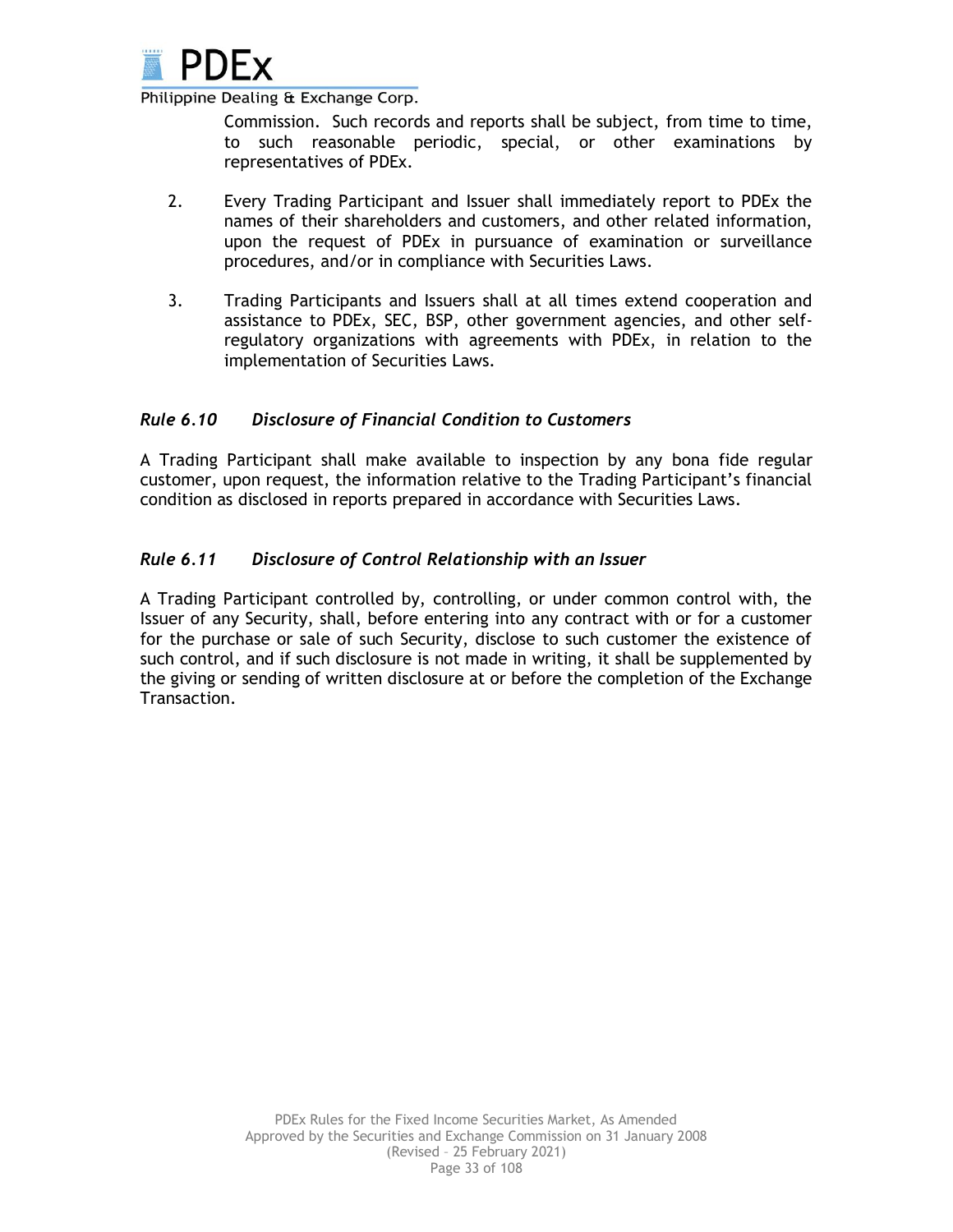

#### **RULE 7 LISTING AND ENROLLMENT**

## **Part One – General Rules**

## *Rule 7.1 General Provisions*

- 1. By applying for admission to PDEx, the Issuer of Securities submits itself and its Securities to the PDEx Rules.
- 2. The requirements for admission of Issuers and Securities set forth herein are not exhaustive and PDEx may impose additional conditions and require further documents or information in a particular case.
- 3. An Issuer that complies with the qualifications set forth in these Rules shall be admitted to the PDEx Official Issuer List. Admitted Issuers in the Official Issuer List shall be eligible to participate in the PDEx issuer programs, as these are made available by PDEx. Admitted Issuers shall abide by the guidelines of such programs.
- 4. Programs for Admitting Securities for Secondary Trading
	- a. Listing and enrollment are issuer programs that refer to the admission of an Issuer's Securities for secondary trading in the PDEx Trading Platform.
	- b. Securities that are available for purchase and sale to both non-Qualified Investors and Qualified Investors shall be admitted to PDEx via listing. Applications for listing shall comply with the rules under Part Two of this Rule 7.
	- c. Securities that are available for purchase and sale to Qualified Investors only shall be admitted to PDEx via enrollment. Applications for enrollment shall comply with the rules under Part Three of this Rule 7.

## *Rule 7.2 Admission Criteria Relating to Issuers*

Companies applying for admission of their Securities shall comply with the following minimum requirements.

- 1. The Issuer must meet any one of the following requirements:
	- a. Must be the Philippine National Government;
	- b. Must be a Philippine political subdivision, a Philippine government agency, or a Philippine government owned or controlled corporation;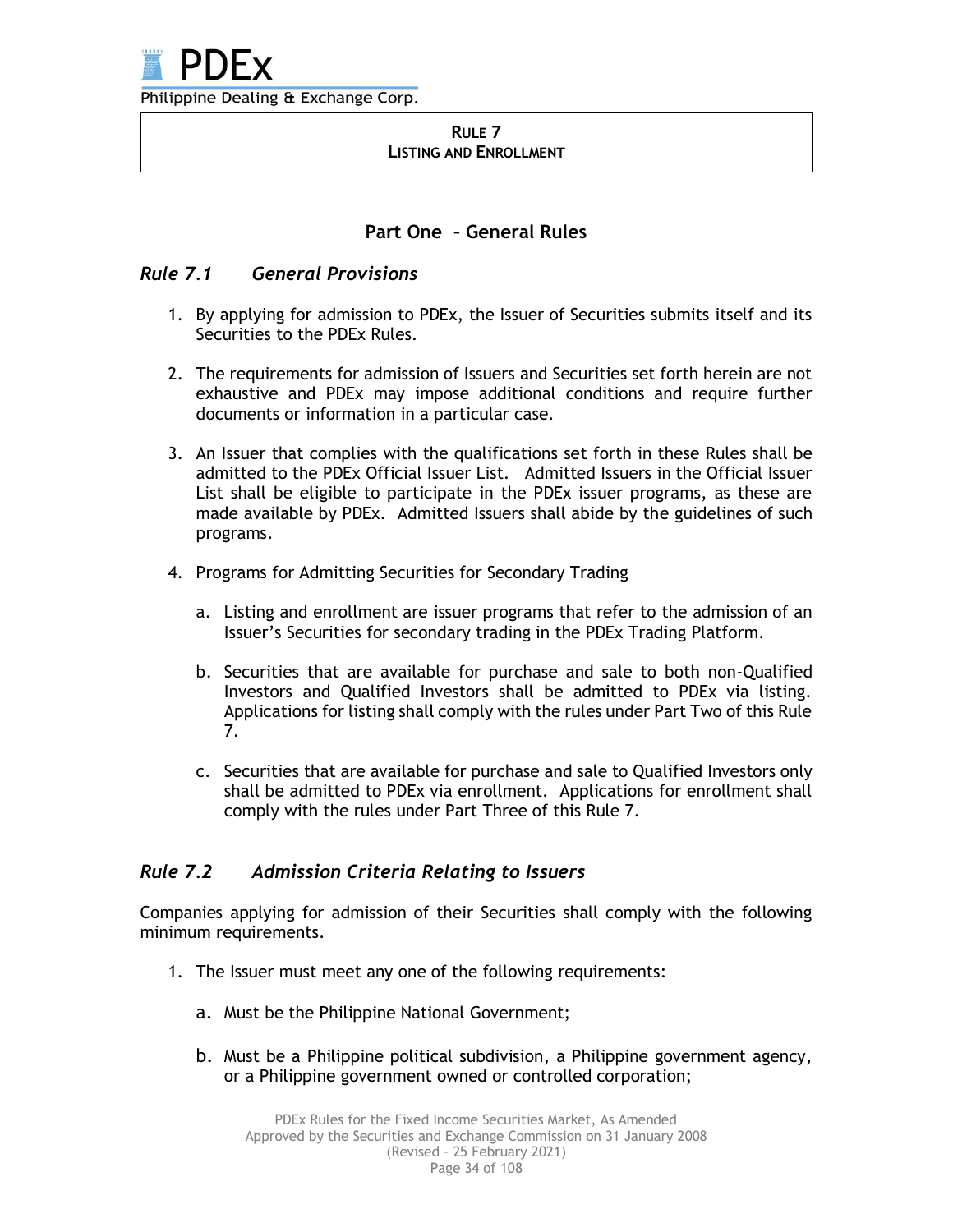

- c. Must be the government of any country with which the Philippines maintains diplomatic relations;
- d. Must be a supranational body or an international organization composed of member states;
- e. Must be duly registered with and licensed to do business in the Philippines by the SEC and such other governmental authority as required by existing law or regulation; or
- f. Such other entity approved by the SEC and such other governmental authority as required by existing law or regulation to have its securities sold, purchased or traded in the Philippines.
- 2. The Issuer must be in good standing with the applicable governmental authorities, self-regulatory organization or other exchange where a class of securities of the Issuer may be listed. In addition:
	- a. The Issuer must not have been found in violation of Securities Laws for the three (3) years prior to the application herein or the period of its operating history, if shorter than three (3) years, or if so found to have violated for aforementioned period, has already remedied the violation; and
	- b. If the Issuer's securities are listed on another exchange, such listed securities must not have been subject to any involuntary delisting within three (3) years prior to the application herein, or the period of its operating history, if shorter than three (3) years.

Provided that a certificate of good standing from the SEC is not required if the Issuer's application for admission of the Securities, already registered with the SEC in accordance with the SRC, is submitted to PDEx within three (3) months from issue date. (new030311)

3. In assessing the qualification of an Issuer applying to admit additional Securities, PDEx shall also consider compliance of the Issuer with the disclosure, reportorial, and other requirements of PDEx in the past three (3) years, or if so found to have violated any such requirements during the aforementioned period, the Issuer must have already remedied such violation.

# *Rule 7.3 Admission Criteria Relating to Securities*

Securities or Instruments to be admitted shall meet the following minimum requirements.

- 1. The terms of the Securities are such that they are technologically capable of being traded on the PDEx Trading Platform.
- 2. The Securities must have a minimum issue value as prescribed by PDEx.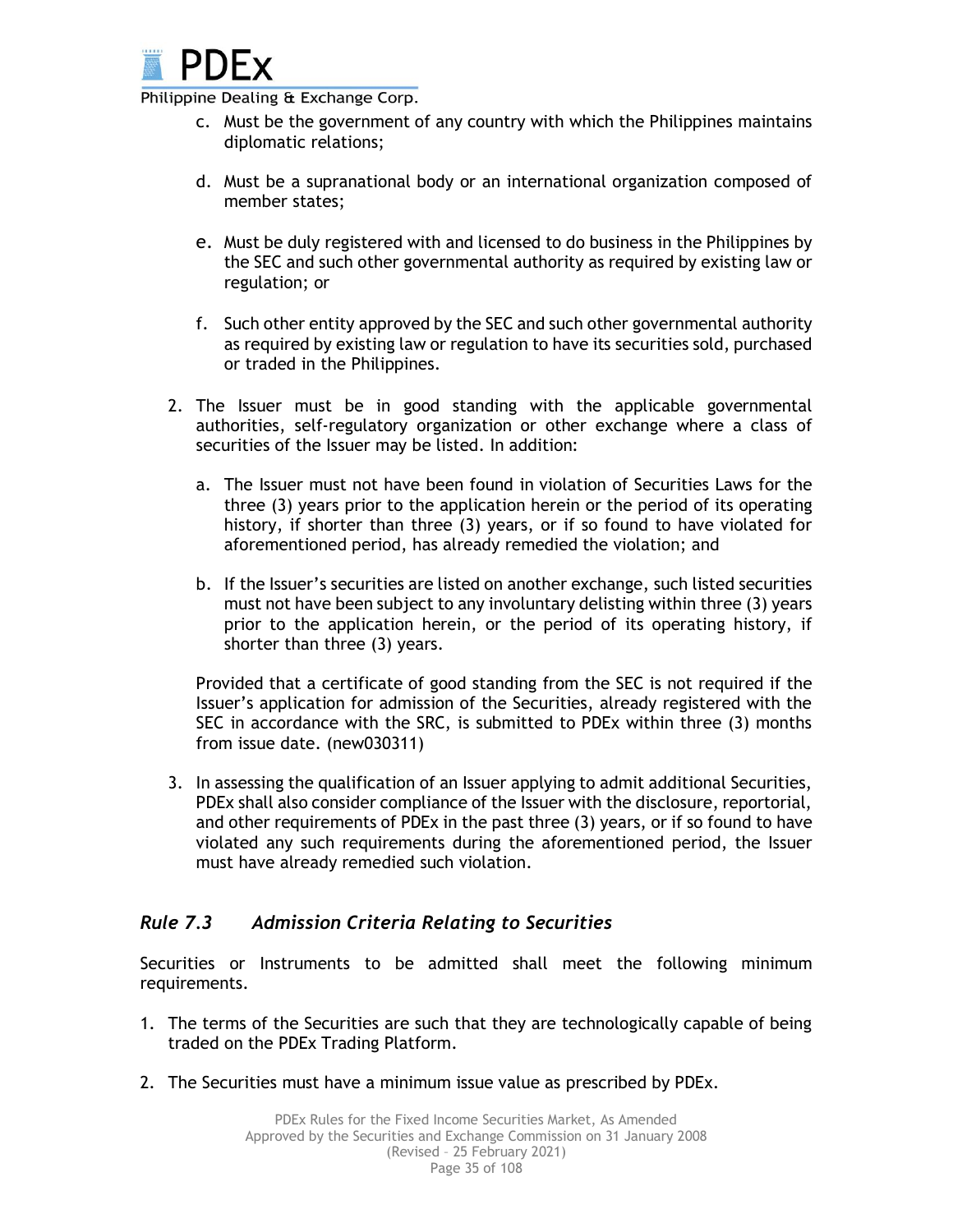

- 3. The Securities must follow any of the following day count standards:
	- a. 30E/360 ISMA non end of month
	- b. Actual/Actual
	- c. Actual/360
	- d. Actual/365 (new042210)
- 4. The Securities must be issued in dematerialized form in order to be eligible for electronic settlement and comply with the required settlement procedure of PDEx, or in the case of certificated securities that are outstanding prior to the effectivity of these Rules, must be immobilized with a qualified Securities Depository.
- 5. A due diligence review on the Securities must have been performed in accordance with applicable regulatory standards by the Issuer's appointed Underwriter/Arranger/Issue Manager. Such party performing said due diligence review must be duly licensed by the appropriate governmental authorities, and must disclose any relation or interest in the Issuer.
- 6. The Securities must have a Registry, that is duly licensed by the applicable governmental authorities and has no interest in or relation to the Issuer which may conflict with its role as Registry. The Registry shall perform the following minimum functions:
	- a. Maintain and safely keep an accurate, updated and complete register of security holders with their corresponding security holdings;
	- b. Record changes of ownership by processing the transfer instructions of the registered holders and issue registry confirmations evidencing such transfer;
	- c. Monitor compliance with any prohibitions on the holdings or transfers of the Securities, and report to PDEx any breach thereof within 24 hours from occurrence thereof.
- 7. The Securities must have no restrictions on transferability to investors of different tax categories. (new030311)
- 8. The Securities must have a Facility Agent (or Trustee, if required under the terms and conditions of the issue) that has no interest in or relation to the Issuer which may conflict with the performance of its functions, and shall disclose any relation or interest in the Underwriter/Arranger/Issue Manager. The Facility Agent shall perform the following minimum functions:
	- a. Monitor the compliance by the Issuer of all covenants of the issue;
	- b. Act on behalf of the holders of Securities in the event of any default of the Issuer on any of the covenants;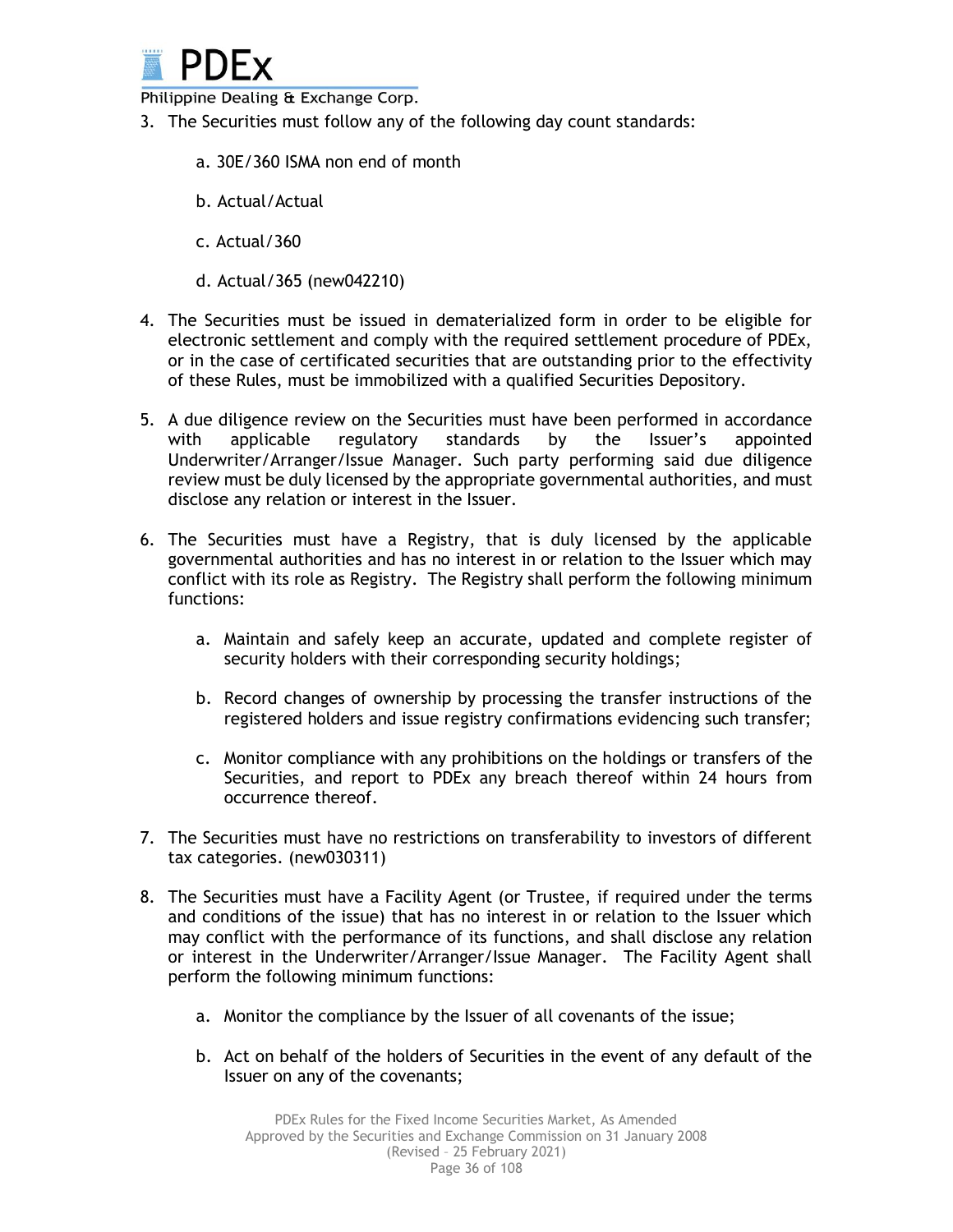

- c. Regularly report to the holders of the Securities and to PDEx any of the following:
	- i. Any change, impairment or removal of deposited collateral;
	- ii. Acceleration of maturity of the issue;
	- iii. Any call for redemption;
	- iv. Non-compliance with sinking fund requirements, if any;
	- v. Non-compliance with any covenant or condition of the Issuer;
	- vi. Any event that will affect the obligations of the Issuer under the issue; and
	- vii. Any other action of the Issuer or other event that comes to the knowledge of the Facility Agent that may impair or affect the value of the Security or Instrument.
- 9. Securities sought to be admitted must have a Closed Period of two (2) business days prior to the relevant Coupon Payment Date. (new 111617)

## *Rule 7.4 Waiver*

PDEx, by allowing admission of Securities under this Rule, makes no warranties in relation to the due diligence review warranted by the Issuer, or such other warranties that may be inferred therefrom.

## *Rule 7.5 Guarantors*

- 1. Where admission is sought for Securities secured by a Guarantor, the Guarantor shall comply with these Rules to the same extent as if such Guarantor were the issuer of the Securities. In particular:
	- a. The Guarantor shall comply with the admission criteria for Issuers as specified in Rule 7.2;
	- b. The Prospectus, Information Memorandum, or Offering Circular issued in relation to the issue shall contain the same information regarding the Guarantor as that regarding the applicant Issuer, so that, where appropriate, references to the "applicant Issuer" shall equally apply to the Guarantor; and
	- c. The Guarantor shall submit the application and agreement for listing or enrollment, as applicable.
- 2. The relevant guaranty shall be issued in conformity with existing laws and regulations. All authorizations needed for such guaranty under such law or documents shall have been duly given.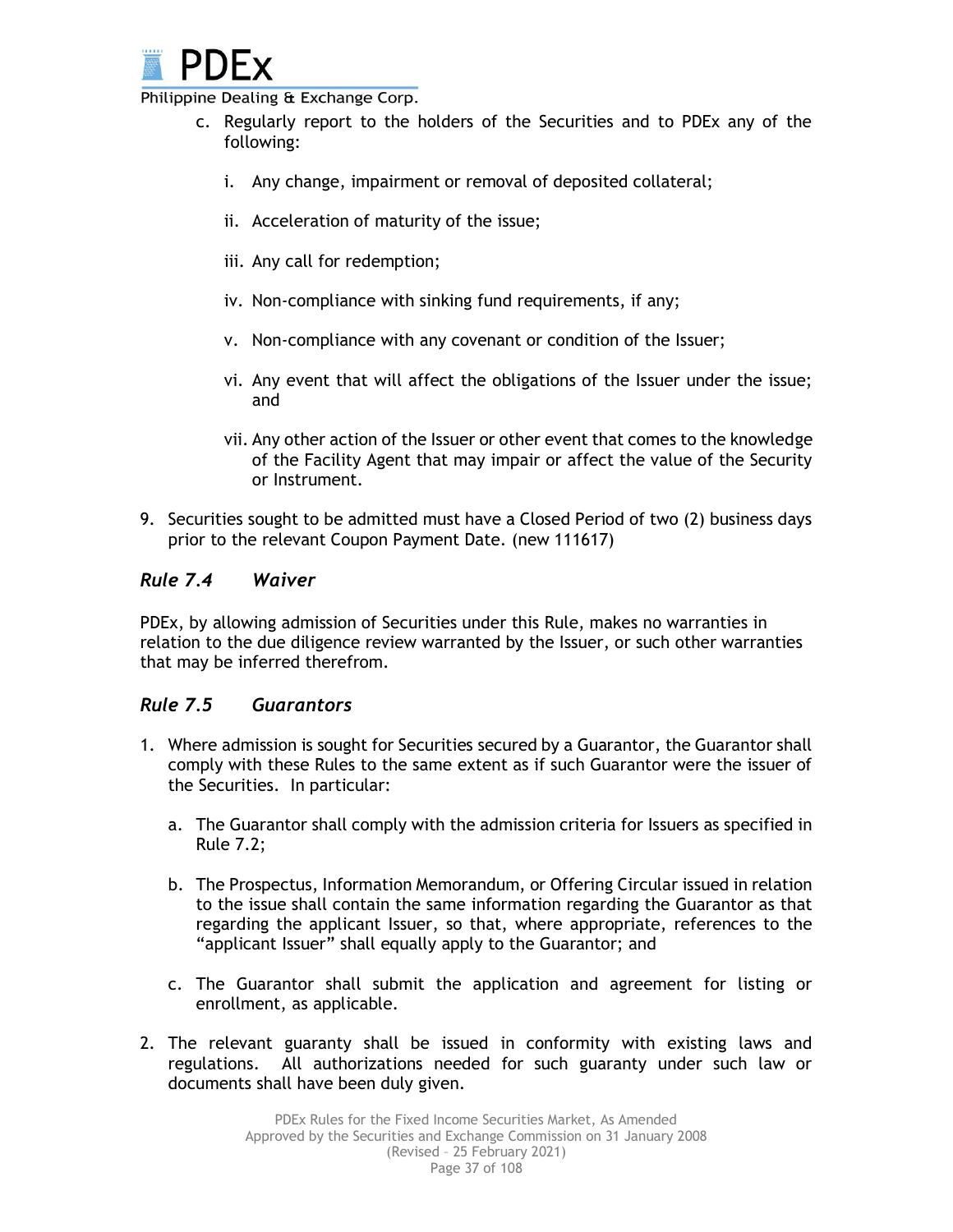

3. A Guarantor shall be subject to the same continuing obligations as the admitted Issuer.

### *Rule 7.6 Admission Procedure*

- 1. To apply for admission, the Issuer shall submit to PDEx the application and agreement for listing or enrollment, as applicable, together with all the documents required in such number of copies as specified in the applicable checklist prescribed by PDEx, and pay all applicable fees.
- 2. After the application has been filed, PDEx may seek additional information from the Issuer, Underwriter/Arranger/Issue Manager, Registry, Facility Agent, and where applicable, the Guarantor, or any other person in relation to an application for admission.
- 3. After submission of the completed application together with all the additional information to support such application as may be required, PDEx shall review whether the application meets the applicable admission criteria, and decide to approve or disapprove the application, stating post-approval requirements, if any.
- 4. The applicant shall be informed of the decision, and may file a request for reconsideration within ten (10) business days from receipt of the decision. If a motion for reconsideration is duly filed within the period, PDEx shall consider the same and make a final decision thereon. No second motion for reconsideration shall be allowed.
- 5. PDEx shall complete its consideration of an application within the period to be prescribed by PDEx, reckoned from the date PDEx receives a complete set of documentary and disclosure requirements.
- 6. Once an application is approved and all post-approval requirements are complied with, the Securities of the Issuer shall be admitted for trading. PDEx shall announce the admission to its Trading Participants and SEC, and likewise publish such announcement on its website. A listing exercise shall likewise be held to formally and publicly announce the admission of the Security for secondary trading in the PDEx Trading Platform and to commence the trading of such Security therein. (rev030311)

## *Rule 7.7 New or Additional Issues by Issuers of Admitted Securities*

If an Issuer of admitted Securities seeks admission of new or additional securities, it shall:

1. Submit a duly completed application for new or additional issues of Securities, together with all the documents required in such number of copies as specified in the checklist prescribed by PDEx;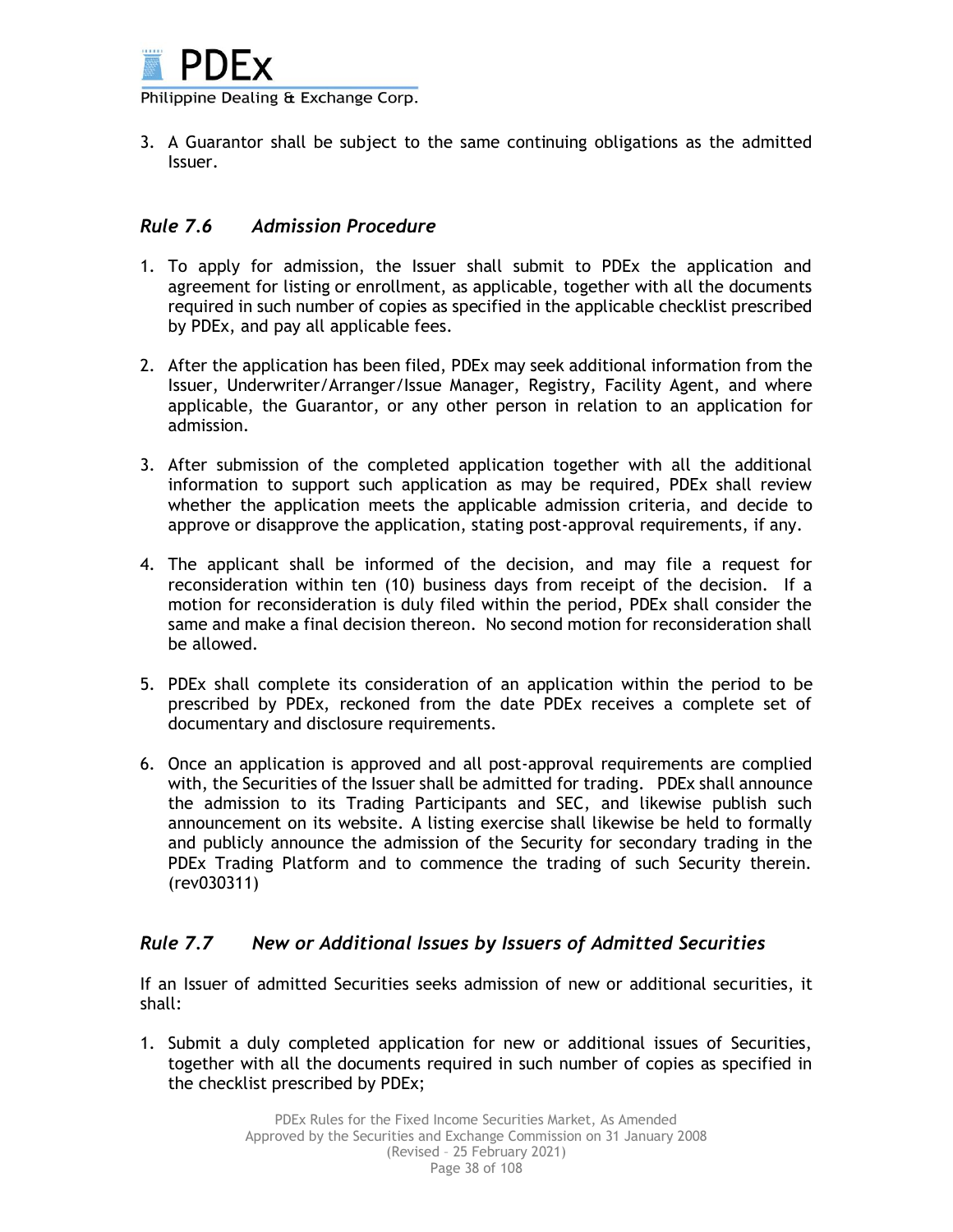

- 2. Comply with the requirements imposed for admission of Securities under Rule 7.3 and the additional criteria for listing under Rules 7.16, or enrollment under Rule 7.19, as applicable; and
- 3. Pay applicable fees.

This shall also apply to Shelf Registered Securities, provided, however, that each subsequent tranche shall be admitted separately under this rule. (new022521)

# *Rule 7.8 Continuing Obligations of Issuers of Admitted Securities*

Issuers of admitted Securities shall comply with the following requirements as conditions for the continued admission of their Securities with PDEx:

- 1. The Issuer shall pay the applicable fees as notified by PDEx;
- 2. The Issuer shall comply with the applicable disclosure obligations under these Rules;
- 3. The Issuer shall be responsible for ensuring and monitoring compliance by its personnel with Securities Laws and these Rules;
- 4. The Issuer shall:
	- a. promptly, accurately, and fairly disclose all material information which may affect the price or value of the issue or the decision to buy, sell or hold the admitted Security;
	- b. reply to all queries of PDEx relative to any unusual price and/or volume movement in the trading of its issue; and
	- c. assist in any investigation to be conducted in connection therewith.

## *Rule 7.9 Events Requiring Immediate Disclosure*

- 1. In accordance with Rule 7.8 par. 4 (a), the Issuer of admitted Securities and its Guarantor, where applicable, shall disclose the following events immediately after occurrence thereof and prior to its release in the public media in accordance with the disclosure procedure of PDEx:
	- a. Any amendments to the terms of the admitted Securities;
	- b. Any default on the terms of the admitted Securities;
	- c. Any delay in the payment of any admitted Securities or any other publiclytraded security of the Issuer;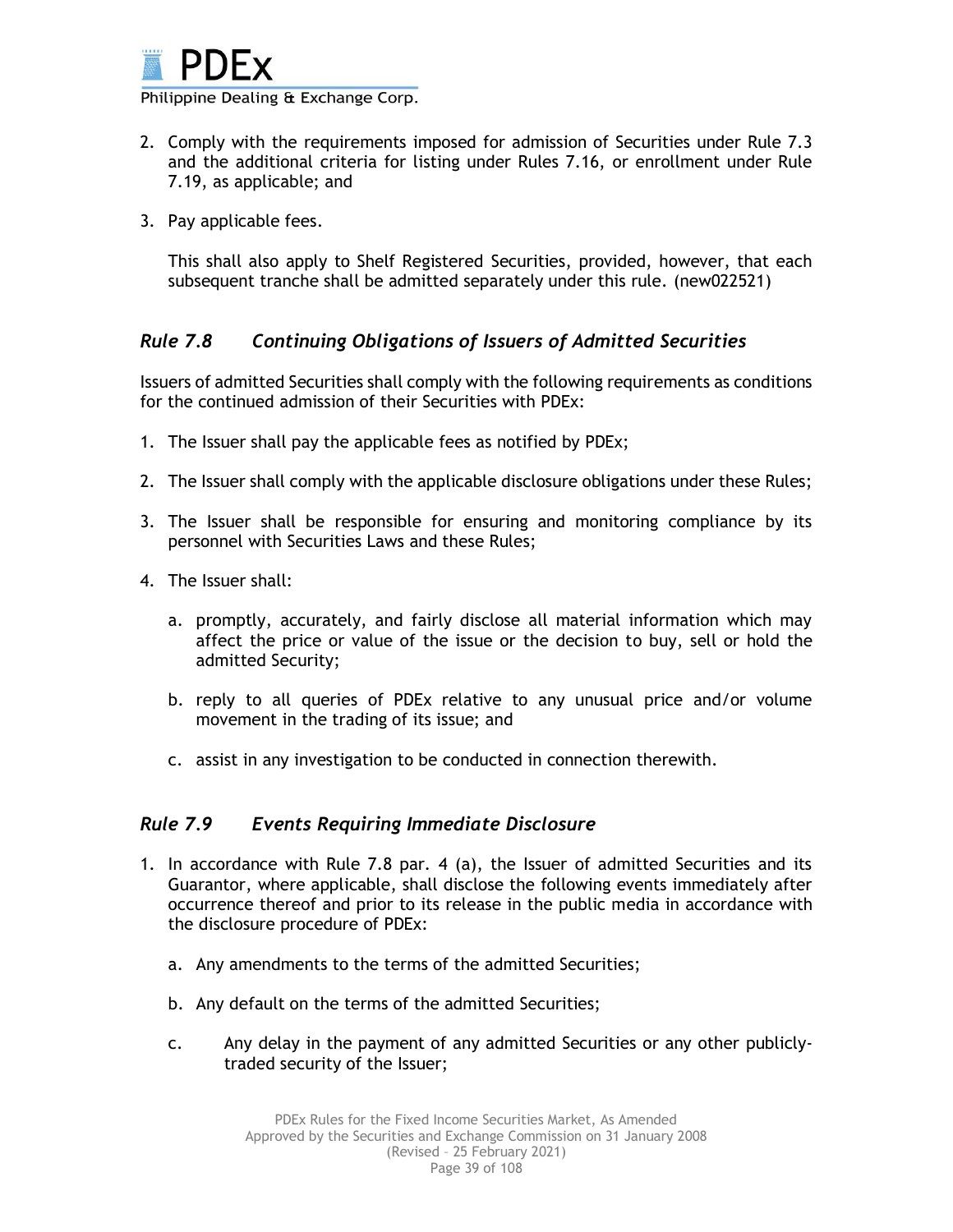

- d. Any material default in the payment of principal, interest, sinking or purchase fund installment, or any other material default not cured within thirty (30) days, with respect to any indebtedness of the Issuer or any of its significant subsidiaries;
- e. Changes in the rights of the holders of the Securities or limitation or qualification of the rights of the holders of the Securities by issuance or modification of any other class of securities;
- f. Any purchase, redemption or cancellation of the admitted Securities;
- g. For admitted Securities with conversion rights, any exercise of such rights;
- h. Any decision taken to carry out extraordinary investments or enter into financial or commercial transactions that might have a material impact on the Issuer's situation;
- i. Losses of a significant part of the Issuer's net worth;
- j. Changes in the Issuer's corporate activities or operations, or the initiation of new ones;
- k. Occurrence of any event of dissolution;
- l. Suspension, retirement, or cancellation of the admission of the Issuer's Securities on an exchange or organized over-the-counter electronic marketplace, domestic or foreign;
- m. For listed Securities, any change in the credit rating of the Issuer and listed Securities, as applicable; and
- n. Other events or conditions requiring disclosure under Securities Laws and other pertinent laws and regulations.
- 2. The events enumerated above should not be taken as an exhaustive list of all events that are required to be immediately disclosed to PDEx. Failure of the Issuer to report events not included above, but may be considered to have a material effect on the Issuer's admitted Securities or on a current or prospective investor's decision to invest shall not exempt the Issuer from sanctions, penalties, or liabilities that may result from non-disclosure thereof.
- 3. Should the Issuer be also admitted in another exchange or self-regulatory organization, disclosures made to such other exchange or self-regulatory organization shall also be made to PDEx at the same time as it is made to other exchange or self-regulatory organization.

## *Rule 7.10 Disclosure Procedure*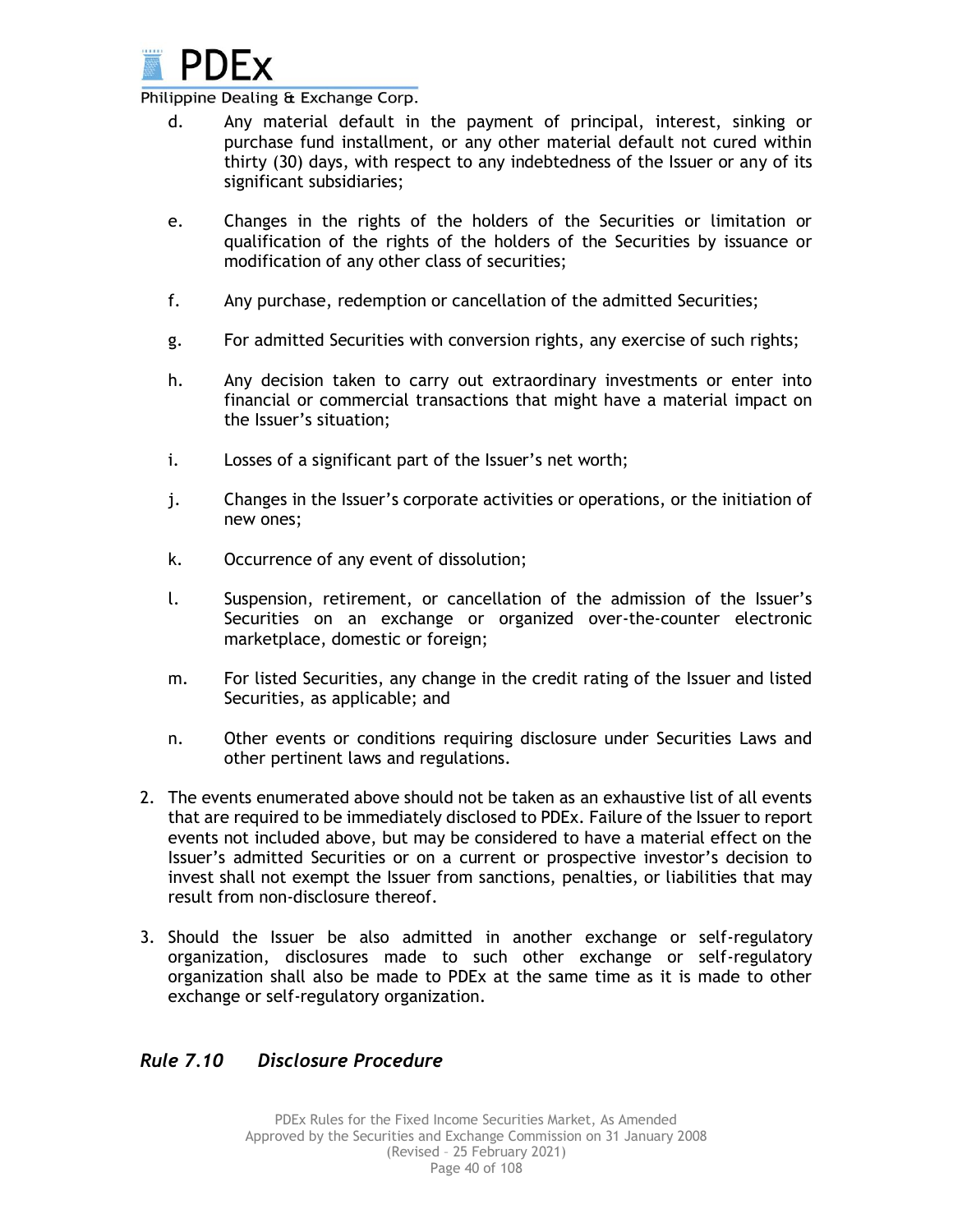

- 1. Disclosure shall be made using this disclosure procedure of PDEx. Disclosures made without using the prescribed disclosure procedure shall not be considered official and in compliance with these Rules.
- 2. Disclosures shall emanate from the Corporate Information Officer/s designated by the Issuer of the admitted Securities, provided, however, that any disclosure signed and filed with the Commission and PDEx, in the personal capacity of any director, executive officer or a substantial stockholder as defined in the Securities Laws, of the Issuer shall be considered as a disclosure and deemed as an official filing of such Issuer if it does not deny the information contain therein within the period provided under the Securities Laws. Any misleading statement, misrepresentation or omission of a material fact therein shall be dealt with in accordance with the Securities Laws and these Rules.
- 3. Disclosures by Issuers shall be made by the filing with PDEx of prescribed disclosure forms within the applicable time periods considering the content of the disclosure. An Issuer shall make the filing by sending an executed and accomplished disclosure form via personal delivery, facsimile transmission with personal delivery within the same day of transmission, electronic transmission, when available or such other forms of delivery as PDEx shall allow.
- 4. PDEx retains sole discretion to determine whether the disclosure is sufficient in substance to allow public dissemination of the same and allow the continued trading activity on the Securities affected, or suspend the trading on such Securities pending clarification of the information given in the disclosure, until the information is in such form as is acceptable for public dissemination and public trading thereon, as determined by PDEx.

# *Rule 7.11 Fees*

- 1. All applicant Issuers seeking admission of their Securities shall pay the applicable application fee set and published by PDEx from time to time and at such time and manner as PDEx shall specify. There shall be no refund of the application fees paid by the applicant Issuer in the event of the withdrawal of the application by the applicant or disapproval by PDEx of admission.
- 2. Within the period indicated in the notice of approval of the application, the Issuer shall pay the applicable initial admission fee set and published by PDEx from time to time and at such time and manner as PDEx shall specify. Delay in the payment of the initial admission fee shall subject the Issuer to a penalty fee. Failure to pay within the maximum period of time indicated in the notice of approval may result in the revocation of said approval.
- 3. All Issuers that continue to have Securities listed or enrolled with PDEx shall pay an annual maintenance fee for such continued admission in such amount as shall be set and published by PDEx from time to time and at such time and manner as PDEx shall specify.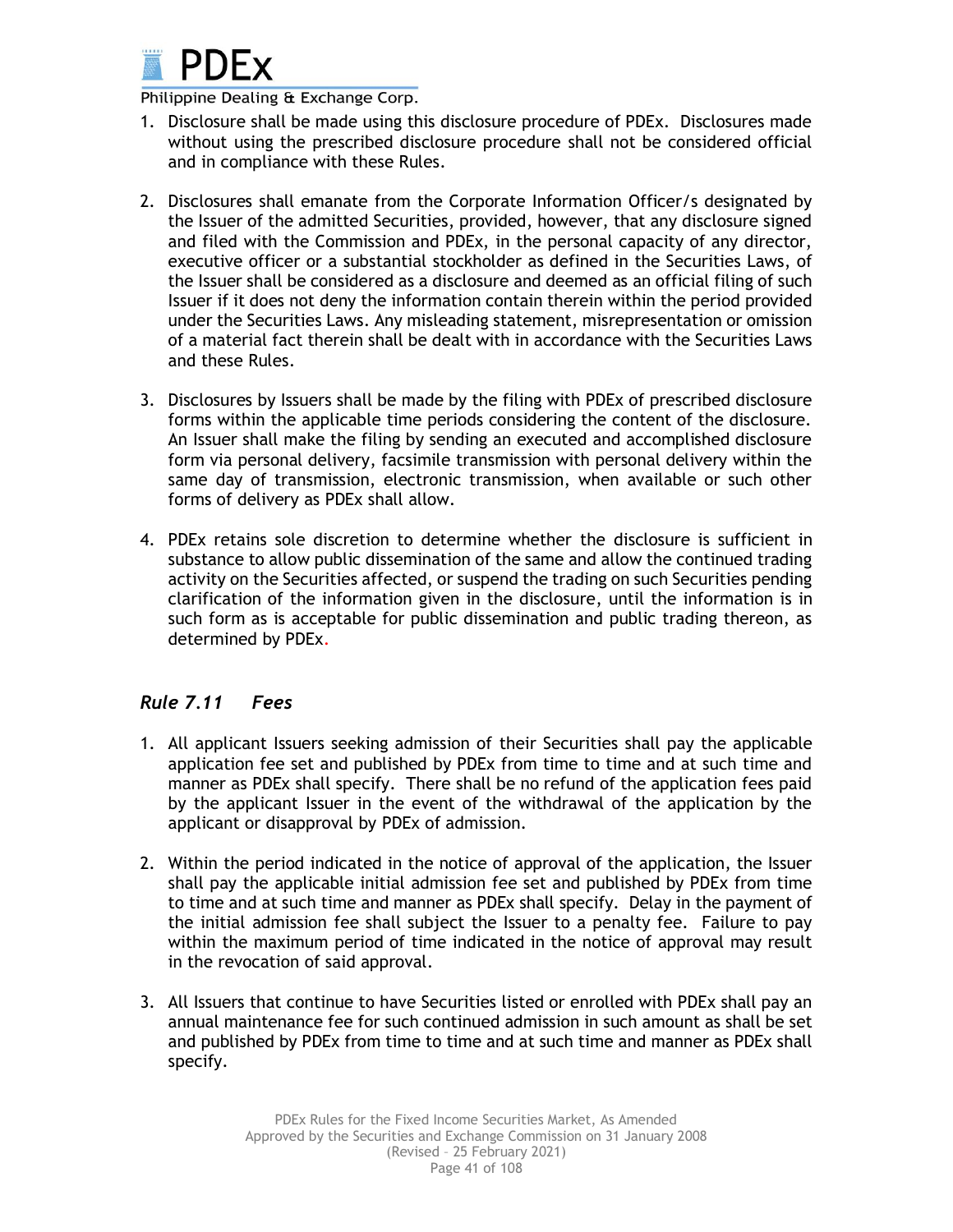

4. Issuers shall pay such additional fees as set and published by PDEx for certain services, including but not limited to inquiries about compliance with these Rules and reinstatement of admission of Securities that have been suspended or terminated from listing or enrollment.

## *Rule 7.12 Involuntary Suspension of Listing or Enrollment*

Securities of an Issuer listed or enrolled with PDEx may be involuntarily suspended from being traded. Notwithstanding such suspension, the Issuer shall continue to be subject to its obligations under its listing or enrollment agreement, as applicable, and these Rules.

- 1. Involuntary suspension shall be made based on the following grounds:
	- a. Where the Commission has suspended the registration of the Securities, in the case of registered Securities, or the exemption granted from registration to the Securities, in the case of exempt securities or exempt transactions, the admission of such Securities shall automatically be deemed suspended pending the lifting of said SEC order;
	- b. Failure of the Issuer to meet the continuing obligations;
	- c. Violation of any of the provisions of the listing or enrollment agreement, as applicable, or the conditions imposed by PDEx on the admission of the issue;
	- d. Refusal, without lawful or justifiable ground, to provide information or reports to PDEx necessary for the efficient operation of the market and the protection of the public interest;
	- e. Default on the part of the Issuer to pay the principal and/or interest due on the admitted Securities;
	- f. An application is filed with the court for the dissolution of the Issuer, or to place the Issuer under receivership;
	- g. Violation of the Securities Laws and/or these Rules; and
	- h. Other grounds which, as determined by PDEx, will make suspension necessary or appropriate for the protection of investors or the public interest so requires.
- 2. Procedure for Involuntary Suspension

Except for cases where suspension results from a suspension of securities registration, or suspension of exemption from registration by the Commission under sub-item (1a) hereof, which suspension takes place automatically, or when the public interest requires PDEx to immediately suspend the trading of certain Securities based on any of the stated grounds, other involuntary suspension shall undergo the following procedure: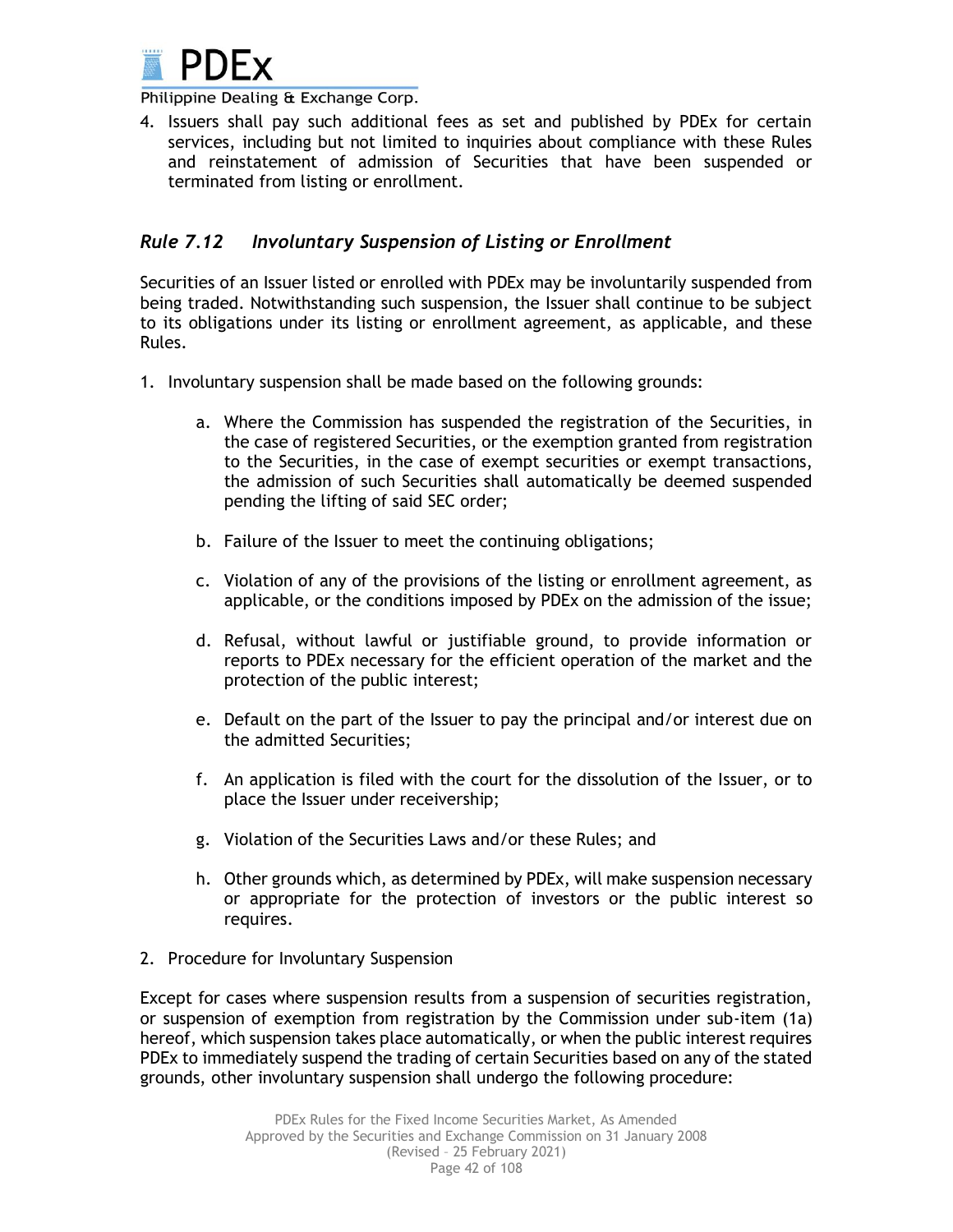

- a. If PDEx shall determine that a ground for involuntary suspension of admitted Securities exists, it will so notify the Issuer in writing of the existence of the same and shall require an explanation in writing within five (5) days why suspension should not be imposed.
- b. The reasons submitted by the Issuer shall be considered. The Issuer may submit documents and evidence showing that a ground for suspension does not exist. After evaluating the documents submitted, PDEx shall decide whether or not to suspend the admitted Securities. Should the Issuer fail to show sufficient cause not to proceed with the suspension, PDEx may, after due notice to the Issuer, immediately impose the suspension with the interest of the public as its primary consideration.
- c. The Issuer shall be informed of the decision, and may file a request for reconsideration within five (5) business days from receipt of the decision. If a motion for reconsideration is duly filed within the period, PDEx shall consider the same and make a final decision thereon. No second motion for reconsideration shall be allowed.
- d. If PDEx finally decides that there should be a suspension of the admitted Securities and trading on the Securities has not been suspended, PDEx shall suspend all trading in the admitted Securities and shall submit a notice to the Commission. A copy of such notice shall be furnished to the Issuer.
- e. PDEx shall cause the publication of such suspension in a newspaper of general circulation. The Issuer shall bear the expenses associated with such publication. PDEx shall likewise announce the suspension to its Trading Participants, and publish such announcement on its website.
- f. Should PDEx determine that a possible violation of the Securities Laws and/or PDEx Rules shall have been committed by the Issuer, the matter shall be further considered for compliance action under these Rules. Contractual matters shall be further considered for appropriate legal action.
- g. The suspension shall be lifted and trading shall once again commence upon the termination of the existence of the event constituting the ground for suspension, as determined by PDEx.
- h. In cases where suspension was automatic or immediate, PDEx shall notify the Issuer in writing of the suspension and give an opportunity to the Issuer to explain in writing within five (5) days why the suspension should be lifted. The procedure prescribed in sub-items (2a) to (2g) above shall likewise be applicable in these cases.
- i. In the case of listed Securities, PDEx may also, as it deems appropriate under certain circumstances and with the interest of the public as its primary consideration, suspend on a limited basis either by limiting the trading to Qualified Investors as defined in these Rules, or by limiting non-Qualified Investors only to the placing of sell orders.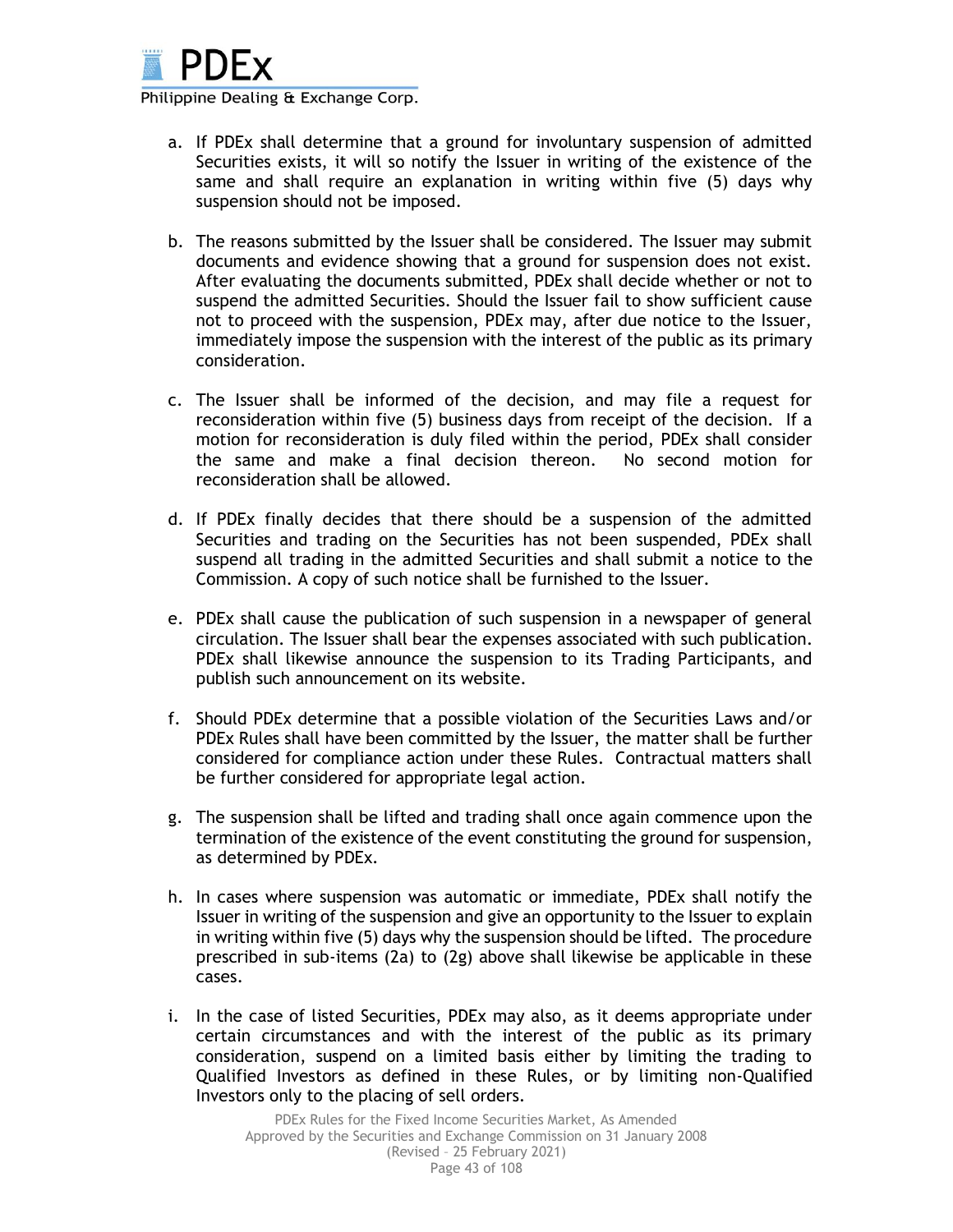# *Rule 7.13 Termination of Listing or Enrollment*

Listing or enrollment of Securities may be terminated from being traded in PDEx. Such termination of listing or enrollment may either be involuntary or voluntary.

## *Rule 7.14 Involuntary Termination of Listing or Enrollment (rev072511)*

- 1. Automatic termination shall take place when the admitted Securities have been fully paid on or before maturity date of the Securities.
- 2. Involuntary termination of listing or enrollment of Securities may be made based on the following grounds:
	- a. Where the Commission has revoked the registration of the Securities, in the case of registered Securities, or the exemption granted from registration to the Securities, in the case of exempt Securities or exempt transactions, the admission of such Securities shall automatically be deemed terminated;
	- b. Dissolution or liquidation of the Issuer;
	- c. Revocation of the license of the Issuer to engage in business;
	- d. Final judgment of a court or administrative body (including a self-regulatory organization) involving a fraud committed by the Issuer;
	- e. Suspension of listing or enrollment for a period exceeding six (6) months;
	- f. Inability or unwillingness of the Issuer to comply with, or continuous violation by the Issuer of, PDEx Rules and Securities Laws; and
	- g. Any other condition that in the interest of public protection merits the removal of the Security from the list of Securities that may be traded on PDEx.
- 3. Procedure for Involuntary Termination

Except for cases where termination results from a revocation of securities registration or exemption from registration by the Commission under par. 2 (a) hereof, which termination takes place automatically, other involuntary termination shall undergo the following procedure:

a. If PDEx shall determine that a ground for termination of the admitted Securities exists, it will so notify the Issuer in writing of the existence of the same and require the Issuer to explain in writing within five (5) days why a termination procedure should not be initiated against it.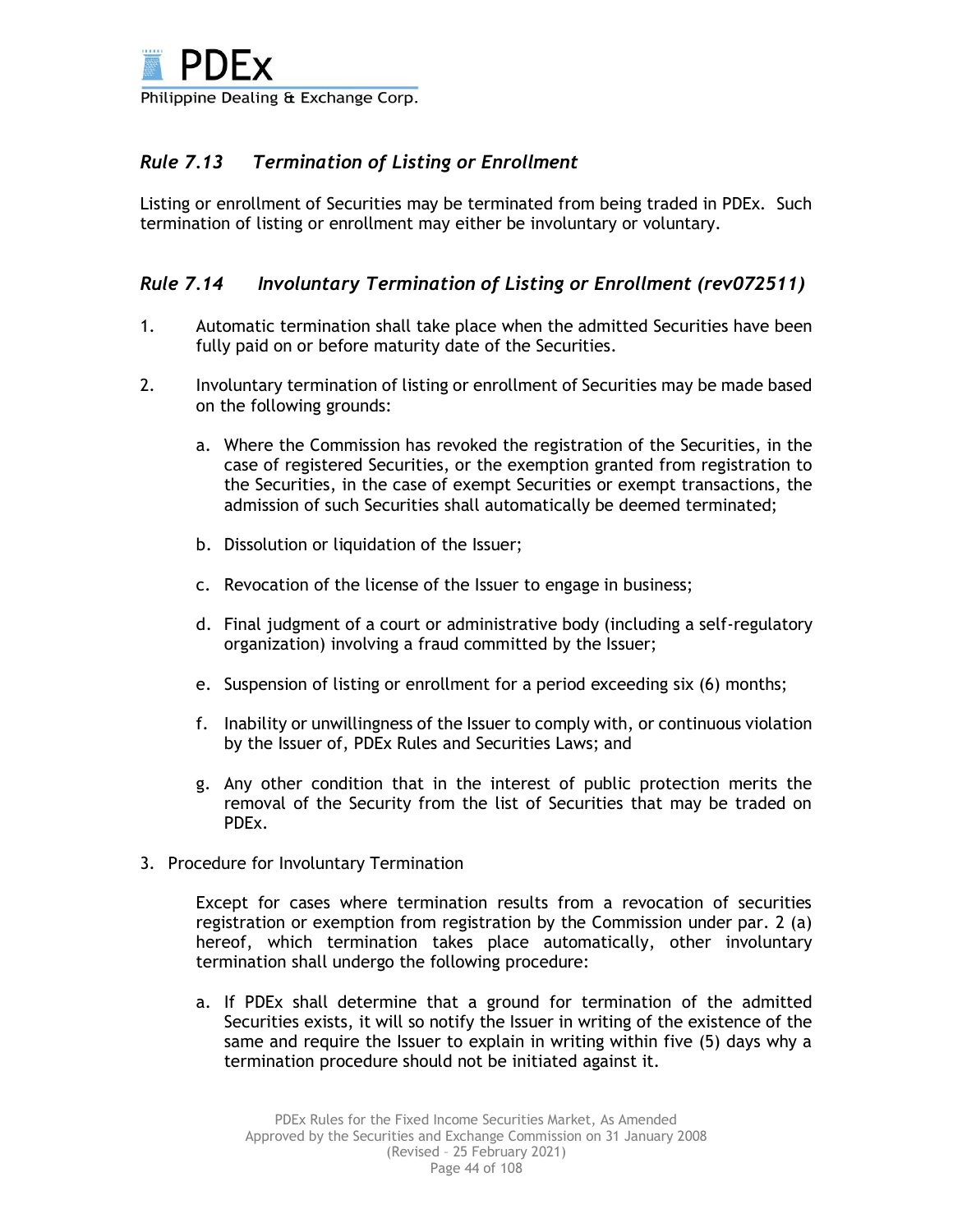

- b. The reasons submitted by the Issuer shall be considered. The Issuer may submit documents and evidence showing that a ground for termination does not exist. After evaluating the documents submitted PDEx shall, within a reasonable period of time, decide whether or not to terminate the listing or enrollment of the Securities.
- c. The Issuer shall be informed of the decision, and may file a request for reconsideration within five (5) business days from receipt of the decision. If a motion for reconsideration is duly filed within the period, PDEx shall consider the same and make a final decision thereon. No second motion for reconsideration shall be allowed.
- d. If PDEx finally decides that the listing or enrollment of the admitted Securities should be terminated, PDEx shall terminate the trading in the Securities as soon as practicable and shall submit a notice to the Commission. A copy of such notice shall be furnished to the Issuer.
- e. PDEx shall cause the publication of such termination in a newspaper of general circulation. The Issuer shall bear the expenses associated with such publication. PDEx shall likewise announce the termination to its Trading Participants, and publish such announcement on its website.
- f. Should PDEx determine that a possible violation of the Securities Laws and/or PDEx Rules shall have been committed by the Issuer, the matter shall be further considered for compliance action under these Rules.Contractual matters shall be further considered for appropriate legal action.
- g. When in the opinion of PDEx the public interest requires a suspension pending conclusion of the procedure set forth above, PDEx may immediately suspend the trading of certain Securities based on any of the stated grounds. The suspension shall ipso facto be lifted when PDEx finds that no sufficient ground for termination exists.

## *Rule 7.15 Voluntary Termination of Listing or Enrollment (rev072511)*

- 1. PDEx shall review the application for termination of listing or enrollment made by the Issuer.
- 2. The request for termination shall be written and filed with PDEx. The Issuer shall include the following information:
	- a. Issuer's name;
	- b. The affected Securities;
	- c. Reasons for requested termination;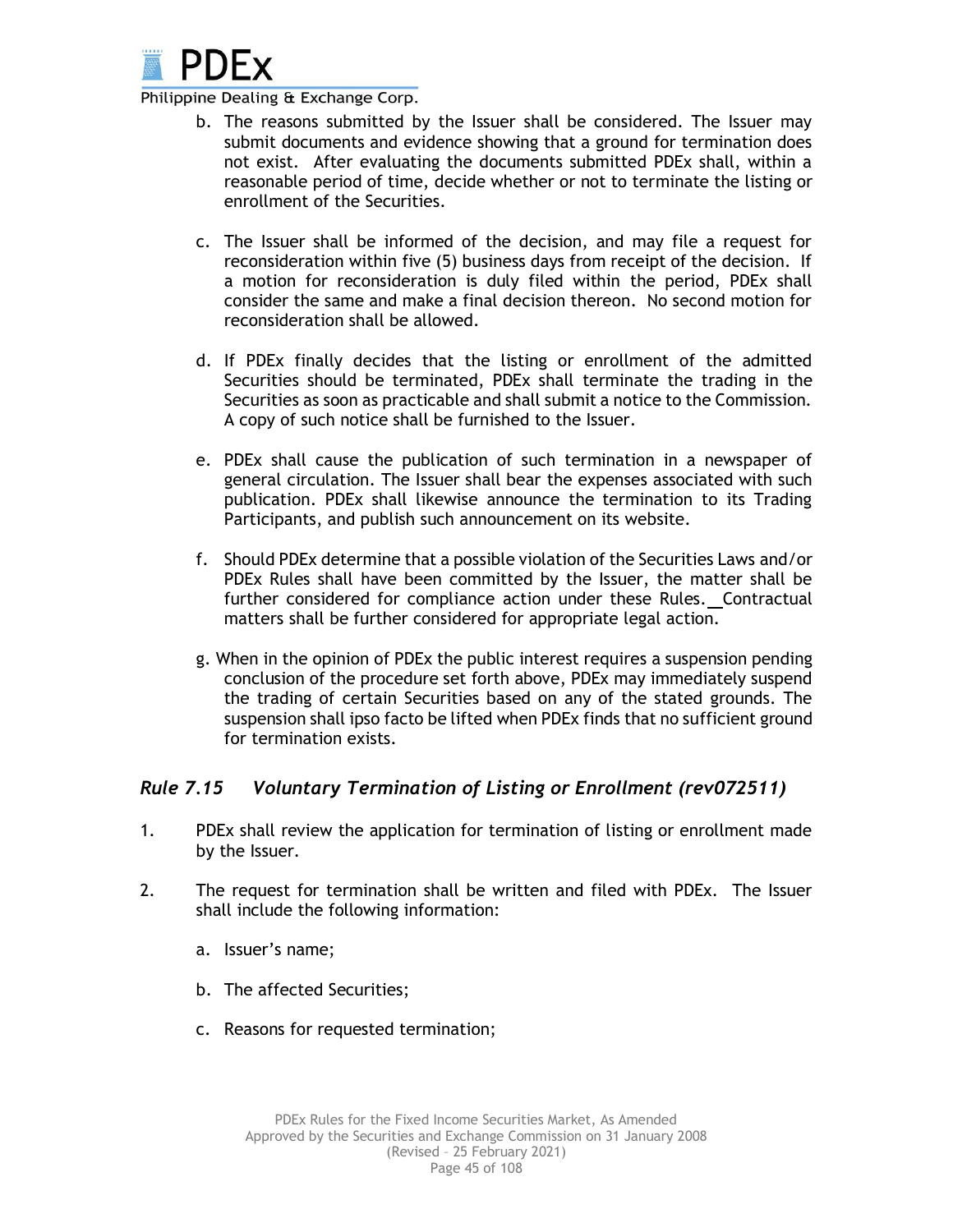

d. Detailed procedure of an exit mechanism for holders who wish to sell or dispose of the Securities prior to actual termination of listing or enrollment; and

e. Any other matters necessary to inform the market about the termination of listing or enrollment.

- 3. In addition to the written request for termination, the Issuer shall provide a resolution from its board of directors and a written endorsement from its audit committee to cover the request for termination of listing or enrollment. The approval of the holders of the Securities must likewise be secured if required in accordance with the terms and conditions of the issue.
- 4. PDEx shall have the sole discretion to grant or deny the Issuer's request for termination of listing or enrollment. PDEx shall consider that the interest of the public who will be affected by the termination is protected.
- 5. Once the request for termination of listing or enrollment has been approved, the Issuer shall pay the applicable fee and send to all holders on record and the Facility Agent of the Securities written notice of the termination of listing or enrollment. Such notice shall specify the effective date of the termination (which date shall not be less than 30 business days nor more than 60 business days or, subject to PDEx approval, such longer period as the Issuer may request, from the later of the date the notice is sent or the press release is issued) and shall include a statement that the Issuer complied with this Rule. The Issuer shall contemporaneously send to PDEx a copy of such notice.
- 6. PDEx shall ensure that the Issuer shall cause the publication of such termination. PDEx shall announce the termination to its Trading Participants, and likewise publish such announcement on its website.

### **Part Two – Listing Rules**

These Listing Rules shall apply to Securities that are available for purchase and sale to both non-Qualified Investors and Qualified Investors.

## *Rule 7.16 Additional Listing Criteria*

Listing applications shall comply with all of the following qualifications in addition to the requirements specified in Rules 7.2 and 7.3 of these Rules.

- 1. The Securities must be registered with the Commission according to SRC Sec. 8, or are exempt Securities according to SRC Sec. 9.
- 2. The Securities must be freely transferable to both non-Qualified Investors and Qualified Investors.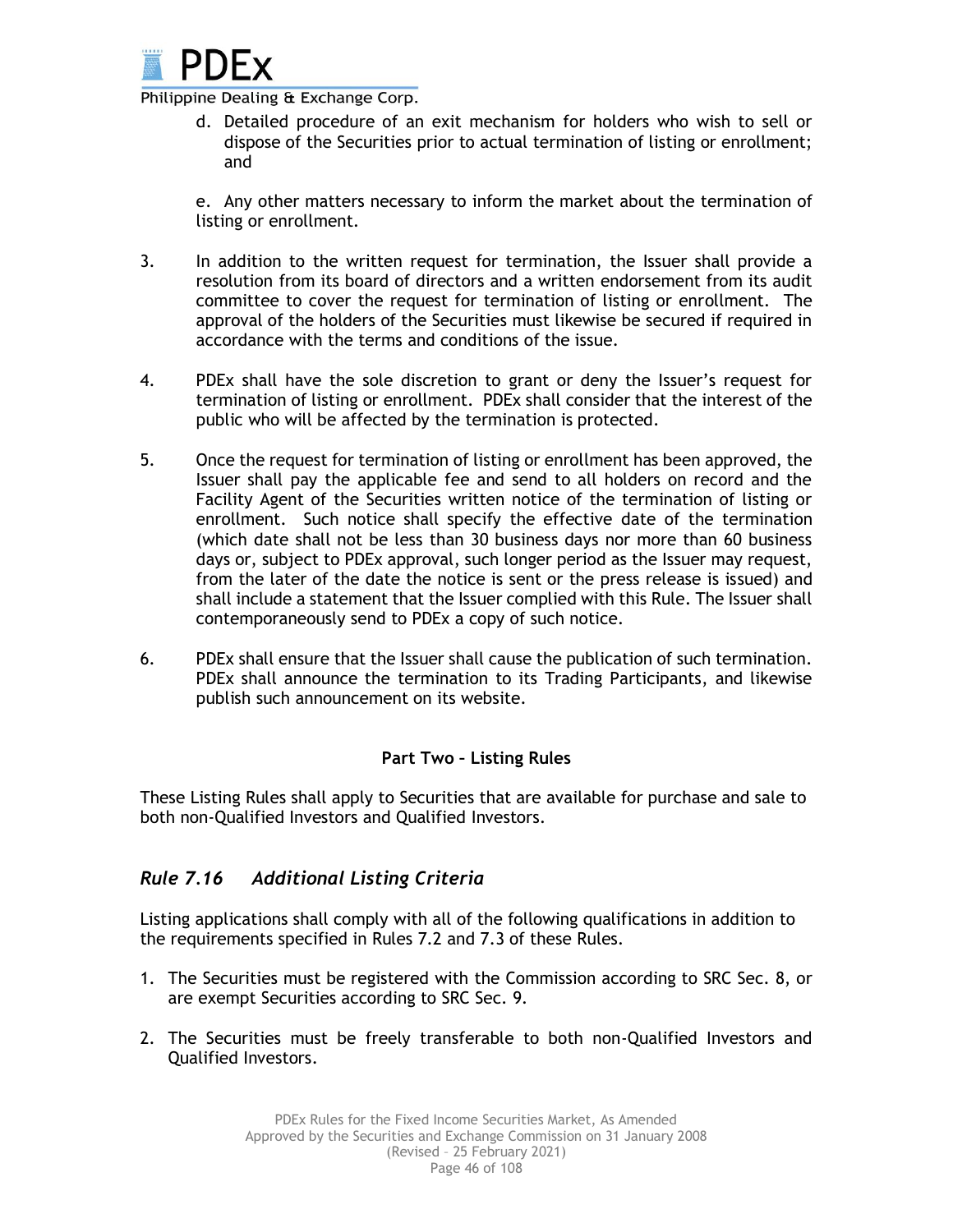

- 3. The Issuer of the Securities sought to be listed must be rated by a credit rating agency duly recognized by the applicable governmental authorities at the time of listing, provided that if such Securities are subordinated, such Issuer shall also have the Securities rated at the time of listing.
	- A. Subordinated Securities whose issuance are approved by the *Bangko Sentral ng Pilipinas* shall be exempt from the general requirement of an issue rating for subordinated Securities.
	- b. Issuers of credit-enhanced Securities may opt to submit an issue rating in addition to the issuer rating required under this Rule.
- 4. The Securities must be subject of an agreement for continuous rating, between the Issuer and a credit rating agency duly recognized by the applicable governmental authorities.
- 5. The Securities must be subject of the commitments of at least three (3) Market Makers.
- 6. PDEx reserves the right to prescribe additional listing requirements for certain types of Securities for the protection of the public interest.

## *Rule 7.17 National Government Securities*

- 1. All Securities issued by the National Government shall be eligible and deemed to be admitted for listing, provided that such Securities comply with pars. 1, 2 and 3 of Rule 7.3 of these Rules.
- 2. The National Government shall be exempt from all applicable fees related to admission per Rule 7.11 and the continuing obligations of Listed Issuers under these Rules per Rules 7.8 and 7.18 of these Rules.
- 3. The listing of National Government Securities shall nevertheless be subject to mutual arrangements between the National Government and PDEx.

## *Rule 7.18 – Additional Continuing Obligations of Listed Issuers*

Listed Issuers shall also comply with the following requirements in addition to the obligations specified in Rule 7.8 of these Rules as conditions for their continued listing on PDEx.

- 1. The Listed Issuer shall have its listed Securities rated by a credit rating agency duly recognized by the applicable governmental authorities continually.
- 2. The Listed Issuer shall comply with all applicable disclosure requirements for Listed Issuers as set forth by Securities Laws and these Rules. (rev072511)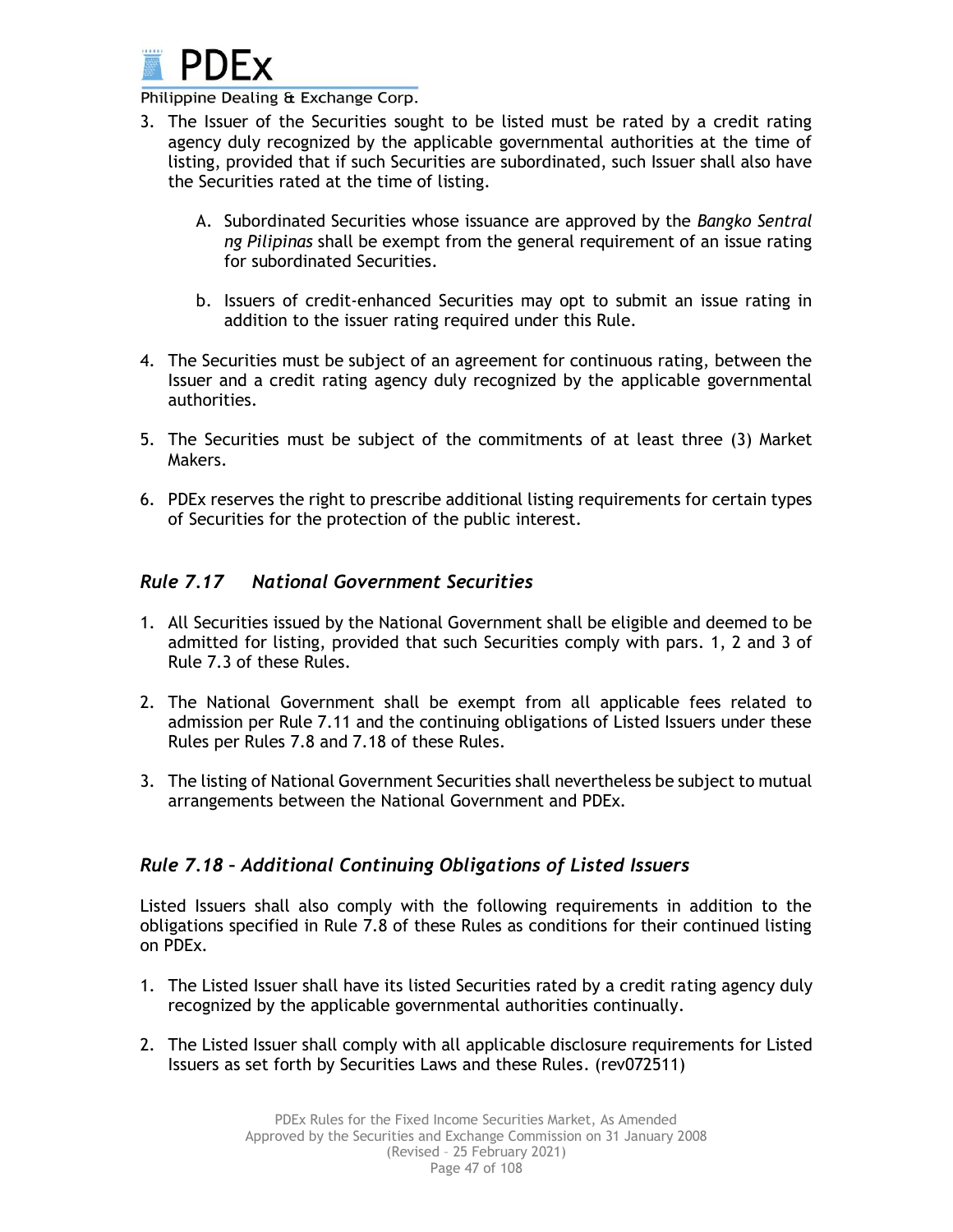

- 3. All reportorial or disclosure requirements imposed on Listed Issuers by the Commission shall be deemed adopted by PDEx. Unless a different period is specified by PDEx in its Rules as approved by the Commission or indicated herein, the periods set for filing reports or disclosures stated in Securities Laws and other applicable laws shall likewise be the periods for filing with PDEx.
- 4. PDEx may consider the omission of certain disclosure requirements for Issuers that are supranational bodies, government agencies, government-owned or -controlled corporations, or Philippine political subdivisions, where it deems appropriate.

### **Part Three – Enrollment Rules**

These Enrollment Rules shall apply to Securities that are available for purchase and sale to Qualified Investors only.

## *Rule 7.19 Additional Enrollment Criteria*

Enrollment applications shall comply with all of the following qualifications in addition to the requirements specified in Rules 7.2 and 7.3 of these Rules.

- 1. The Securities must be exempt from SEC registration according to SRC Sec. 9 or SRC Sec. 10.
- 2. The Securities must be freely transferable only to Qualified Investors.

## *Rule 7.20 Additional Continuing Obligations of Issuers of Enrolled Securities*

Issuers of Enrolled Securities shall comply with the following obligations in addition to the obligations specified in Rule 7.8 of these Rules as conditions for the continued enrollment of their Securities with PDEx.

- 1. The Issuer shall comply with all applicable disclosure and reportorial requirements for issuers of securities exempt from registration as set forth by Securities Laws.
- 2. The Issuer shall further submit the following periodic reports in such number as PDEx will prescribe as soon as these are available, in accordance with the disclosure procedure of PDEx:
	- a. Audited Financial Statements;
	- b. Annual Report, if any; and
	- c. Interim Quarterly Financial Statements, if any.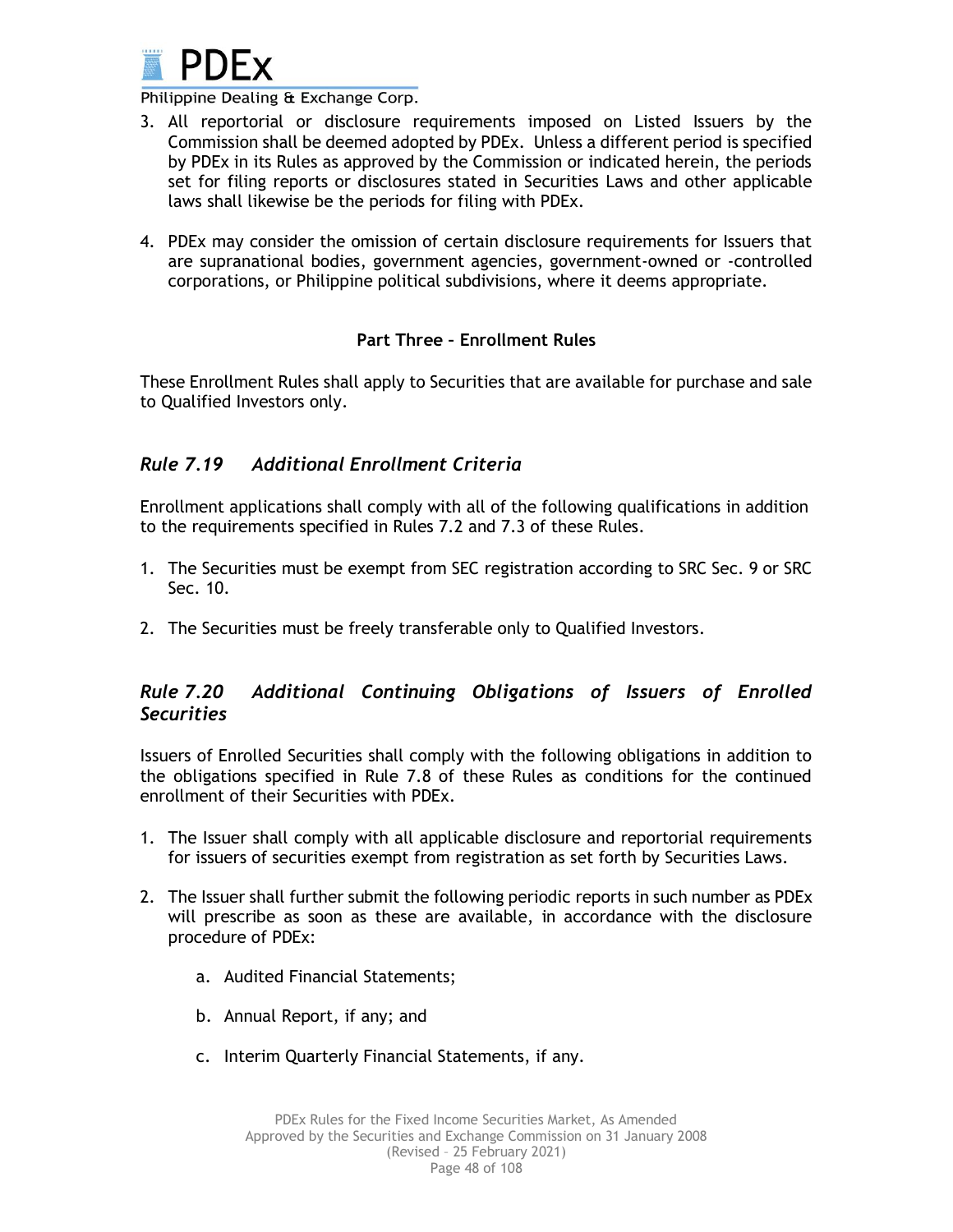

## *Rule 7.21 Sponsors of Enrollment other than Issuers*

- 1. Other than Issuers, Dealing and Brokering Participants may initiate the enrollment of Securities as Dealer-Sponsors and Broker-Sponsors under this Rule (rev072511).
- 2. A Dealer-Sponsor or Broker-Sponsor shall meet all of the following qualifications: (rev072511)
	- a. Must be a PDEx Dealing or Brokering Participant;
	- b. Have in its records the minimum information on the Issuer and the Securities required prior to initiating trading on the Securities under Securities Laws, including the following:
		- i. Prospectus, Offering Circular or Information Memorandum;
		- ii. Recent quarterly and current reports;
		- iii. Most recent annual report;
		- iv. Information on the Issuer and the Securities as required by PDEx
	- c. In good standing with relevant regulatory authorities (including selfregulatory organizations) having jurisdiction over it, which shall mean that its SEC license or applicable charter is valid and subsisting and is not suspended nor revoked; and
	- d. Such other reasonable and relevant requirements as PDEx may deem necessary and desirable for Dealer-Sponsors and Broker-Sponsors.
- 3. In assessing the qualifications of a Dealer-Sponsor applying to enroll additional Securities, PDEx shall also consider compliance of the Dealer-Sponsor with the disclosure, reportorial and other requirements of PDEx in the past years.
- 4. The Issuers of the Securities sought to be enrolled and such Securities must comply with the admission criteria in Rules 7.2, 7.3 and 7.19 hereof.
- 5. In lieu of the continuing obligations under Rule 7.8 and 7.20 hereof, a Dealer-Sponsor or Broker-Sponsor shall comply with the following obligations: (rev072511)
	- a. Continue to meet the qualifications for Dealer-Sponsors or Broker-Sponsor, as applicable, in accordance to this Rule 7.21;
	- b. Pay the applicable fees as notified by PDEx.
- 6. Involuntary Suspension of Enrollment Initiated by Dealer-Sponsors or Broker-Sponsors (rev072511)
	- a. The grounds for involuntary suspension of trading related to the Issuer as specified in Rule 7.12 hereof shall be applicable to Securities enrolled by Dealer-Sponsors or Broker-Sponsors, except for pars. 1(b) and 1(c) of Rule 7.12.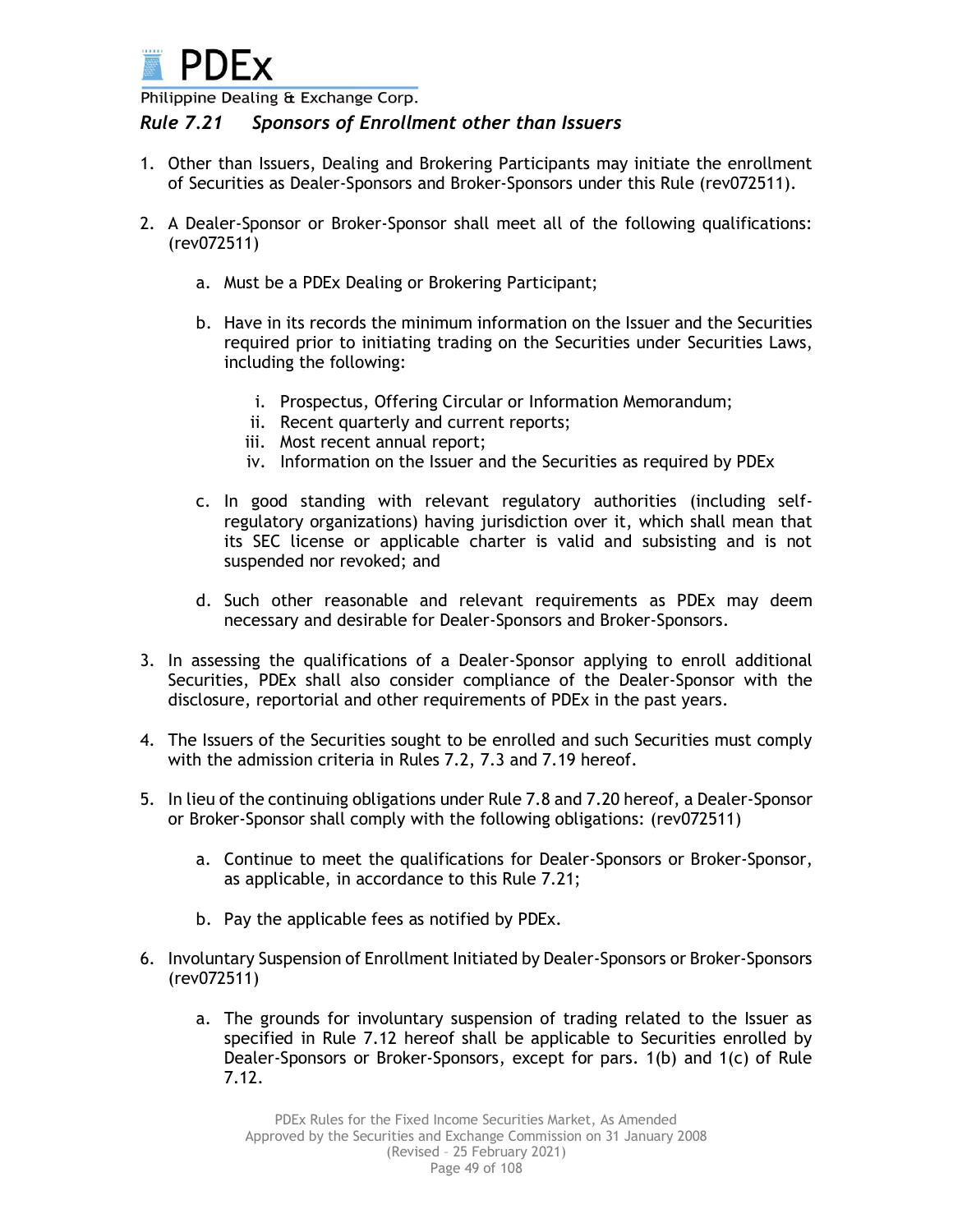

- b. The same grounds specified in Rule 7.12 as these relate to the Dealer-Sponsor or Broker-Sponsor shall be additional grounds for involuntary suspension of trading of Securities enrolled by Dealer-Sponsors or Broker-Sponsors, except for pars. 1(a) and 1(e) of Rule 7.12.
- c. The procedure for involuntary suspension set forth in Rule 7.12 hereof shall be applicable to Securities enrolled by Dealer-Sponsors or Broker-Sponsors.
- 7. Termination of Enrollment Initiated by Dealer-Sponsors or Broker-Sponsors (rev072511)
	- a. The grounds for involuntary termination of trading related to the Issuer as specified in Rule 7.14 hereof shall be applicable to Securities enrolled by Dealer-Sponsors or Broker-Sponsors.
	- b. The same grounds specified in Rule 7.14 as these relate to the Dealer-Sponsor or Broker-Sponsor shall be additional grounds for involuntary termination of trading of Securities enrolled by Dealer-Sponsors or Broker-Sponsors.
	- c. The procedure for involuntary termination set forth in Rule 7.14 hereof shall be applicable to Securities enrolled by Dealer-Sponsors or Broker-Sponsors.
	- d. The procedure for voluntary termination set forth in Rule 7.15 hereof shall be applicable to Securities enrolled by Dealer-Sponsors or Broker-Sponsors.

## *Rule 7.22 Enrollment of Restricted Securities (new 072511)*

- 1. Securities under Rule 7.19 the distribution of which is restricted to a certain number of Qualified Investors as prescribed in the terms of such Securities (Restricted Securities) shall be enrolled for trading in the Restricted Board of the PDEx Trading System. (rev072511).
- 2. Restricted Securities may be enrolled by the Issuer, the Dealer-Sponsor or the Broker-Sponsor pursuant to Rule 7.20 or Rule 7.21, as may be applicable.
- 3. In addition to Rules 7.19, 7.20, and 7.21 above, the PDEx-accredited Registry as required under Rule 7.3.6 shall comply with the requirements and procedure to be prescribed by PDEx for the proper tracking of the investor limit of such securities.

## *Rule 7.23 Transitory Provision for Enrollment of Public Issues (new 072511)*

Notwithstanding Rule 7.19.1 and 7.19.2 above, Securities that were originally publicly distributed and issued on or before January 31, 2010, may also be enrolled under these Rules, provided that non-Qualified Investors thereof may only place sell orders on such Securities.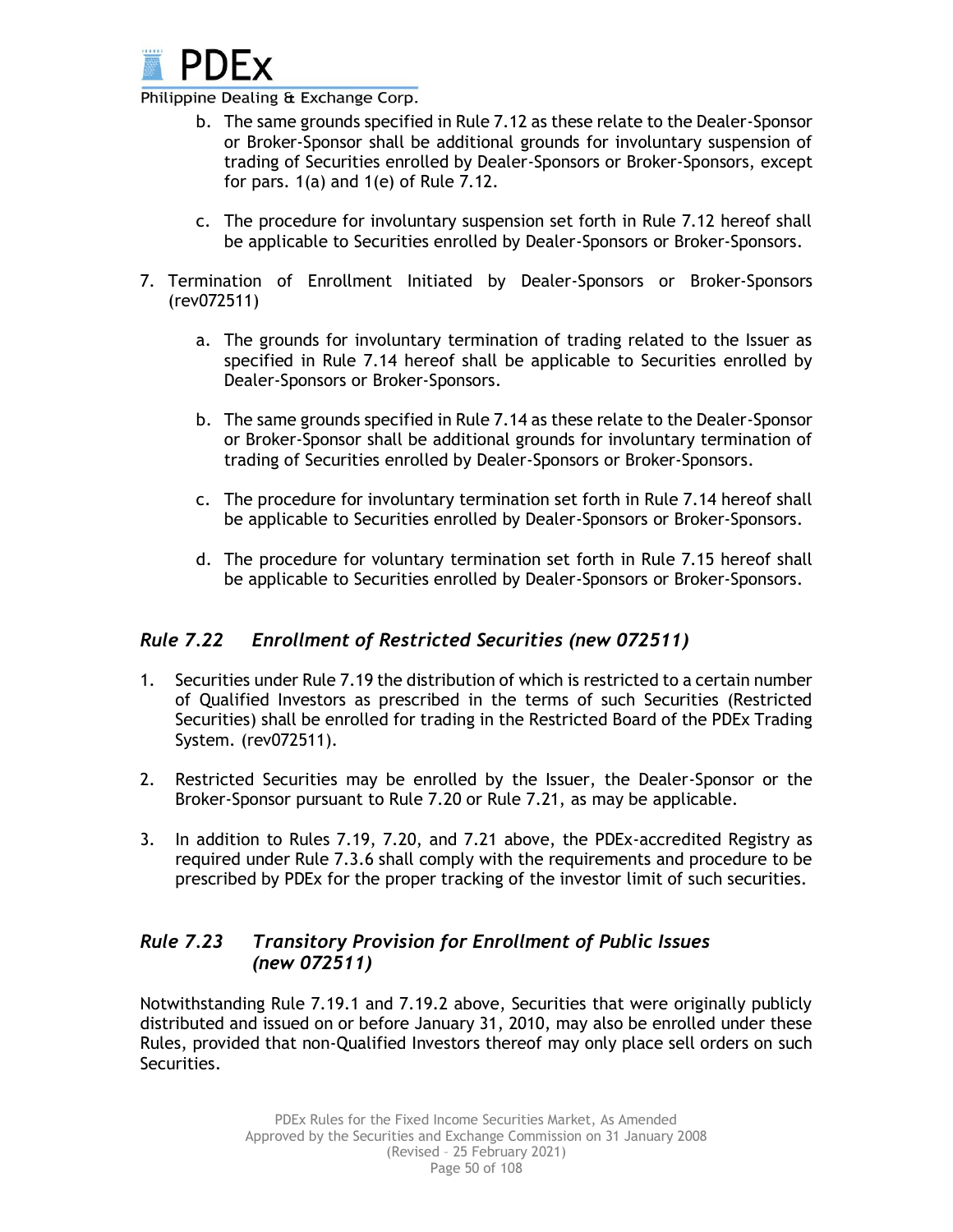

#### **RULE 8 SETTLEMENT**

### **Part One – General Provisions**

### *Rule 8.1 Standard Settlement Date*

A Standard Settlement Date shall be agreed upon by the Dealing Participants and shall be included as part of its Trading Conventions as approved by PDEx. In setting the Standard Settlement Date, the PDEx shall at all times ensure that the same complies with the standard settlement date set by applicable laws, regulations issued thereunder, or the Commission.

### *Rule 8.2 Trade Settlement and Straight-Through-Process (rev052920)*

- 1. Every trade executed on the PDEx Trading System shall be settled through the settlement system designated by PDEx except as otherwise provided under these Rules.
- 2. In line with the PDEx Straight-Through-Process from trading to settlement of transactions, every trade executed on the PDEx Trading System shall constitute a settlement instruction, sufficient to empower PDEx to send binding instructions to settlement entities, through the designated settlement system, to effect acts consistent with such settlement instruction.

### **Part Two – Expanded Delivery versus Payment**

### *Rule 8.3 Definitions*

- 1. *Bank Authorization Letter* shall refer to a letter issued by a Settlement Participant and accepted by the Cash Settlement Bank granting authorization to the Cash Settlement Bank to effect acts consistent with the requirements of Settlement of a Trade under these Rules, and specifying the details of the Settlement Participant's designated Cash Settlement Account to be used for Settlement of Trades in the eDvP Service.
- 2. *BSP* shall refer to the Bangko Sentral ng Pilipinas, the operator of the *PhilPaSS* system, which shall be Cash Settlement Bank in the context of these Rules.
- 3. *Buyer* shall refer to the Settlement Participant whose Cash Settlement Account will be debited and whose Depository Settlement Account will be credited in respect of the Settlement of a Trade.
- 4. *Cash Settlement Account* shall refer to an account with a Cash Settlement Bank which may be debited or credited in accordance with these Rules.
- 5. *Cash Settlement Bank* shall refer to the BSP or any bank registered by PDEx as a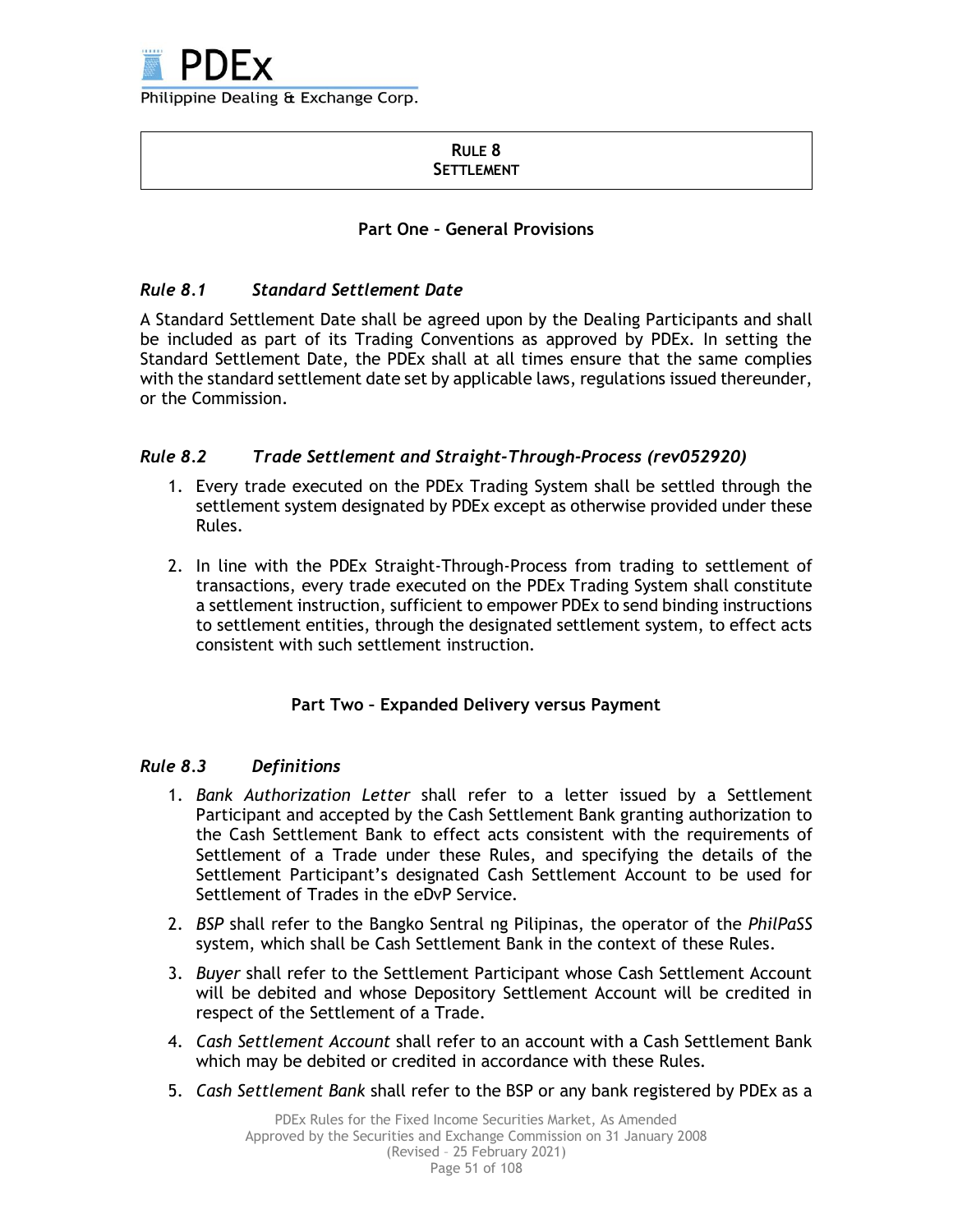

Cash Settlement Bank that maintains a Cash Settlement Account for Settlement Participants and which undertakes to perform the necessary actions specified in these Rules to effect the Settlement of Trades.

- 6. *Cash Settlement Bank Person* shall refer to that person designated by a Cash Settlement Bank to perform such acts as are granted under its authority as such, including the authorizing of debit and credit instructions to and from their Demand Deposit Account. (new060914)
- 7. *Confirmation* shall refer to the confirmation of the Settlement obligations of the Buyer and Seller in the eDvP System arising from Trades in Securities.
- 8. *Confirmation Report* shall refer to a report or inquiry screen in the eDvP System made available to Settlement Participants in accordance with the Timeline giving details of Trades executed by them on the day of the report.
- 9. *DDA* shall refer to a Demand Deposit Account of the Cash Settlement Bank at BSP accessible through the *PhilPaSS* system.
- 10. *Delivery* shall refer to the delivery of Securities effected via debits and credits in the Depository Settlement Accounts.
- 11. *Depository* shall refer to the PDTC in its capacity as an SEC-licensed Depository which undertakes to perform the necessary actions specified in these Rules to effect the Settlement of Trades by debiting or crediting the Depository Settlement Accounts of the Settlement Participants in accordance with the Message received from the eDvP System.
- 12. *Depository Settlement Account* shall refer to a securities account with the Depository in the name of the Settlement Participant or his duly authorized agent, which account has been identified and designated as the account to be debited or credited in accordance with these Rules pursuant to Settlement of Trades.
- 13. *Earmark (or Earmarking)* shall mean a restriction placed on a Quantity of Securities by the Depository on instructions to that effect from the eDvP System such that the transfer of such Earmarked Securities shall be restricted to conform with a Message from the eDvP System to settle a Trade.
- 14. *eDvP Rules or Rules* shall refer to these Rules as the same may be amended from time to time.
- 15. *eDvP System* or *System* shall refer to the system operated by PDEx under these Rules.
- 16. *eDvP Technical Interface Manual* shall refer to the technical specifications provided to the Cash Settlement Banks to enable them to build an automated interface to the eDvP System.
- 17. *eDvP Timeline or Timeline* shall refer to a schedule of cut-off times for input of information to and output of information from the eDvP System, as the same is issued by PDEx and amended from time to time.
- 18. *eDvP System User* or *System User* shall refer to a person given a user profile designated by a Settlement Participant or Cash Settlement Bank and enrolled and granted access to the eDvP System.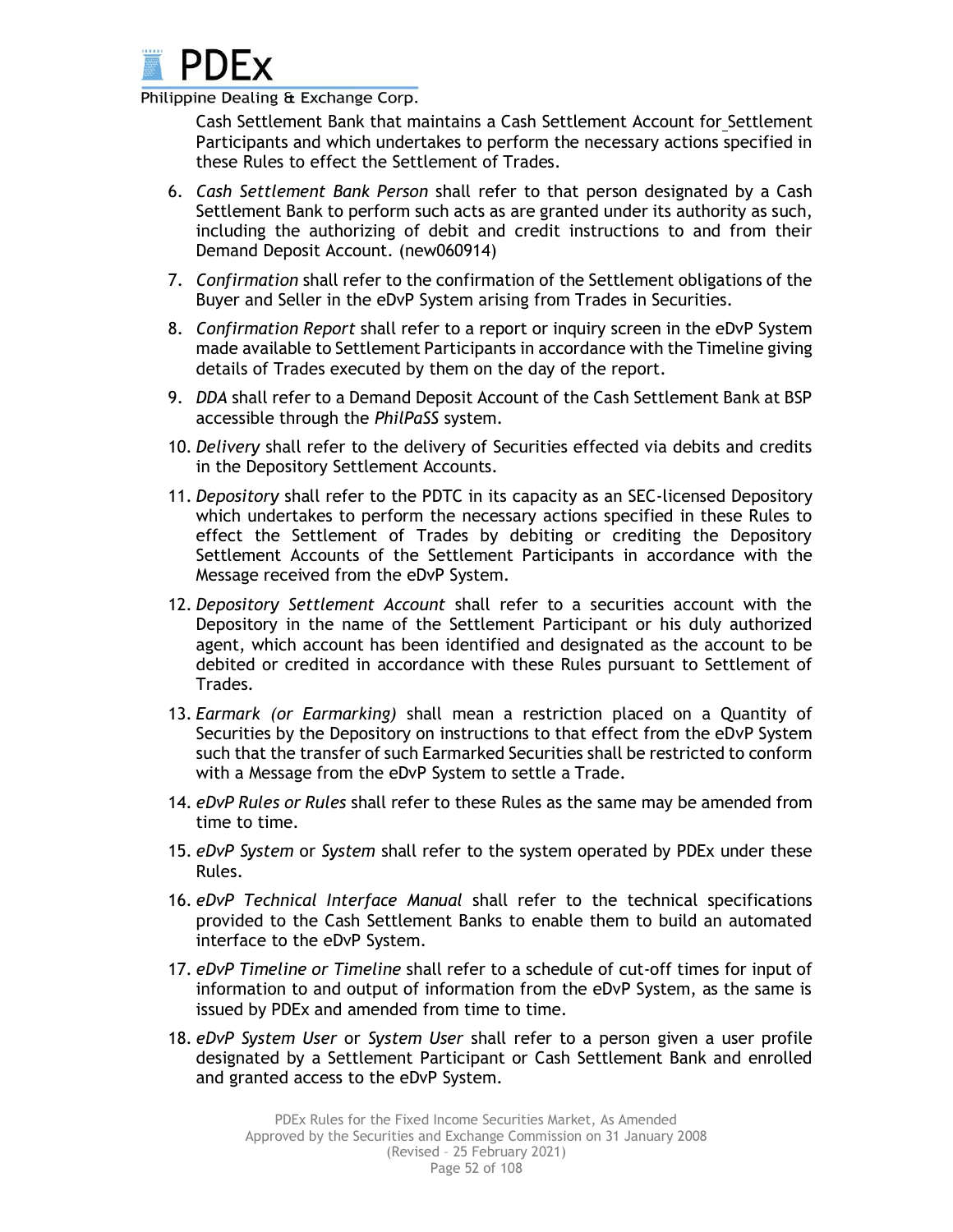

- 19. *eDvP User Manual* or *User Manual* shall refer to the manual, as may be amended from time to time, issued by PDEx to Settlement Participants and Cash Settlement Banks giving details of the operation of the eDvP System and/or the eDvP Service.
- 20. *Face Value* shall refer to the specified amount that the Issuer agrees to repay on the date of maturity of a fixed income Security.
- 21. *Failed Trades and Delayed Settlements* shall have the meaning given to it in Rule 8.4, par. 17(a)(i) and (ii). (rev052810)
- 22. *Failed Trades Report* shall refer to a report or inquiry screen in the eDvP System made available to Settlement Participants in accordance with the Timeline giving details of the Failed Trades and Delayed Settlements of a Settlement Participant. (rev052810)
- 23. *Issuer* shall refer to a legal entity authorized to issue its Securities, and includes the national government, government-owned or controlled corporations, local government units, as well as private corporations and special purpose vehicles.
- 24. *Message* shall mean an instruction, request or information sent to or received from the Cash Settlement Bank and the Depository in accordance with the relevant eDvP Technical Interface Manual and/or eDvP User Manual.
- 25. *Notice* shall mean information issued in written form by PDEx or PDTC, which supplements or explains these Rules and/or such other Rules as shall have applicability to the use of the eDvP System.
- 26. *Payment* shall refer to cash payment or electronic debits and credits in the Cash Settlement Accounts of Settlement Participants in the Cash Settlement Bank.
- 27. *PDEx* shall refer to the Philippine Dealing & Exchange Corp.
- 28. *PDEx Rules* shall refer to the *PDEx Rules for the Fixed Income Securities Market, as Amended*, as the same may be amended from time to time.
- 29. *PDTC* shall refer to the Philippine Depository and Trust Corp.
- 30. *PhilPaSS* shall refer to the real time gross settlement system for peso Payments operated by the BSP.
- 31. *Quantity* shall refer to the Face Value of fixed income Security or the number of shares of equity Security or number of units of unitized Security.
- 32. *Security/ies* shall mean any instrument traded in the Trading System.
- 33. *Seller* shall refer to the Settlement Participant whose Depository Settlement Account will be debited and whose Cash Settlement Account will be credited in respect of the Settlement of a Trade.
- 34. *Settlement* shall mean the satisfaction of all obligations arising from a Trade between Settlement Participants involved therein
- 35. *Settlement Contact Person* shall refer to that person designated by a Settlement Participant who shall act as its principal channel of communication in relation to settlement issues. (new060914)
- 36. *Settlement Date* shall refer to the date on which Settlement should occur as indicated in the Trade or such other later date as may be allowed under these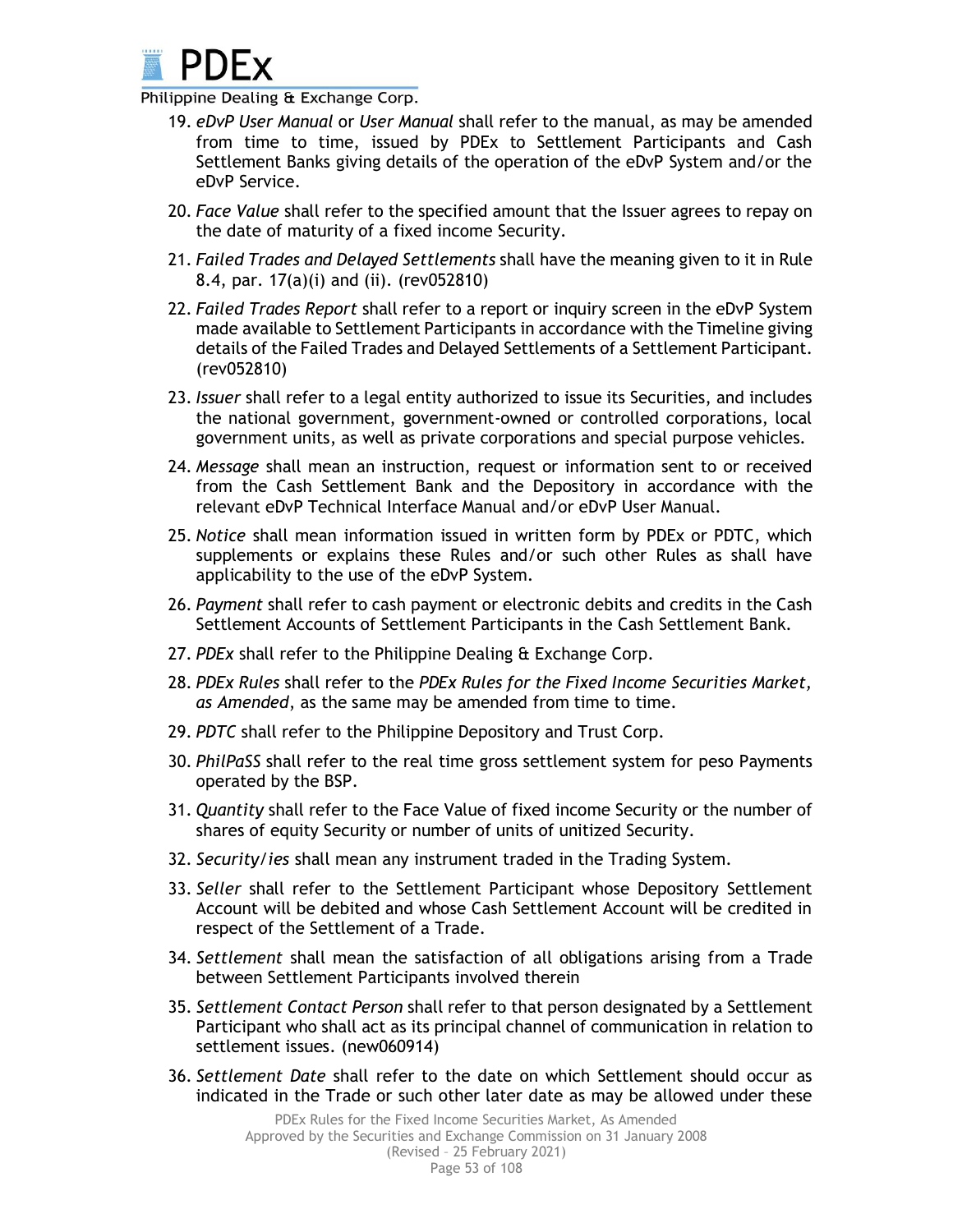

Rules or the PDEx Rules.

- 37. *Settlement Participant* shall refer to a Trading Participant or a Non-Trading Participant or the appointed custodian of the Non-Trading Participant that uses the eDvP Service and/or agrees to be bound by these Rules. (rev071709)
- 38. *Settlement Person* shall refer to that Person or his alternate, designated by a Settlement Participant to perform such acts as are granted under its authority as such, including the authorizing of transmission of settlement instructions duly constituted under Trades to appropriate settlement entities to cause Settlement. (rev060914)
- 39. *Settlement Report* shall refer to that report or inquiry screen in the eDvP system made available to Settlement Participants in accordance with the Timeline giving details of the settlement status of their Trades.
- 40. *Suspense Account* shall refer to the cash or securities account of a Cash Settlement Bank or the Depository respectively particularly identified and designated as the destination of all proceeds in cases where delivery to the specified Securities or Cash Settlement Account cannot be effected under and in accordance with these Rules.
- 41. *Suspense Report* shall refer to that report made available by the eDvP system to Settlement Participants, the Cash Settlement Banks and Depository involved in cases where Securities or Payments are credited to a Suspense Account in accordance with these Rules.
- 42. *Trade* shall refer to the transaction executed by Trading Participants in the Trading System which are transmitted to the eDvP System for Settlement under these Rules.
- 43. *Trading Participants* shall refer to entities that are qualified and recognized under the PDEx Rules as Trading Participants and members of the PDEx Self-Regulatory Organization.
- 44. *Trading System* shall refer to the trading system operated by PDEx.

## *Rule 8.4 Settlement participants*

- *1. Activation as Settlement Participants*
	- a. All Trading Participants shall be Settlement Participants. Activation of such participation shall be subject to submission of the following requirements:
		- i. Application Form for Settlement Participant;
		- ii. Name of its Settlement Contact Person and his alternate(s) who shall act as its principal channel of communication with PDEx in relation to settlement issues; (new060914)
		- iii. Name of its Settlement Person and his alternate(s); (rev060914)
		- iv. List of Authorized eDvP System Users;
		- v. Demonstration of the technological capability to connect to the eDvP system;
		- vi. Execution of a Settlement Participant Agreement in the form prescribed by PDEx; and

Page 54 of 108 PDEx Rules for the Fixed Income Securities Market, As Amended Approved by the Securities and Exchange Commission on 31 January 2008 (Revised – 25 February 2021)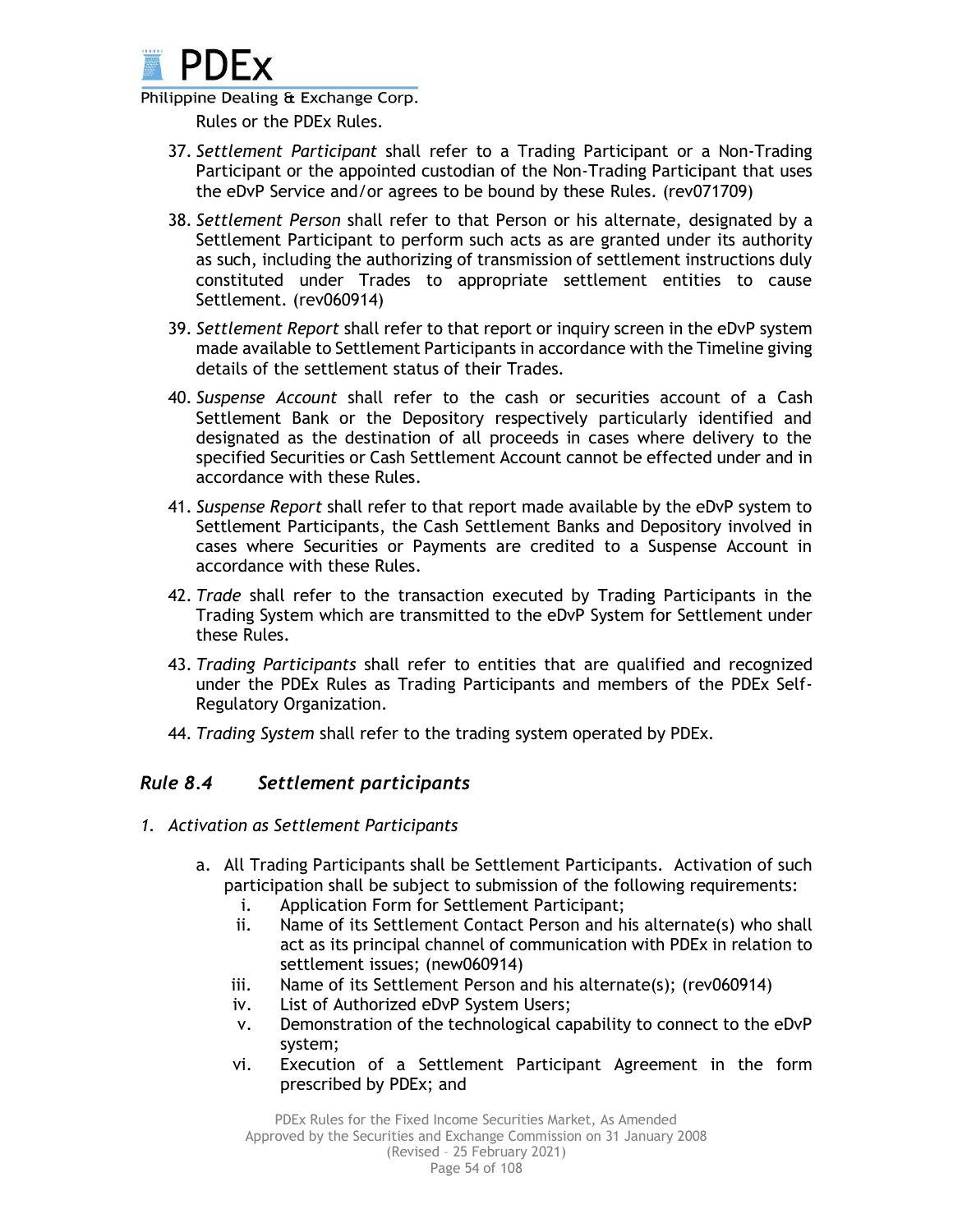

- vii. Such other requirements as may reasonably be imposed by PDEx.
- b. Non-Trading Participants who are nominated to be Settlement Participants by their respective Dealing Participant counterparties under the rules allowing trades with Non-Trading Participants shall submit a Nomination Form signed by the nominating Dealing Participant, in addition to the above requirements. (new071709)
- c. PDEx reserves the right to charge a fee for rendition of services contemplated under these Rules.
- *2. Representations and Warranties of Settlement Participants*
	- a. The transmission of any Trade into the eDvP System shall constitute the representation and warranty of the Settlement Participant that it has full power, right and authority to enter into the Trade and perform obligations relative to the Settlement thereof, and to delegate appropriate functions to PDEx as necessary thereunder and under these Rules.
	- b. Settlement Participants shall be principally liable for the timely and complete settlement of their Trades, subject to the primary liability of customers for the obligations under the trade in case of Brokering Participants.
	- c. The receipt of a Trade by the eDvP System, shall constitute an authority for PDEx, in accordance with these Rules to transmit settlement instructions constituted under executed Trades, to cause the debiting or the crediting (as applicable) of:
		- i. the designated Depository Settlement Account;
		- ii. the Settlement Participant's DDA; or
		- iii. the designated Cash Settlement Account at the Cash Settlement Bank; and
		- iv. the DDA of the Cash Settlement Bank.

#### *3. Irrevocable Authority*

- a. Each Settlement Participant irrevocably and by special power, authorizes PDEx to be its attorney-in-fact to do such acts and to exercise such powers on its behalf as may be delegated under these Rules, as well as such powers as are necessary or incidental thereto.
- b. PDEx shall not be obligated in any event to determine the legal or other requirements to be followed in the pursuit of such rights or actions, or the desirability or necessity of taking any such steps.
- *4. Execution of Other Acts*

Upon request from PDEx, Settlement Participants shall promptly perform such required acts and shall execute such required documents as PDEx may reasonably require to enable it to comply with its functions and obligations under these Rules.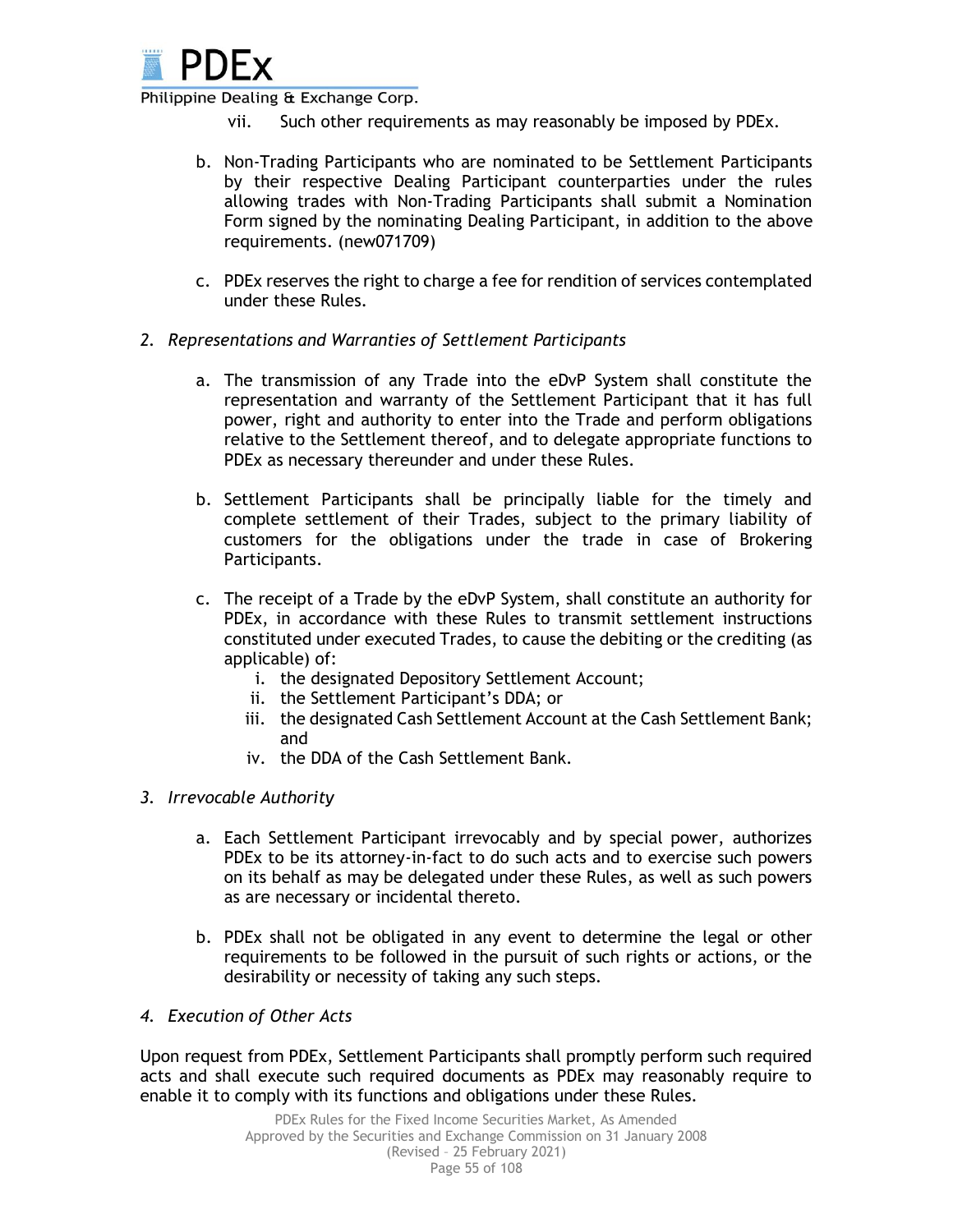

### *5. Reporting of Fraud and Errors*

To the extent of its knowledge of such matters, a Settlement Participant shall report to PDEx immediately upon discovery:

- a. any violation of these Rules or misuse of the eDvP System;
- b. any fraud or criminal activity committed or about to be committed in connection with the eDvP System;
- c. any unauthorized or criminal access to or use of the eDvP System;
- d. any negligent, fraudulent or willful act or omission by any Settlement Participant, Cash Settlement Bank or any member of staff of PDEx; or
- e. any error regarding any data in the eDvP System.

### *6. Verification of Warranties*

PDEx may rely on any representation or warranty, express or implied, made or deemed made by a Settlement Participant by its accession to these Rules. Nevertheless, PDEx may take steps to verify any such representation or warranty and, for such purpose, require a Settlement Participant to provide such information or document as may be relevant to the verification, without in any way being considered as having waived its right to rely on the representation or warranty of the Settlement Participant.

#### *7. Declarations*

Each Settlement Participant shall provide or cause to be provided, as and when required, a declaration containing such information with respect to any Trade to comply with: (a) a lawful request of an Issuer in order to comply or facilitate compliance with any legislation, rule, regulation, order of a court or administrative or regulatory body, by-law or provision to which the Issuer is subject; or (b) any legislation, regulation, or lawful order of a court or administrative or regulatory body, including self-regulatory organizations. Pursuant hereto, any such information shall be subject to the Settlement Participant's warranty that the same is truthful and accurate and is consistent with its own records.

#### *8. Survival of Obligations*

The suspension, termination or resignation of a Settlement Participant in accordance with these Rules shall not in any way reduce its duties, liabilities or obligations under the Rules which have otherwise accrued or existed as of the date of such suspension, termination or resignation, or which may thereafter arise by reason of transactions, facts or circumstances occurring or in existence on or before such date.

#### *9. Civil and Criminal Liability*

The resignation, suspension or termination of a Settlement Participant in accordance with these Rules shall not prejudice the right of PDEx and/or any other Settlement Participant to take civil, criminal, administrative, or other warranted action against the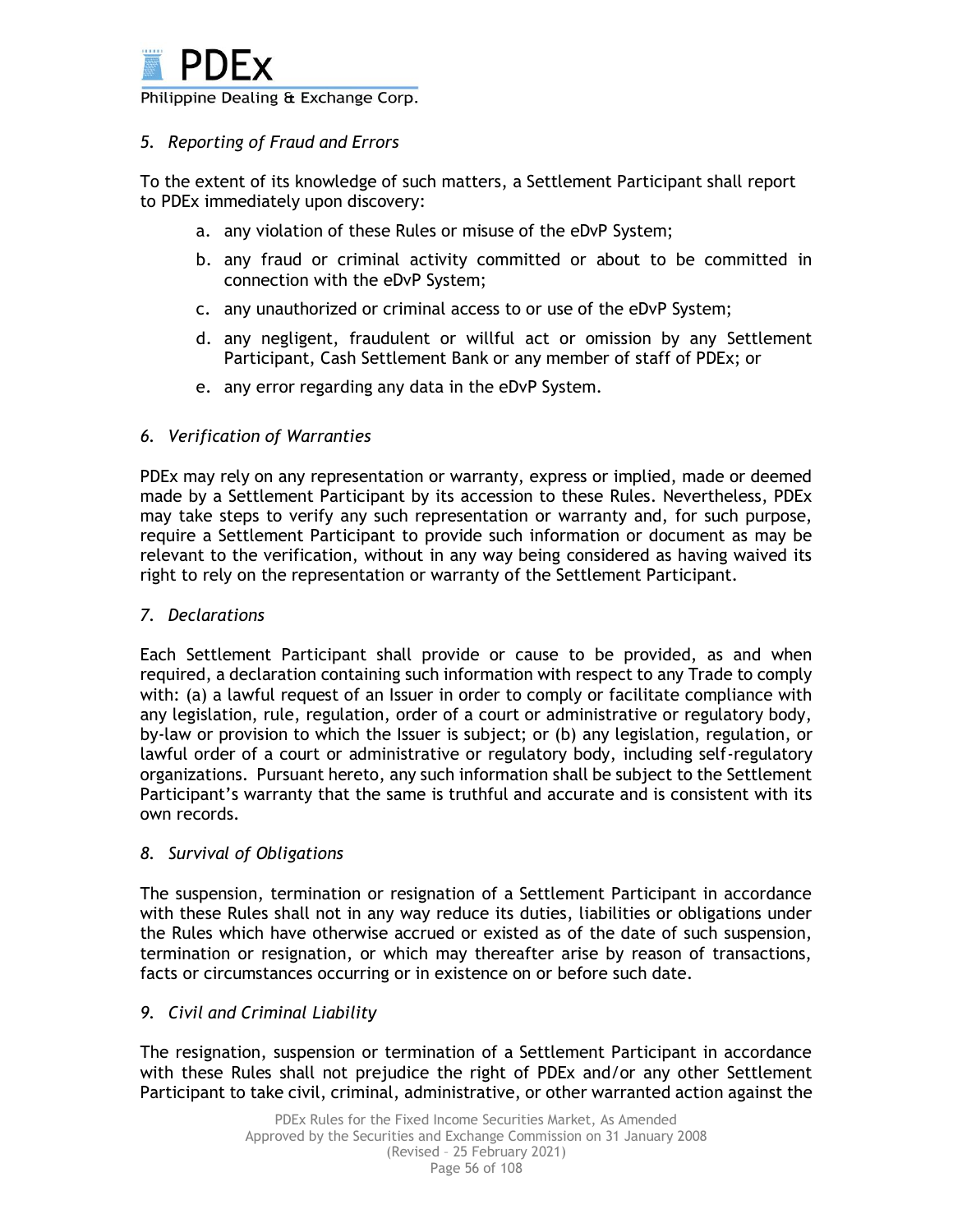

resigned, suspended or terminated Participant for acts or omissions before the Settlement Participant's resignation, suspension or termination.

#### *10. System Access*

- a. All Settlement Participants shall have access to the eDvP System for the Settlement of Trades.
- b. Following confirmation by the Depository and Cash Settlement Banks of the validity of the respective Depository Settlement Account and Cash Settlement Account specified by the Settlement Participant and encoded into the eDvP System, PDEx shall provide the Settlement Participant access to the eDvP System.
- c. All information entered into and obtained from the eDvP System by Settlement Participants shall be in accordance with the eDvP User Manual.
- *11. Enrolment of Securities and Cash Settlement Accounts, and Activation of Settlement Participants*
	- a. Depository Settlement Accounts
		- i. Settlement Participants shall, prior to undertaking any Settlement activities under these Rules, open a Depository Settlement Account.
		- ii. The Settlement Participant shall submit the details of its Depository Settlement Account to PDEx which shall cause the entry of the designated Depository Settlement Account in the eDvP System, in accordance with the eDvP User Manual.
		- iii. The Settlement Participant's designated Depository Settlement Account shall serve as the settlement account for the Settlement of Trades by such Settlement Participant under these Rules.
	- b. Cash Settlement Accounts
		- i. Settlement Participants who are PhilPaSS members shall use their DDA accounts as their Cash Settlement Account for settlement of Trades.
		- ii. Other Settlement Participants not covered by the preceding provision shall designate a Cash Settlement Account from any Cash Settlement Bank registered by PDEx to act as such.
		- iii. The Settlement Participant shall submit the details of its Cash Settlement Account to PDEx which shall cause the entry of such details into the eDvP System, in accordance with the eDvP User Manual.
	- c. Activation of Settlement Participant Accounts
		- i. PDEx shall activate the participation of the Settlement Participant in the eDvP System after receipt of complete documentation and account confirmation from the Depository and Cash Settlement Banks.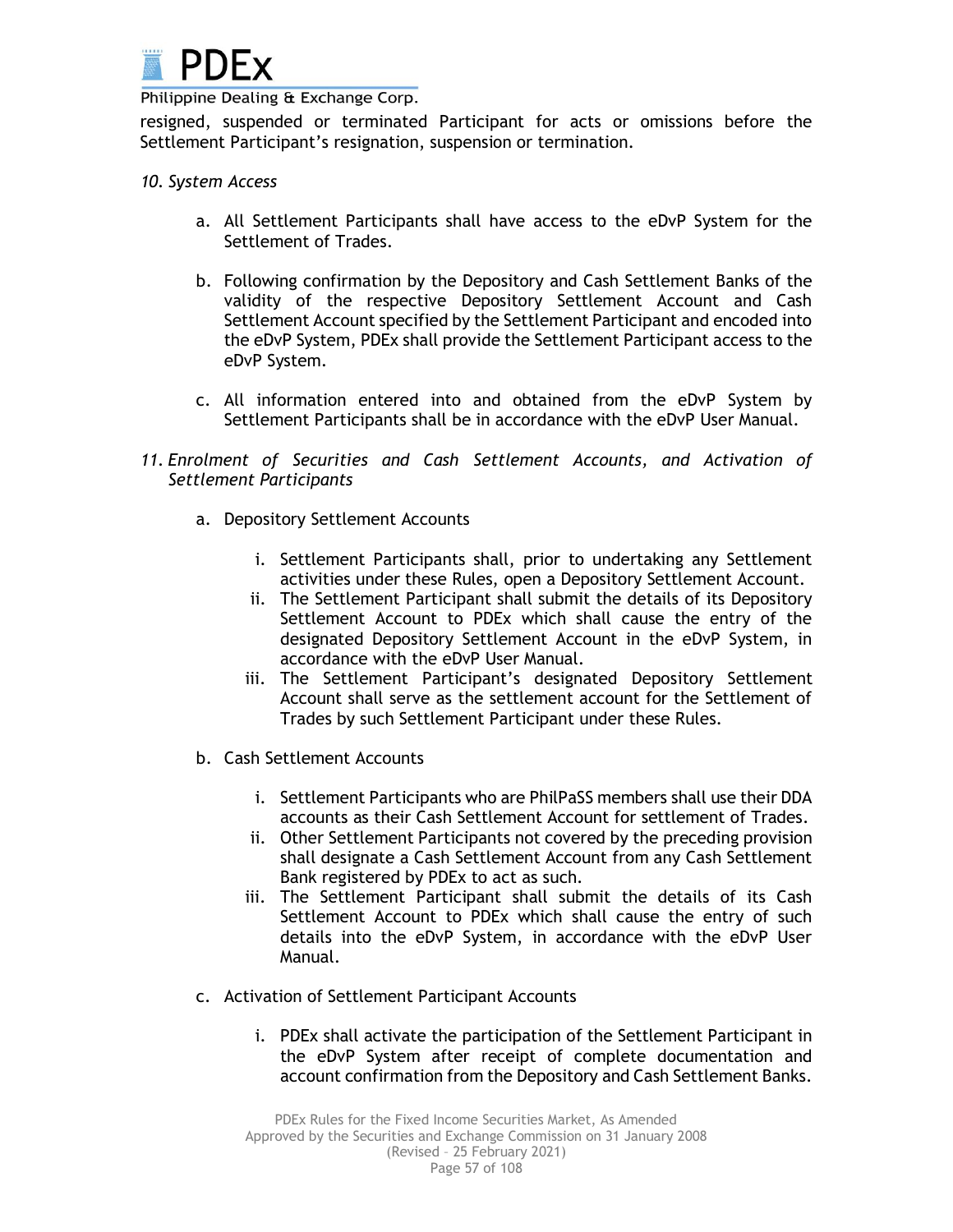

ii. Activation shall enable the affected Settlement Participant to settle its trades through the eDvP Service effective with Trades settling the next business day. Activation shall signify the acceptance of the Settlement Participant as such by PDEx, unless the contrary is proved.

#### *12. Continuing Requirements*

- a. A Settlement Participant shall at all times:
	- i. comply with these Rules; and
	- ii. keep in good standing its right to trade in the Trading System and/or other regulatory registration and/or licenses.
- b. The Settlement Participant shall as soon as practicable, advise PDEx of any changes on the details of its Depository Settlement Account and/or Cash Settlement Account. Any change in the detail(s) shall not bind PDEx unless it has received written information of such change within three (3) business days prior to its intended effect.
- c. Each Settlement Participant shall designate a Settlement Contact Person and his alternate, who shall act as its principal channel of communication with PDEx in relation to settlement issues; and a Settlement Person and his alternate(s) who shall have the responsibility to perform such acts as are granted under its authority as such, including the authorizing of transmission of settlement instructions duly constituted under Trades to the applicable Cash Settlement Bank and the Depository to cause Settlement of Trades. The Settlement Participant shall communicate such designation to PDEx in writing. (rev060914)
- d. Any change in the Settlement Person or his alternate(s) shall not bind PDEx unless it has received written information of such change within twenty four (24) hours from the occurrence of the event. Failure to so notify PDEx shall entitle the latter to rely on the continued authority of the Settlement Person to bind and act on behalf of the Settlement Participant. (rev060914)

#### *13. Cessation and reinstatement*

a. Removal of Access

Any Settlement Participant that resigns from or is suspended or terminated as Trading Participant shall cease to have access to the eDvP System provided, however, that if such Settlement Participant shall have outstanding Trades for settlement prior to such resignation, suspension or termination, then access to the eDvP system shall be allowed only for the purpose of completing the Settlement of said Trade which in no case shall last longer than two (2) business days from the execution of its last Trade.

- b. Reinstatement
- PDEx shall reinstate the access to the eDvP System of a Settlement Participant

Page 58 of 108 PDEx Rules for the Fixed Income Securities Market, As Amended Approved by the Securities and Exchange Commission on 31 January 2008 (Revised – 25 February 2021)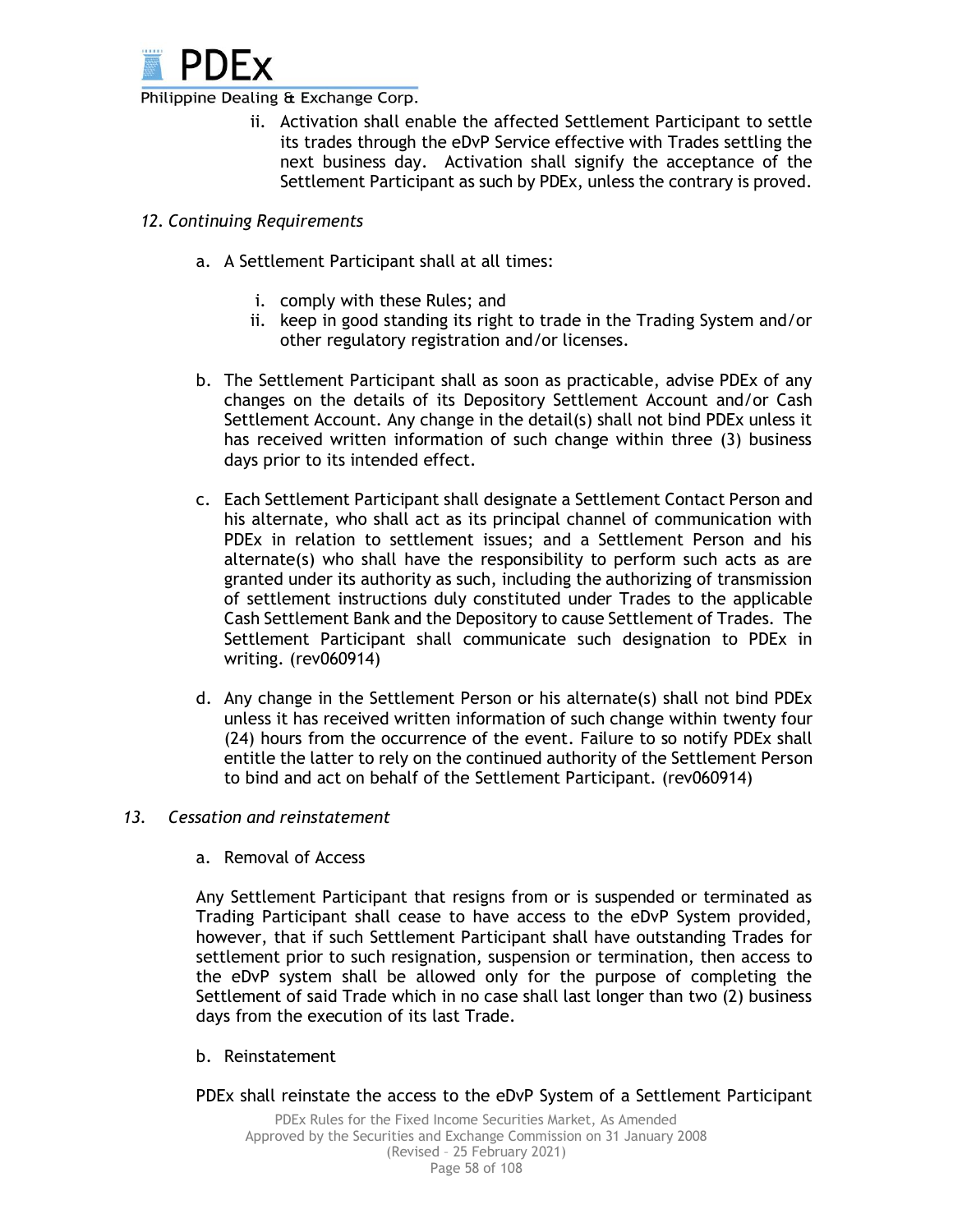

as soon as practicable following the reinstatement of said Settlement Participant as a Trading Participant.

c. Settlement Participant which is also a Cash Settlement Bank

The resignation, suspension or termination of a Settlement Participant shall not affect that Settlement Participant's status as a Cash Settlement Bank under these Rules, unless the same is warranted under applicable law, regulation or PDEx Rules.

#### *14. Update of Settlement Participant Details*

- a. Responsibility for Information Accuracy
	- i. Settlement Participants shall ensure the accuracy and currency of the information provided to PDEx and entered in the eDvP System and shall take such steps as are necessary to confirm the authenticity of the information provided.
	- ii. Settlement Participants may view and update the details of their Depository and Cash Settlement Accounts and other pertinent details by submitting a Request for Account Update to PDEx together with relevant supporting documentation.
	- iii. Settlement Participants shall ensure that any update to their Depository or Cash Settlement Accounts as authorized by the Settlement Participant has been confirmed by PDEx before settling a Trade through that Depository or Cash Settlement Account.
- b. Confirmation of Update to Securities or Cash Settlement Accounts

The eDvP System shall validate the updated information with affected Cash Settlement Bank and the Depository and PDEx shall confirm the requested update upon receipt of appropriate documentation and confirmation from the applicable Cash Settlement Bank and the Depository regarding the validity of the information.

- c. Update effectiveness
	- i. The updated information shall take effect on the Trades with Settlement Date following the day on which the eDvP System confirms the update.
	- ii. The eDvP System shall amend the Cash Settlement Account or Depository Settlement Account details (as appropriate) as requested by the Settlement Participant to any Trades executed but not settled prior to the update taking effect.

#### *15. Confirmation and Pre-Settlement of Trades*

a. Electronic Trade Feed

### Trades shall be electronically transmitted to the eDvP System for Settlement in

Page 59 of 108 PDEx Rules for the Fixed Income Securities Market, As Amended Approved by the Securities and Exchange Commission on 31 January 2008 (Revised – 25 February 2021)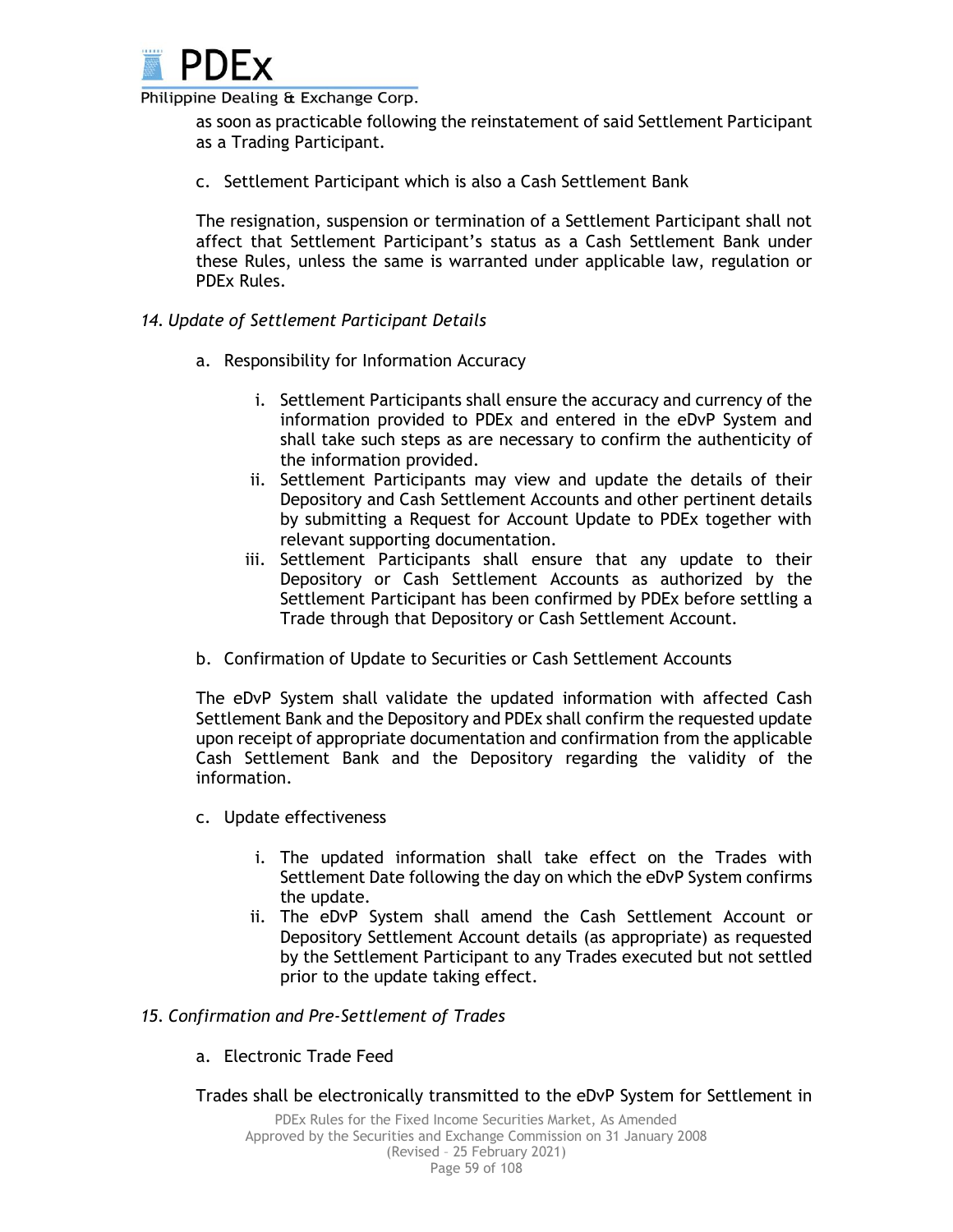

accordance with the eDvP Timeline. Any amendment made on the eDvP Timeline shall be made effective within three (3) business days from the time such amendment was announced by PDEx; provided, however, that such eDvP Timeline may be temporarily amended on shorter notice or no notice where the same is not practicable, to meet external exigencies which require prompt action; provided, further, that such amendments shall be notified to the Participants when the same go into effect, with notice of when such temporary eDvP Timeline shall cease in effect.

b. Upload Validation

The eDvP System shall validate the Trades to reject details given in the Trades that would render Settlement through the eDvP System impossible.

- c. Confirmation Report
	- i. Pursuant to this Rule and in accordance with the eDvP Timeline, PDEx shall make available to each Settlement Participant a Confirmation Report or inquiry screen containing Trades executed by or on behalf of the Settlement Participant on the day of the Confirmation Report
	- ii. In accordance with the eDvP Timeline, the Settlement Participant shall verify that the Confirmation Report conforms to the Trades as recorded by the Trading System and identify to the PDEx Agent any discrepancy. Any discrepancy identified by the Settlement Participant shall be resolved in favor of the Trade as recorded by the Trading System.
	- iii. Where Trades submitted for settlement in the eDvP Service require the explicit authorization of the counterparties prior to Settlement, both the Buyer and Seller should enter their authorization in the eDvP System in accordance with the eDvP Timeline in order for the Trade to be included in the Settlement process. Unauthorized Trades shall be excluded from the Settlement process and counterparties shall be governed by the PDEx Rules with regard to those Trades. PDEx shall have no responsibility for the resolution or disposition of such unauthorized Trades.
- d. Responsibility for Settlement

Settlement Participants shall ensure Settlement of all Trades in the Confirmation Report on the specified Settlement Date.

In the event that there appears to be insufficient cash or Security available to settle a Trade, Settlement Participants shall access the liquidity measures available in the market, including but not limited to the PDEx Inter-Professional Repurchase Agreement Program, the PDEx Securities Lending Transaction Program, to ensure the settlement of all trades on settlement date. (new030311)

e. Counterparty risk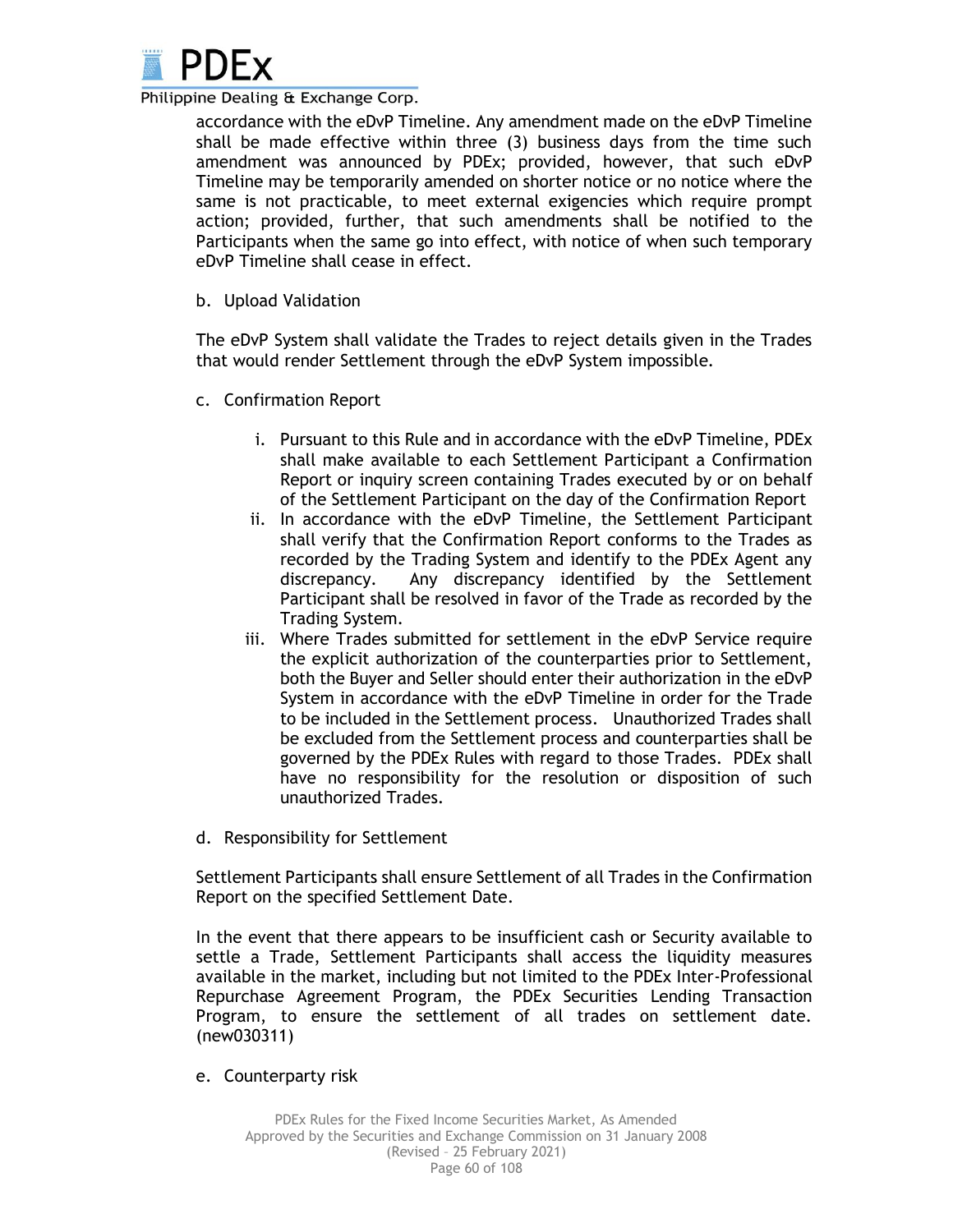

- i. The risk that a Trade does not settle due to lack of Securities or Payment shall be borne by the Settlement Participants shown as responsible for Settlement on the Confirmation Report.
- ii. PDEx shall not be responsible in the event that the Trade fails to settle due to lack of Securities or Payment.

#### *16. Settlement and Post Settlement*

a. No Restrictions

Nothing in these Rules shall be construed as permitting any Settlement Participant to attach any condition or restriction on the Settlement of Trades, and any such condition or restriction which is imposed contrary hereto shall not affect the Settlement Participants' obligation to settle the Trade in accordance with its tenor, and non-compliance with any such condition or restriction shall not invalidate the Settlement of that particular Trade.

b. Delivery versus Payment (DvP)

Trades duly authorized by both Buyer and Seller shall be settled in accordance with the following general process: (a) earmarking of Securities in the Seller's Depository Settlement Account; (b) debiting of the Payment from Buyer's Cash Settlement Account if the Buyer is not a PhilPaSS member; (c) debiting of DDA of Buyer or DDA of its Cash Settlement Bank and crediting the DDA of the Seller's or DDA of its Cash Settlement Bank as applicable; (d) crediting the payment to the Seller's Cash Settlement Account if the Seller is not a PhilPaSS member; and (e) debiting of the Seller's earmarked Securities and crediting the same to the Buyer's Depository Settlement Account.

- c. Settlement Date
	- i. Trades shall be settled on the Settlement Date specified on the Trade. If the Settlement Date specified on the Trade is subsequently declared a non banking day, Settlement shall take place on the next banking day.
	- ii. Compensation in respect of Trades, which do not settle on their original Settlement Date, shall be settled between the Settlement Participants in accordance with the PDEx Rules.
- d. Earmarking of Securities

The eDvP System shall request the Depository to Earmark the applicable Quantity of Securities in the Seller's Depository Settlement Account.

- e. Payment Processing
	- i. Following Earmarking of the Seller's Depository Settlement Account, the eDvP System shall instruct the debiting of the Buyer's Cash Settlement Account by the applicable Cash Settlement Bank.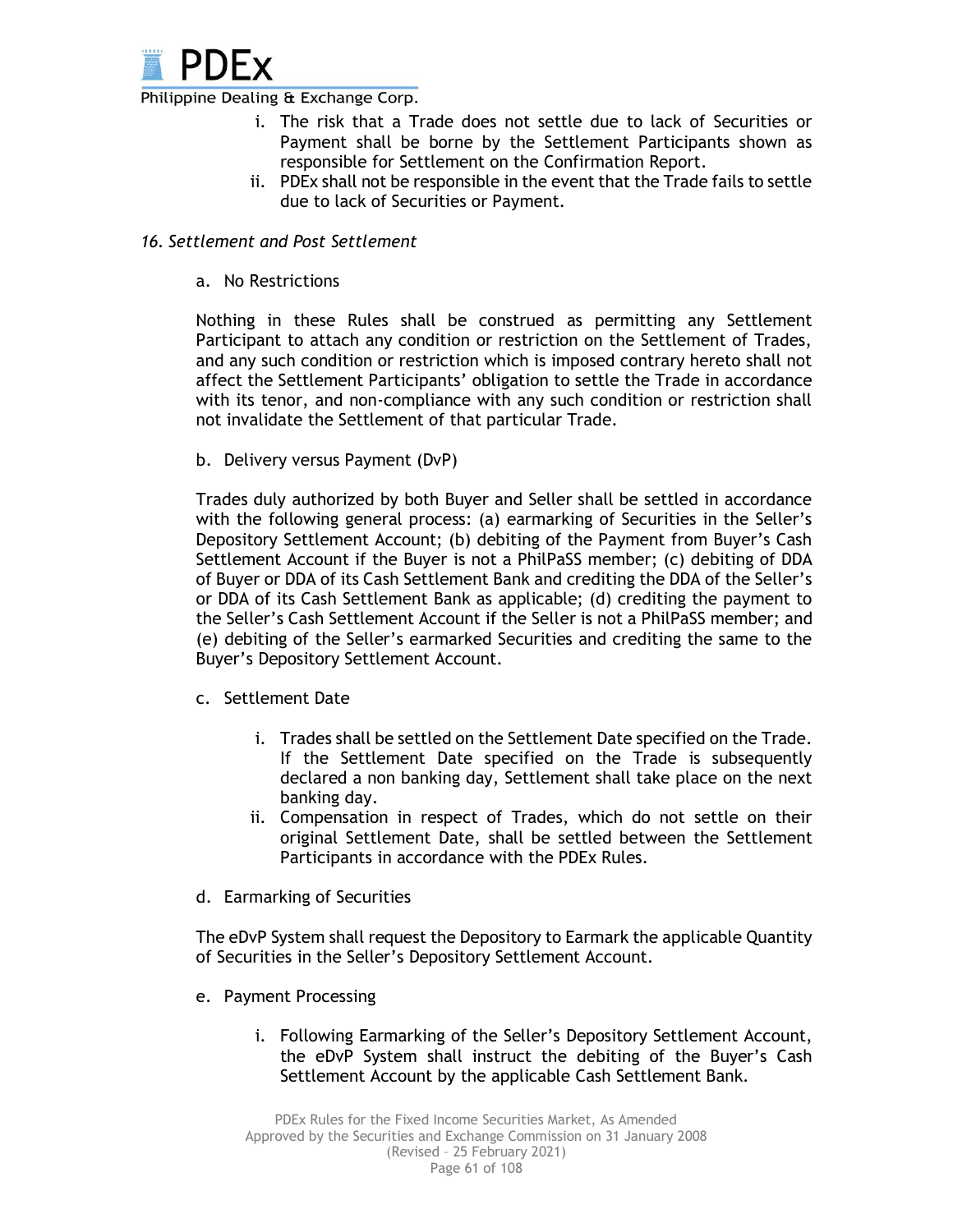

- ii. If the Buyer's Cash Settlement Bank is not the BSP and the Seller's Cash Settlement Bank is different from the Buyer's Cash Settlement Bank, following receipt of a confirmation from the Buyer's Cash Settlement Bank that the Buyer's Cash Settlement Account has been debited, the eDvP System shall request the BSP to debit the DDA of the Buyer's Cash Settlement Bank and credit the DDA of the Seller's Cash Settlement Bank.
- iii. Following debiting of the Buyer's Cash Settlement Account and the DDA of the Buyer's Cash Settlement Bank (as applicable), the eDvP System shall instruct the crediting of the Seller's Cash Settlement Account by the applicable Cash Settlement Bank.
- f. Settlement of Securities

Following successful Payment processing, the eDvP System shall instruct the Depository to debit the Earmarked Securities from the Seller's Depository Settlement Account and to credit the Depository Settlement Account of the Buyer.

- g. Monitoring Settlement Status
	- i. The eDvP System shall make information of the settlement status of Trades available to Settlement Participants throughout the Settlement day, which status could be any of the following:
		- a. successfully settled;
		- b. awaiting Earmarking of Securities by the Depository;
		- c. awaiting debit of funds by the Buyer's Cash Settlement Bank; or
		- d. awaiting debit of Buyer Cash Settlement Bank's DDA by the BSP.
	- ii. Settlement Participants shall be solely responsible for monitoring the Settlement status of their Trades through the eDvP System. PDEx shall not be liable to any Settlement Participant for Failed Trades and Delayed Settlements whether such Settlement Participant utilized the eDvP System monitoring capability or not. (rev052810)
- h. Failure to credit funds and securities
	- i. If the Cash Settlement Bank cannot credit funds to a Cash Settlement Account or the Depository cannot credit Securities to a Depository Settlement Account for any reason, the Securities or Cash shall be credited to a Suspense Account; Provided, However, That the Cash Settlement Bank and the Depository, whichever is applicable, shall ensure that its recording of the Suspense Account appropriately recognizes the ownership of the proper party.
	- ii. PDEx shall make available a Suspense Report providing details of all credits to Suspense Accounts.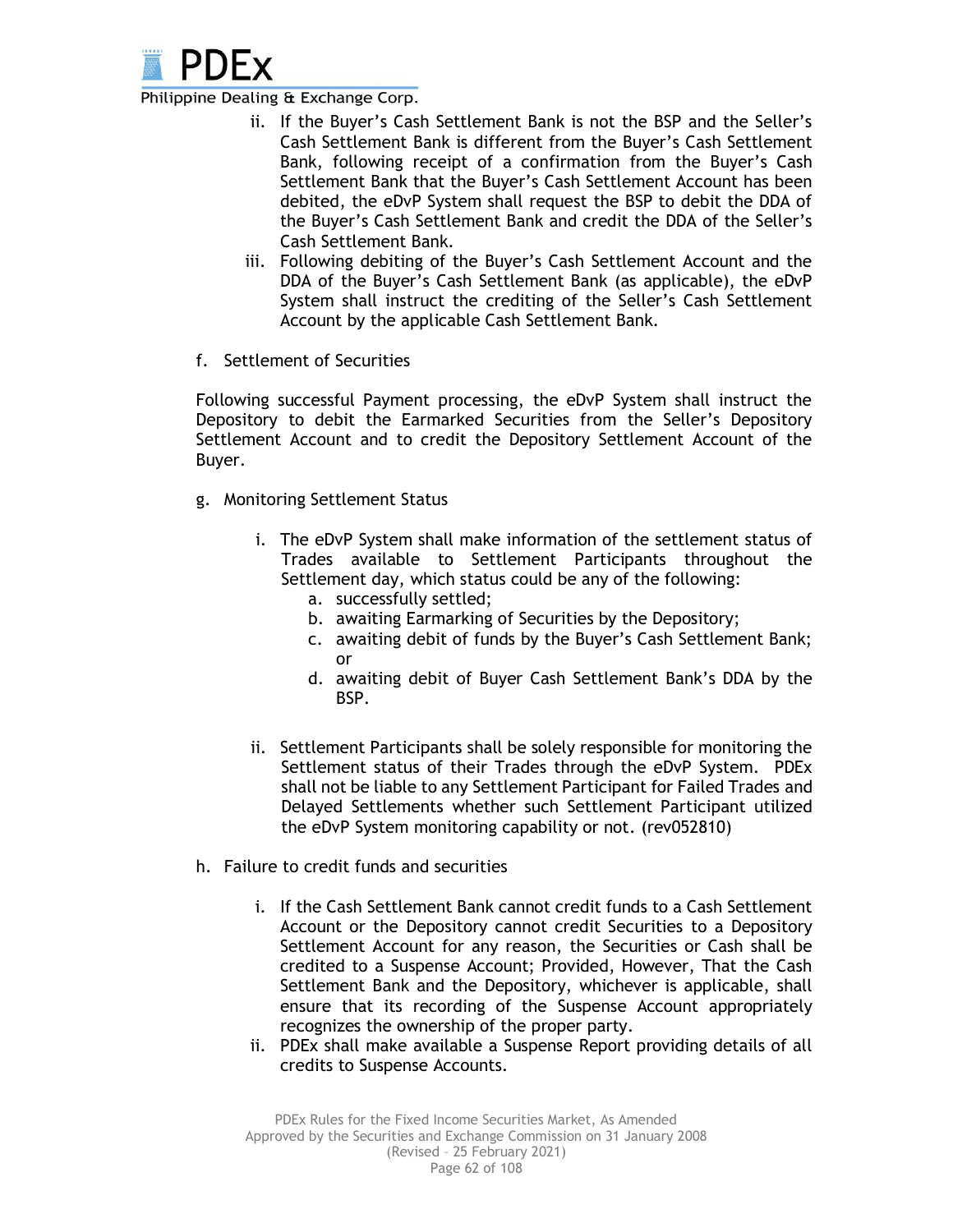

- iii. The Settlement Participant shall give notice to the Depository or Cash Settlement Banks involved and coordinate among themselves to resolve the Suspense Account entry as soon as is practicable.
- iv. The crediting to a Suspense Account constitutes successful Settlement.
- i. Finality and Irrevocability of Settlement
	- i. Finality of settlement shall occur upon the complete and successful debit:
		- a. by the Cash Settlement Bank of the Cash Settlement Account of the Buyer, if the Seller and the Buyer are not banks and use the same Cash Settlement Bank; or
		- b. in all other cases, by the BSP of the DDA accounts of:
			- i. the Buyer, if the Buyer is a bank; or
			- ii. the Buyer's Cash Settlement Bank if the Buyer is not a bank.
	- ii. No unwinding shall take place once finality of settlement has been achieved.
- j. Issuance of Settlement Report

In accordance with the eDvP Timeline, the eDvP System shall make available to each Settlement Participant a Settlement Report or inquiry screen giving details of the settlement status (successful or Failed) of their Trades due for Settlement on the day of the report.

- k. Review and Confirmation of Settlement Report
	- i. In accordance with the eDvP Timeline, the Settlement Participant shall verify the accuracy, completeness and correctness of the Settlement Report and raise with PDEx any discrepancy between the Settlement Report and the Settlement Participant's Trade records.
	- ii. The Settlement Participant is deemed to have confirmed the accuracy, completeness and correctness of the Settlement Report after one (1) business day from the date of the Settlement Report.
- l. Dealer-QI Trades (new022521)

In the case of Dealer-QI Trades, the Dealing Participant shall be principally responsible for the settlement of trades of its Qualified Investor counterparty. In this case, the Dealing Participants shall be held liable for any Failed Trades in the event that the Qualified Participant counterparty fails to deliver the cash or securities, whichever is applicable, in accordance with the prescribed deadline.

#### *17. Management of Failed Trades and Delayed Settlements* (new052810)

a. Definition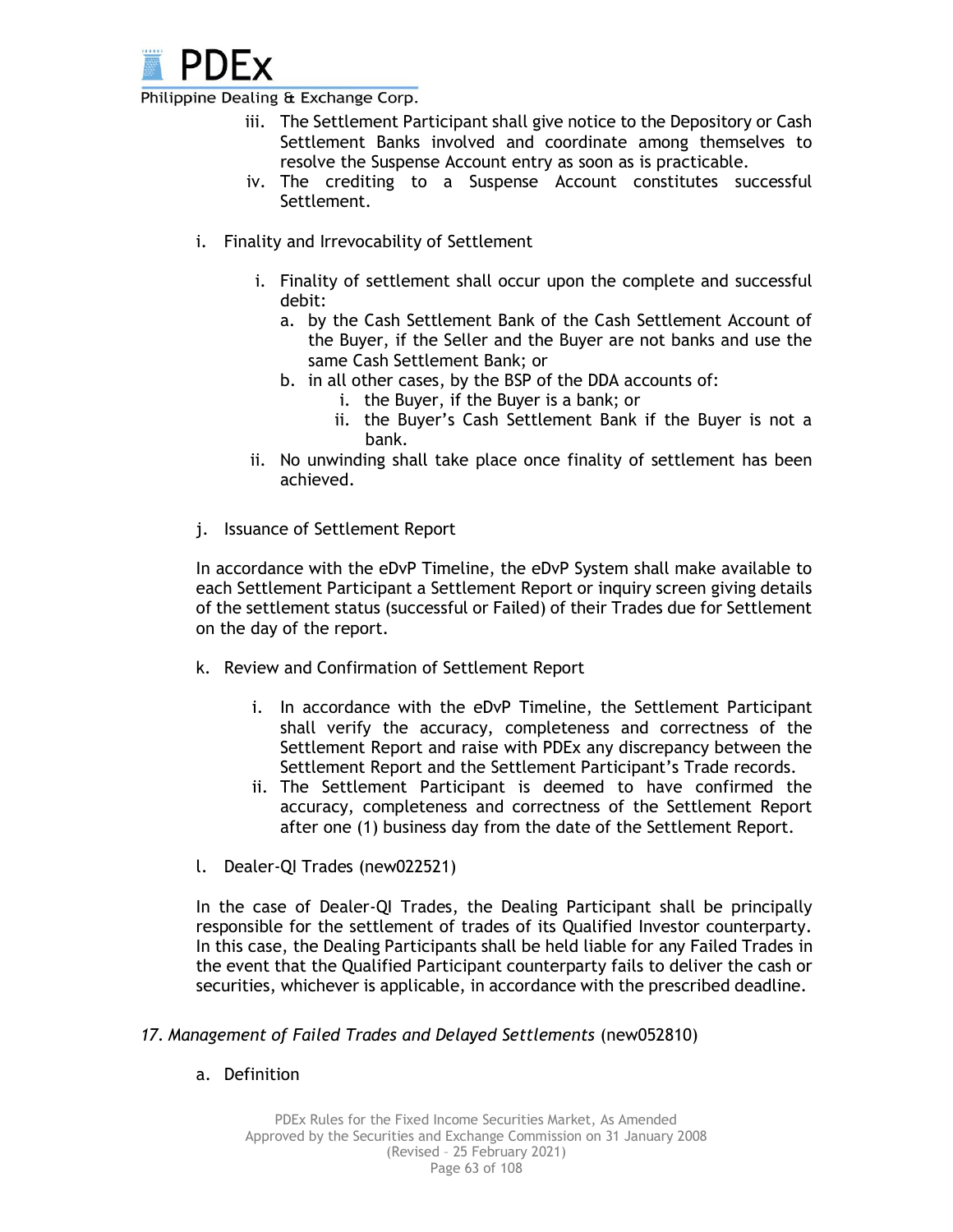

- i. There is deemed to be a Failed Trade if, at the *final* cut-off time specified in the Timeline, any or both Settlement Participants failed to authorize the Trade, or the Buyer did not have sufficient cash at the time to settle the Trade and/or the Seller did not have sufficient securities at the time to settle the Trade.
- ii. There is deemed to be a Delayed Settlement if, the trade was settled on the settlement date but was not authorized at the time specified in the Timeline, or was not settled at the specified Turnaround Trade cut-off time specified in the Timeline. "Turnaround Trade" shall be defined as a trade whose settlement is dependent on the settlement of another trade.
- iii. Trades shall be regarded as Failed Trades or Delayed Settlements in accordance with this Rule regardless of whether the eDvP System was fully operational if it can be shown that the Buyer did not have sufficient cash at the time to settle the Trade and/or the Seller did not have sufficient securities at the time to settle the Trade.
- b. Reporting of Failed Trades and Delayed Settlements (rev052810)

In accordance with the eDvP Timeline, the eDvP System shall notify PDEx of all Trades that failed to settle.

c. Release of Earmarking and Reversal of Debits

In respect of each Failed Trade the eDvP System shall:

- i. instruct the Depository to release any relevant Earmarking of Securities; and
- ii. instruct the Cash Settlement Bank to credit funds to the Cash Settlement Account of the Buyer if a debit had already been made.
- d. Failed Trades Report

In accordance with the eDvP Timeline, the eDvP System shall provide a Failed Trades Report or inquiry screen to each Settlement Participant giving details of Failed Trades for which the Settlement Participant is responsible.

- e. Review and Confirmation of Failed Trades Report
	- i. In accordance with the Timeline, the Settlement Participant shall verify the accuracy, completeness and correctness of the Failed Trades Report and raise with PDEx any discrepancy with the Settlement Participant's Trade records.
	- ii. The Settlement Participant is deemed to have confirmed the accuracy, completeness and correctness of the Failed Trades Report after one (1) business day from the date of the Failed Trades Report.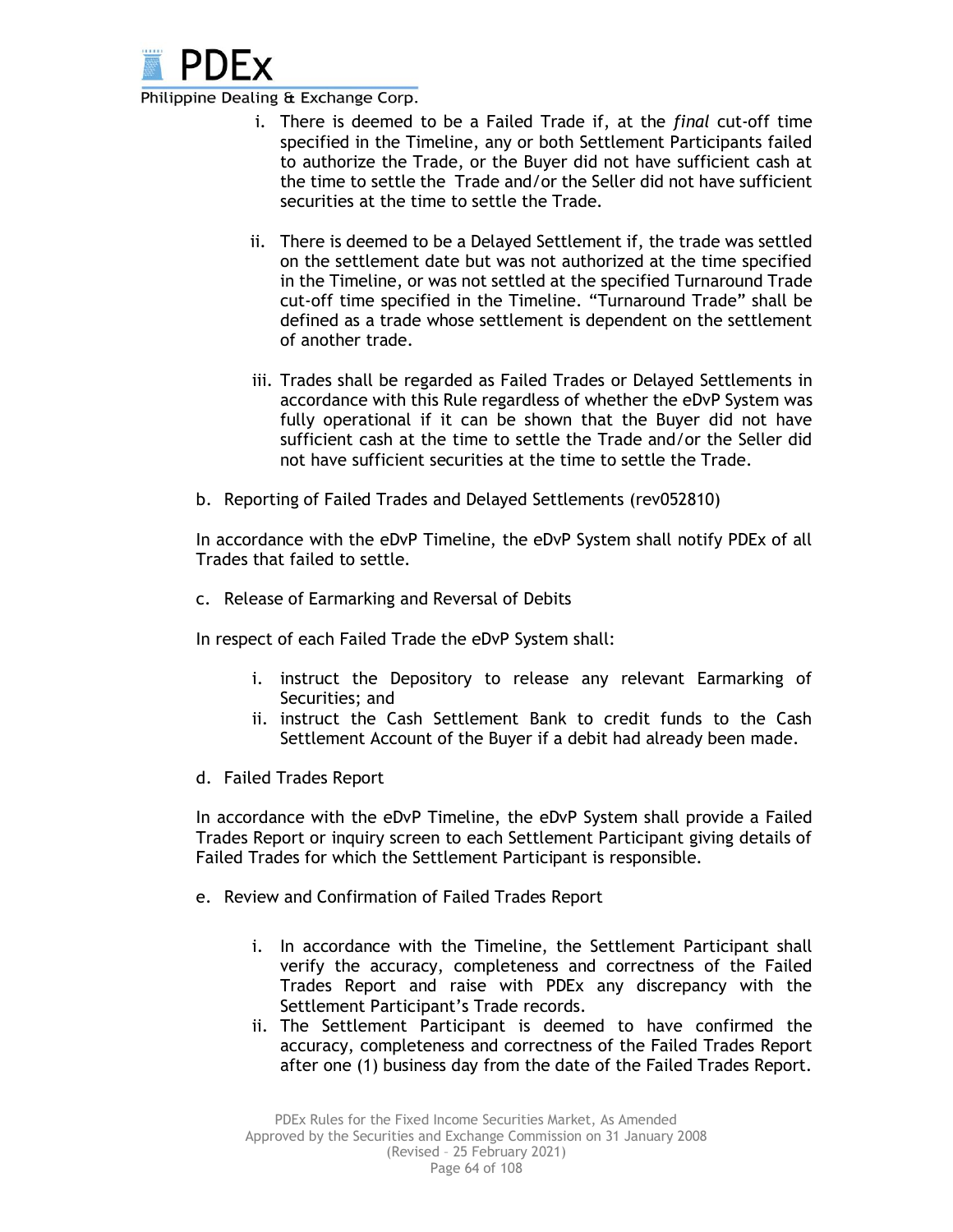

f. Handling of Failed Trades and Delayed Settlements

The Settlement Participants shall handle the disposition of Failed Trades and Delayed Settlements subject to the PDEx Rules. PDEx shall have no responsibility over Failed Trades and Delayed Settlements. Cash Settlement Banks shall have no responsibility for Failed Trades and Delayed Settlements arising from inadequate cash balances of Settlement Participants without prejudice to existing agreements. The Securities Settlement Agent shall have no responsibility for Failed Trades and Delayed Settlements arising from inadequate securities balances of Settlement Participants without prejudice to existing agreements. (rev052810)

- g. Delayed Settlements shall carry the following penalties:
	- i. <sup>rd</sup> violation within a year without being considered a Habitual Offender – Warning
	- ii.  $4<sup>th</sup>$  and subsequent violations within a year without being considered a Habitual Offender– Reprimand
	- iii. Habitual Offender Php 1,000 per offense payable to the counterparty; "Habitual Offender" is defined as three (3) violations per quarter and/or two (2) violations per month
- h. Failed Trades shall carry the following penalties:
	- i.  $1<sup>st</sup>$  to  $2<sup>nd</sup>$  violation within a year - Warning
		- iii.  $3<sup>rd</sup>$  and subsequent violations within a year Reprimand and Php10,000 or 1bp based on the face value of the security involved, whichever is higher. (rev052810)

### *Rule 8.5 Cash Settlement Banks*

- *1. Admission of Cash Settlement Banks*
	- a. Criteria
	- All Cash Settlement Banks shall meet the following criteria:
		- i. Submits and agrees to be bound by the Terms and Conditions imposed by PDEx for performance of Cash Settlement Bank functions under these Rules, in the form prescribed by PDEx;
		- ii. Has the technical capacity to build an automated interface with the eDvP System in accordance with the eDvP System Technical Interface Manual and/or has signified willingness to perform the functions of a Cash Settlement Bank using the eDvP System online interface;
		- iii. Is a PhilPaSS member-bank; and
		- iv. Agrees to abide by these Rules and the PDEx Rules.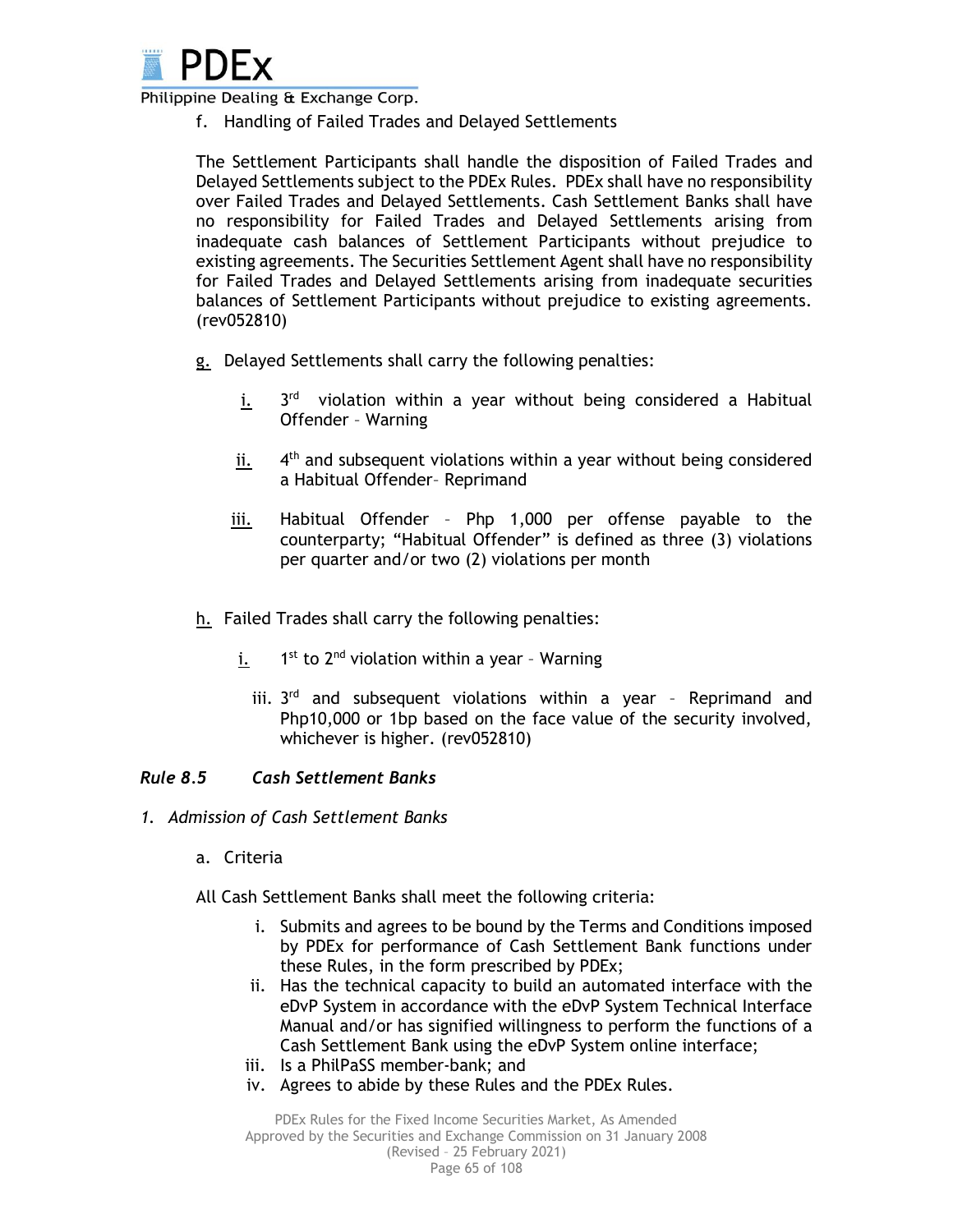

- b. Approval
	- i. PDEx shall have full authority and discretion to admit applicants for Cash Settlement Banks and its decision thereon shall be final and conclusive. PDEx may:
		- 1. admit an applicant unconditionally;
		- 2. admit an application on such terms and conditions as may be considered appropriate; or
		- 3. refuse the application pending the resolution of non-compliant items.
	- ii. The action on the application shall be communicated in writing to the applicant within five (5) business days from the rendition of the same.
- *2. Binding Effect of these Rules*
	- a. These Rules shall be binding upon Cash Settlement Banks, their officers, directors, employees and agents.
	- b. These Rules shall be deemed to form an integral part of the terms and conditions of every related contract or transaction which the Cash Settlement Bank may enter into with their customers in relation to the Settlement of Trades using the eDvP System.
- *3. Reliance on Communications*

PDEx shall be entitled to rely absolutely on the accuracy of any communication received from the Cash Settlement Banks, their due execution and submission and their having been issued with proper authority, and shall be entitled to act on the same in accordance with these Rules.

*4. Execution of Other Acts*

The provisions of Rule 8.4 par. 4 shall apply *mutatis mutandi* to Cash Settlement Banks.

*5. Reporting of Fraud and Errors*

The provisions of Rule 8.4 par. 5 shall apply *mutatis mutandi* to Cash Settlement Banks.

*6. Verification of Warranties*

The provisions of Rule 8.4 par. 6 shall apply *mutatis mutandi* to Cash Settlement Banks.

*7. Declarations*

The provisions of Rule 8.4 par. 7 shall apply *mutatis mutandi* to Cash Settlement Banks.

- *8. Continuing Requirements*
	- a. A Cash Settlement Bank shall at all times: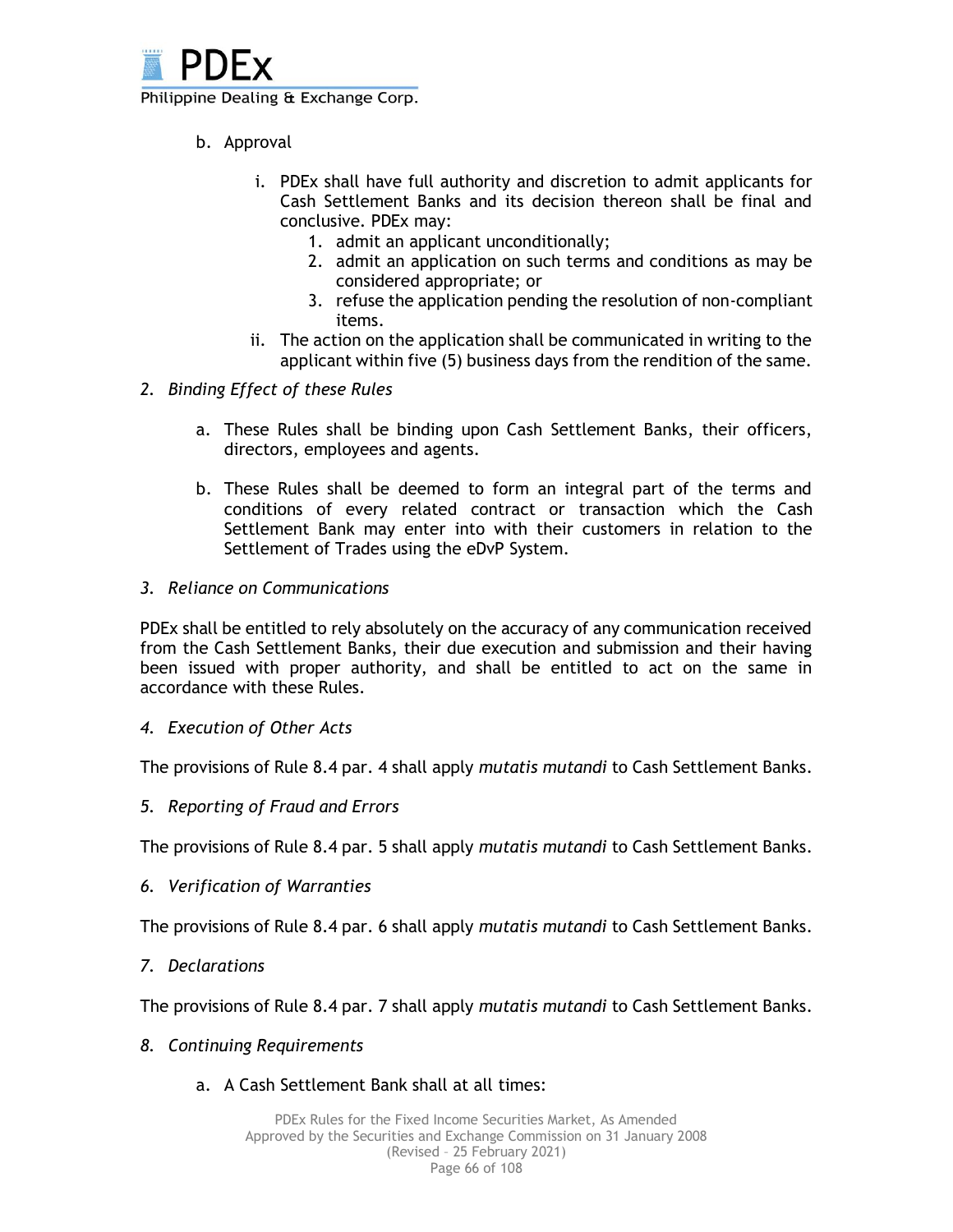

- i. comply with these Rules and any conditions stipulated in the notice of approval as Cash Settlement Banks;
- ii. keep in good standing its regulatory registration/license;
- iii. agree to post non trade related credits due on a Settlement Date to the Cash Settlement Accounts of Settlement Participants prior to the relevant cut-off time for Settlement specified in the Timeline; and
- iv. pay such fees and charges based on a schedule of fees that PDEx shall issue and which may be amended from time to time and shall become due and payable to PDEx at such time and in such manner as the PDEx shall require.
- b. Each Cash Settlement Bank shall designate a Cash Settlement Bank Person and his alternate(s), who shall act as its principal channel of communication with PDEx and who shall have the responsibility to perform such acts as are granted under its authority as such. Any change in the Cash Settlement Bank Person or his alternate(s) shall not bind PDEx unless it has received written information of such change at least three business (3) days prior to its effect. (rev060914)
- *9. Bank Authorization Letter* 
	- a. Cash Settlement Banks shall acknowledge and sign the Bank Authorization Letter issued by each Settlement Participant for whom they agree to provide cash settlement services.
	- b. The Bank Authorization Letter shall authorize PDEx to:
		- i. Issue a binding debit instruction to the Cash Settlement Bank to debit the Cash Settlement Account of the Settlement Participant for the Payment of a Trade where the Settlement Participant is a Buyer;
		- ii. Following receipt of confirmation from the Buyer's Settlement Bank of a successful debit, issue a binding debit instruction to the BSP to debit the DDA of the Buyer's Cash Settlement Bank with an equal value;
		- iii. Issue a binding credit instruction to the BSP to credit the DDA of the Seller's Cash Settlement Bank in respect of the value of a Trade where the Settlement Participant is a Seller; and
		- iv. Following receipt of confirmation from the BSP of a successful credit, to issue a binding credit instruction to the Cash Settlement Bank to credit the Cash Settlement Account of the Seller with an equal value.
	- c. Commercial arrangements with regard to the management of the Cash Settlement Account shall be between the Cash Settlement Bank and the Settlement Participant.

### *10. Notice of Ineligibility of Account*

The Cash Settlement Bank shall give PDEx:

a. Prompt written notice of any Cash Settlement Account which ceases to be eligible for use in the Settlement of Trades through the eDvP Service; or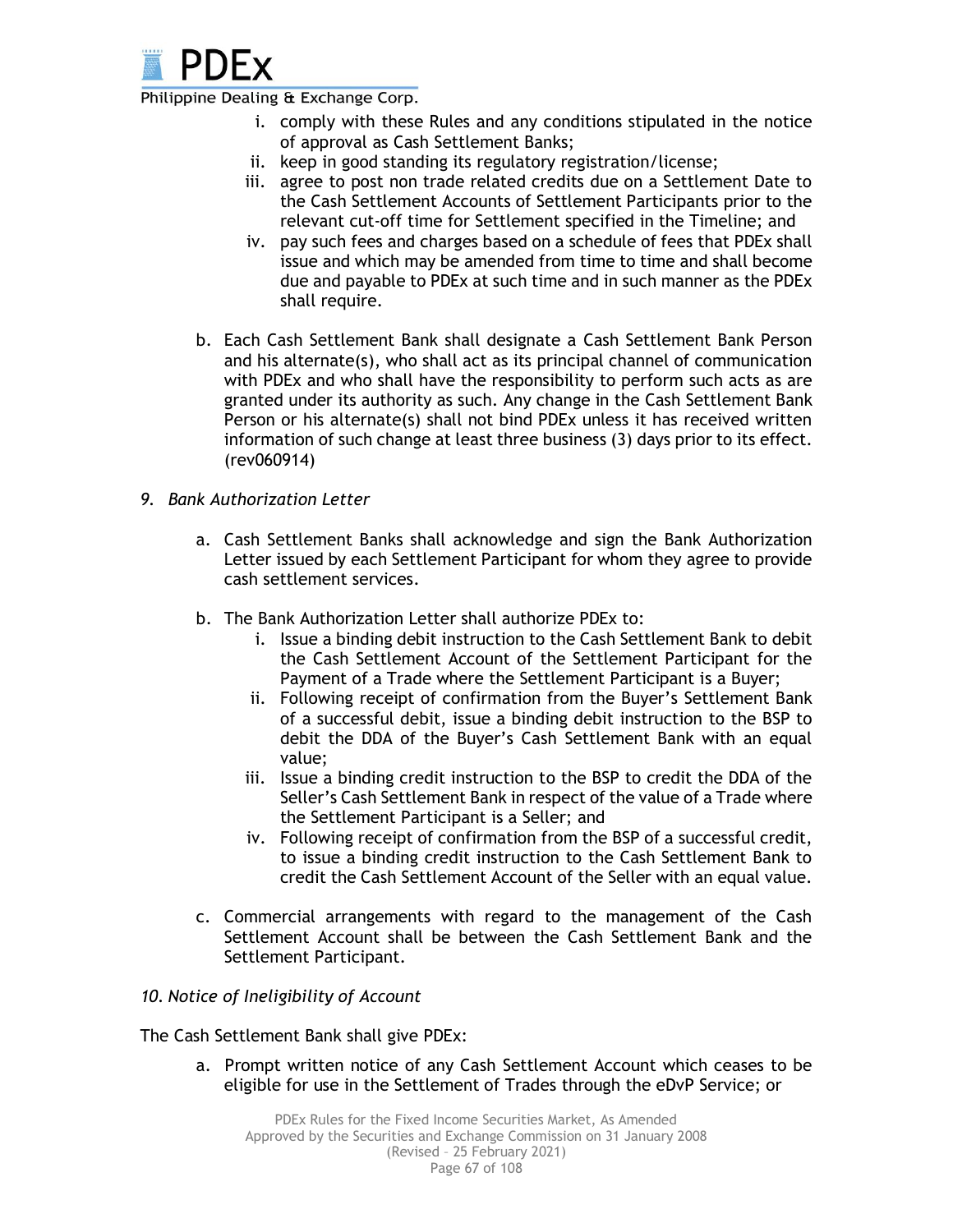

b. Written notice of at least ten (10) business days in advance of the effectivity of any decision of the Cash Settlement Bank to cease to provide cash settlement services to Settlement Participants in the eDvP Service.

#### *11. Settlement Bank Reports*

In accordance with the Timeline on each Trading Day, the eDvP System shall make available to each Cash Settlement Bank via report or inquiry screen:

- a. a Cash Settlement Bank Projection Report giving details of all the expected debits and credits arising from Trades involving Settlement Participants which have designated the bank as their Cash Settlement Bank; and
- b. a Settlement Bank Settlement Report giving details of all Trades which settled on the day of issue of the report through a Cash Settlement Account operated by the relevant Cash Settlement Bank.

#### *12. Settlement Process*

- a. Following Earmarking of Securities in the Depository Settlement Account of the Seller, the eDvP System shall send an instruction to the Cash Settlement Bank to debit the Buyer's Cash Settlement Account.
- b. The Cash Settlement Bank shall only perform the debit instruction if the full value specified in the instruction from the eDvP System is available.
- c. Following a debit from the Buyer's Cash Settlement Account and if the Seller has a different Cash Settlement Bank than the Buyer, the eDvP System shall instruct the BSP to debit the Buyer's Cash Settlement Bank's DDA and credit the Seller's Cash Settlement Bank's DDA.
- d. Following a credit to the DDA of a Seller's Cash Settlement Bank, the eDvP System shall instruct the Seller's Cash Settlement Bank to credit the Seller's Cash Settlement Account.
- e. Following each debit or credit, the Buyer's or Seller's Cash Settlement Bank shall confirm the same to the eDvP System as soon as possible and within the Timeline.
- *13. Failure to debit a DDA Account*
	- a. Where the specified DDA cannot be debited, PhilPaSS shall put the request in the payment queue where the debit is continuously attempted until the Settlement cut-off time.
	- b. Where the debit request to the DDA cannot be effected by the cut-off time, PhilPaSS shall send a rejection Message to that effect to the eDvP System in accordance with the Timeline.
	- c. Upon receipt of a rejection Message from the BSP that the debit to the DDA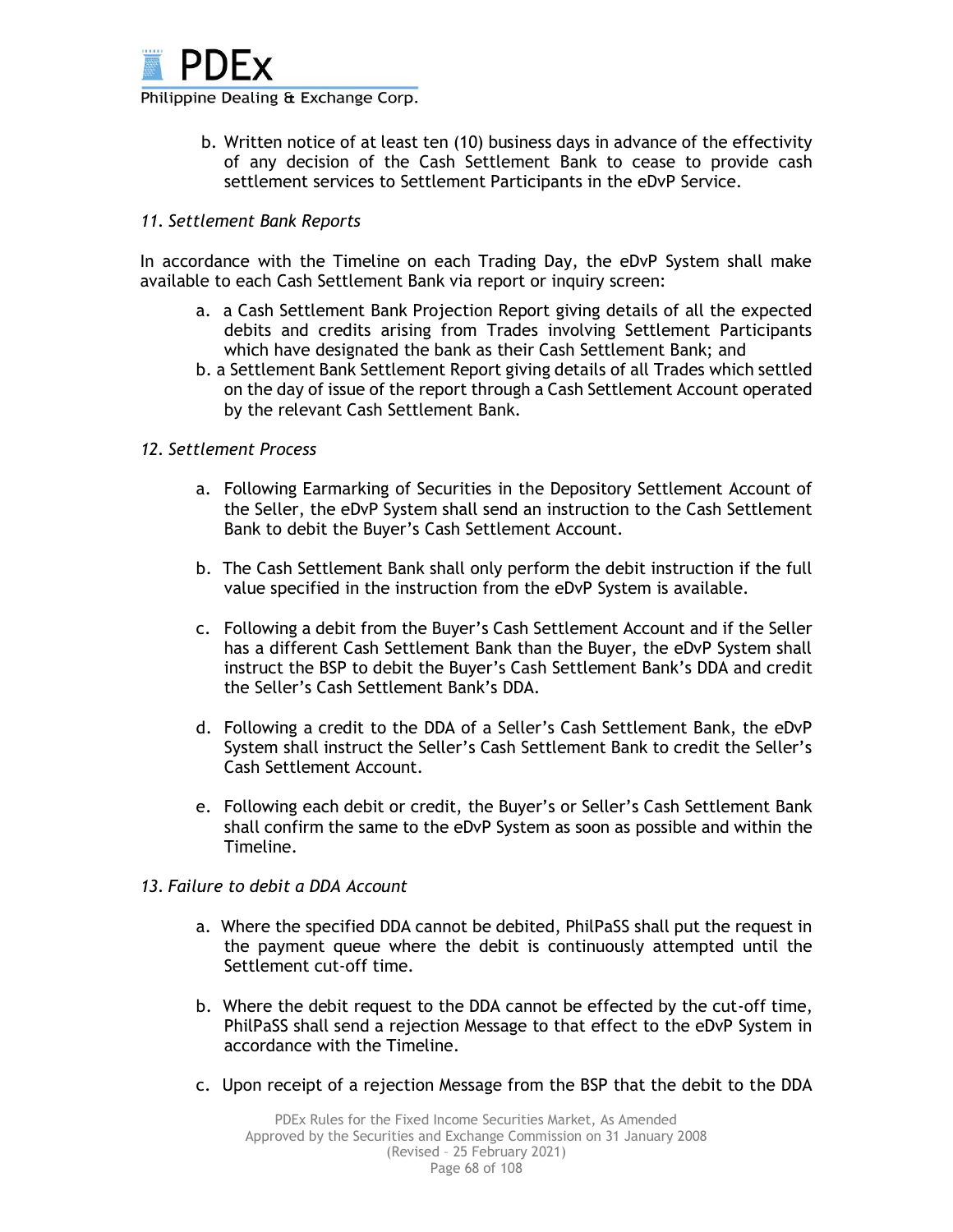

of the Buyer's Settlement Bank cannot be effected, the eDvP System shall send an instruction to the Buyer's Settlement Bank to credit the Buyer for the Payment that was debited earlier.

#### *14. Failure to debit a Non-DDA Account*

- a. Where the specified Cash Settlement Account cannot be debited the Cash Settlement Bank shall send a rejection Message to that effect to the eDvP System in accordance with the Timeline.
- b. The eDvP System shall resend the debit instruction to the Cash Settlement Bank in accordance with the Timeline.

#### *15. Failure to credit*

- a. If the Cash Settlement Bank cannot credit funds to a Cash Settlement Account, for any reason, the Cash Settlement Bank shall credit the funds to a Suspense Account and send a Settlement confirmation to PDEx with a warning status.
- b. The Cash Settlement Bank shall cooperate directly with the Settlement Participant to identify the correct account and transfer the funds from the Suspense Account in accordance with the instructions of the affected Settlement Participant as soon as is practicable.

#### *16. Notice*

A Cash Settlement Bank shall continue to function as such until otherwise notified by PDEx.

#### *17. Finality and Irrevocability of Settlement*

Finality of settlement shall be deemed to have taken place as set forth in Rule 8.4.16.9. No unwinding shall take place once finality of settlement has been achieved.

### *Rule 8.6 The Depository*

*1. Role of the Depository*

The role of PDTC as a Depository and the opening and terms of use of the Depository Settlement Account by Settlement Participants shall be governed by the relevant PDTC Depository Rules as the same may be amended from time to time.

#### *2. Binding Effect of these Rules*

- a. These Rules shall be binding upon the Depository, their officers, directors, employees and agents.
- b. These Rules shall be deemed to form an integral part of the terms and conditions of every related contract or transaction which the Depository may

Page 69 of 108 PDEx Rules for the Fixed Income Securities Market, As Amended Approved by the Securities and Exchange Commission on 31 January 2008 (Revised – 25 February 2021)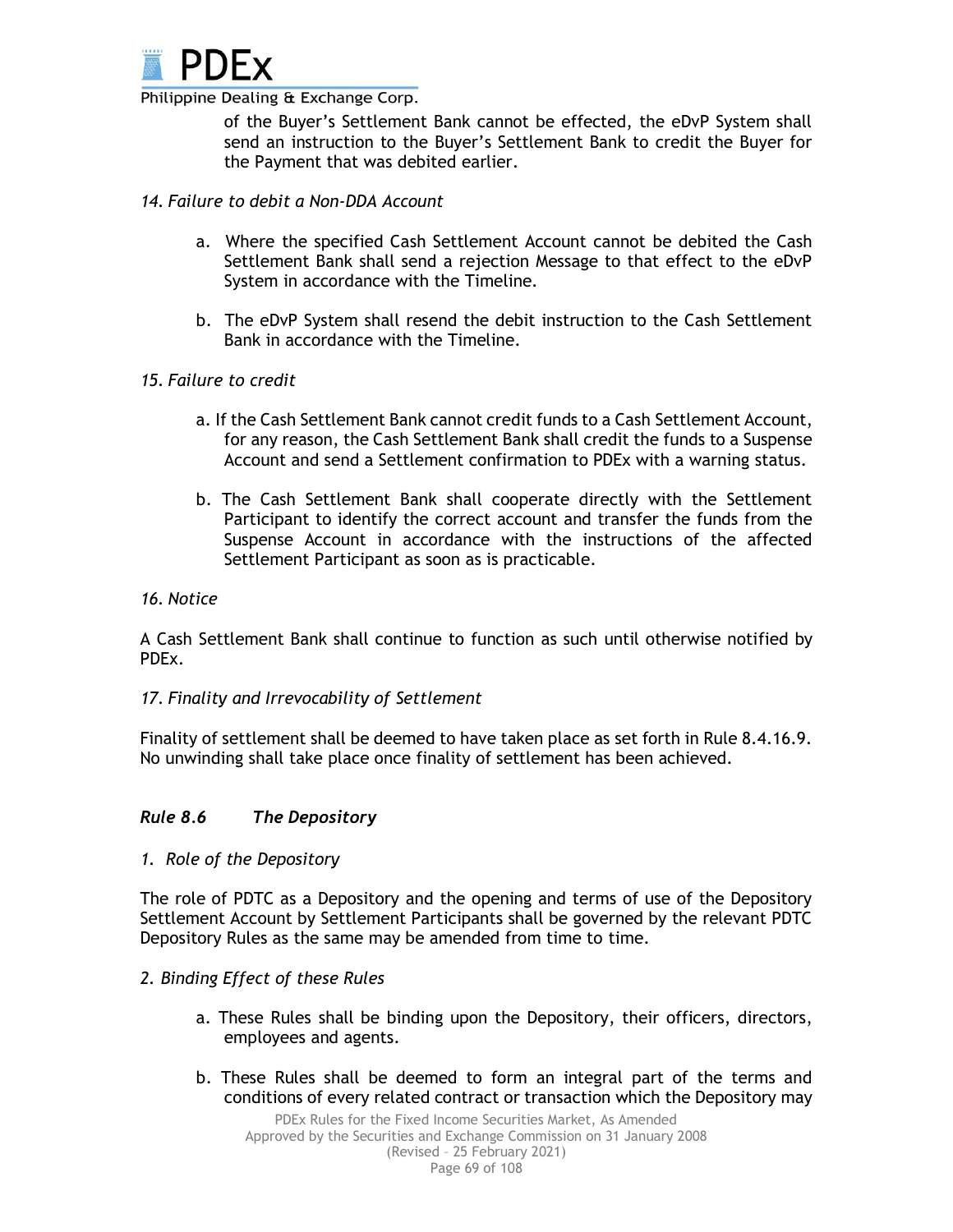

enter into with their customers in relation to the Settlement of PDEx Trades.

#### *3. Validation of Depository Settlement Account Details*

Following receipt of a request for confirmation of Depository Settlement Account details of a Settlement Participant, the Depository shall confirm or reject the accuracy of the details and whether the specified Depository Settlement Account was opened and maintained in the name of the Settlement Participant, as soon as possible and within the time specified in the Timeline.

- *4. Earmarking and Settlement*
	- a. On the specified Settlement Date of a Trade, the eDvP System shall instruct the Depository to Earmark the Quantity of Securities involved in a Trade in a designated Depository Settlement Account. Earmarking shall only be effected where the full Quantity of Securities is available for Earmarking.
	- b. The Depository system shall advise the eDvP System in accordance with the Timeline:
		- i. if the full Quantity of Securities has been Earmarked; or
		- ii. if the Earmarking has failed giving reasons therefor.
	- c. Where the Earmarking of the Securities has failed, the eDvP System shall resend the instruction to the Depository in accordance with the Timeline.
- *5. Settlement of the Securities* 
	- a. On receipt of an instruction to that effect from the eDvP System, the Depository shall debit the Earmarked Securities in the Seller's Depository Settlement Account and credit the Buyer's Depository Settlement Account.
	- b. The Depository shall confirm the debit or credit performed to the eDvP System as soon as the entries have been made in its own systems and within the Timeline.
	- c. In the event that:
		- i. the Securities to be debited have not been Earmarked in the Depository Settlement Account, the eDvP system shall display that the status is pending availability of Seller's securities; or
		- ii. the Securities cannot be credited, for whatever reason, to the specified Depository Settlement Account, the Depository shall credit them to a Suspense Account and send a Settlement confirmation Message to the eDvP System with a warning status.
	- d. The Depository shall cooperate directly with the relevant Settlement Participant to identify the correct account and transfer the Securities from the Suspense Account in accordance with the instructions of the Settlement Participant as soon as practicable.
- *6. Rejected Messages and Release of Earmarking*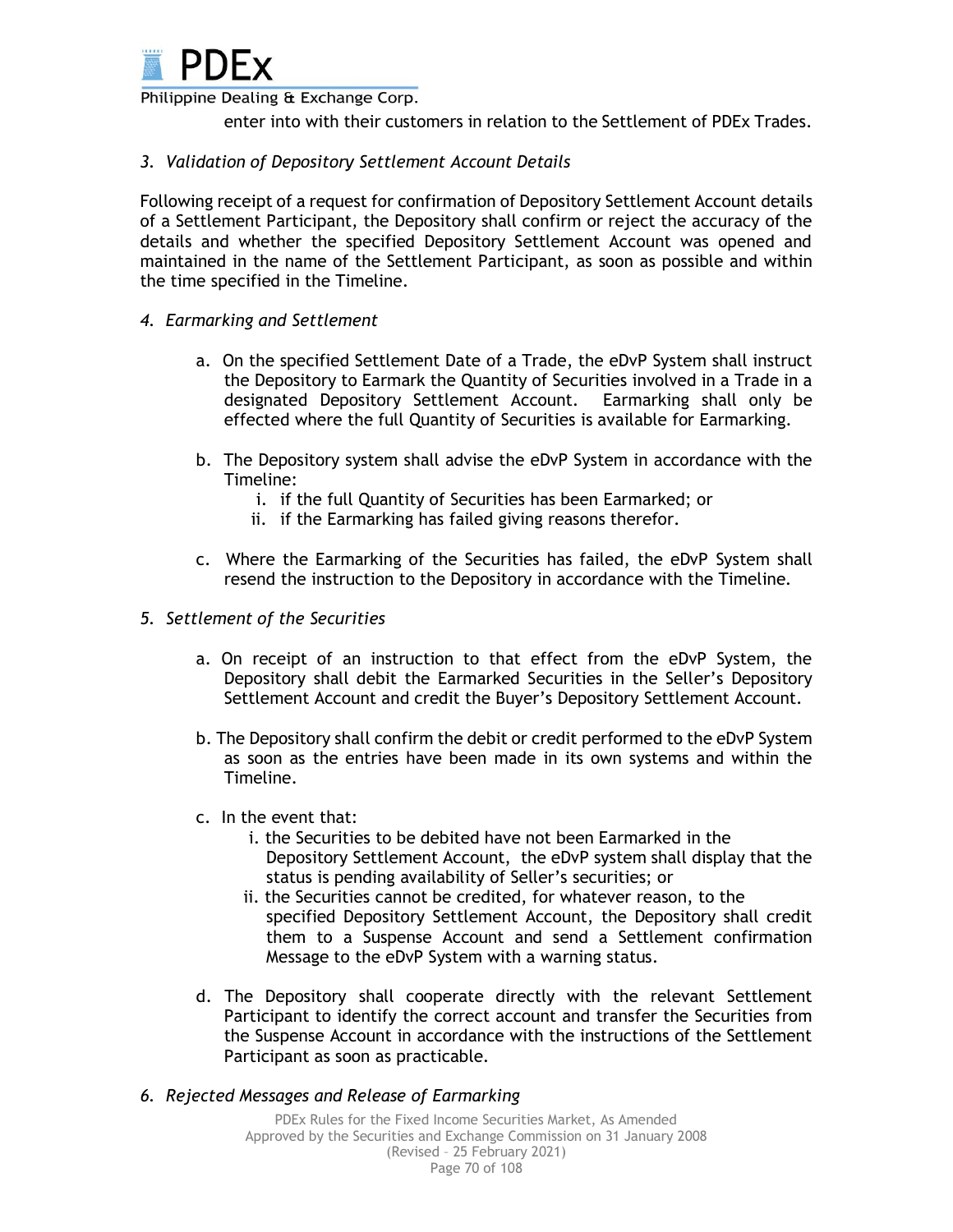

- *a.* PDEx shall reject any Messages confirming Earmarking received after the time specified in the Timeline.
- b. In accordance with the Timeline, PDEx shall instruct the Depository to release all Earmarked Securities relating to Failed Trades.
- c. The Depository shall release the Earmarked Securities only if a Message instructing the release of Earmarked Securities is received from PDEx.

### *7. Finality and Irrevocability of Settlement*

Finality of settlement shall be deemed to have taken place as set forth in Rule 8.4 par. 16 (i). No unwinding shall take place once finality of settlement has been achieved.

### **Part Three – Expanded Delivery versus Payment for Public Investors**

#### *Rule 8.7 Definitions*

For purposes of this Part Three, the following terms shall have the meanings given herein. Terms defined herein which are likewise defined in Rule 8.3 of these Rules shall be considered modified hereby.

*Brokering Participant Affiliate* shall refer to a Brokering Participant with a current and subsisting BSPA from an eDvP Public Investor which BSPA has been duly registered in the eDvP System.

*Brokering Participant Special Power of Attorney (or BSPA)* shall refer to a nonexclusive Special Power of Attorney (SPA) executed by a eDvP Public Investor in favor of a Brokering Participant which authorizes the latter to execute Trades on behalf of the eDvP Public Investor and Settle the same directly into the customer's designated Depository Settlement Account and Cash Settlement Account through the eDvP Public Investor Facility.

*Brokering Participant Sponsor* shall refer to a Brokering Participant that sponsors the enrolment of its customers into the eDvP Public Investor Facility, which Brokering Participant Sponsor shall be responsible for performing obligations imposed under the Anti-Money Laundering Act and observing appropriate knowyour-customer policies before endorsing any customer as an eDvP Public Investor. The Brokering Participant Sponsor should be a grantee of a current and subsisting BSPA from the customer.

*Buyer* shall have the same meaning given in Rule 8.3 of these Rules; *Provided, However,* That in cases where a Brokering Participant is required under these Rules to settle a trade on behalf of its customer, the customer shall be recognized as the owner of the purchased securities.

*eDvP Public Investor Facility* shall refer to the facility available to customers of Brokering Participants that enables them to trade through a Brokering Participant but Settle such Trade directly into their own designated Depository Settlement Account and Cash Settlement Account even while the Brokering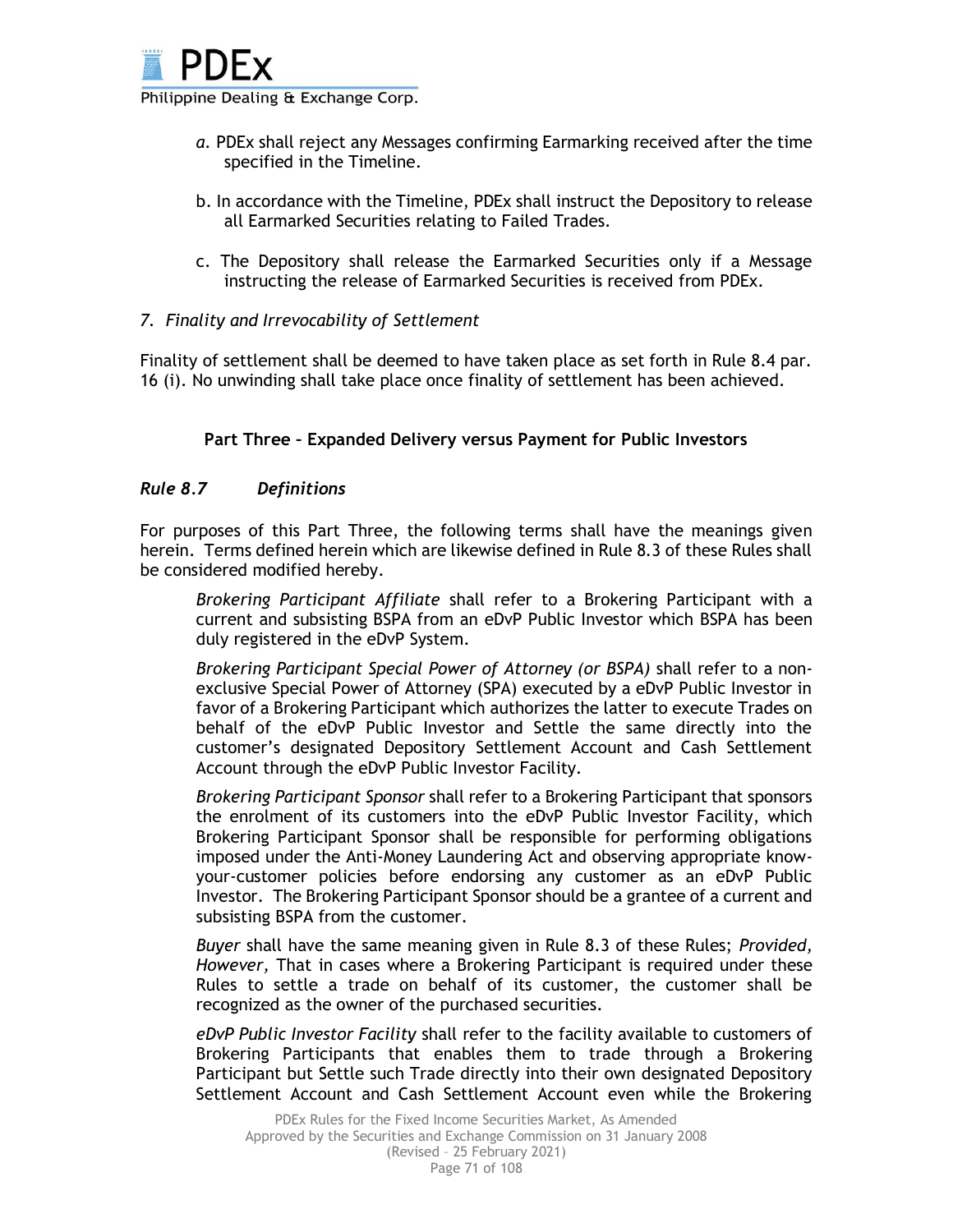

Participant remains to be the Settlement Participant for the Trade. Under this facility, the identity of the customer will be known only to the Brokering Participant who executed the Trade and not to the counterparty Trading Participant or Settlement Participant.

*eDvP Public Investor* shall refer to a customer of a Brokering Participant enrolled in the eDvP Public Investor Facility, that trades through a Brokering Participant but settles directly into or out of its own Depository Settlement Account or Cash Settlement Account, as applicable. The Brokering Participant that executed the Trade retains the primary responsibility for the Settlement of the Trade being the counterparty on trade execution. Thus, if the Customer DvP Participant fails to settle the Trade, the Brokering Participant assumes the settlement obligation.

*eDvP Public Investor Code (or PIC)* shall refer to the unique identification number assigned by the eDvP System to the eDvP Public Investor upon the approval of his enrolment into the eDvP Public Investor Facility.

*Seller* shall have the same meaning given in Rule 8.3 of these Rules*; Provided, However,* That where a Brokering Participant is obliged under this Rules to deliver securities to settle the obligation of its customer, the customer shall be recognized as owner of the sold Securities.

- *1. Requirements for Enrollment as eDvP Public Investor*
	- a. A customer of a Brokering Participant shall apply as an eDvP Public Investor in the eDvP Public Investor Facility by submitting the following requirements in such form as shall be required by PDEx, through its Brokering Participant Sponsor:
		- i. Enrollment Form; with the Bank Authorization Letter; and
		- ii. Brokering Participant Special Power of Attorney.

The aforementioned requirements shall be used by the Broker Participants to activate the customer account in the eDvP Facility and shall form part of the records of the Broker Participant and shall be maintained in accordance with the relevant rules on records.

- b. The Broker Participant Sponsor shall warrant that all its activated clients in the eDvP Facility agrees to abide by the terms and conditions of the eDvP Rules and has all the required documents under its possession.
- c. Depository Settlement Accounts of eDvP Public Investor

An eDvP Public Investor shall submit the details of his Depository Settlement Account to his Brokering Participant Sponsor which shall cause the entry of such details into the eDvP System, in accordance with the eDvP User Manual.

- d. Cash Settlement Accounts
	- i. eDvP Public Investors shall designate a Cash Settlement Account with any Cash Settlement Bank registered by PDEx to act as such.
	- ii. An eDvP Public Investor shall submit the details of his Cash Settlement Account to his Brokering Participant Sponsor which shall cause the

Page 72 of 108 PDEx Rules for the Fixed Income Securities Market, As Amended Approved by the Securities and Exchange Commission on 31 January 2008 (Revised – 25 February 2021)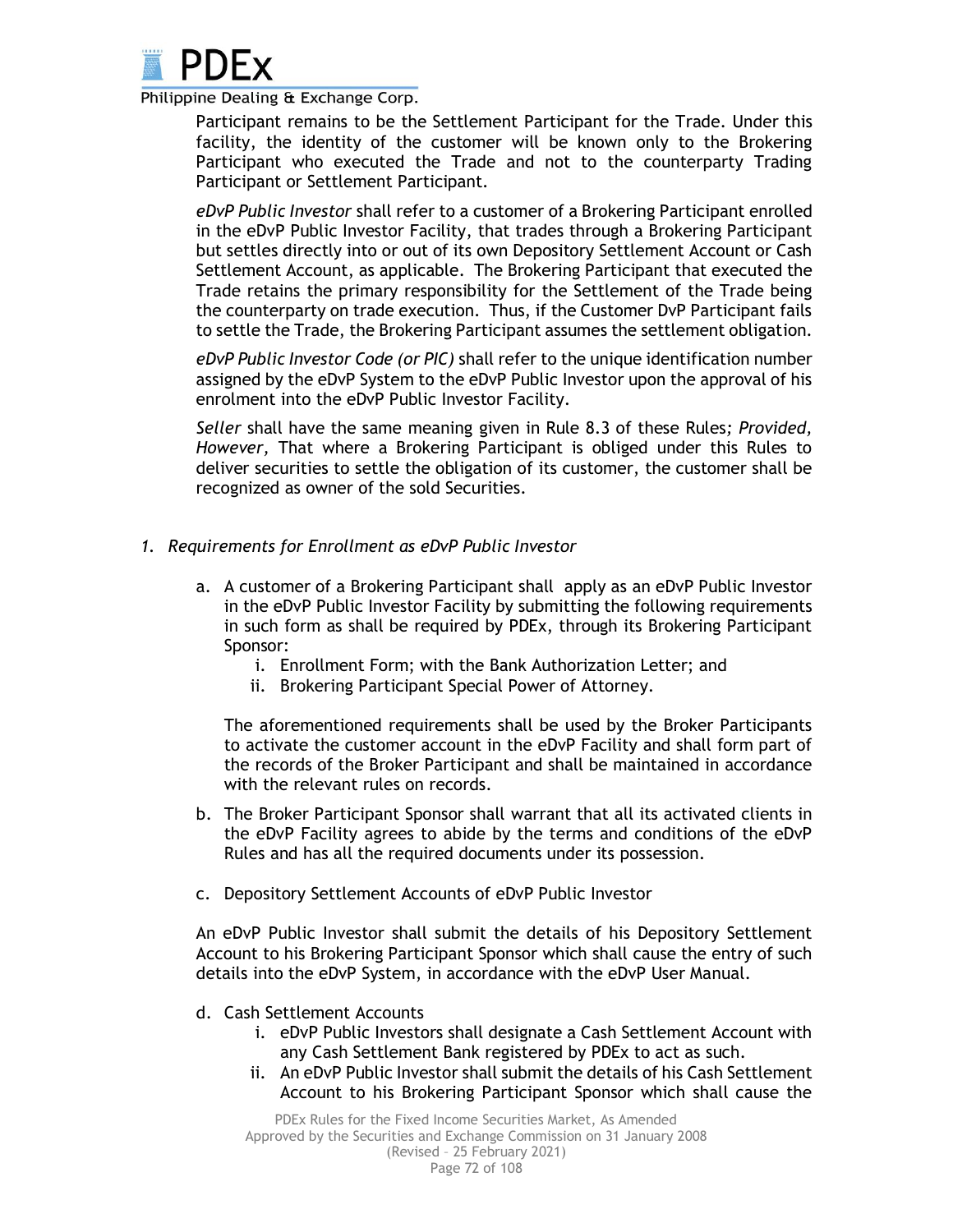

entry of such details into the eDvP System, in accordance with the eDvP User Manual.

- e. Registration of Brokering Participant Special Power of Attorney
	- i. A Brokering Participant shall, prior to undertaking settlement activities for an eDvP Public Investor Participant, register the BSPA issued to him by the eDvP Public Investor by entering the details of the BSPA into the eDvP System.
	- ii. The eDvP Public Investor may revoke any subsisting BSPA; Provided, However, that no such revocation shall take effect unless the same is registered in the eDvP System by submission of a copy of the BSPA revocation letter to Brokering Participant who shall enter the revocation details into the eDvP System.
- f. Activation of the eDvP Public Investor Accounts
	- i. The Broker Participant Sponsor shall cause (or trigger or initiate) the submission of the Investor settlement account details to the Depository and the Cash Settlement Bank;
	- ii. Upon receipt of confirmation from both the Depository and the Cash Settlement Bank, the eDvP System shall automatically activate the eDvP Public Investor account; and
	- iii. Activation shall enable the eDvP Public Investor to settle its trades through the eDvP System effective with Trades settling the next business day. Activation shall signify the enrollment as an eDvP Public Investor into the eDvP System.
	- iv. The Broker Participant Sponsor shall be responsible for the correctness and accuracy of the details encoded by it on the eDvP System and for ensuring complete documentation has been submitted by the eDvP Public Investor.

#### *2. Liability of eDvP Public Investor*

eDvP Public Investor shall be principally liable for the principal obligation arising under their Trades.

#### *3. Additional Continuing Requirements*

The eDvP Public Investor shall as soon as practicable, advise the Brokering Participant Sponsor of any changes on the details of its Depository Settlement Account and/or Cash Settlement Account.

- *4. Termination of Enrollment of eDvP Public Investors* 
	- a. The following are the grounds for termination of enrollment of the eDvP Public Investors:
		- i. The eDvP Public Investor has revoked all of its BSPA and has requested in writing to resign from the eDvP Public Investor Facility; or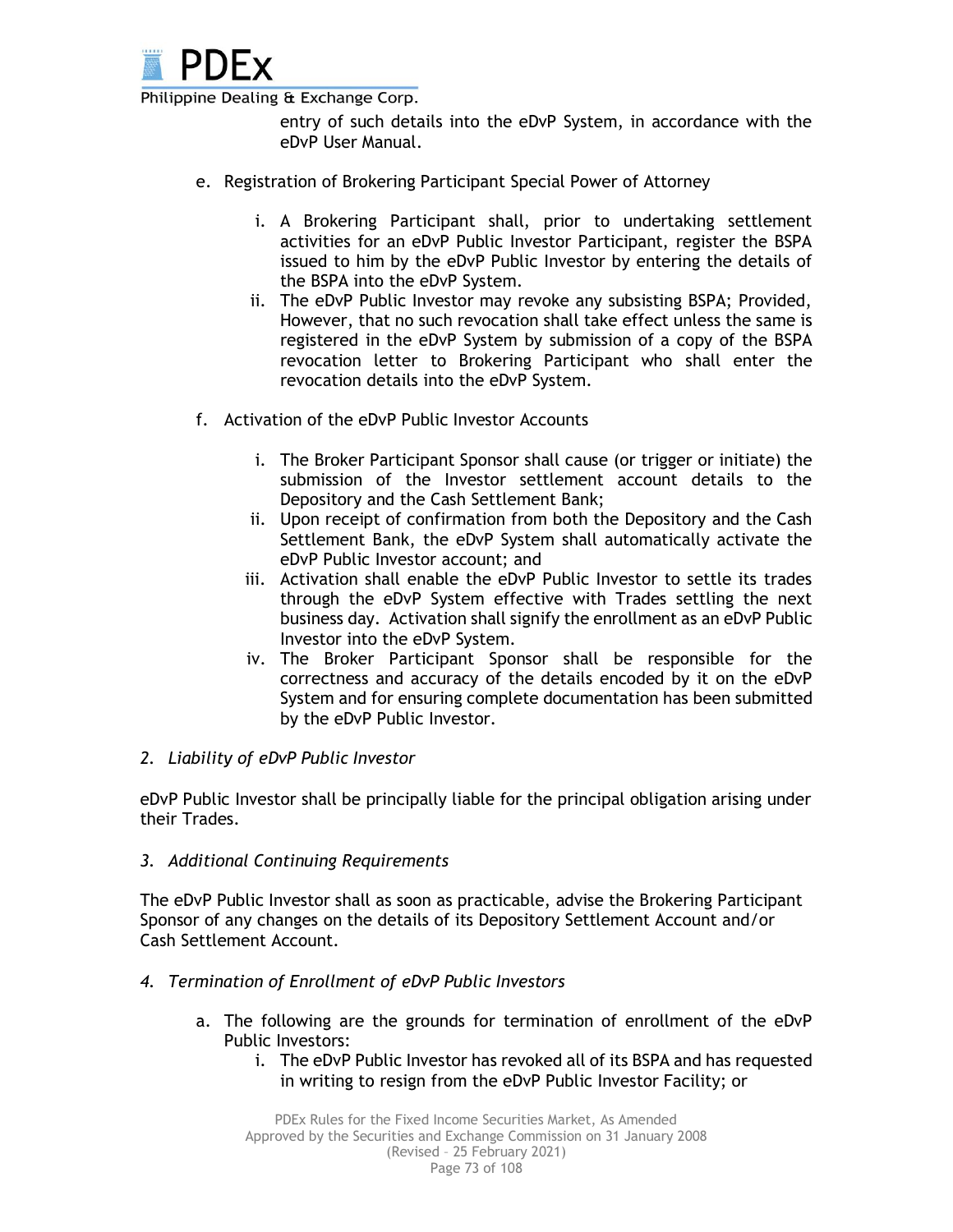

- ii. Has been ordered to cease and desist from investing in Security by the courts or any regulatory body.
- b. A notice of revocation of enrollment to the DvP System and its effectivity date shall be provided by the Broker Participant to the eDvP Public Investor Participant. The Broker Participant shall be responsible for ensuring that all outstanding trades of the eDvP Public Investor are settled before the effectivity date of the revocation of enrollment or otherwise assume the settlement obligation of all unsettled trades.
- c. The Broker Participant shall be responsible to the eDvP Public Investor in the termination of its account in the eDVP system.
- d. No re-instatement of enrollment shall be allowed for an DvP Public Investor once its PIC has been terminated. The customer shall have to re-apply into the eDvP Public Investor Facility through a Brokering Participant Sponsor.
- *5. Update of Settlement Participant Details*
	- a. Responsibility for Information Accuracy and Updates

eDvP Public Investor may update the details of their Depository and Cash Settlement Accounts and other pertinent details by submitting a Request for Account Update to the Brokering Participant Sponsor who shall enter the updates into the eDvP System.

- b. Update effectiveness
	- i. The updated information shall take effect on the Trades with Settlement Date following the day on which the eDvP System confirms the update.
	- ii. The eDvP System shall amend the Cash Settlement Account or Depository Settlement Account details (as appropriate) attached to any Trades executed but not settled prior to the update taking effect.

#### *6. Settlement*

Brokering Participants shall be responsible for the settlement of the trades of its customers in the event that such customer cannot settle the same in accordance with the prescribed deadline. In such case, the Brokering Participant shall settle the trade as if it were its own, subject to its rights against its customer in accordance with their mutual agreements.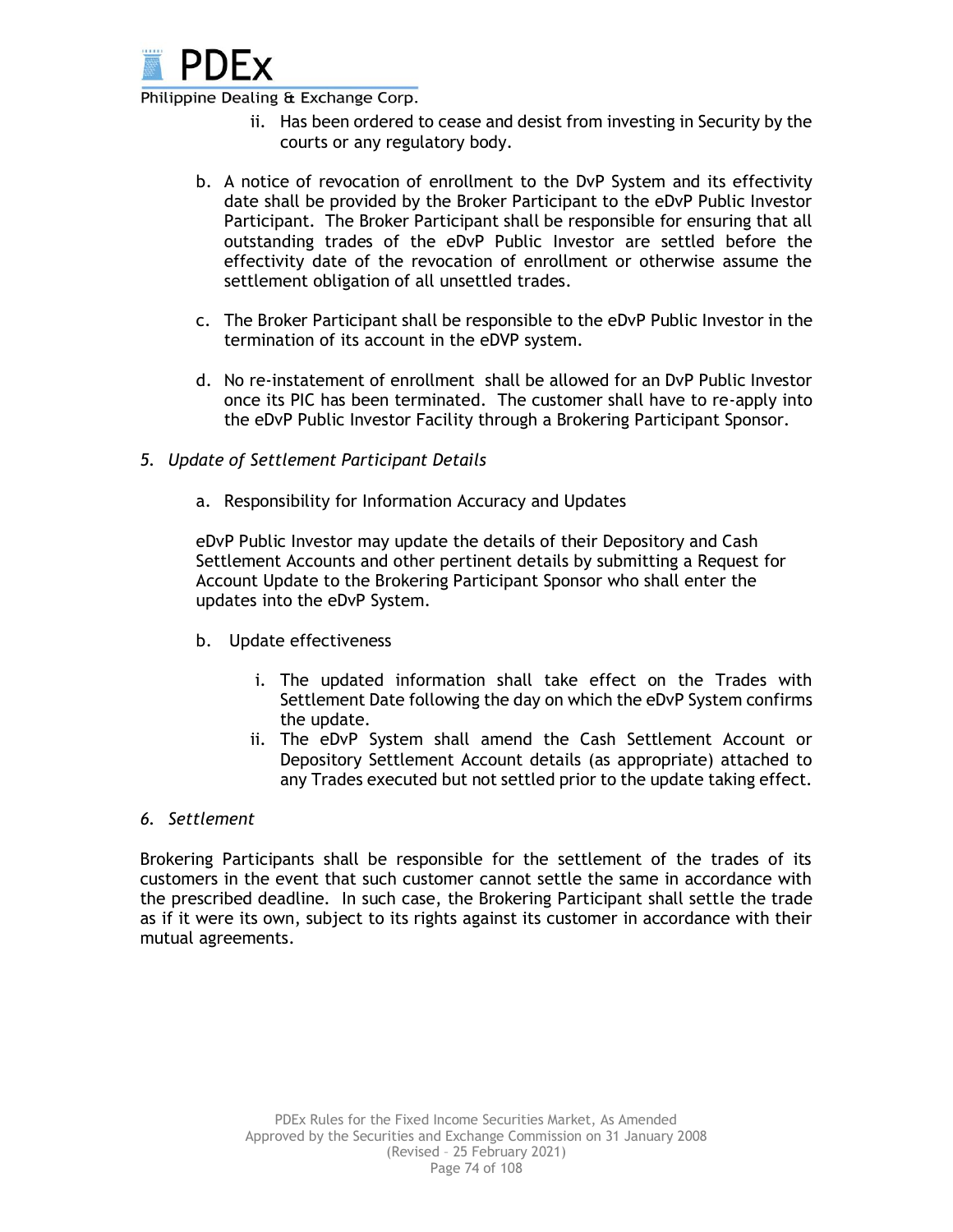#### **RULE 9 TRADING HALTS OR SUSPENSIONS**

# *Rule 9.1 Off-Market Quotes*

Quotes and transaction price data shall be monitored by PDEx for the purpose of verifying rate reasonability given market conditions at that time. If a price is deemed off-market, an announcement must be made to the Trading Participants and the price data should be filtered from the daily statistical trading data in order to forestall market reaction to the erroneous data.

# *Rule 9.2 Trading Halts, Delays or Suspension*

- 1. A Trading Halt or Trading Delay may be called by PDEx under the circumstances set forth in these Rules;
- 2. A Trading Halt or Trading Delay is a temporary interruption in the trading of a given security. The period of the Trading Halt or Trading Delay shall be at the discretion of PDEx. A Trading Halt is generally called during the trading session while a Trading Delay is called at the beginning of the trading session.
- 3. Trading Suspension occurs when the interruption in the trading of Securities extends beyond the Trading Day.
- 4. A Trading Halt or Trading Delay or Trading Suspension as appropriate, includes:
	- a. Halts or delays or suspensions to permit the dissemination of news or material information originating from the SEC or the issuer, or other reliable source;
	- b. Halts or delays or suspensions due to extraordinary or aberrant market activity;
	- c. Halts or delays or suspensions due to non-compliance by the issuer with PDEx regulations;
	- d. Halts or delays or suspensions requested by the issuer of the securities based on justifiable grounds;
	- e. Halts or delays or suspensions due to extraordinary circumstances affecting the PDEx Trading System which in the opinion of PDEx will have great impact on its proper operation; or
	- f. Halts or delays or suspensions due to other instances where the law, regulations, conventions, or public interest mandate a halt or delay or suspension in trading.
- 5. Except in cases covered by item e of the preceding subparagraph, the Trading Participant must cease and desist from quoting, trading and concluding deals in securities covered by a halt or delay or suspension.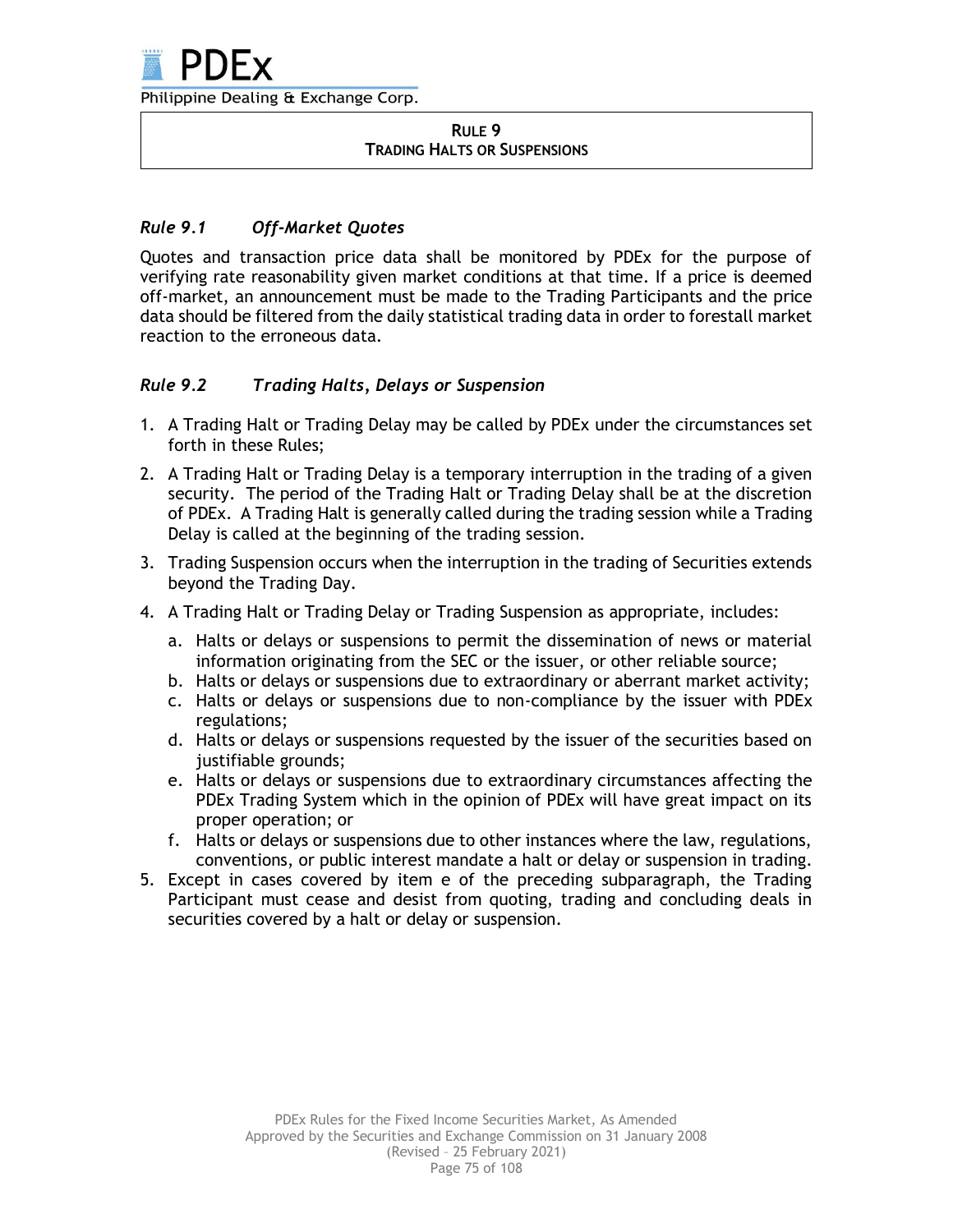

### **RULE 10 UNDERTAKING BY DEALING PARTICIPANTS ON RISK MANAGEMENT**

Each Dealing Participant shall undertake that it has established risk management and control systems that address financial risks relating to the trading of fixed income securities, including market risk, credit risks of issuers, counterparty credit risks (both pre-settlement and settlement risks) as well as operational risks. Dealing Participants shall further undertake that their internal systems and processes shall conform to best practice risk management standards and regulations as set by the *Bangko Sentral ng Pilipinas* and/or the Securities and Exchange Commission.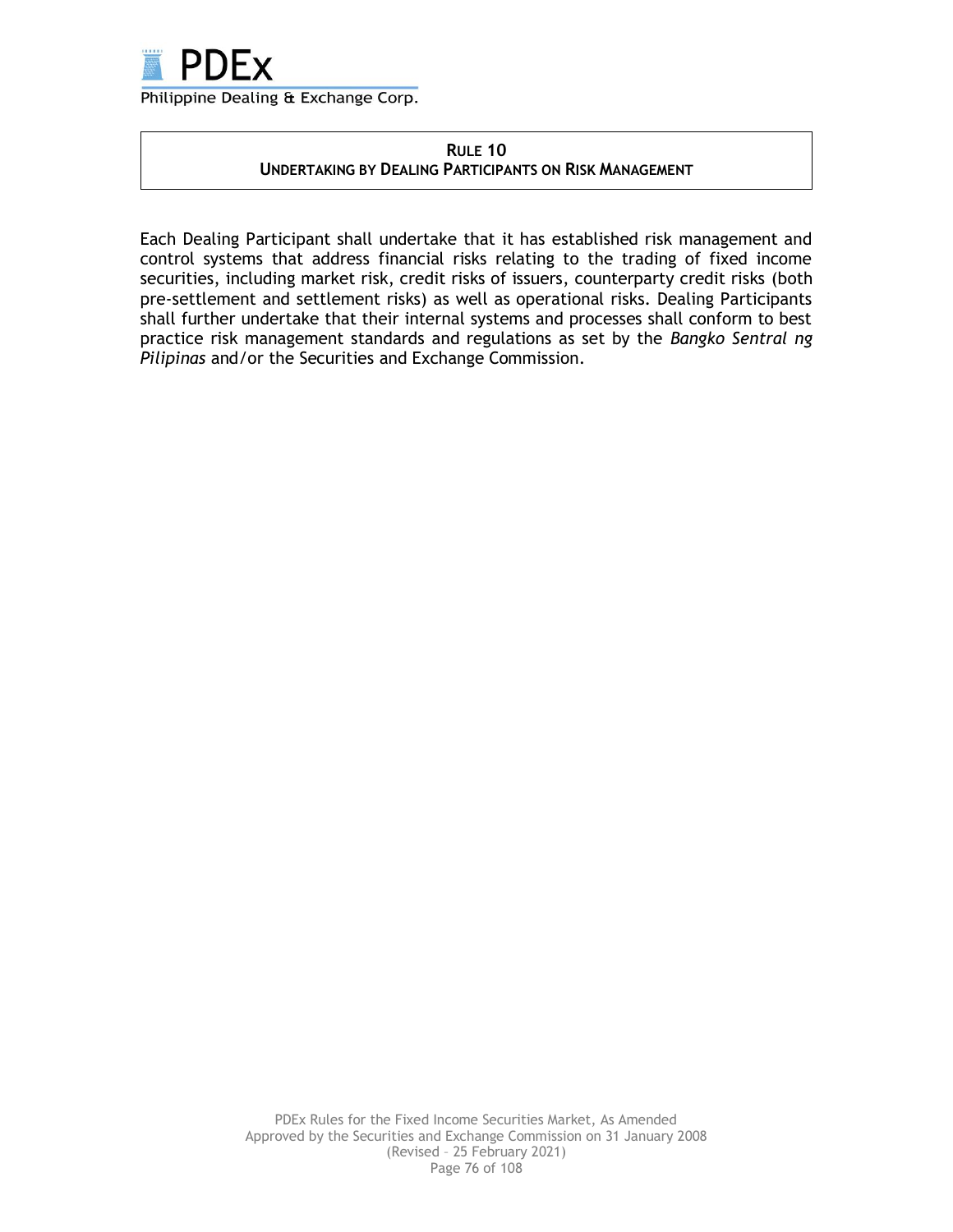

#### **RULE 11 MEDIATION AND ARBITRATION**

# *Rule 11.1 General Provisions*

- 1. Any and all disputes between or among Trading Participants arising out of or in connection with trading and/or settlement of securities or instruments in the PDEx Trading System, or arising out of or in connection with any transaction in any PDEx program as provided for under the relevant PDEx program rules shall be resolved exclusively by mediation or, in case of termination of mediation other than by settlement of the dispute, by arbitration, in accordance with these Rules.
- 2. The objectives of dispute resolution are to:
	- a. Encourage the early and expeditious settlement of disputes;
	- b. Provide an alternative, and less adversarial, mode of dispute resolution;
	- c. Ensure confidentiality of the proceedings for the protection of the interest of all market participants, customers, and investors; and
	- d. Avoid disruption of the activities of market participants.
- 3. Only disputes between or among Trading Participants shall be covered under this Rule.
- 4. Institution and resolution of disputes by way of this Rule shall not relieve any of the parties from appropriate sanctions and/or penalties under the Securities Laws and these Rules. Matters brought for operation of this Rule may be endorsed to other departments of PDEx if there is deemed to be a violation of PDEx Rules and/or Securities Laws involved, subject, however, to the restrictions stated in paragraphs 8 and 9 of Rule 11.6.

# **Part One - Mediation**

# *Rule 11.2 Principles Governing Mediation*

- 1. Mediation shall refer to a consensual process in which an independent and impartial third person referred to as the Mediator assists the Trading Participants to explore and, if possible, reach a mutually acceptable resolution of some or all of the issues in dispute.
- 2. Consideration must always be given to the need to promote candor of parties and Mediators through the confidentiality of the mediation process, the policy of fostering prompt, economical, and amicable resolution of disputes in accordance with the principles of integrity of determination by the parties, and the policy that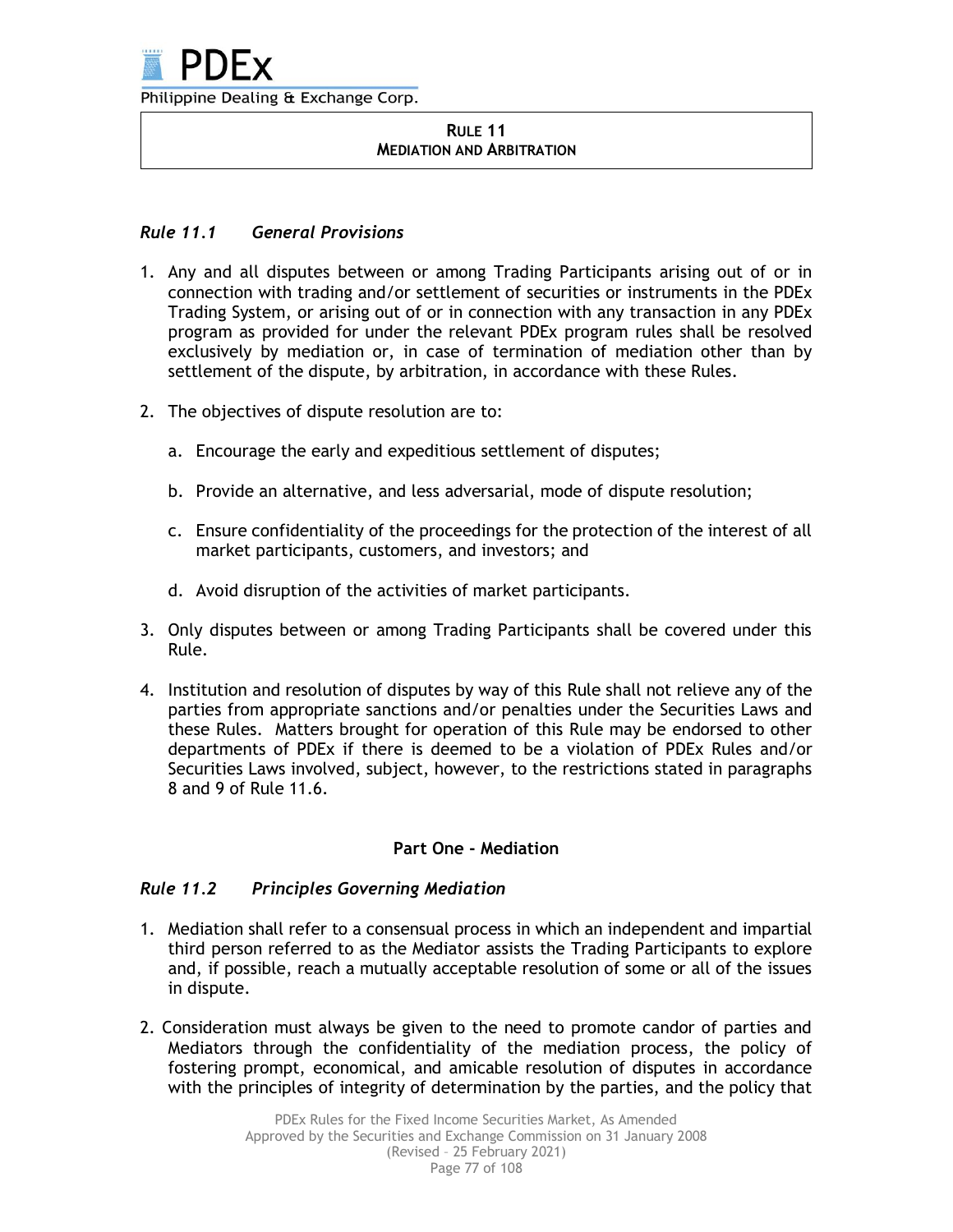

the decision-making authority in the mediation process rests with the parties. The provisions on voluntary mediation in the Alternative Dispute Resolution Act of 2004 (Republic Act. No. 9285) shall apply suppletorily.

3. All Trading Participants shall agree to use a Mediator.

# *Rule 11.3 Qualifications of a Mediator*

To qualify as a Mediator, one shall have:

- a. Knowledge in the field of the subject matter of the dispute, e.g. trading, banking, securities;
- b. No conflict of interest with respect to any of the issues brought for mediation or with respect to any of the parties; and
- c. Independence and impartiality.

# *Rule 11.4 Nomination and Appointment of a Mediator*

- 1. Upon acceptance of the Mediation Request as described in par. 1, Rule 11.6 below, the parties shall each submit to PDEx the name/s of not more than three (3) nominees from the PDEx-accredited mediators in order of preference for appointment as mediator. The Mediator will be chosen in accordance with the following:
	- a. The common nominee of the parties shall be appointed, subject to the nominee's availability and other considerations.
	- b. Should there be more than one common nominee, the common nominee who is ranked higher in the order of preference of the parties, shall be appointed.
	- c. Should there be no common nominee, PDEx shall return the lists of nominees to the parties and ask them to make an agreement on a common nominee/s within 48 hours. If there is no such agreement on a common nominee, PDEx shall appoint another qualified and available nominee who will act as the Mediator. Such nominee appointed by PDEx must not be a nominee of any of the parties.
- 2. If any Mediator shall become disqualified or unwilling or unable to serve, the parties will jointly appoint another Mediator. If there is no such agreement on a common replacement Mediator, PDEx shall appoint another qualified and available nominee who will act as the Mediator. Such nominee appointed by PDEx must not be a nominee of any of the parties.

# *Rule 11.5 Venue*

The Mediator shall fix the date and the time of each mediation session. The Mediation shall be held at Makati City, or at any other convenient location agreeable to the Mediator and the parties.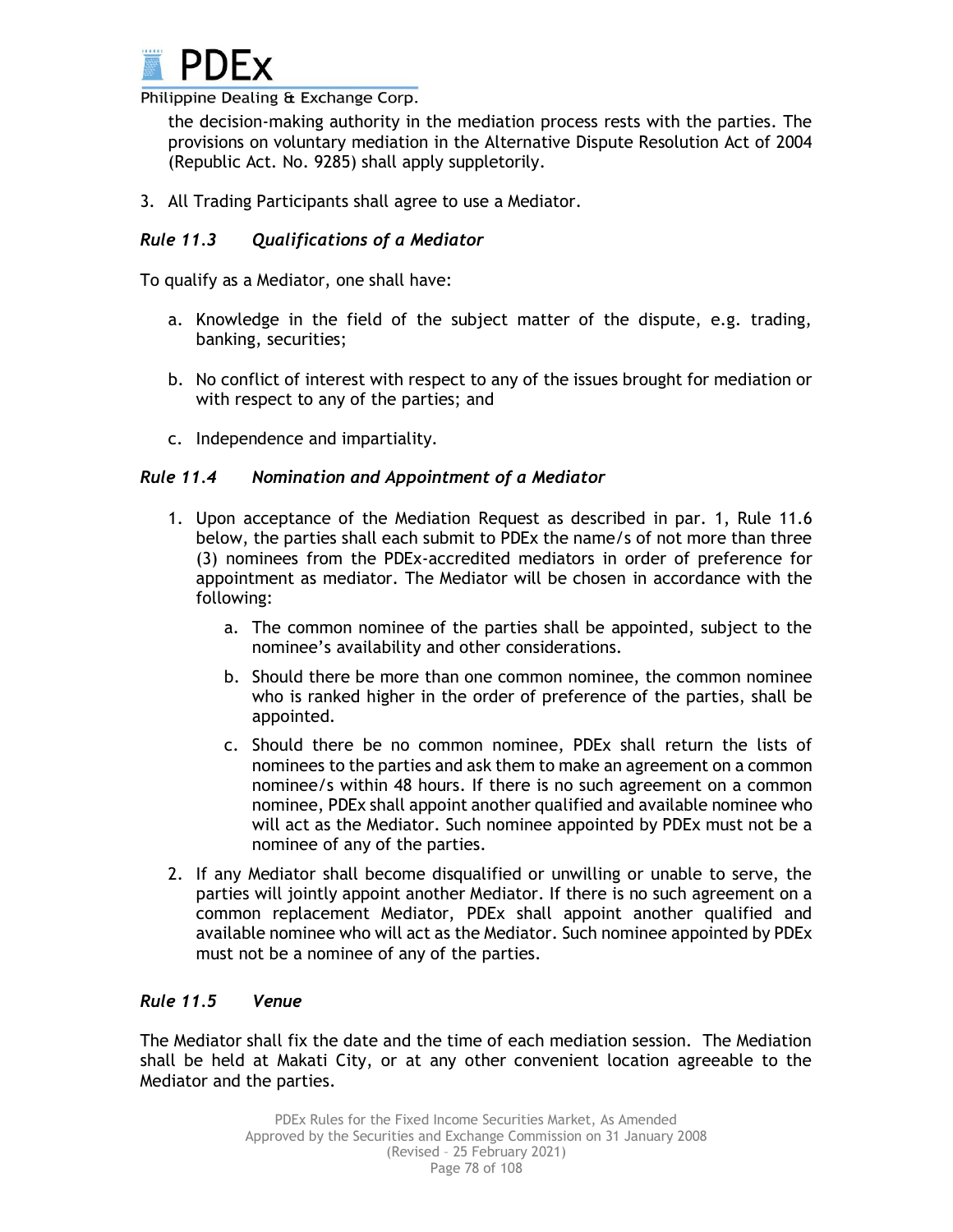

### *Rule 11.6 Mediation Proceedings*

- 1. *Commencement of Proceedings*. Mediation Proceedings shall be commenced by the filing of a written Mediation Request by any party thereto with PDEx in the form and number of copies as shall be required by PDEx and by paying the appropriate filing fee. Upon receipt of the request, PDEx shall contact the other party(ies) involved in the dispute as listed in the Mediation Request and attempt to obtain his/their submission to Mediation.
- 2. *Identification of Matters in Dispute. –* At least ten (10) days prior to the first scheduled mediation meeting, each party shall provide the Mediator with a brief memorandum setting forth its claim(s) with regard to the issues that need to be resolved. At the discretion of the Mediator, such memoranda may be mutually exchanged by the parties.
- 3. *Limit of Authority of the Mediator. –* The Mediator shall not have the authority to impose a settlement on the parties but will attempt to help them reach a satisfactory resolution of their dispute.
- 4. *Joint and Separate Meetings with the Parties*. The Mediator is hereby authorized to conduct joint and separate meetings with the parties and to make oral and written recommendations for settlement.
- 5. *Expert Advice*. Whenever necessary, the Mediator may also obtain expert advice concerning technical aspects of the dispute, provided that the parties agree and assume the expenses of obtaining such advice. Arrangements for obtaining such advice shall be made by the Mediator or the parties.
- 6. *Authority to Terminate Mediation Proceedings. –* The Mediator is authorized to terminate the Mediation whenever, in his judgment, further efforts at Mediation would not contribute to a resolution of the dispute between the parties. In such cases, the Mediator shall execute the declaration required under these Rules.
- 7. *Privacy*. Mediation meetings shall be private. The parties, their representatives, including their legal counsel, may attend the Mediation meetings. Other persons may attend only with the permission of both parties and with the consent of the Mediator.
- 8. *Confidentiality*. –The Mediator, the parties, and their representatives shall keep all matters relating to or arising out of the Mediation confidential, such matters including all information disclosed to a Mediator by the parties or their representatives in the course of the Mediation, as well as all records, reports or other documents received by a Mediator while serving as such. A party, a Mediator, or a nonparty participant may refuse to disclose and may prevent any other person from disclosing a Mediation communication.
- 9. *Inadmissibility as Evidence*. The Mediator, the parties, and their representatives shall not rely on, or introduce as evidence in any arbitral, judicial, or other proceeding all such matters, including but not limited to the following:
	- a. Views expressed or suggestions made by the other party in respect of a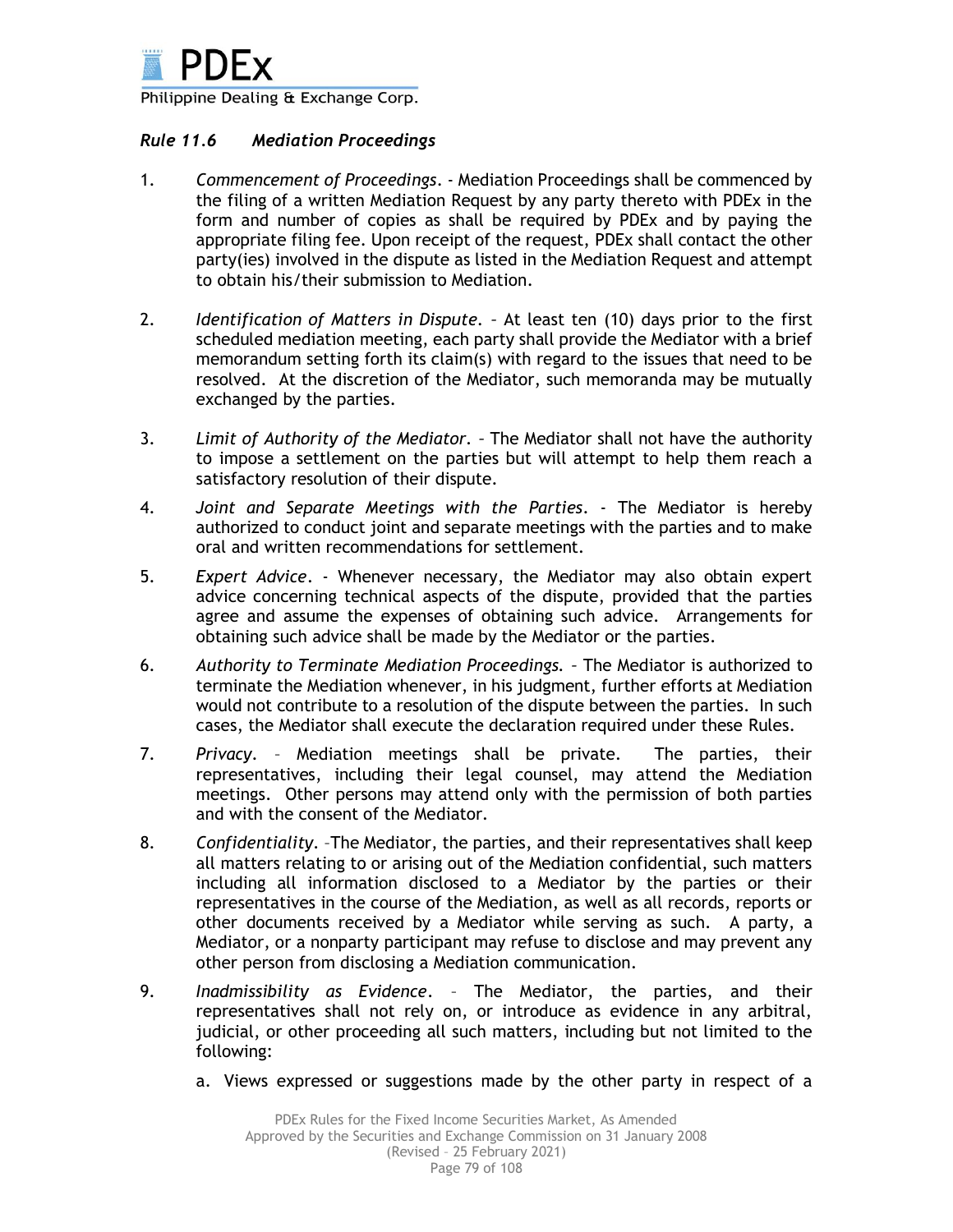

possible settlement of the dispute;

- b. Admission made by the other party in the course of the Mediation proceedings;
- c. The fact that another party had or had not indicated willingness to accept a proposal for settlement made by the Mediator; or
- d. Proposals made by the Mediator.
- 10. *No Stenographic or Other Record. –* There shall be no stenographic or audio or visual or other form of recording of the Mediation Process. Nothing shall prevent, however, the Mediator or the parties and their representatives or legal counsel from taking down notes for their own personal reference.
- 11. *Costs and Other Expenses. –* Except as otherwise provided, the parties to the Mediation shall be jointly liable for the costs of Mediation. All other expenses of the Mediation, including required traveling and other expenses of the Mediator, and the cost of any expert advice produced at the direct request of the Mediator, shall be borne equally by the parties unless they agree otherwise.
- 12. *Exclusion of Liability.* Neither PDEx nor any Mediator shall be a necessary party in judicial proceedings relating to the Mediation conducted under these Rules. Neither PDEx nor any mediator shall be liable to any party for any act or omission in connection with any Mediation conducted under these Rules.
- 13. *Termination of Mediation Proceedings.* The Mediation shall terminate:
	- a. Upon the execution of a settlement or other similar agreement by the parties;
	- b. Upon the execution by the Mediator of a statement stating that the attempt to mediate has not been successful;
	- c. When one or more parties have failed to attend further mediation meetings;
	- d. By a written declaration of any party to the effect that the Mediation proceedings are terminated; or
	- e. By the expiration of a Mediation period mutually agreed upon by the parties, which in no case shall exceed 30 days from the submission to mediation, unless such period is extended by mutual consent by a maximum of 30 days.
- 14. *Settlement Agreement*. Following successful mediation, a Settlement Agreement shall be prepared.
	- a. The settlement agreement shall be prepared by the parties with the assistance of their respective counsel, if any, and by the Mediator. The parties and their respective counsels shall endeavor to make the terms and condition thereof complete and make adequate provisions for the contingency of breach to avoid conflicting interpretations of the agreement.
	- *b.* The parties and their respective counsels, if any, shall sign the settlement agreement.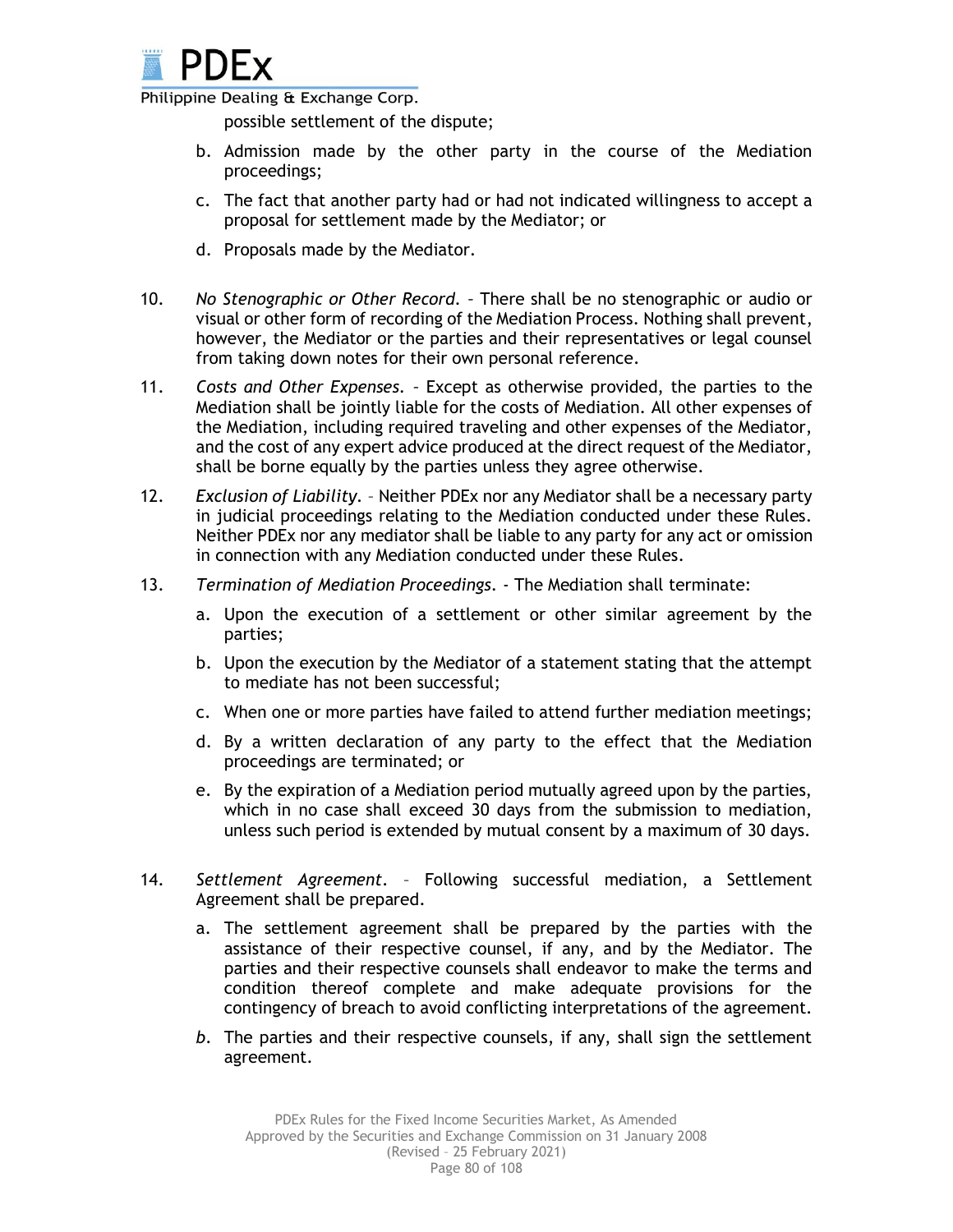

- c. If the parties so desire, they may deposit such settlement agreement with the appropriate Clerk of a Regional Trial Court of the place where one of the parties resides. Where there is a need to enforce the settlement agreement, a petition may be filed by any of the parties with the same court, in which case, the court shall proceed summarily to hear the petition, in accordance with such rules of procedure as may be promulgated by the Supreme Court.
- d. The parties may agree in the settlement agreement that the Mediator shall be deemed a sole arbitrator for the dispute and shall treat the settlement agreement as an arbitral award which shall be subject to enforcement under Republic Act No. 876, otherwise known as the Arbitration Law.
- 15. *Move to Arbitration*. Where the Mediation has terminated other than by settlement of the parties, the Mediator shall declare the dispute automatically referred to Arbitration, and shall order one party to execute a Request for Arbitration, stating therein the matters stated in par. 1, Rule 11.11 below.

# **Part Two – Arbitration**

# *Rule 11.7 Principles Governing Arbitration*

- 1. Arbitration is the process in which a dispute between two or more Trading Participants arising out of or in connection with trading and/or settlement of securities or instruments in the PDEx Trading System is resolved by independent and impartial third parties called Arbitrators in order to avoid costly and lengthy litigation.
- 2. In case Mediation fails, Trading Participants shall agree to refer the dispute to Arbitration.
- 3. The judgment or award of the Arbitrator shall be legally binding between the Trading Participants.
- 4. The applicable provisions of the Civil Code and the Arbitration Law (Republic Act No. 876) shall apply suppletorily.

#### *Rule 11.8 Qualifications of Arbitrators*

- 1. To qualify as an Arbitrator, one shall have:
	- a. Expertise on issues which are the subject matter of the dispute, e.g. trading, banking, the Securities Laws and/or the PDEx Rules;
	- b. Recognized probity, independence, and competence;
	- c. No relationship by blood or marriage within the sixth degree to either party to the dispute;
	- *d.* No present or past financial, fiduciary or other interest in the dispute or cause to be decided or in the results of the arbitration, nor any personal bias, which might prejudice the right of any party to a fair and impartial award.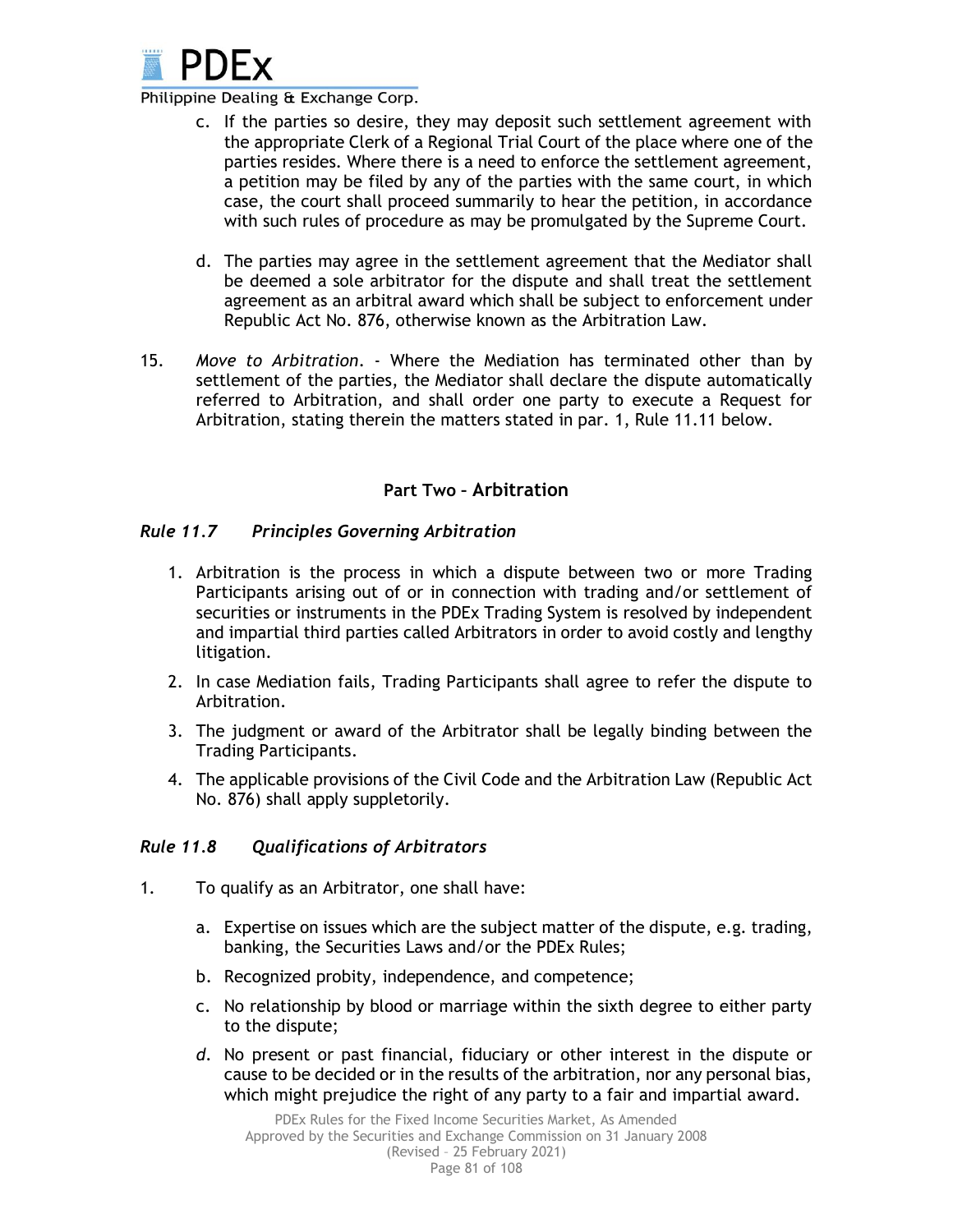

2. A person who acted as the Mediator for the same dispute cannot act as Arbitrator when the same dispute is brought to Arbitration, unless both parties consent to his appointment in writing.

### *Rule 11.9 Nomination and Appointment of Arbitrators*

- *1. Number of Arbitrators. –* The parties may agree on the number of Arbitrators (i.e., one or three). If within 5 days from submission to arbitration the parties have not agreed that there shall be only one Arbitrator, three Arbitrators shall be appointed.
- *2. Accredited Arbitrators. –* Nominees for appointment as Arbitrator under these Rules shall be chosen from the list of PDEx-accredited Arbitrators. PDEx shall inform nominees of their nomination as soon as the party or parties submit/s their name/s to PDEx.
- *3. Appointment of Sole Arbitrator by Agreement of Parties.* If a Sole Arbitrator shall be appointed, both parties may agree as to their choice of Arbitrator. The parties shall agree on their choice within 10 days from receipt from PDEx of a Notice to Choose Sole Arbitrator.
- *4. Appointment of Sole Arbitrator by PDEx.* If the parties cannot agree on the choice of a Sole Arbitrator within 10 days from their simultaneous receipt from PDEx of a Notice to Choose Sole Arbitrator, the Sole Arbitrator shall be appointed by PDEx within 5 days, in accordance with the following
	- a. Each party shall nominate 3 Arbitrators. PDEx shall appoint the common nominee.
	- b. If there is more than one common nominee, PDEx shall appoint one of the common nominees.
	- c. In the absence of a common nominee or in cases where the common nominee is disqualified or is not available, PDEx shall appoint a nominee who is not a nominee of any one of the parties and who is not disqualified and is available.
- *5. Appointment of Arbitral Tribunal. –* If the parties agree that the dispute shall be resolved by three Arbitrators, each party shall appoint one Arbitrator. Each Arbitrator thus appointed shall choose the third Arbitrator, who shall act as the Chairman of the Arbitral Tribunal. If the party-appointed Arbitrators cannot agree on the third Arbitrator, PDEx shall appoint the third Arbitrator.
- *6. Acceptance of Appointment and Disclosure of Circumstances by Arbitrator/s. –* PDEx shall send to the appointed Arbitrator/s a Notice of Appointment. The Arbitrator must communicate to PDEx, within 5 days from receipt of said notice, with copies simultaneously furnished both parties, his refusal or, if he accepts, a Disclosure of Circumstances, if any, which will likely give rise to justifiable doubts as to his qualification, impartiality or independence.
- *7. Challenge of Arbitrators.* Any Arbitrator may be challenged if there are circumstances that lead to justifiable doubts as to the Arbitrator's qualification, impartiality or independence. A party challenging an Arbitrator shall send a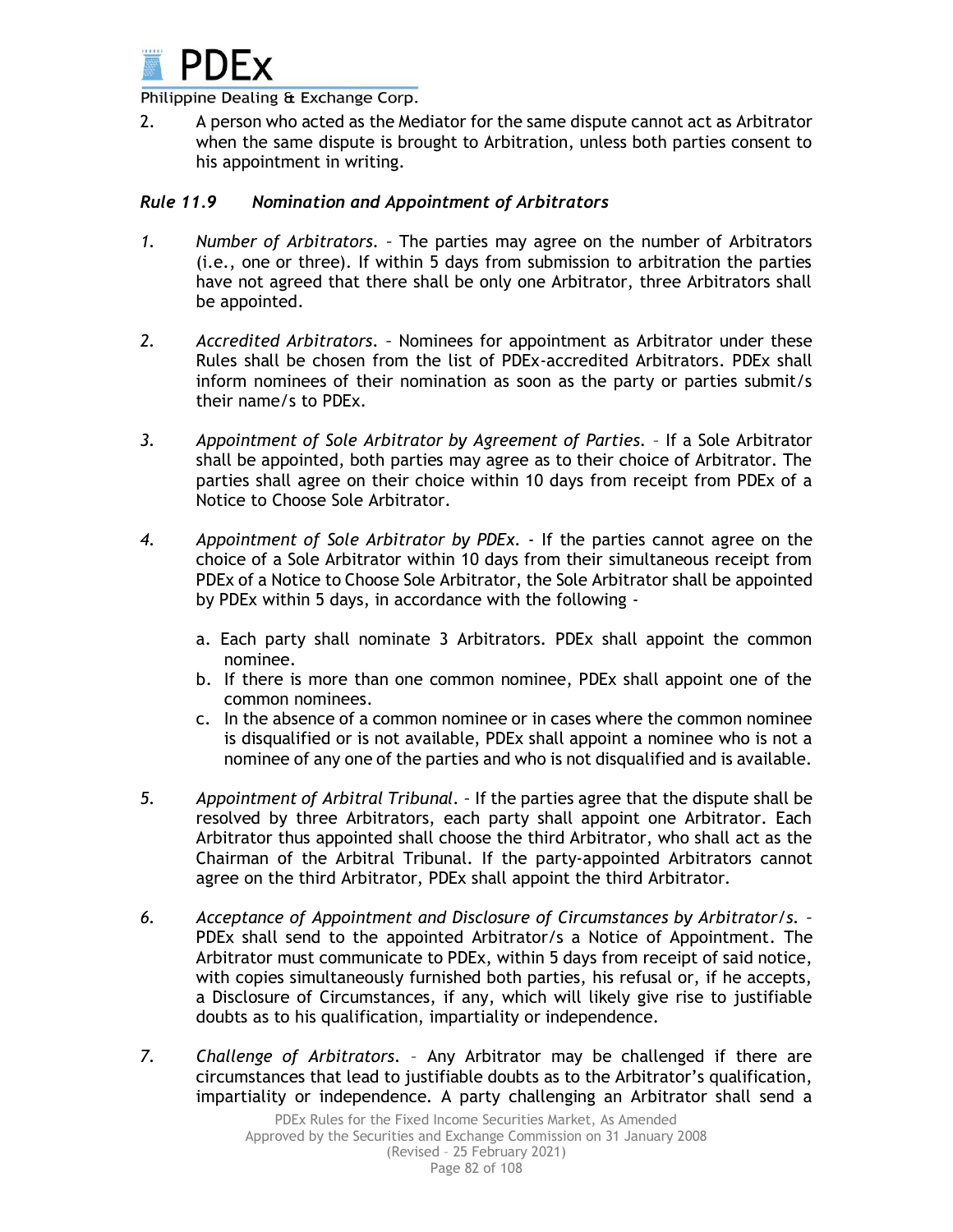

Notice of Challenge within 10 days after receiving the Notice of Appointment, or the Disclosure of Circumstances, of the Arbitrator it is challenging. The Notice of Challenge shall be sent to PDEx, the party appointing the Arbitrator being challenged, the Arbitrator himself, and other members of the Arbitral Tribunal, if applicable. When an Arbitrator has been challenged by one party, the other party may agree to the challenge, or the Arbitrator may withdraw from office after the challenge. Neither case shall imply acceptance of the validity of the grounds for the challenge. If the other party does not agree to the challenge or the Arbitrator who is challenged does not withdraw, PDEx shall decide on the challenge.

*8. Appointment of Substitute Arbitrator.* – If the appointed Arbitrator refuses the appointment in accordance with par. 6 above, or if PDEx sustains the challenge in accordance with par. 7 above, a substitute Arbitrator shall be appointed or chosen in accordance with the procedure used to appoint or choose the Arbitrator who refused or was challenged.

### *Rule 11.10 Venue*

Unless the parties have otherwise agreed, the venue of arbitration shall be Makati City, to the exclusion of other places. The date and time of the arbitration proceedings shall be mutually agreed upon by the parties and the Arbitrator/s. In case of failure to agree, the Arbitrator/s shall decide.

### *Rule 11.11 Arbitration Proceedings*

- 1. *Commencement of Proceedings. –* Arbitration Proceedings may be commenced by the filing with PDEx of a Request for Arbitration as described in paragraph 15, Rule 11.6 of these Rules, copy furnished the other party, which document shall contain the following:
	- a. The full names of the parties, and their respective counsels, if any;

b. The addresses and contact numbers of the parties and their counsels to which communications may be validly made;

c. A summary of the submitting party's claims, and the other party's expected defenses; and

- d. The issues to be resolved in question form.
- 2. *Answer*. The other party shall file with PDEx an Answer within 15 days from receipt of the Request for Arbitration, copy furnished the submitting party.
- 3. *General Conduct of Proceedings.* Subject to these Rules, the Arbitrator/s may conduct arbitration in such manner as it considers appropriate, provided that the parties are treated equally and that at any stage of the proceedings each party is given a full opportunity to present its case. A copy of all documents or information supplied to the Arbitrator/s by one party shall at the same time be communicated by that party to the other party and to PDEx.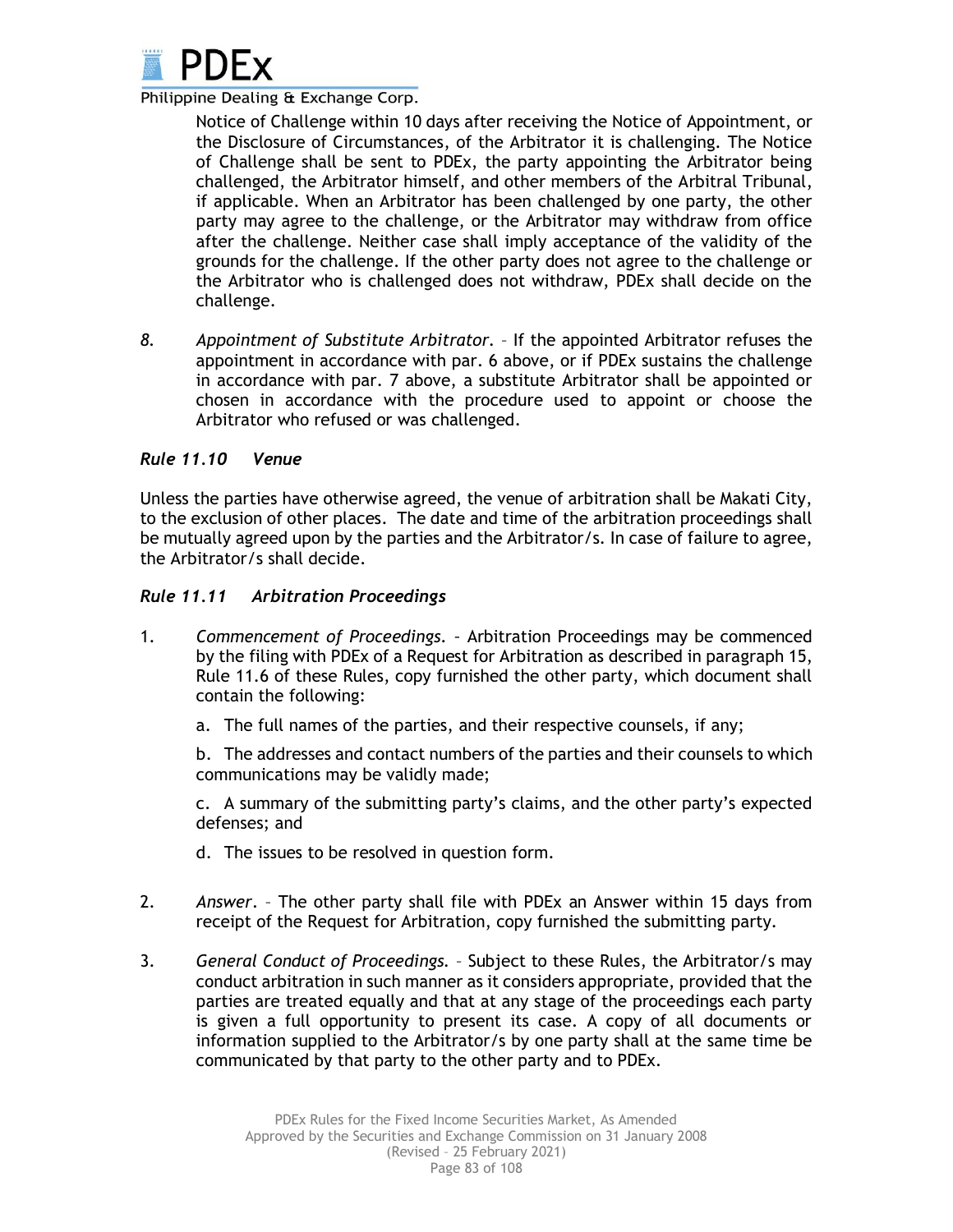

- 4. *Preliminary Conference. –* The Arbitrator/s shall set the case for preliminary conference not later than 15 days from the filing of the Answer, to consider, among others, the following:
	- a. Possibility of amicable settlement;
	- b. Briefing on rules and procedures; and
	- c. Execution of the Terms of Reference to be signed by the parties, their respective counsels, and the Arbitrator/s, which TOR shall control the arbitration proceedings.

The Arbitrators shall attach a Draft Terms of Reference to the Notice of Preliminary Conference.

- 5. *Terms of Reference. –* The Terms of Reference shall contain the following:
	- a. The full names of the parties, and their respective counsels, if any;
	- b. The addresses and contact numbers of the parties and their counsels to which communications may be validly made;
	- c. A summary of the parties' respective claims;
	- d. Full statement of admitted facts and documents;
	- e. The issues to be resolved in question form;
	- f. The relief or remedy sought;
	- g. Provisions for interim relief, appointment of experts and necessity of site inspection, if needed;
	- h. Names of witnesses, if any, and a brief description of the matters to be testified upon;
	- i. Desirability of and arrangements for recording of the proceedings;
	- j. The Arbitrator/s full name/s;
	- k. Venue of proceedings;
	- l. The breakdown, schedule of payments and sharing of arbitration fees;
	- m. Such other particulars as may be required by the Arbitrator/s for the proper and speedy adjudication of the dispute.
- *6. Order of Presentation.* Generally, the party who seeks to enforce a right or establish a claim shall be required to present its evidence first, but it shall be within the discretion of the Arbitrator/s to determine the order of presentation of evidence.
- *7. Oral Hearing.* In the event of an oral hearing, the Arbitrator/s shall give the parties at least 5 days prior notice of the date, time and place thereof. The Arbitrator/s may order the audio or audio-visual recording and transcription of the parties' oral statements, if they it deem it necessary, or if the parties have agreed thereto.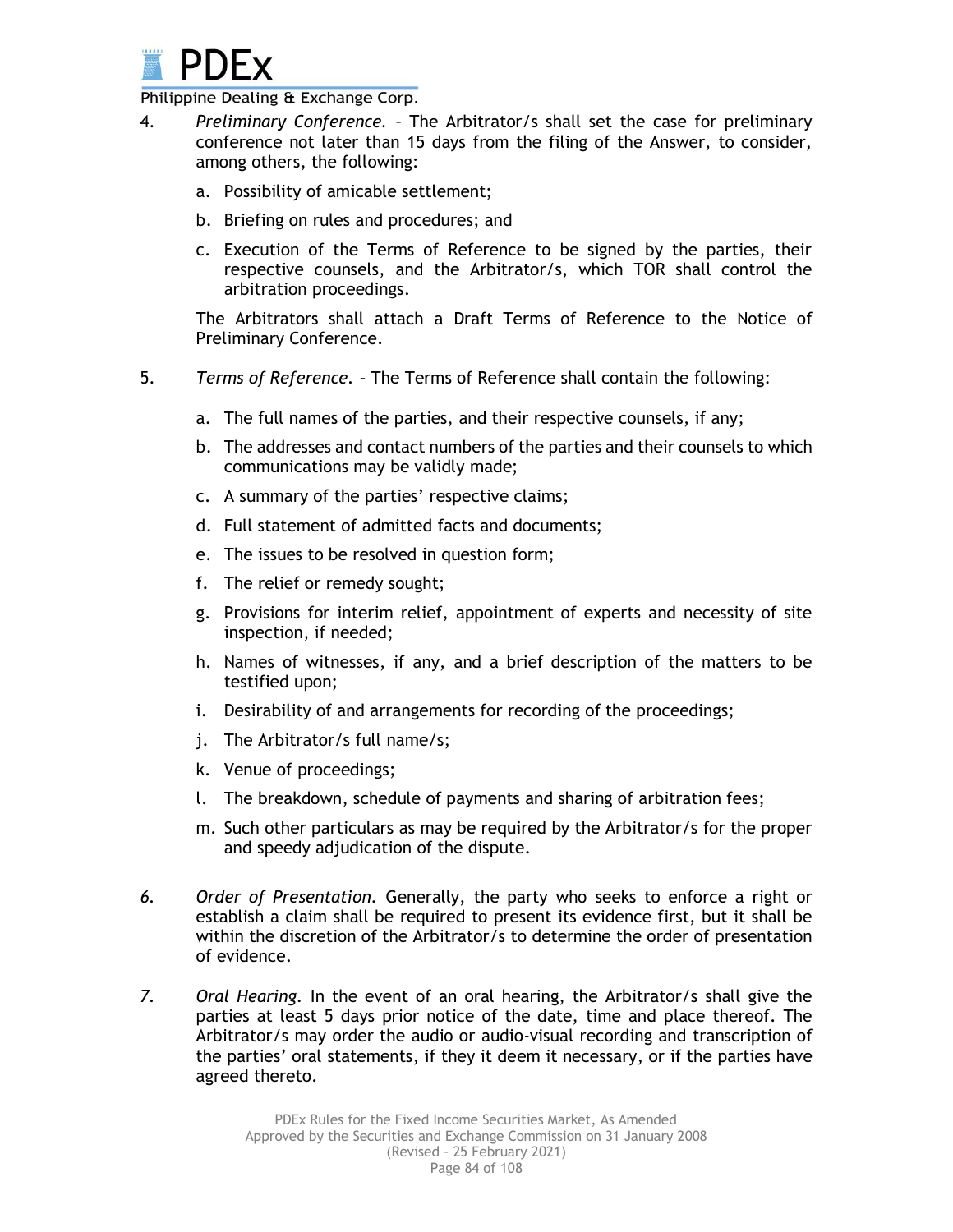

- *8. Evidence.* The parties may offer such evidence as they desire. The Arbitrator/s may direct the production of additional documents and witnesses as they may deem necessary. Upon motion of either party, or upon its own initiative, the Arbitrator/s may direct any person, board, body, tribunal or government agency, agency or instrumentality, or corporation to produce real or documentary evidence necessary for the proper adjudication of the issues. The Arbitrator/s may also direct any person to give testimony or ask any clarificatory questions of any witness at any stage of the proceedings. The Arbitrator/s may require the exclusion of any witness or witnesses during the testimony of other witnesses.
- *9. Affidavits in Lieu of Direct Testimony.* The Arbitrators may require the simultaneous submission of affidavits of witnesses in lieu of their direct testimonies, attaching thereto pertinent documents supportive of their respective declarations.
- *10. Further Written Statements.* The Arbitrator/s shall decide whether further written statements shall be required, such as but not limited to, position papers, memoranda or draft decisions. If both parties agree to submit such position papers, memoranda or draft decisions, such filing shall be simultaneous. After the submission of the identified pleadings, the proceedings shall be considered closed and no further pleadings or papers shall be filed nor accepted for filing.
- *11. Award.* The Arbitrator/s shall render the award within 30 days from the termination of the proceedings. When there are 3 Arbitrators, any award or other decision shall be made by a majority of the Arbitrators. The Award shall contain the issues involved, a brief statement and discussion of the facts, and the authority relied upon for the resolution or disposition of the issues, as well as a fixing of the costs of the proceedings and which of the parties shall bear the costs or in what proportion the costs shall be borne by each. The Award shall be final.
- 12. *Settlement as Award.* If the parties settle their dispute during the course of arbitration proceedings, the Arbitrator/s shall, upon the parties' request, adopt the agreed settlement as an arbitral Award. Similarly, a settlement reached through mediation shall by treated as an arbitral Award if so expressly stipulated by the parties, as provided in par. 14(d), Rule 11.6 of these Rules.
- 13. *Execution of Award.* An Award when confirmed shall be enforced in the same manner as final and executory decisions of the Regional Trial Court.
- 14. *Confirmation of Award.* At any time within one month after the award is made, any party to the controversy which was arbitrated may apply to the court having jurisdiction for an order confirming the Award; and thereupon the court must grant such order unless the Award is vacated, modified or corrected, as prescribed hereunder. Notice of such motion must be served upon the adverse party or his attorney as prescribed by law for the service of such notice upon an attorney in action in the same court.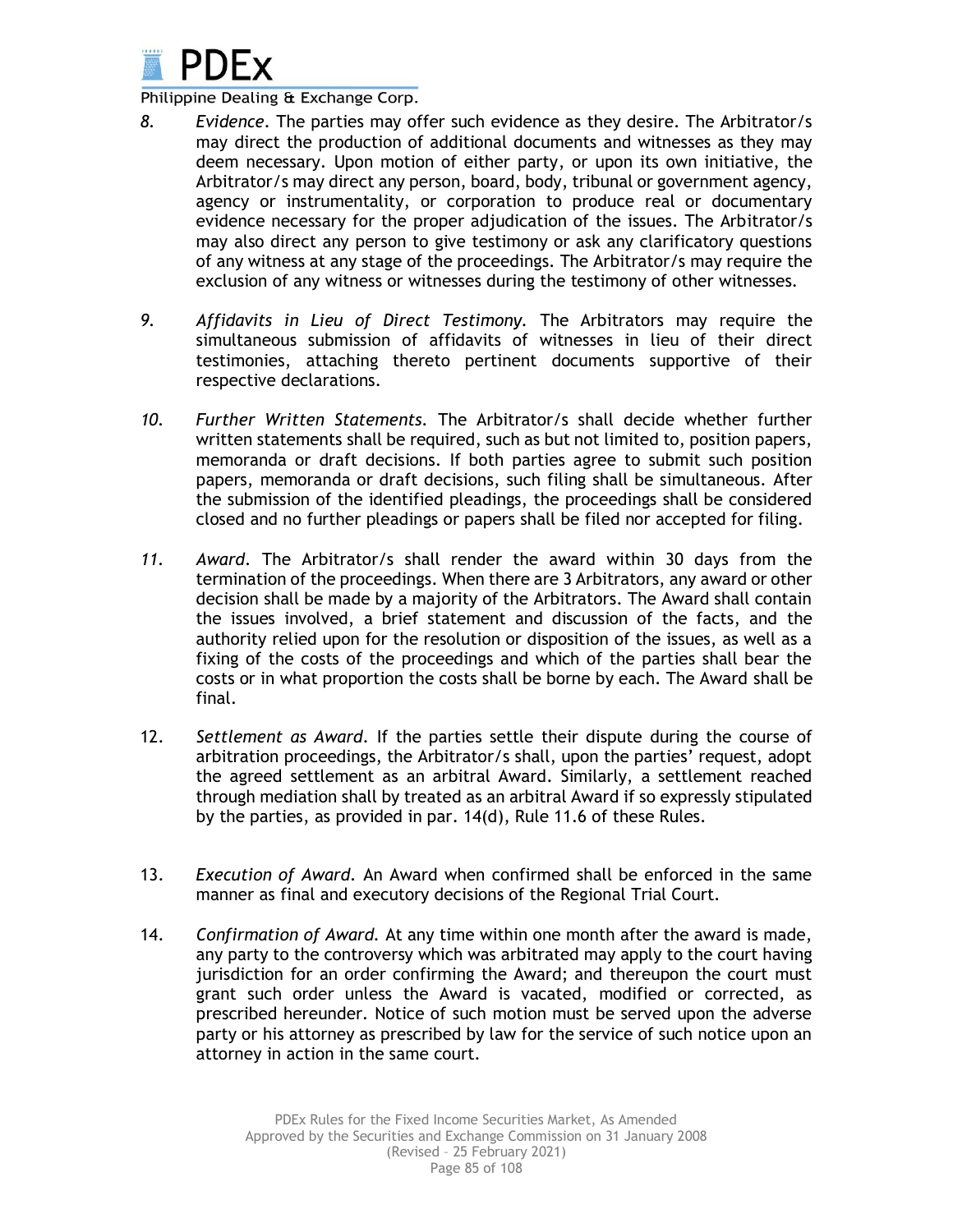

15. *Grounds for Vacating Award.* – In any one of the following cases, a competent court must make an order vacating the Award upon the petition of any party to the controversy, *within 30 days from receipt of the Award,* when such party proves affirmatively that in the arbitration proceedings: a. That Award was procured by corruption, fraud, or other undue means; or

b. That there was evident partiality or corruption in the Arbitrator/s; or

c. That the Arbitrator/s were guilty of misconduct in refusing to postpone the hearing upon sufficient cause shown, or in refusing to hear evidence pertinent and material to the controversy; that one or more of the Arbitrator/s was disqualified to act as such, and willfully refrained from disclosing such disqualification or of any other misbehavior by which the rights of any party have been materially prejudiced; been or

d. That the Arbitrator/s exceeded their powers, or so imperfectly executed them, that a mutual, final and definite award upon the subject matter submitted to them was not made.

Where an Award is vacated, the court, in its discretion, may direct a new hearing either before the same Arbitrator/s or before a new Arbitrator/s to be chosen in the manner provided in these Rules for the selection of the original Arbitrator/s, and any provision limiting the time in which the Arbitrator/s may make a decision shall be deemed applicable to the new arbitration and to commence from the date of the court's order.

When the court vacates an Award, costs and disbursements may be awarded to the prevailing party and the payment thereof may be enforced in like manner as the payment of costs upon the motion in an action.

16. *Grounds for Modifying or Correcting Award.* In any one of the following cases, the court must make an order modifying or correcting the Award, upon the application of any party to the controversy which was arbitrated:

a. Where there was an evident miscalculation of figures, or an evident mistake in the description of any person, things or property referred to in the Award; or

b. Where the Arbitrator/s have awarded upon a matter not submitted to them, not affecting the merits of the decision upon the matter submitted; or

c. Where the Award is imperfect in a matter of form not affecting the merits of the controversy.

The order may modify and correct the Award so as to effect the intent thereof and promote justice between the parties.

17. *Appeals.* A decision of the Regional Trial Court confirming, vacating, setting aside, modifying or correcting an Award may be appealed to the Court of Appeals in accordance with rules and procedures promulgated by the Supreme Court. The losing party who appeals from the judgment of the court confirming an Award shall be required by the appellate court to post a counterbond executed in favor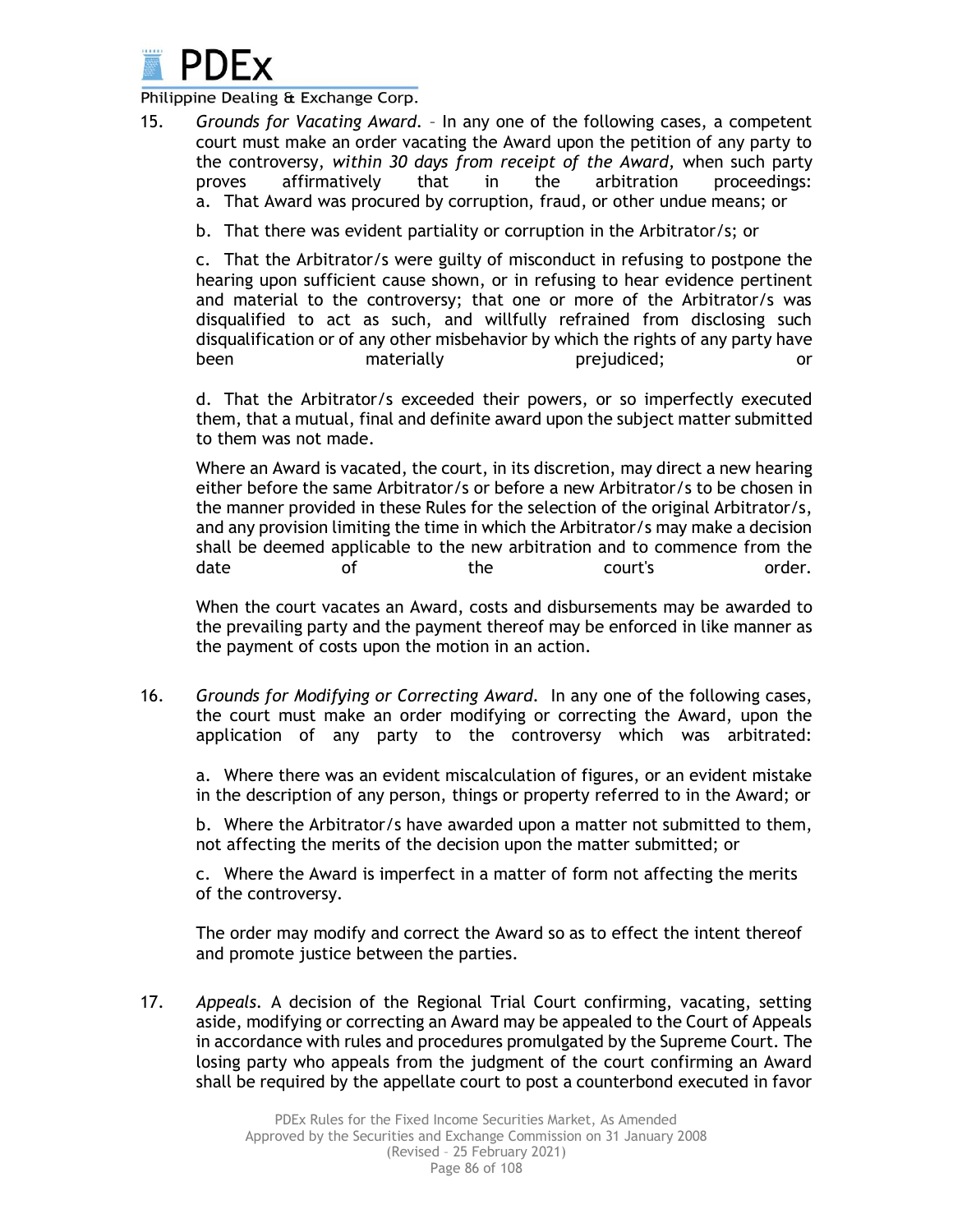

of the prevailing party equal to the amount of the Award in accordance with the rules promulgated by the Supreme Court.

18. *Confidentiality of Proceedings and Awards.* Arbitration proceedings shall be confidential and only parties themselves, or their representatives, shall receive copies of the awards.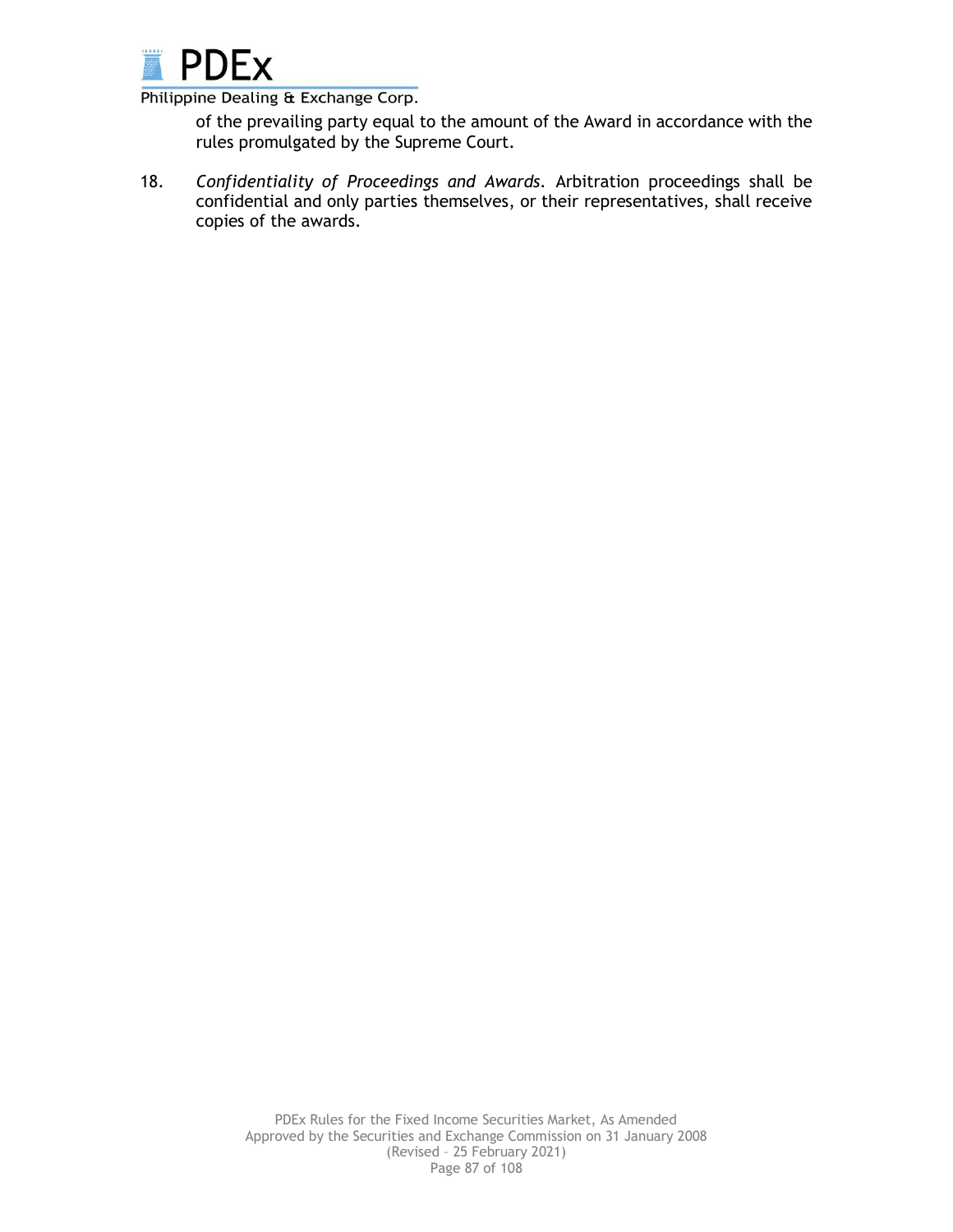

#### **RULE 12 CONTINGENCIES**

- 1. Trading Participants shall make adequate backup and contingency provisions to ensure a continuous and reliable link to the PDEx Trading System and other systems used by them and provided by PDEx for trading and settlement.
- 2. Trading outside of the PDEx Trading System shall be allowed where both production and backup systems are down.
- 3. If trades are done outside of the PDEx Trading System under the immediately preceding paragraph, the Trading Participant that is the buyer of the securities shall take the responsibility of immediately furnishing PDEx the details of the trade and immediately executing such transaction on PDEx. Failure of the buyer and the seller to perform the obligation required herein shall subject each of them to a penalty as prescribed by PDEx, in consultation with the Trading Participants.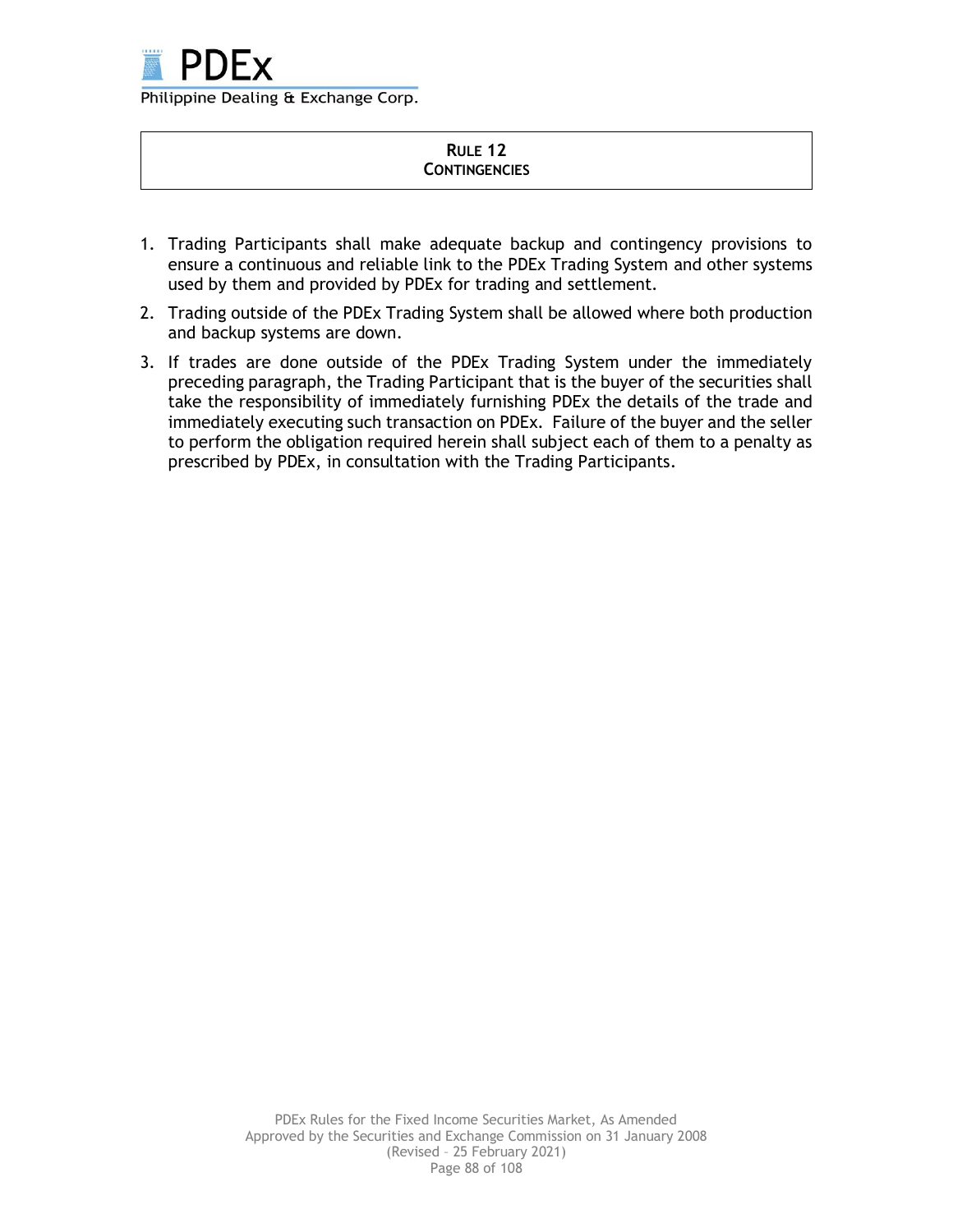

# **RULE 13 BENCHMARKS**

PDEx Philippine Government Securities Benchmark Yields shall be calculated according to the Calculation Guidelines for the PDST as agreed upon by the Dealing Participants and as approved by PDEx.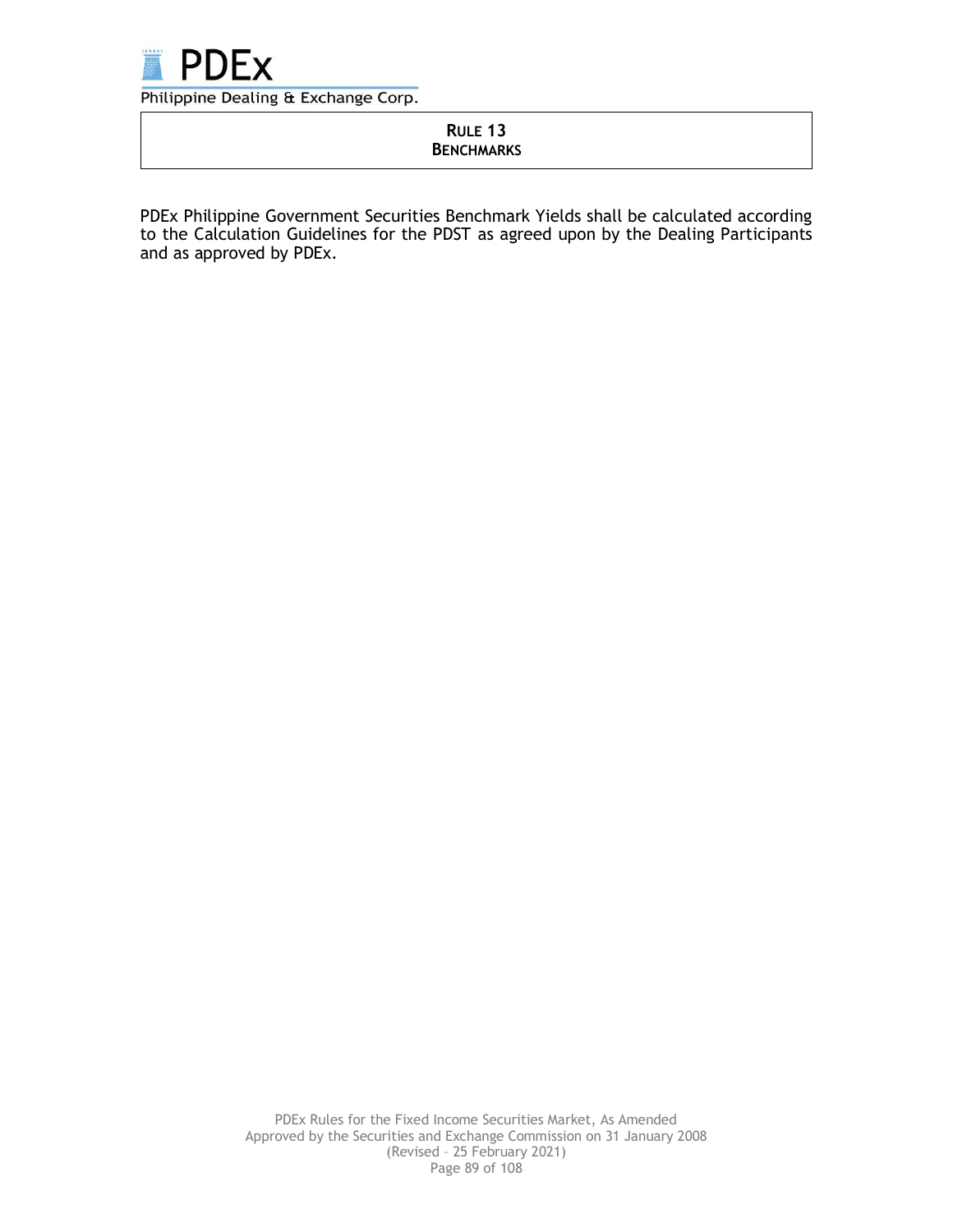

# **RULE 14 INTERPRETATION OF THE RULES**

These Rules are to be applied/implemented and/or interpreted, if necessary:

- 1. In accordance with their spirit, intention, and purpose;
- 2. By looking beyond form to substance; and
- 3. In a way that best promotes the principles of fair practice and honest dealings.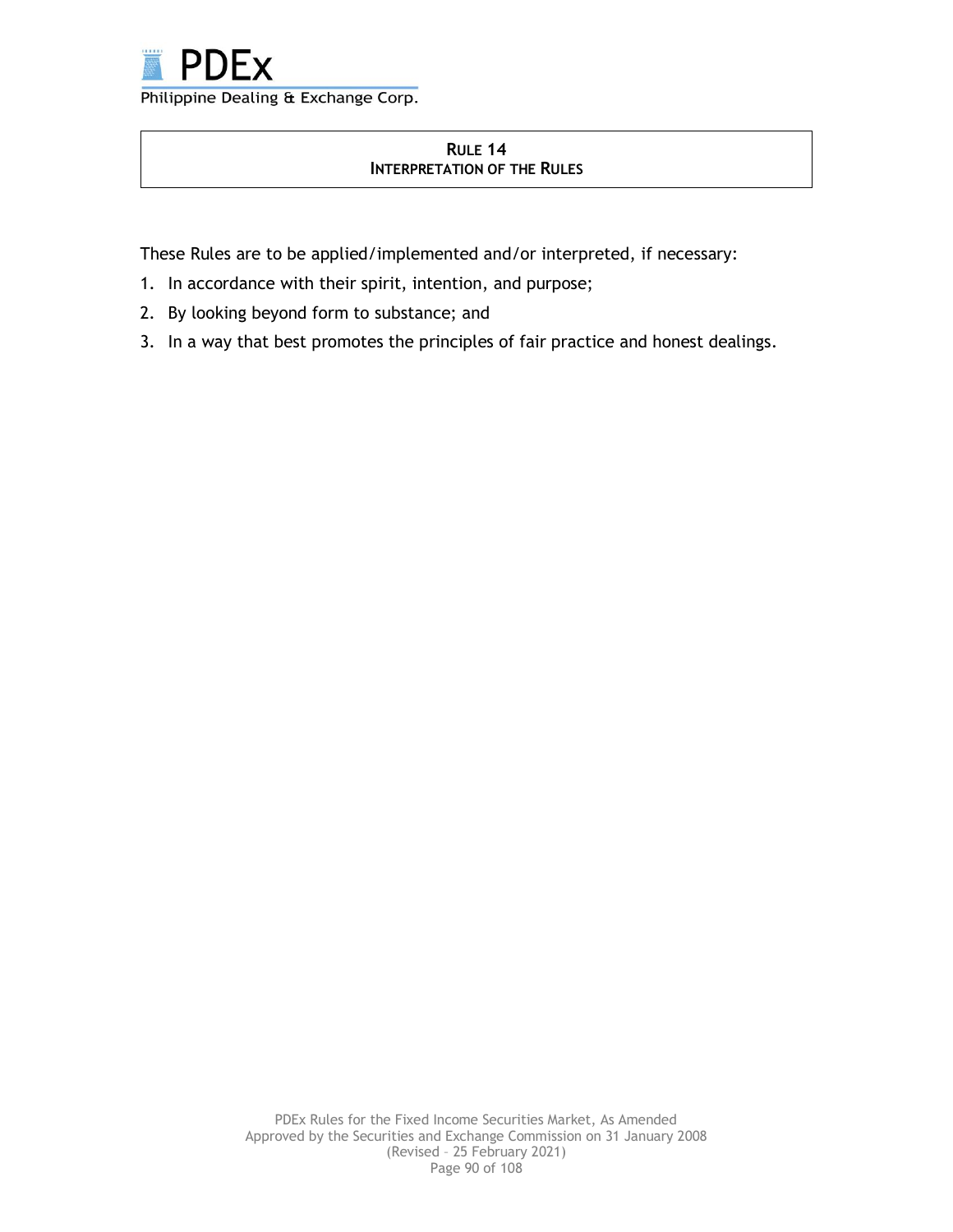### **RULE 15 COMPLIANCE, MARKET SURVEILLANCE, AND DISCIPLINE**

# *Part One –The Compliance and Surveillance Department and the Market Compliance and Enforcement Committee (rev022521)*

# *Rule 15.1 Compliance and Surveillance Department (CSD)*

- 1. The CSD shall carry out the regulatory enforcement role of PDEx under the Securities Regulation Code (SRC) through:
	- a. Surveillance of trading on PDEx;
	- b. Investigation of violations of these Rules and the SRC by Trading Participants and Issuers;
	- c. Regular examinations of Trading Participants;
	- d. Investigation of Trading Participants and their personnel based on audit findings, reports of unusual or irregular trading activities, and complaints filed by other Trading Participants for alleged irregularities as defined in SRC and these Rules;
	- e. All other tasks or regulatory activities that may be required by PDEx, mandated by the SRC, or assigned by the relevant regulatory agencies.
- 2. The CSD shall have the power to:
	- a. Enforce compliance by each Trading Participant and Issuer, and their respective personnel, with the SRC and these Rules;
	- b. Conduct investigations at the instance of PDEx' other internal units or other external sources, based on affidavits, departmental findings, and other pertinent documents submitted to it or otherwise accessible to it if the information provided, as determined by the CSD, raise a suspicion that violations of SRC and/or these Rules have been committed;
	- c. Audit, examine and inspect the books and records of Trading Participants, except as otherwise provided under Part Two of this Rule 15;
	- d. Issue trading halts or suspensions pending investigation of any irregularities or violations of SRC or these Rules;
	- e. Recommend to the Market Compliance and Enforcement Committee the institution of Disciplinary Proceedings and imposition of appropriate sanctions or penalties on violators.
	- f. For purposes hereof, and of this Rule 15, the terms "audit", "examine" and "inspect" and their derivatives are used interchangeably; *Provided, However,* That such words shall merely convey the obligations of PDEx under the SRC to examine Trading Participants to monitor compliance with the SRC and these Rules.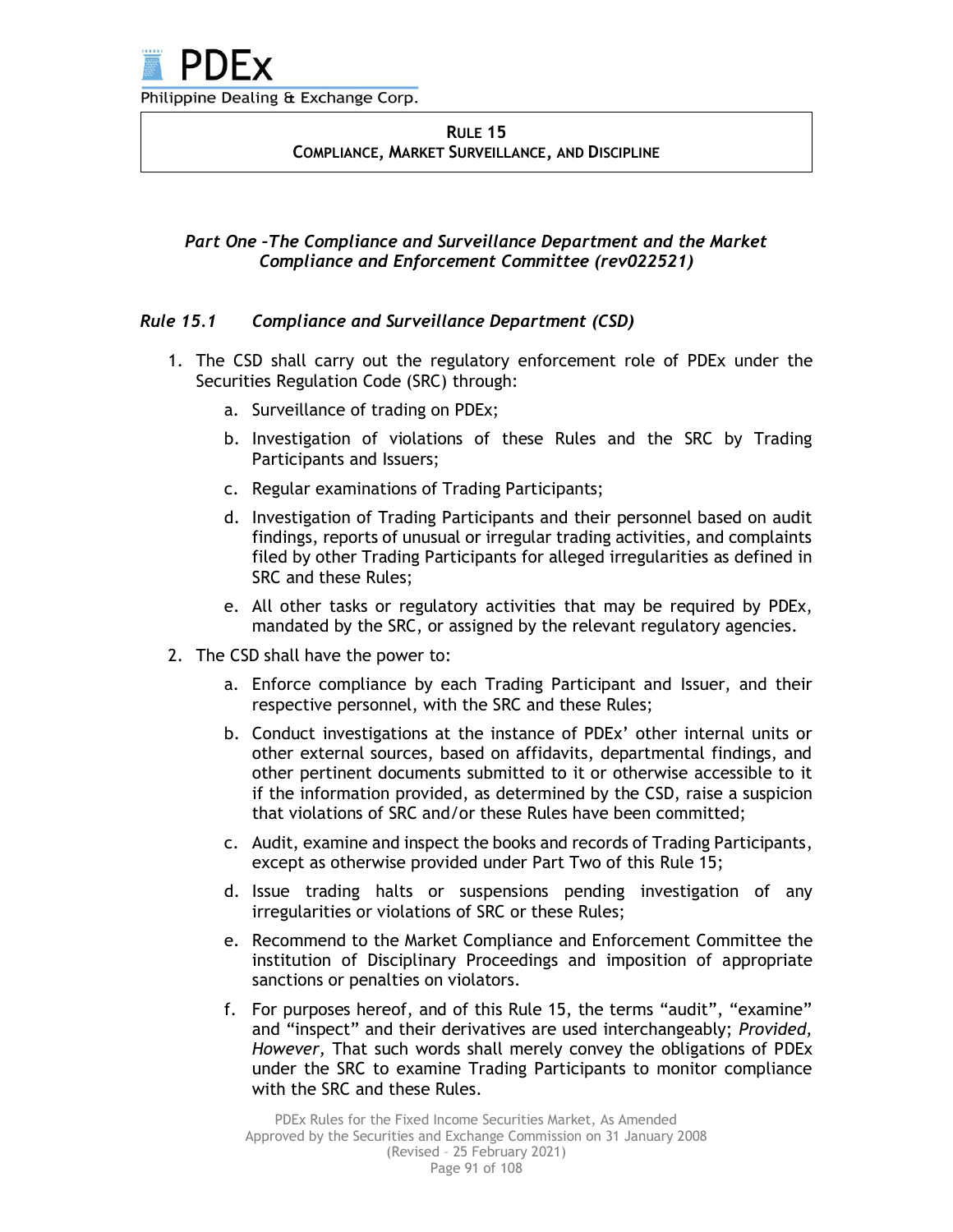

3. The CSD shall maintain records of all investigations or examinations conducted.

# *Part Two – Examinations of Trading Participants (rev022521)*

# *Rule 15.2 Scope of this Part Two*

This Part Two on Examinations of Trading Participants shall be subject to relevant agreements between regulatory authorities and the Exchange as to examinations of Trading Participants.

### *Rule 15.3 Examination of Books and Records of Trading Participants*

In the last quarter of the year, the CSD shall prepare a work program and schedule for the regular audit of all Trading Participants for the following year, for approval of the Market Compliance and Enforcement Committee. The approved examination calendar shall be submitted to the Commission for its information, within the applicable time period. The Commission may require the amendment of the calendar where the same is deemed consistent with the interest of the public and the protection of investors.

### *Rule 15.4 Regular Examinations of Trading Participants*

- 1. The CSD shall conduct an on-site examination of Trading Participants to ensure and determine that the SRC and the Rules are complied with and that proper records are maintained and kept current, including the completeness of the contents thereof, and the accuracy and integrity of the same.
- 2. The Trading Participant shall provide access to and, if requested, a copy of, documents and papers for inspection of the CSD to facilitate the accomplishment of the examination in the shortest time possible; *Provided, However,* that submission of such documents shall be in accordance with PDEx' formal and substantial requirements.
- 3. The CSD shall prepare initial examination findings (Examination Findings) on the Trading Participant. The Compliance Officer shall attend a conference to discuss the Examination Findings and give the Trading Participant the opportunity to comment on the same.
- 4. If the Trading Participant concedes the Examination Findings, the CSD shall terminate the examination, subject to such further action and/or postexamination as may be deemed appropriate by PDEx in cases where corrective action is required of the Trading Participant. Otherwise, the Trading Participant shall respond formally to the Examination Findings and the CSD shall assess whether there is a need to conduct a further examination to verify the reply of the Trading Participant or terminate the examination.
- 5. The CSD shall prepare an Examination Report, setting forth its activities relative to the Examination conducted, a review of non-compliances found, comments made thereon by the Trading Participant, and the results of any post examination conducted.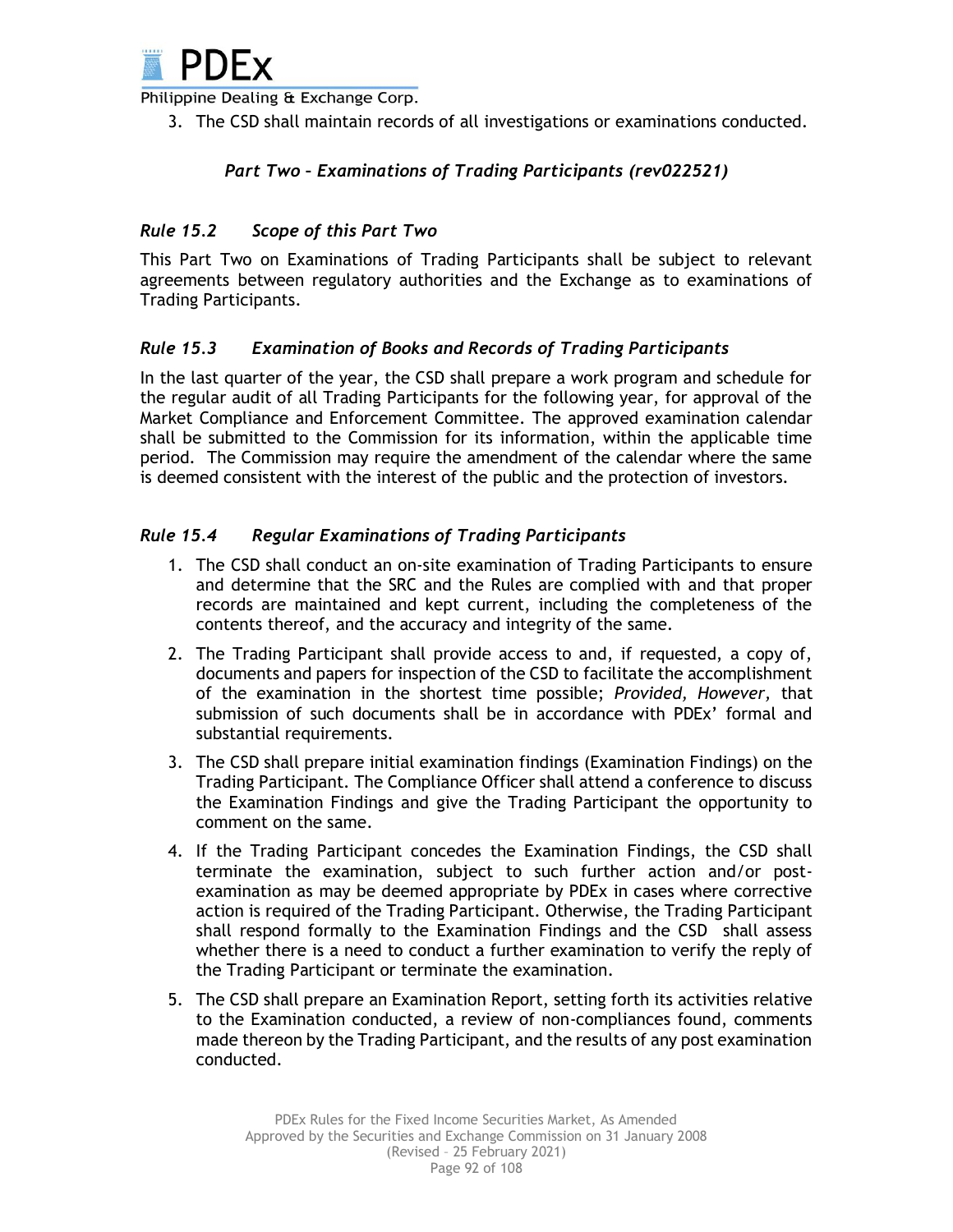

- 6. An examination, including completion of the Examination Report shall be terminated within sixty (60) days from commencement of examination. Such period may be extended upon the sole discretion of PDEx if the Trading Participant has responded to the Examination Findings which has resulted in the need for a post-examination or for other just and meritorious grounds.
- 7. The Trading Participant shall be officially informed of the termination of the Examination.
- 8. The CSD shall, within fifteen (15) days from the termination of the examination, inform the Trading Participant in writing of deficiencies noted, and direct the Trading Participant to correct the same within a prescribed period. The Trading Participant shall submit a Compliance Report within ten (10) days from expiration of the period given to remedy any deficiency, reporting to PDEx its compliance with PDEx' directive and action taken thereon. PDEx may verify the contents of the Compliance Report in the manner it deems fit.
- 9. The CSD shall elevate the matter to the Market Compliance and Enforcement Committee for its confirmation, with a recommended sanction for the violation noted. The Market Compliance and Enforcement Committee may approve the recommended sanction or modify the same if, in its determination, the recommended sanction is incorrect or not warranted by the examination findings, or a higher sanction is required to achieve a desired penal and/or deterrent effect, *Provided, However,* That such modified sanction is not inconsistent with the PDEx Rules and/or the Securities Laws. If the Market Compliance and Enforcement Committee should deem an investigation appropriate, it shall direct the CSD to conduct the same, and the matter shall be investigated as an Internal Investigation under these Rules.
- 10. Unless required by law or the relevant authorities, the CSD shall not disclose to third persons any information which CSD receives, gathers or otherwise comes into possession of, in the course of its examination.

# *Rule 15.5 For-Cause Examinations*

PDEx, through the CSD, may conduct an examination for cause (For-Cause Examinations) in a similar manner where any investigation commenced results in a determination by the CSD that there is a need to conduct an on-site examination of the Trading Participant involved.

# *Rule 15.6 Spot Checks*

PDEx, through the CSD, may conduct an examination on a random basis in a similar manner, to ensure that Trading Participants are in compliance with their obligations under SRC and/or these Rules. The CSD shall elevate its findings to the Market Compliance and Enforcement Committee for its confirmation, with a recommended sanction for the violation noted. The Market Compliance and Enforcement Committee may approve the recommended sanction or modify the same if, in its determination, the recommended sanction is incorrect or not warranted by the examination findings, or a higher sanction is required to achieve a desired penal and/or deterrent effect, *Provided, However,* That such modified sanction is not inconsistent with the PDEx Rules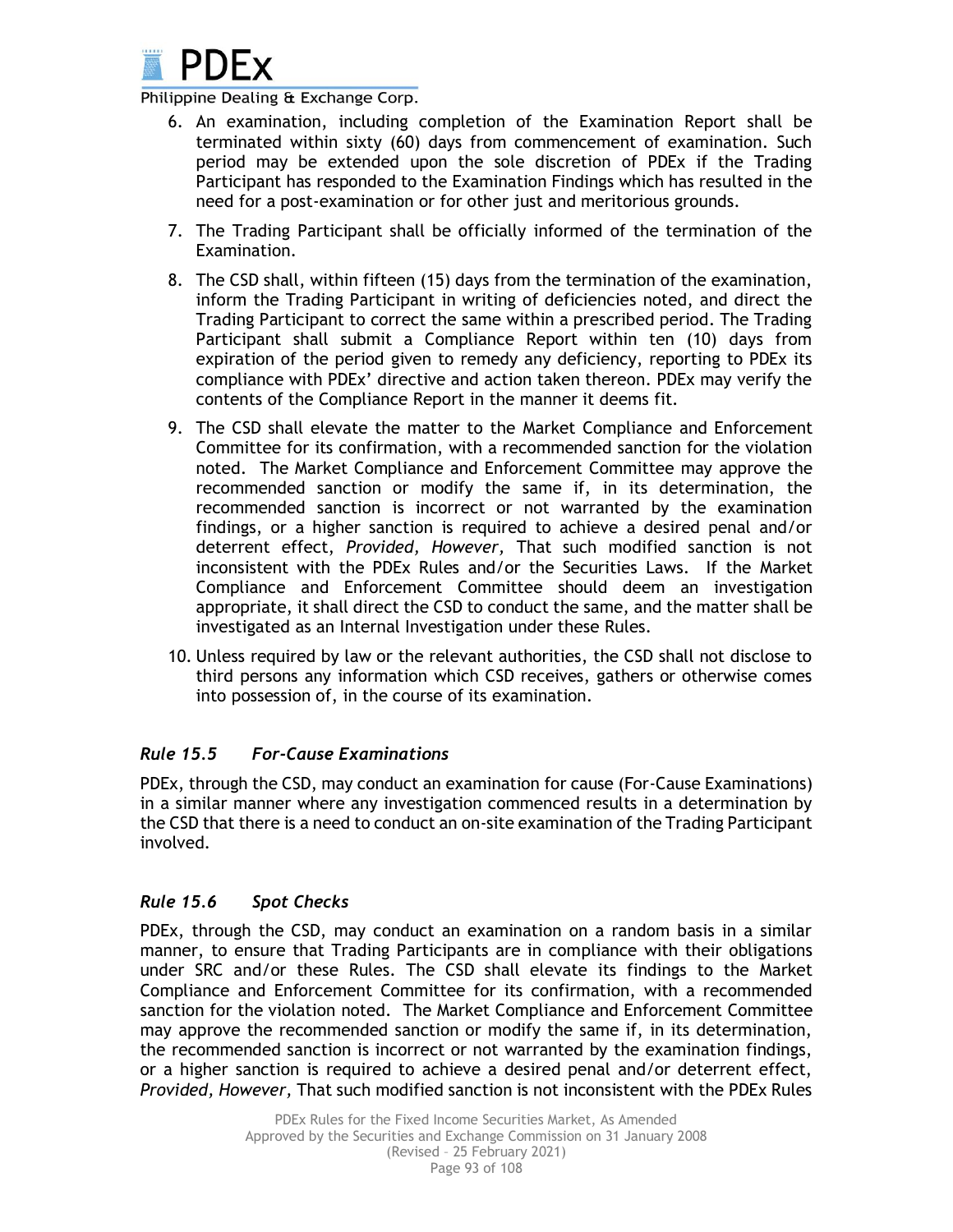

and/or the Securities Laws. If the Market Compliance and Enforcement Committee should deem an investigation appropriate, it shall direct the CSD to conduct the same, and the matter shall be investigated as an Internal Investigation under these Rules.

# *Part Three – Investigation of Violations (rev022521)*

### *Rule 15.7 Commencement of Investigation*

- 1. The CSD shall investigate Trading Participants, Issuers, and their respective personnel based on complaints, audit findings or unusual trading activities coming from the following sources:
	- a. Complaints filed directly with CSD shall be governed by the provisions on "External Complaints Investigations": *Provided That,* any matter referred to the CSD for investigation or examination should be in writing addressed to the CSD stating the reason or nature of the complaint or referral. The CSD shall not be obliged to entertain or give due course to anonymous complaints or referrals.
	- b. Reports of trading-related irregularities based on the day-to-day monitoring of the market by the Trading Department, whether *motu propio* or at the instance of another internal unit of PDEx;
	- c. Reports of listing- or enrollment-related violations of these Rules by Issuers or their personnel by the Admissions Department or another internal unit of PDEx;
	- d. Referrals by the Commission; or
	- e. Other matters properly coming to the attention of the CSD, whether through official or unofficial means which, in the discretion of the CSD, warrant an investigation, which shall be governed by the applicable investigation rules as reasonably determined by the CSD.

#### *Rule 15.8 External Complaints Investigations*

- **1.** A Complainant shall file a complaint (Complaint) through the CSD, against any Trading Participant, or its personnel, for any irregularity in securities transactions within the applicable prescriptive period.
	- a. PDEx shall prescribe the form and minimum contents of the Complaint.
	- b. Should the complainant be an investor and/or if the conduct complained of involves a suspected fraud, market manipulation and/or insider trading violation, the same shall be investigated under the rules on Internal Complaints Investigations, in which case the matter shall promptly be referred to the Trading Department for preparation of an Incident Report.
- 2. Upon receipt of the Complaint, the Complaint may be dismissed for deficiency in form and/or substance, or be given due course and assigned to the Investigation Unit for investigation in accordance with this Rule.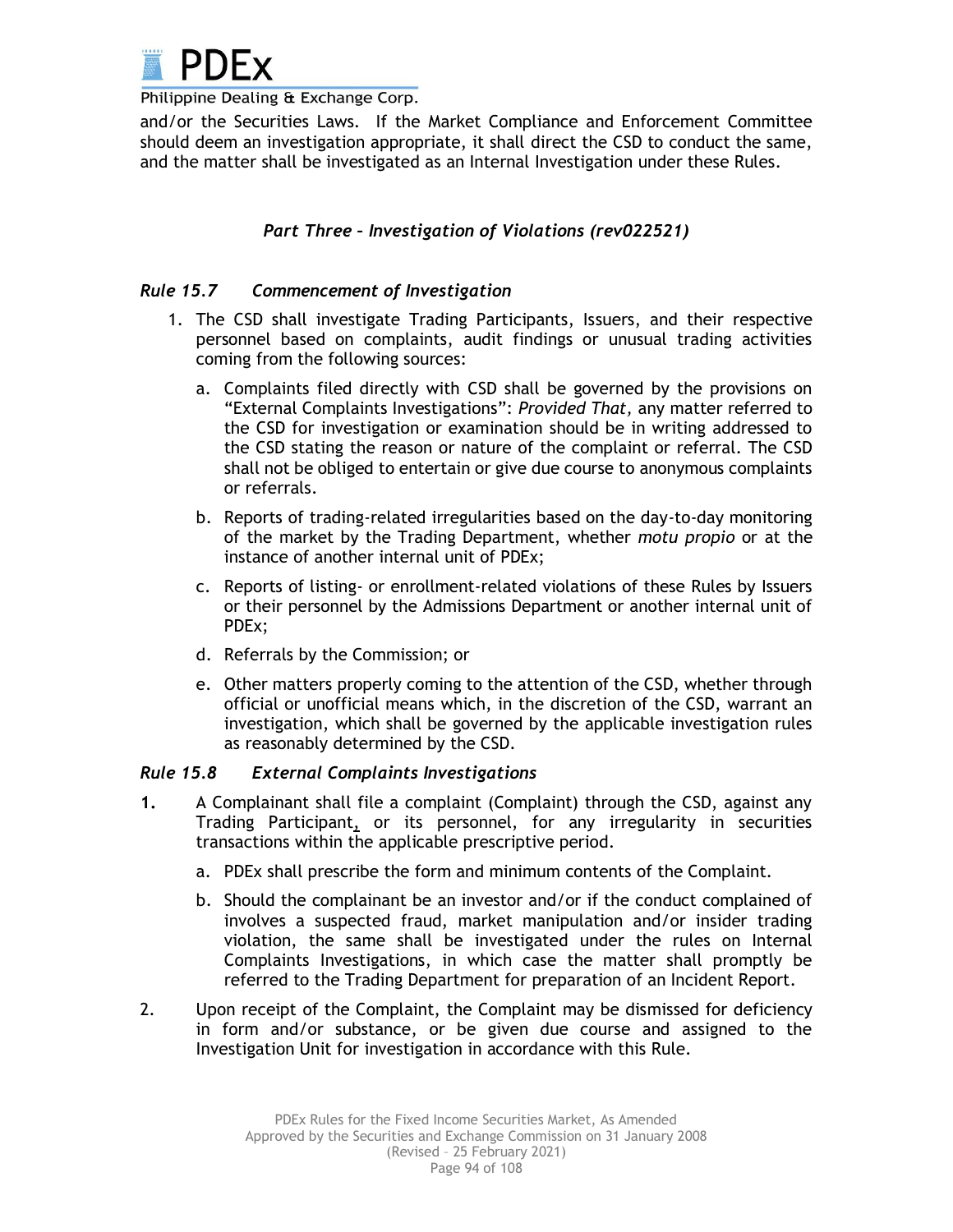

- 3. The CSD shall have the power as granted under the SRC and these Rules to do and perform all acts necessary and desirable to bring all material and relevant facts to light.
- 4. The CSD shall be responsible for the preparation and completion of an Investigation Report narrating in sufficient detail the conduct complained of, its findings from inspection of books, interview of relevant persons, and other investigation methods used, and appending thereto all supporting evidence.
- 5. Upon completion of the Investigation Report, the CSD elevate the same to the Market Compliance and Enforcement Committee with a recommendation (Recommendation) on whether or not a Disciplinary Proceeding should be instituted against the Trading Participant and/or its personnel. The Market Compliance and Enforcement Committee shall determine the propriety of instituting a Disciplinary Proceeding in accordance with these Rules.

# *Rule 15.9 Internal Complaints Investigations*

The following rules shall govern investigation and disposition of complaints**,** whether the same are initiated by referrals from the Commission or other internal units of PDEx: 1) determined by the CSD to be within the Commission's primary investigative authority for persons outside PDEx' jurisdiction; or 2) involving fraud, market manipulation or insider trading offenses, or 3) involving listing- or enrollment-related violations of these Rules by Issuers or their personnel:

- 1. The Trading Department shall submit an Incident Report to the CSD in the following cases:
	- a. Upon request from the CSD if it suspects that transactions are possibly fraudulent, market manipulative in nature, or are indicative of insider trading or other violation, or in cases where the Commission refers a matter for investigation;
	- b. On its own initiative, where it believes that the same is warranted.
- 2. Requests from the CSD or the Admissions Department shall indicate the factual basis for the suspicion, the suspicious incident or conduct, including background facts that give rise to the suspicion, and include relevant and credible information relied upon to support the conclusion.
- 3. The Incident Report shall be contain the following information:
	- a. Trading data, summaries and conclusions;
	- b. Trading profile and historical activity of the Trading Participant and preliminary determination as to whether or not the suspicious incident or conduct deviates from the profile;
	- c. Relevant or material recordings of telephone or other conversations that tend to support the conclusion that the incident or conduct is indeed suspicious
	- d. Other information that illustrate the trading environment on or around the time of the suspicious incident or conduct.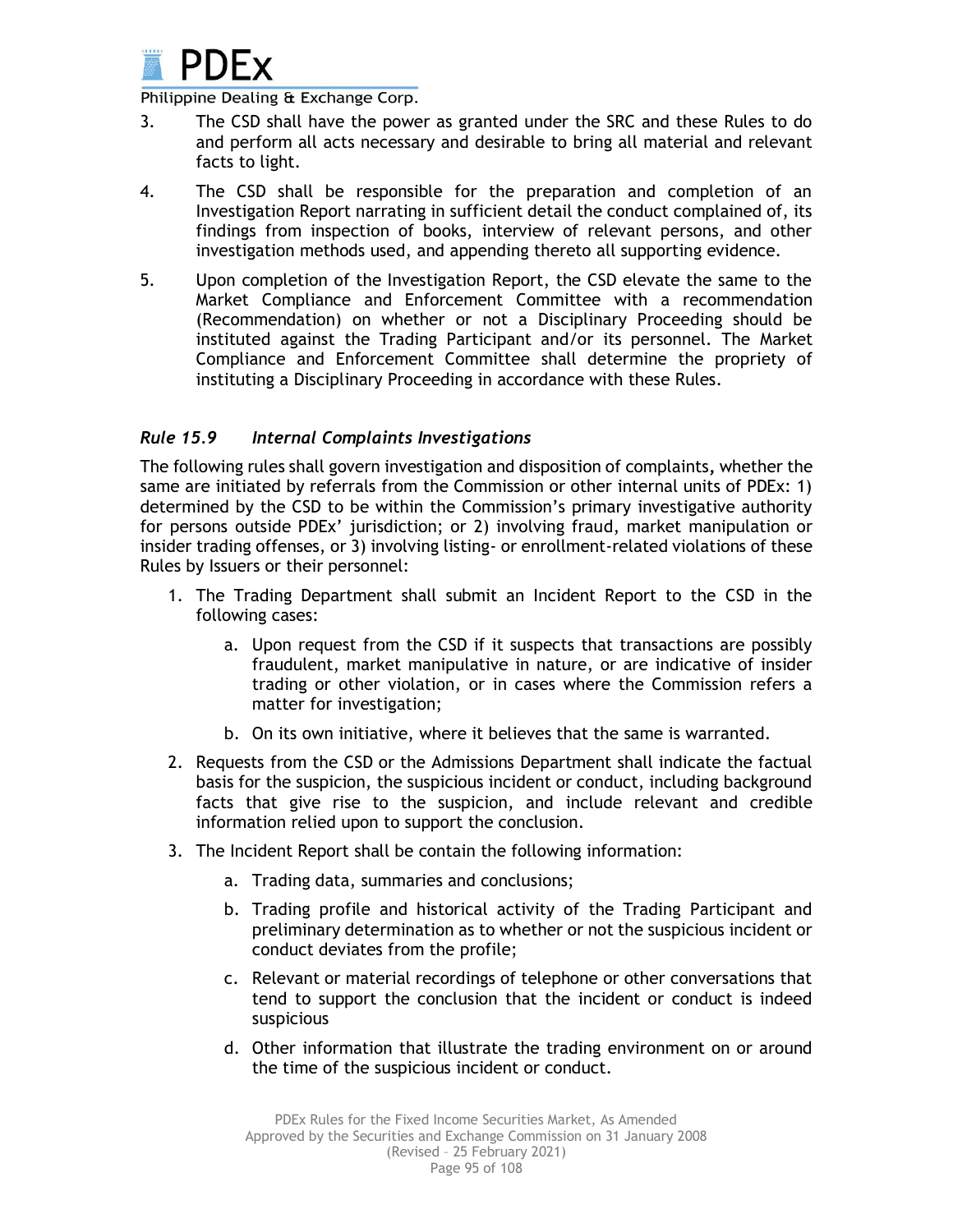

- 4. Upon receipt of the Incident Report, the CSD shall perform fact-finding and data gathering activities designed to bring all material and relevant facts to light. Pursuant hereto, the CSD may:
	- a. Make written inquiries from persons believed to be involved who are within PDEx' jurisdiction to elicit written responses and/or admissions on matters material and relevant to the determination of the facts as they occurred, the personalities involved, and the participation of each.
	- b. Ascertain any breach of supervision and pursuant thereto, shall inquire of the Associated Person of any Trading Participant believed to be involved (i) if the suspicious incident or conduct was noted, (ii) whether any action was taken, (iii) the substance of the action taken, and (iv) the production of all investigation or other reports relative to any action taken by the Associated Person on the suspicious incident or conduct.
	- c. Have the power as granted under the SRC and these Rules to do and perform all acts necessary and desirable to bring all material and relevant facts to light.
- 5. The CSD shall prepare an Investigation Report narrating in sufficient detail the conduct complained of, its findings from the fact-finding efforts taken, and conclusions identifying personalities involved, respondents and their particular violative acts, appending thereto all supporting evidence.
- 6. Upon completion of the Investigation Report, the CSD shall endorse the matter to the Commission with notice to the Market Compliance and Enforcement Committee. In such cases, PDEx shall recognize the Commission's primary investigative jurisdiction over the matter. However, nothing herein shall be construed to deprive PDEx of its right to continue with the investigation to ascertain violations of its Rules and discipline persons determined to be involved therein.
- 7. Where possible violations of these Rules are suspected, the CSD may authorize the conduct of an examination and/or further investigation of the Trading Participant and/or its Associated Person.
- 8. If an examination is conducted, the results thereof shall be appended to the Investigation Report and shall form part thereof. Also, results of further investigation shall likewise be appended in a similar manner. The Investigation Report shall be elevated by the CSD to the Market Compliance and Enforcement Committee with a recommendation (Recommendation) on whether or not a Disciplinary Proceeding should be instituted against persons involved who are subject to PDEx' jurisdiction. The Market Compliance and Enforcement Committee shall determine the propriety of instituting a Disciplinary Proceeding in accordance with these Rules.
- 9. Simultaneously therewith, the Investigation Report shall be submitted to the Commission in compliance with the SRC.

# *Rule 15.10 Duty and Responsibility of Trading Participant, Issuer and Personnel on Investigations*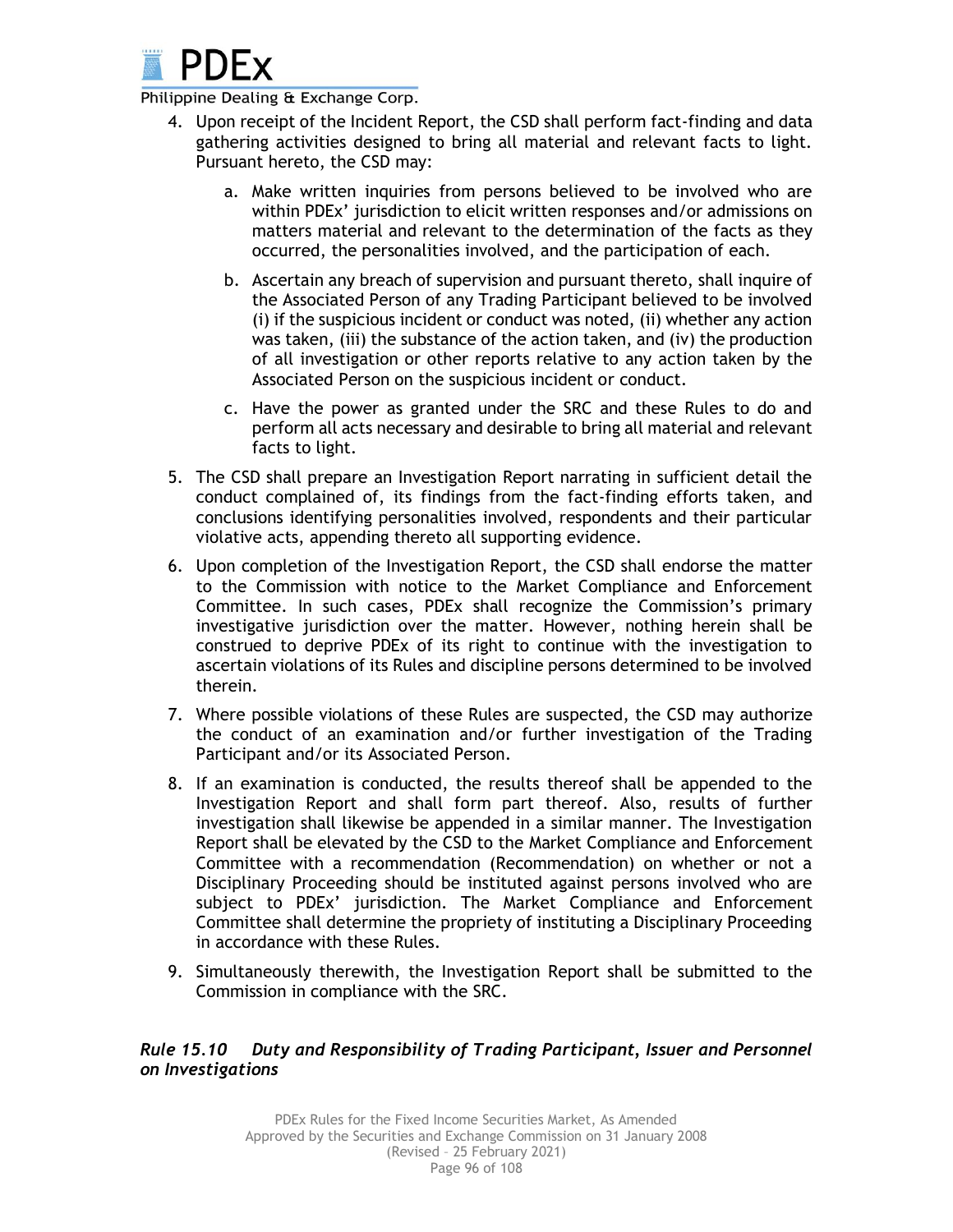

It shall be the duty and responsibility of the Trading Participant, Issuer and their personnel to comply with the orders of PDEx for the purpose of obtaining information about any matter which it considers may relate to these Rules or to the integrity of PDEx' markets.

# *Rule 15.11 PDEx Powers During an Investigation*

PDEx shall have the power in any investigation to do any of the following acts:

- 1. Require the immediate production by a Trading Participant or Issuer of accurate and material information about its business and transactions in such form as prescribed by PDEx;
- 2. Require the production by a Trading Participant or Issuer of documents (which, for the purposes of these Rules, shall include anything in which information of any description is recorded) in the Trading Participant's or Issuer's possession, custody, power or control;
- 3. Interview any employee or agent (or any employee of such agent) of a Trading Participant or Issuer and require such person to answer questions and provide explanations and/or require answers and explanations from the Trading Participant or Issuer and record such answers and explanations in such format as is deemed appropriate and desirable;
- 4. Require the attendance, upon reasonable notice, of any employee or agent (or any employee of such agent) of a Trading Participant or Issuer at a specified date, time and place, to answer questions, provide explanations and/or give evidence and require the Trading Participant or Issuer to procure such attendance;
- 5. Require the provision of information relating to any person who is to be, is or has been an employee or agent (or any employee of such agent) of the Trading Participant or Issuer or engaged in its business; and
- 6. Send any authorized representative to a Trading Participant's or Issuer's offices at any time, for the purpose of inspections and investigations and to ensure compliance with these rules.

# *Rule 15.12 Confidentiality of Investigation and Information Gathered Through Investigation*

Unless required by law or the relevant authorities, the CSD shall not disclose to third persons any information, which CSD receives, gathers or otherwise acquires in the course of its investigation and resolution of the case.

# *Part Four – Disciplinary Proceedings (rev022521)*

# *Rule 15.13 The Market Compliance and Enforcement Committee*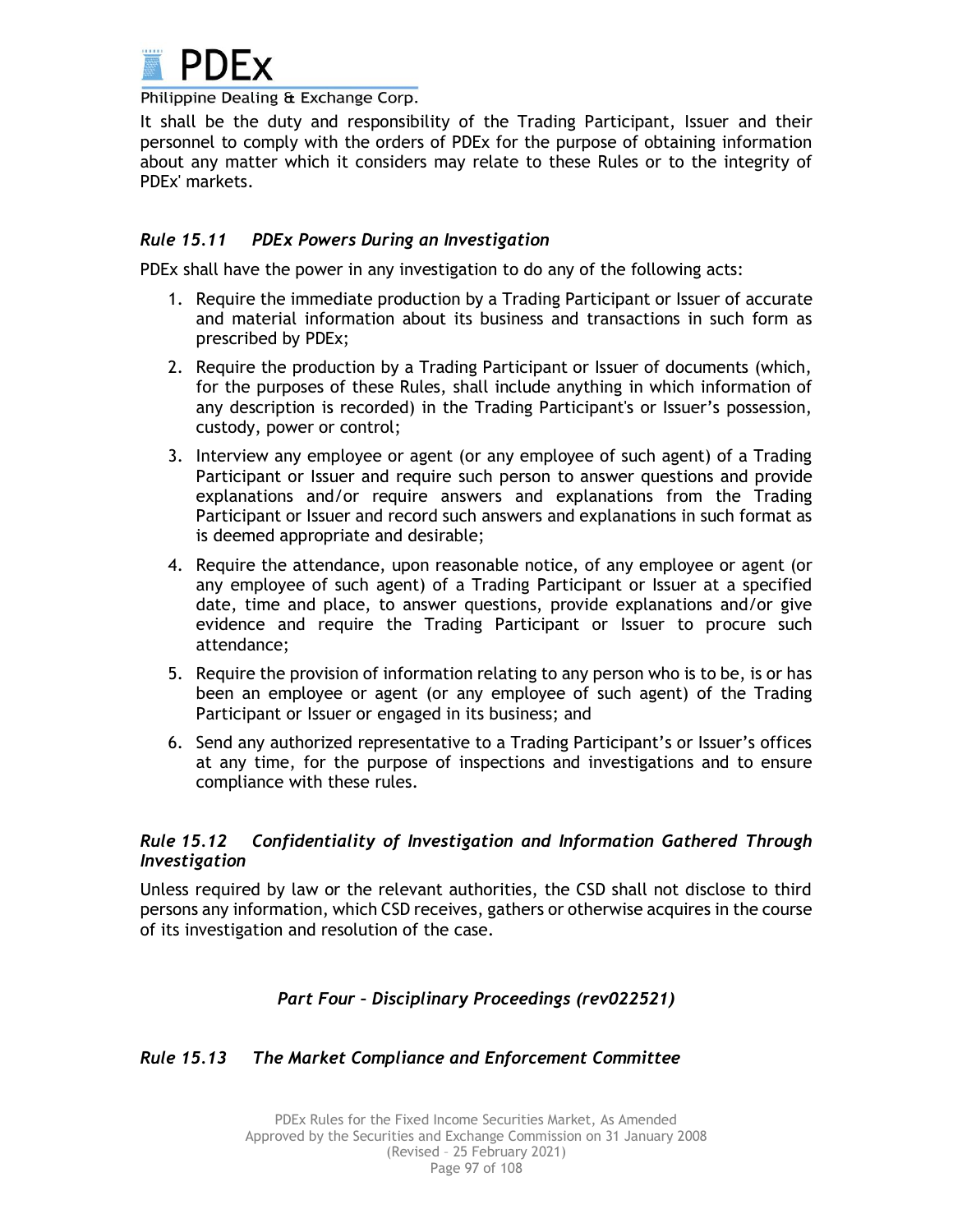

- 1. The Market Compliance and Enforcement Committee shall be composed of the independent directors serving in the Market Governance Board, including the PDEx representative in the Market Governance Board, with the same Chairman.
- 2. The discipline of Trading Participants relative to violations of the SRC and these Rules shall be referred by the CSD to the Market Compliance and Enforcement Committee or its successor body in proper cases, with a recommendation for the institution of Disciplinary Proceedings. The Market Compliance and Enforcement Committee shall determine whether the same is warranted and, where it so finds, conduct the Disciplinary Proceedings in accordance with this Part Four.
- 3. The Market Compliance and Enforcement Committee shall take cognizance of the compliance matter as a Disciplinary Panel. The Chairman of the Market Compliance and Enforcement Committee shall perform the functions of a Hearing Officer.
- 4. The Market Compliance and Enforcement Committee shall appoint a secretary who shall perform the duties prescribed in this Rule, and shall perform such other functions as may be delegated or entrusted to him from time to time.
- 5. The Market Compliance and Enforcement Committee, after due notice and hearing, and the conduct of proceedings in accordance with these Rules, shall:
	- a. Impose appropriate sanction/s; or
	- b. Dismiss the case if the evidence does not warrant further action by the Market Compliance and Enforcement Committee.

# *Rule 15.14 Proceedings of the Market Compliance and Enforcement Committee as a Disciplinary Panel*

- 1. The Market Compliance and Enforcement Committee shall set the case for hearing within twenty-one (21) days from its determination that a Disciplinary Proceeding is warranted.
- 2. The secretary of the Market Compliance and Enforcement Committee shall cause a notice of hearing to be sent to the respondent specifying, among others, the statement of the offense, and the time and place for the hearing.
- 3. At the hearing, the respondent shall have the right to be heard and to present evidence on its own behalf. Reception of evidence may be conducted at more than one hearing, if need be, provided that the hearings shall be concluded within thirty (30) days from the first hearing, after which no further reception of evidence shall be allowed. Extensions of this period shall be allowed at the sole discretion of the Market Compliance and Enforcement Committee.
- 4. The Market Compliance and Enforcement Committee, through its Secretary, shall keep and maintain a written record of all its proceedings, for the period provided under the SRC.
- 5. If the Market Compliance and Enforcement Committee finds the respondent guilty of the offense, it shall have the power to impose the sanctions provided for in these Rules.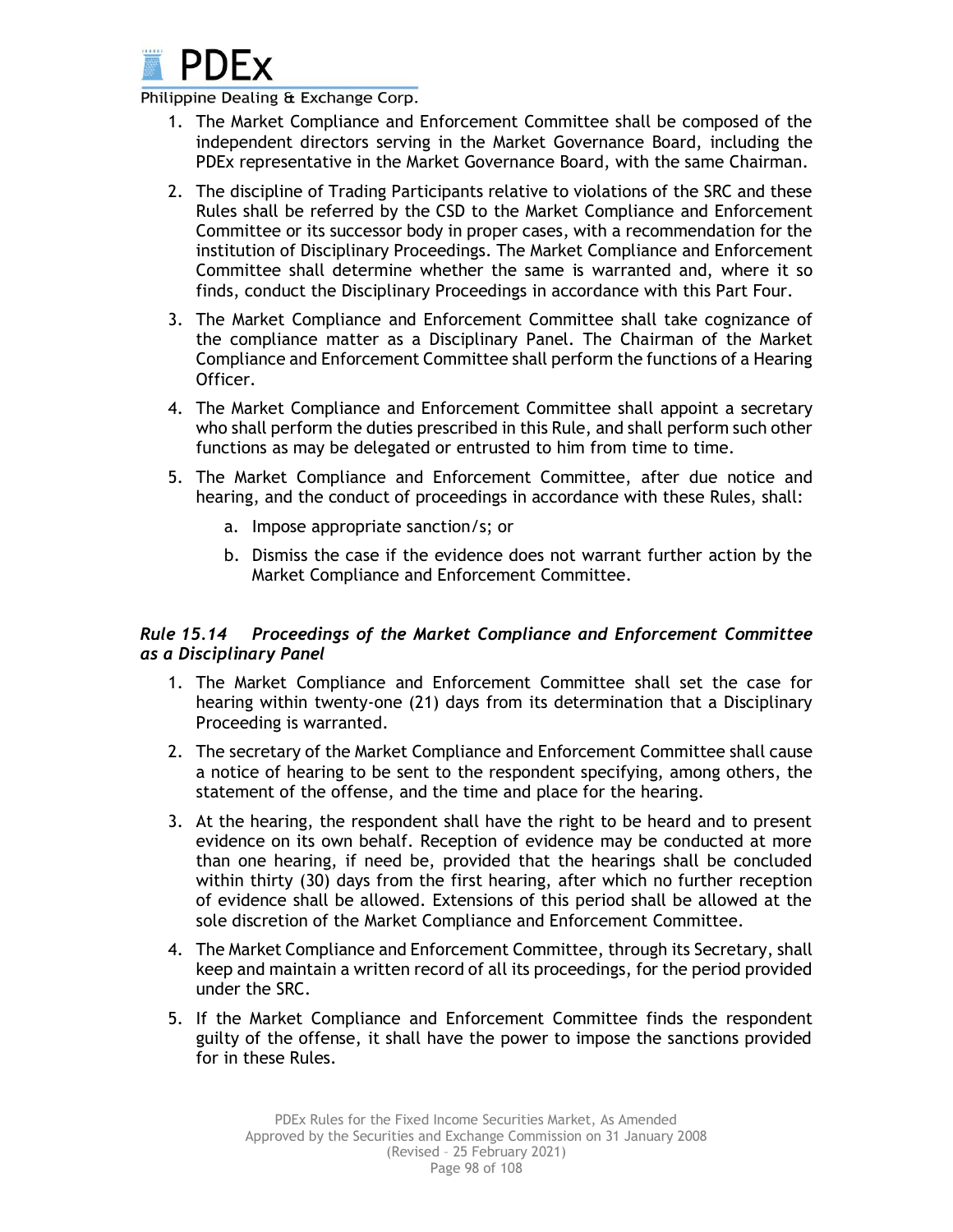

- 6. The Market Compliance and Enforcement Committee shall have the power to continue with the proceedings and decide on the matter if the respondent does not appear despite due notice. For purposes hereof, notice shall be deemed to have been given if the same was given in any of the manners allowed under these Rules.
- 7. The Market Compliance and Enforcement Committee shall at all times, only have power to act when there exists a quorum which shall exist when a majority of its members are present. However, for purposes of hearing and receiving evidence of the respondent, the Market Compliance and Enforcement Committee may delegate the same to the Chairman. In deciding cases, the decision of the majority of the members of the Market Compliance and Enforcement Committee shall prevail and shall be considered as the decision of the Market Compliance and Enforcement Committee.
- 8. The Market Compliance and Enforcement Committee shall weigh evidence for or against a party in accordance with the rule on substantial evidence in administrative investigations. Substantial evidence shall mean such relevant evidence as a reasonable mind might accept as adequate to support a conclusion.
- 9. The Market Compliance and Enforcement Committee shall send a Notice of Decision to the parties involved setting out the details of the offense, a summary of the evidence presented, and sanctions imposed. The party against whom the decision was made shall have the right to appeal to the Commission in accordance with the SRC.

# *Rule 15.15 Effects of Suspension*

- 1. Where the Trading Participant's participation is suspended, the Trading Participant shall not be permitted to trade during the period of suspension, unless the Trading Participant does so with the approval of, and under the conditions imposed by, the Market Compliance and Enforcement Committee.
- 2. The Trading Participant shall, during the period of suspension:
	- a. Be liable for payment of all fees and levies due to PDEx; and
	- b. Continue to comply with the SRC and these Rules.
- 3. Should the Trading Participant refuse or fail to pay the required fees despite notice and demand, PDEx may consider terminating the participation of the Trading Participant. Nevertheless, such termination shall not relieve the Trading Participant from payment of the fees due PDEx.

# *Rule 15.16 Effects of Termination*

1. A Trading Participant whose participation has been terminated, and who appeals to the Commission against such termination, shall be deemed to have been suspended, and the provisions of this Rule, insofar as it relates to the suspension of a Trading Participant's participation, shall apply *mutatis mutandis* to the Trading Participant, until the decision of the Commission shall have become final.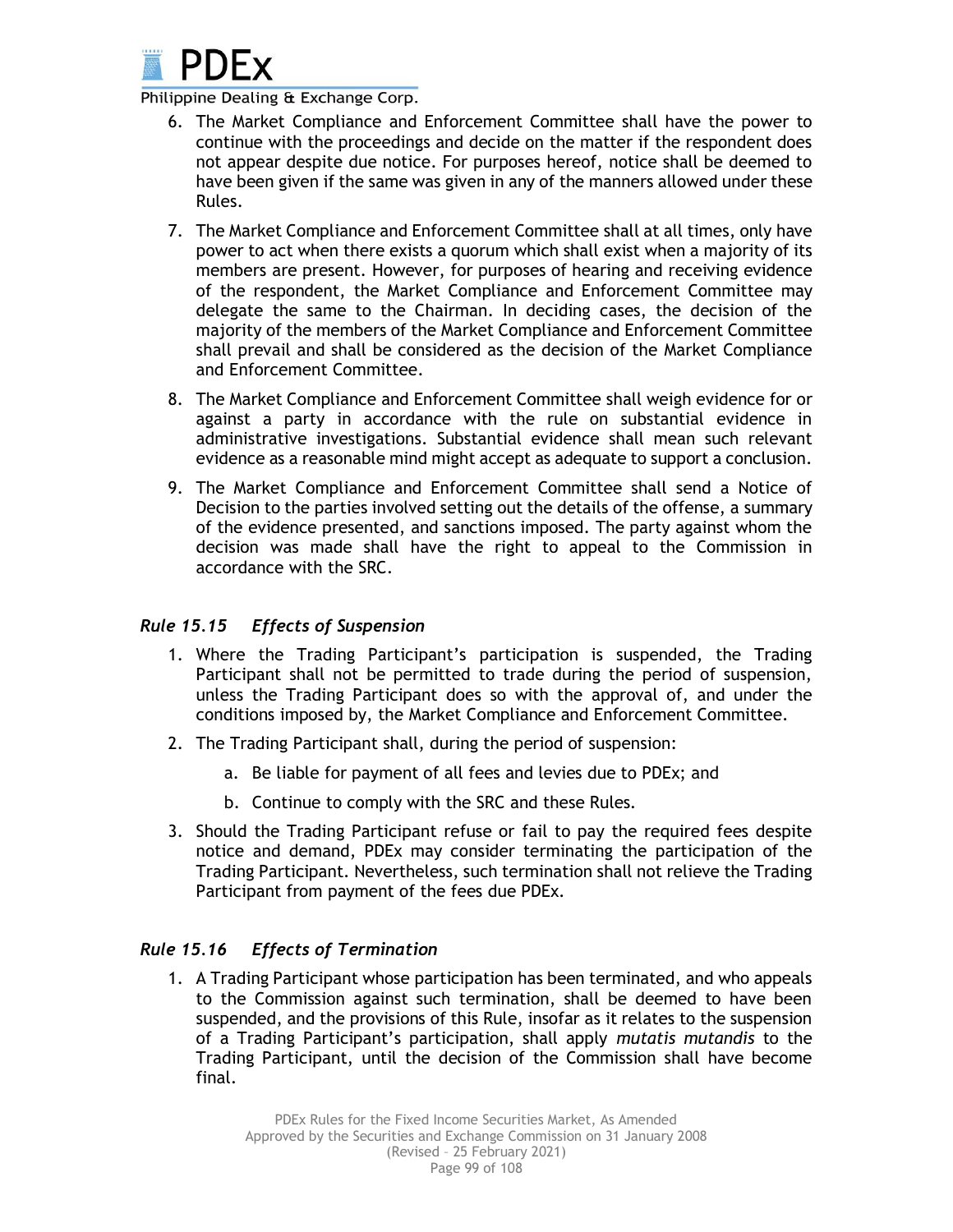

- 2. Should there be a termination of a Trading Participant's participation, the Trading Participant shall forfeit:
	- a. All rights under and by virtue of these Rules or any agreement with PDEx; and
	- b. Any fees or levies paid to PDEx.
- 3. A decision for the termination of the participation may be subject to such other conditions as PDEx Market Compliance and Enforcement Committee deems fit and to such actions as the latter may direct.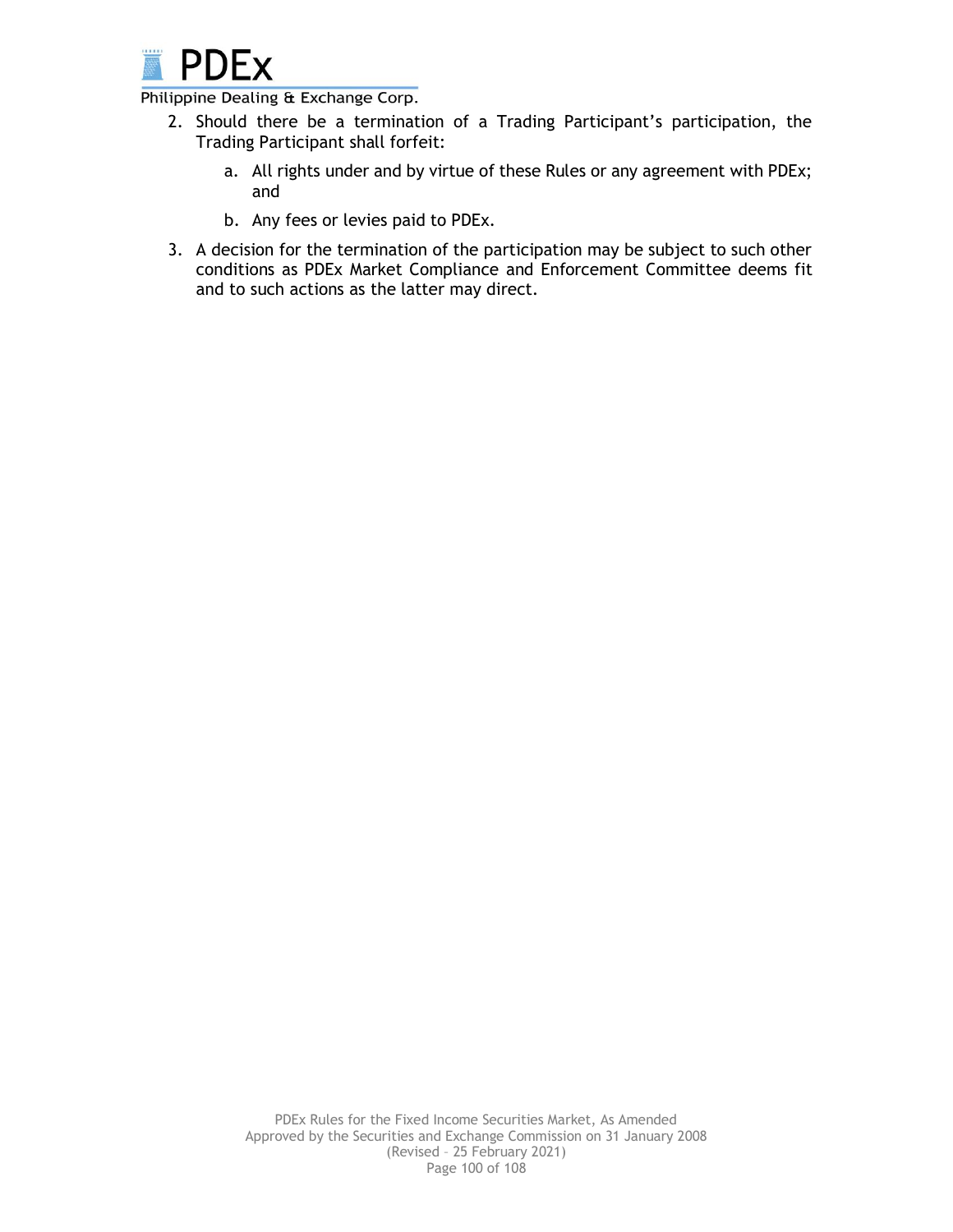

#### **RULE 16 RULEMAKING AND AMENDMENT PROCESS**

# *Rule 16.1 General*

Amendments to these Rules or proposed rules (Proposals) may be proposed in accordance with this Rule 15. All Proposals shall be in rule form, giving a background and justification therefor, and, where applicable, clearly indicating the Rule to be amended, as well as the amendatory language.

# *Rule 16.2 The PDEx Market Governance Board*

- 1. The PDEx Market Governance Board (Market Governance Board) shall be comprised of nine (9) members who shall serve as Governors, with the Chairman of the PDEx Investor Committee as its *ex officio* chairman. The membership of the Market Governance Board shall be as follows:
	- a. Three independent Governors and their alternates;
	- b. Four industry Governors and their alternates who shall be qualified as such by the Corporate Governance Committee;
	- c. The PDEx Chairman, with the President as alternate.

# *Rule 16.3 Role of the PDEx Market Governance Board in Rulemaking*

The PDEx Market Governance Board shall have the powers delegated to it by the PDEx Board of Directors and shall consult and/or confirm with the latter on its actions hereunder. Pursuant hereto, it shall have the power to create a Sub-Committee, define the composition thereof, and delegate powers thereto, in accordance with its own mandate.

- 1. The Sub-Committee shall include representatives from departments of PDEx upon whose operation the Proposal can reasonably be perceived to have an impact.
- 2. The Market Governance Board may modify the composition of Sub-Committees created in accordance herewith where it deems the same to be warranted.

# *Rule 16.4 Comment Solicitation, Submission and Consideration*

The Proposal shall be disseminated for public comment simultaneous with submission of the same to the Commission.

1. The comment period shall be twenty (20) days from the dissemination of the Proposal for comment. Any extensions shall be at the sole discretion of the Market Governance Board.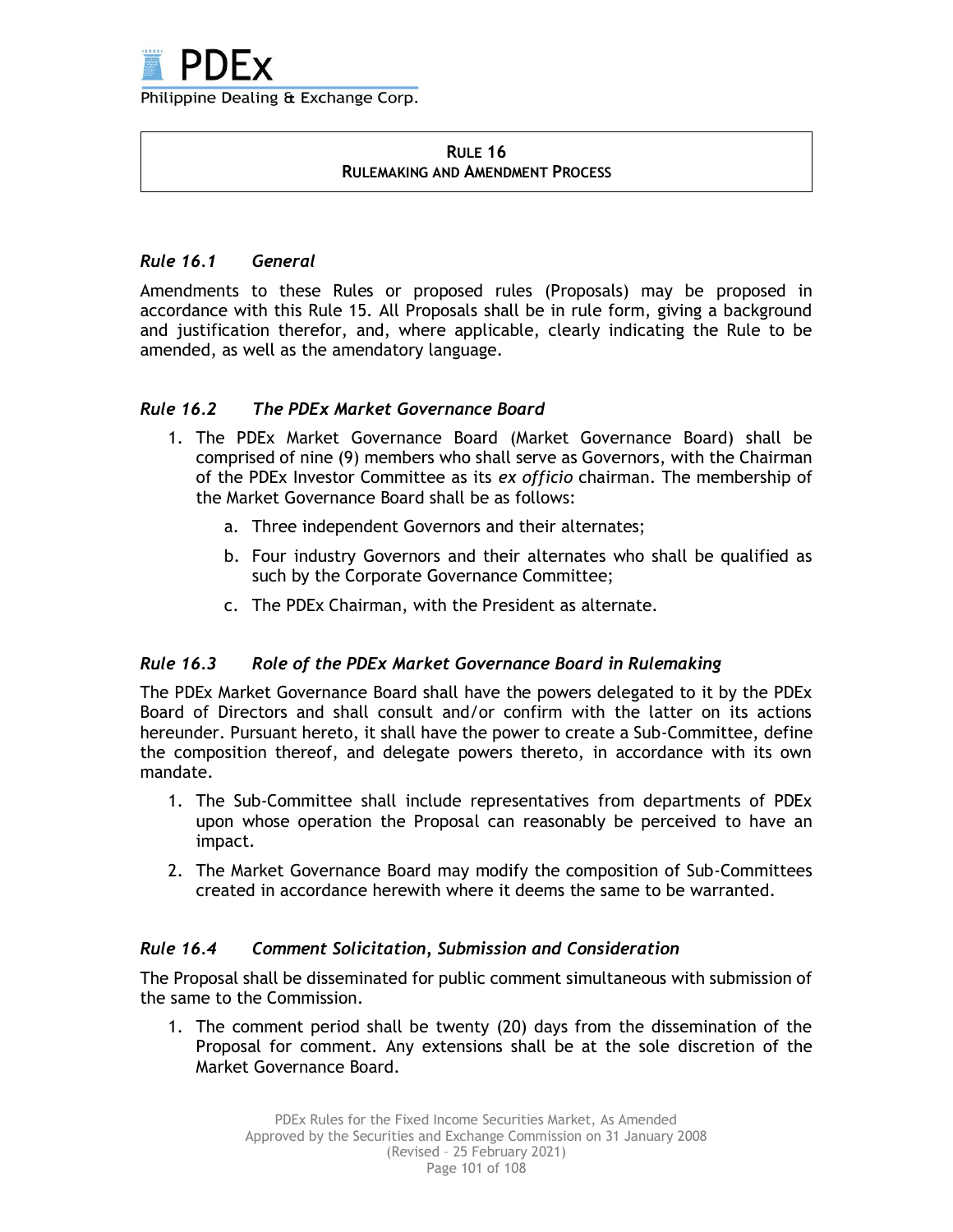

- 2. All comments shall be clearly marked, if the same are directly incorporated into the Proposal.
- 3. All comments shall clearly explain the reasons therefor.
- 4. Failure to submit comments within the period provided shall constitute a waiver of the benefits of this Rule.
- 5. Notwithstanding the period given herein, a longer period may be necessary to resolve issues arising from comments received, provided that the comment was received within the period given.
- 6. The Market Governance Board shall receive and consider all written comments within the comment period but shall be under no obligation to incorporate the same into the Proposed Rule should it deem the comment to be inappropriate, not in the best interests of the market in general and/or the PDEx, or for such other reasons that it deems just and equitable under the circumstances.

# *Rule 16.5 Proposal Revision and Approval by the Market Governance Board*

- 1. After the lapse of the comment period, the Sub-Committee, if any, shall revise the Proposal as it sees fit based on the merits of the comments received and seek the approval of the Market Governance Board thereon.
- 2. The Market Governance Board may, in its discretion, where it deems the same to be warranted:
	- a. Give its approval;
	- b. Require further revision; or
	- c. Withdraw the ongoing rulemaking process, with notice to the PDEx Board of Directors.
- 3. Where further revision is required, the revision process shall be in accordance with the directions of the Market Governance Board.
- 4. Upon approval of the Market Governance Board, the approved Proposal shall be submitted to the Commission for its approval, with dissemination of the same for public information.

# *Rule 16.6 SEC Approval*

Trading Participants and other relevant parties shall be informed of the approval of the Proposal by the Commission, and be furnished copies of the affected rule, as amended or the new rule, as applicable.

# *Rule 16.7 Withdrawal of Proposals*

PDEx may withdraw any Proposal, even where there has already been dissemination of the same hereof provided the same has not been submitted to the Commission for its approval under paragraph 5 of this Rule.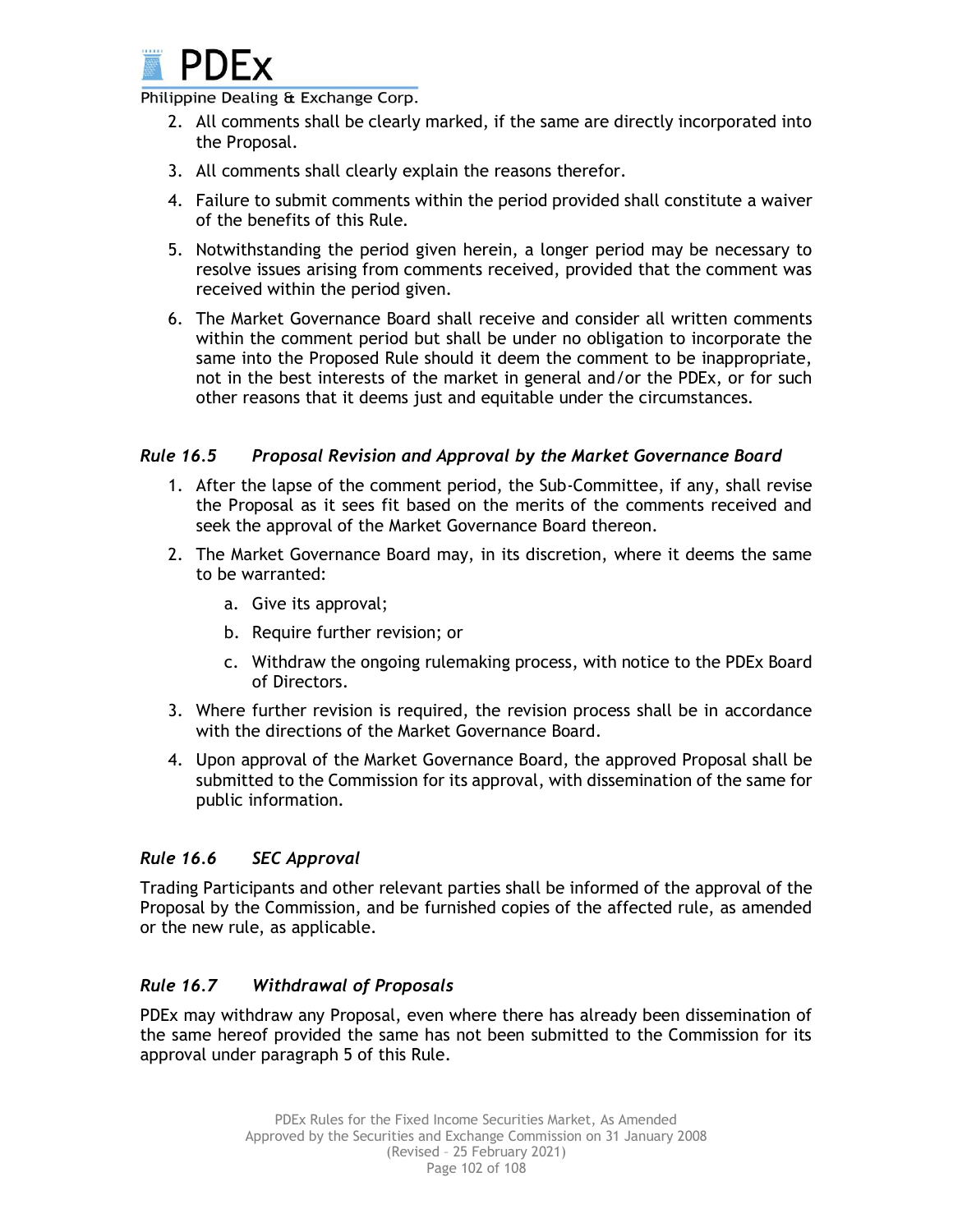

- 1. In such cases, all parties notified of the Proposal shall be similarly notified of PDEx' action to abandon the ongoing rulemaking process.
- 2. A withdrawal may only be made upon approval of the Market Governance Board, with notice to the PDEx Board of Directors.

# *Rule 16.8 Emergency Rules*

The Market Governance Board, on its own or upon recommendation of an internal PDEx unit, may approve an emergency rule for immediate effect for the protection of investors, the maintenance of fair and orderly markets, or the safeguarding of securities and funds.

In such cases, the emergency rule shall be promptly filed with the Commission.

# *Rule 16.9 Adoption of Policies, Practices or Interpretations*

With respect to policies, practices, interpretations of existing rules or the adoption of PDEx issuances concerning solely matters of administration, the same may be presented to the Market Governance Board by any unit of PDEx, without dissemination for comment. However, the Market Governance Board, before approving the same for adoption shall ensure that an adequate internal process is conducted that allows relevant feedback from all affected units of PDEx. Upon approval of the Market Governance Board, the same shall be submitted to the Commission for its action. The policy, practice, interpretation or other PDEx issuance may be given effect within ten (10) days from submission to the Commission.

# *Rule 16.10 Notices*

Dissemination and notices required under this Rule shall be as follows:

- 1. Dissemination by the Market Governance Board or any other notice emanating from PDEx may be effected via transmission through: (a) the FITW; or (b) posting on the PDEx website (www.pdex.com.ph) with notice of the same through the FITW; or (c) electronic mail. For purposes hereof, dissemination shall be deemed to have been received on the day of transmission or posting, as the case may be, and the comment period shall be reckoned therefrom.
- 2. Notice other than from PDEx or the Market Governance Board and/or Sub-Committees shall be given in signed printed form, delivered by personal delivery. Presumptive receipt shall be deemed to have taken place within three (3) days from delivery.

# *Rule 16.11 Records of Rulemaking Proceedings*

The Market Governance Board and Sub-Committees shall keep and maintain a record of all rulemaking proceedings undertaken.

# *Rule 16.12 Transitory Provisions on Rulemaking*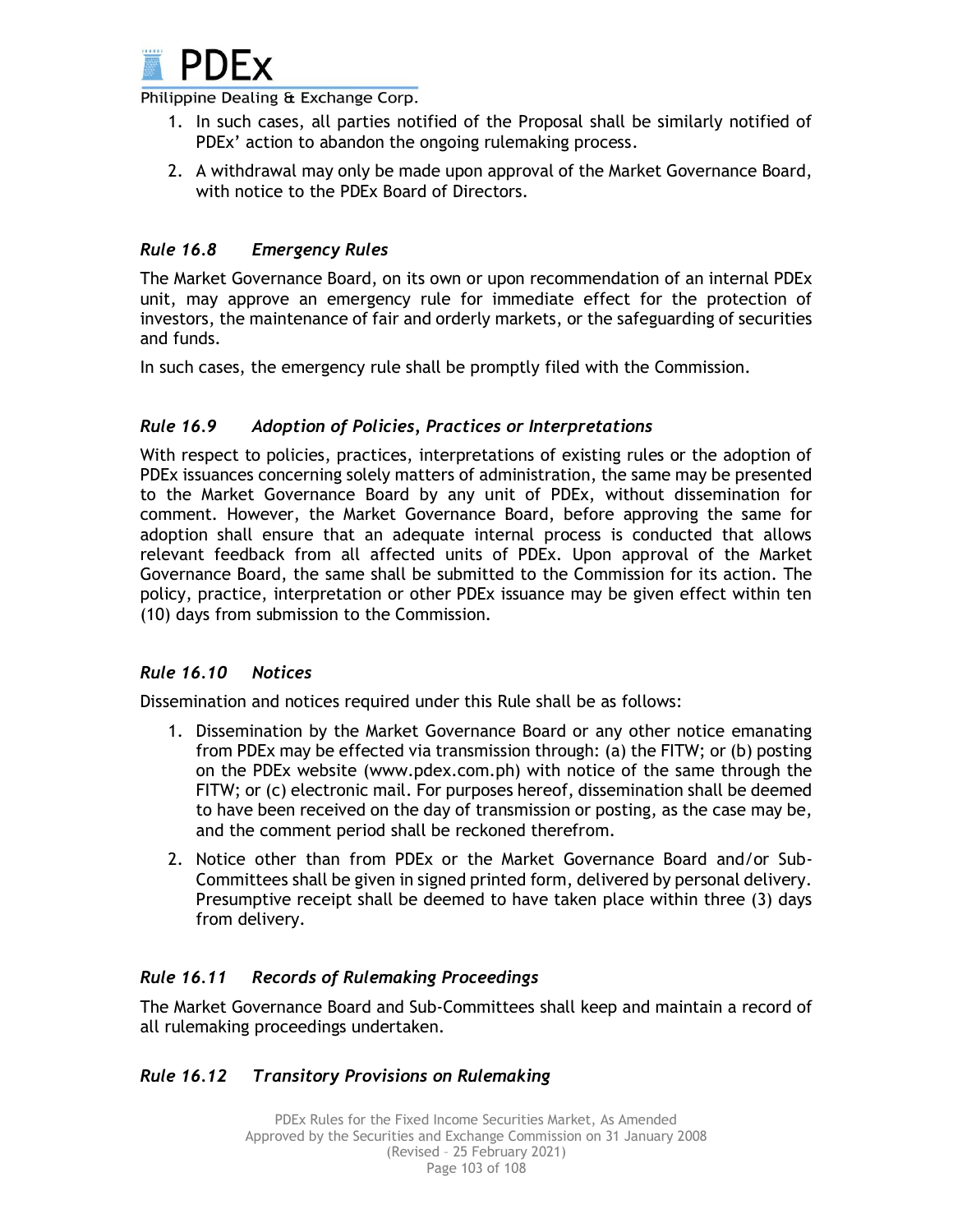

While the Committees required to be formed under this Rule shall have not been formed, or have not been completely constituted, rules shall be adopted and amended in accordance with this Rule 16.12:

- 1. PDEx shall, through its Board, approve a rule for exposure to Trading Participants and to the public, in the same manner as delivery of Notices. Simultaneously herewith, the proposed rule shall be filed with the Commission for information.
- 2. The proposed rule shall undergo a comment period of at least twenty (20) days, which shall be indicated in the Notice, upon exposure as provided in the preceding sub-paragraph.
- 3. PDEx shall collate and consolidate all comments, and revise the proposed rule as appropriate, considering the comments received.
- 4. The revised proposed rule shall be re-submitted to the Commission for its approval with the consent of the PDEx Board. The filing with the Commission shall include the comments received, giving justifications for the revisions, or non-incorporation of comments, as applicable.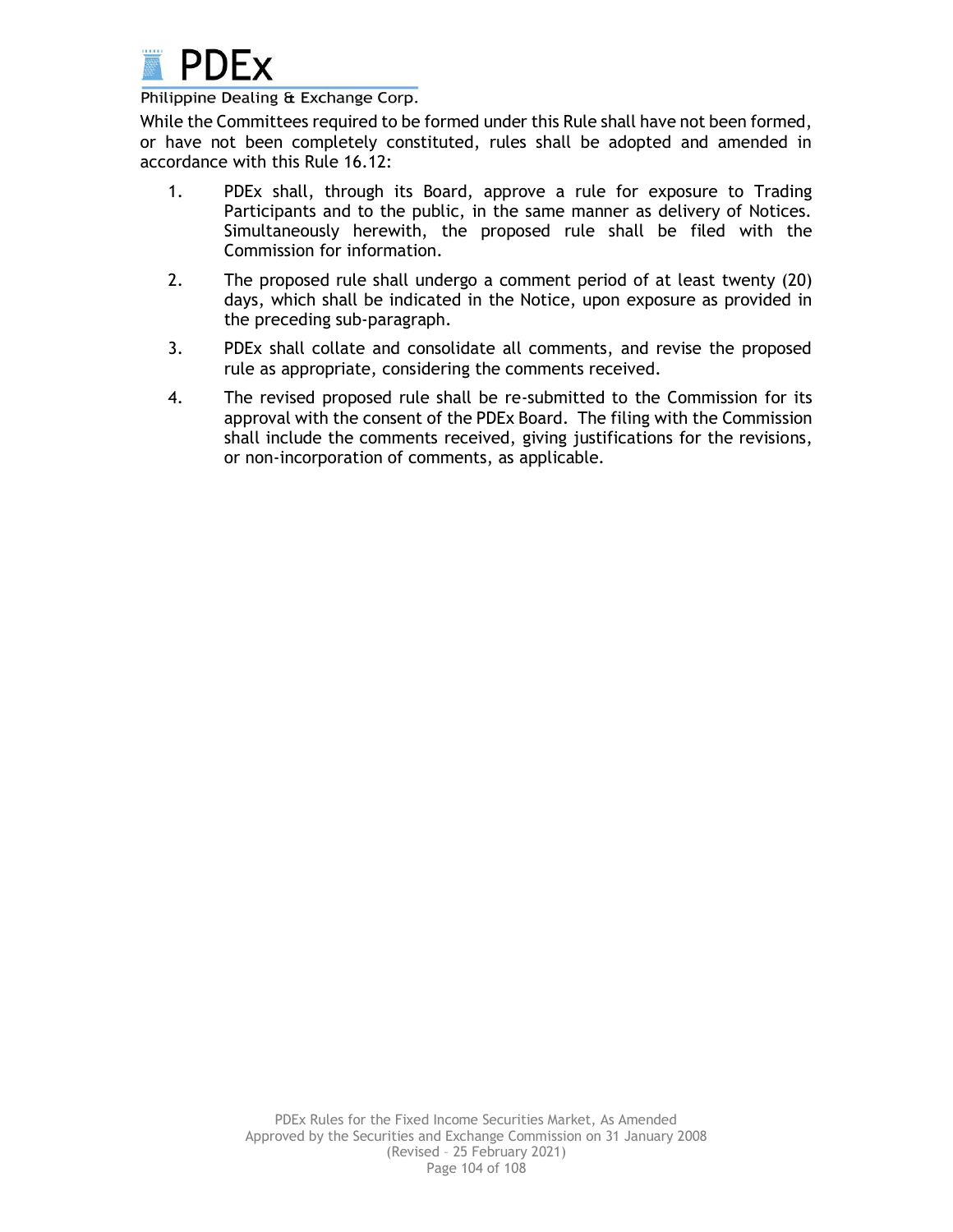### **RULE 17 SANCTIONS AND GUIDELINES**

# *Rule 17.1 General Provisions and Guidelines*

- 1. This sanctions rule provides a framework for disciplinary action on erring Trading Participants.
- 2. The basic framework for the disciplinary approach is to focus on erring individuals, to ensure that they take a posture that is mindful of their compliance obligations to PDEx.
- 3. Violations of Trading Participants are directly imputable to those who have charge of ensuring the Trading Participant's compliance with these Rules. Hence, should infractions occur, disciplinary action shall be taken against such individuals.

# *Rule 17.2 General Scale of Sanctions*

- 1. Except as otherwise provided, PDEx may impose the penalties imposed under its Consolidated Fines and Penalties schedule duly approved by the Commission, based on the gravity, frequency and egregiousness of the conduct. PDEx reserves the right to further impose applicable penalties in accordance with current penalty schedules of the Commission, where the PDEx's penalty schedules are silent on the applicable monetary penalty for the violation.
- 2. The following sanctions may be imposed in combination with those in the preceding paragraph, depending on the facts and circumstances attendant in the case. These additional sanctions may likewise be imposed singly or in combination.
	- a. Publicly censure the respondent;
	- b. Limit the activities of the respondent in PDEx;
	- c. Require the respondent to execute an undertaking regarding the future conduct of the respondent; and
	- d. Require the respondent to take steps to remedy or prevent the recurrence of the misconduct which has given rise to the violation(s) or proceedings.
- 3. Should the Trading Participant's violation result in a loss or suspension of its underlying SEC license/registration as a Dealer, its participation in PDEx shall immediately be terminated or suspended, as warranted. In such cases, restoration of the same shall be based on a showing that the underlying SEC license/registration has likewise been restored, subject to such reasonable conditions that PDEx may impose.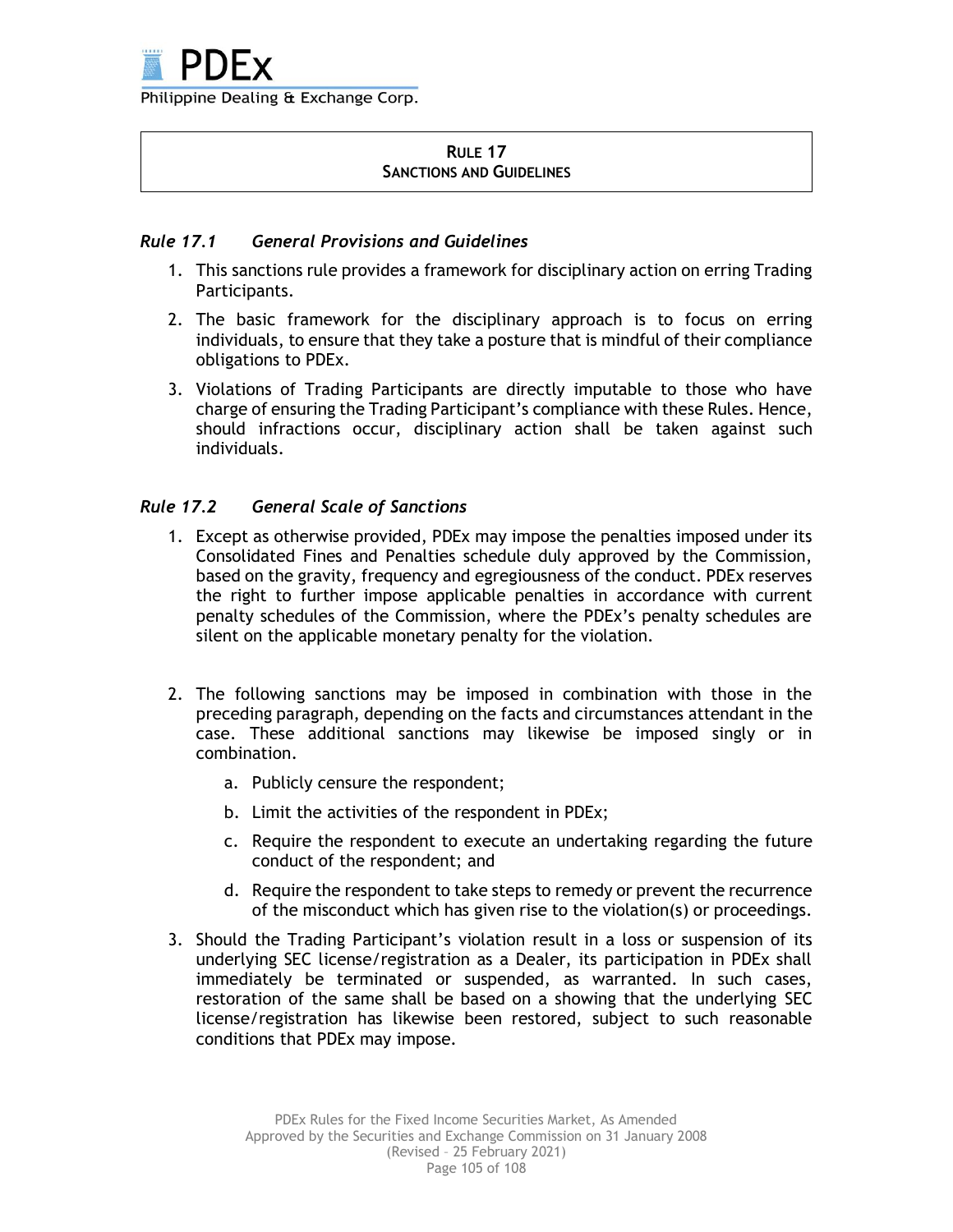

- 4. Where the violation could constitute a violation of the SRC, PDEx shall report the violation to the SEC for appropriate action and such other relevant regulatory authorities as may be warranted.
- 5. All violations and its corresponding sanctions shall be reported to the appropriate regulatory authorities.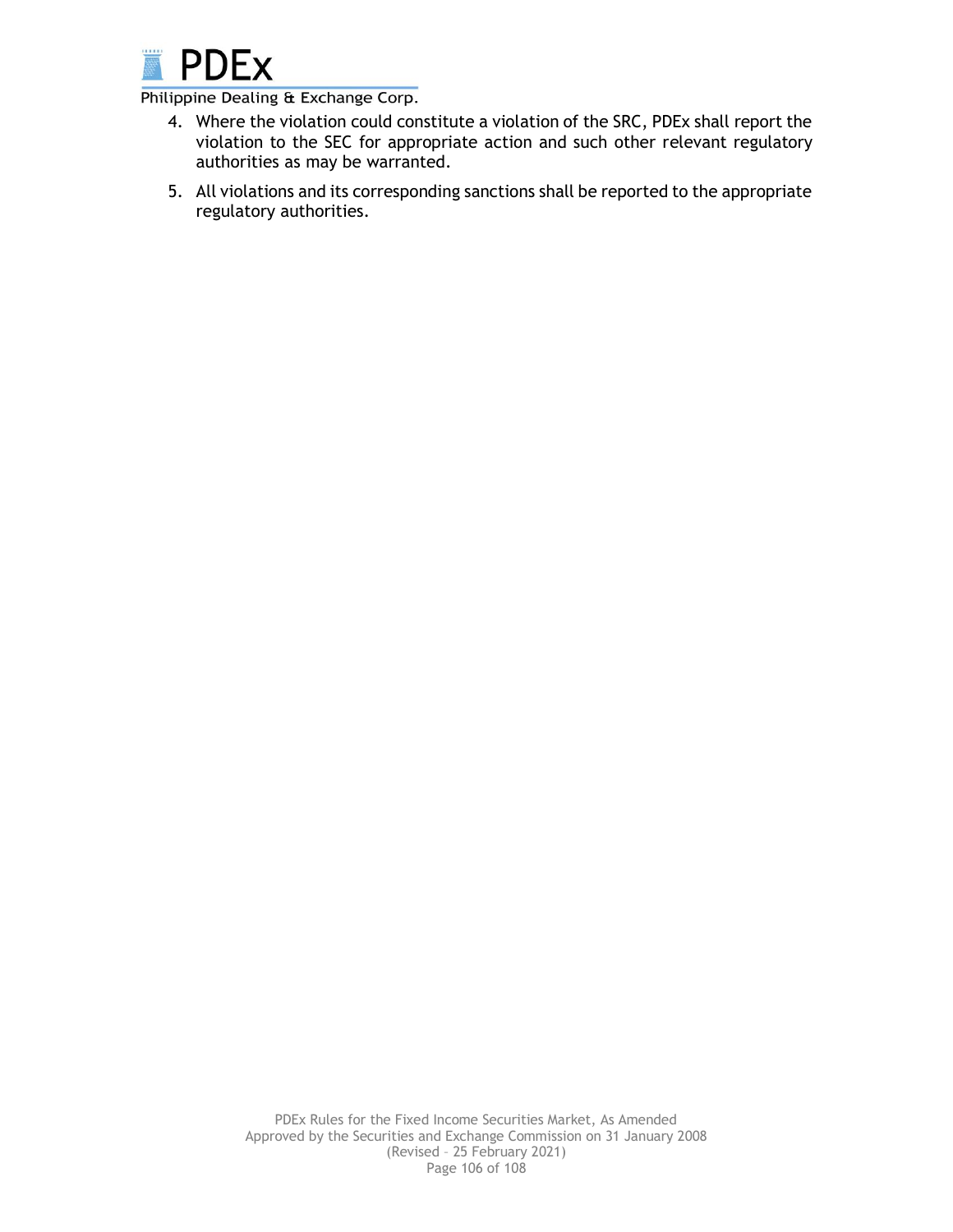### **CONSOLIDATED FINES AND PENALTIES**

- 1. *Classifications of Violations.* There shall be three (3) classifications of violations of these Rules: (a) Category III violations; (b) Category II violations; and (c) Category I violations. Except as may otherwise be provided for explicitly in this or other Rules, the penalties associated with violations of these Rules shall be in accordance with the classification of the violation.
- 2. *Penalties Associated with Category III Violations.* Category III Violations shall carry the following penalties, which may be imposed singly or in combination:
	- a. Reprimand and Penalty in the amount of FIFTY THOUSAND PESOS (P50,000.00) unless otherwise explicitly provided by applicable Rule;
	- b. Denial of the right of the Trading Participant and/or its authorized personnel to (i) trade on the PDEx Trading System; and/or (ii) access the systems and facilities of PDEx;
	- c. Blacklist and bar from PDEx or from being otherwise associated with or employed by any Trading Participant or PDEx;
	- d. In all cases, PDEx shall be entitled to charge any lost transaction fees where the same were caused by the violation.
- 3. *Penalties Associated with Category II Violations*. Category II Violations committed within the calendar year shall carry a penalty of a Reprimand and the following applicable penalty:
	- a. 1<sup>st</sup> Violation TEN THOUSAND PESOS (P10,000.00);
	- b. 2<sup>nd</sup> Violation TWENTY THOUSAND PESOS (P20,000.00). In addition thereto or in lieu thereof, PDEx shall have the right to suspend the Trading Participant and/or its authorized personnel.
	- c. 3<sup>rd</sup> and subsequent violations THIRTY THOUSAND PESOS (P30,000.00) In addition thereto or in lieu thereof, PDEx shall have the right to suspend the Trading Participant and/or its authorized personnel.
	- d. In all cases, PDEx shall be entitled to charge any lost transaction fees where the same were caused by the violation.
- 4. *Penalties Associated with Category I Violations*. Category I Violations committed within the calendar year shall carry the following penalties:
	- a. 1<sup>st</sup> Violation Warning
	- b. 2<sup>nd</sup> Violation Reprimand